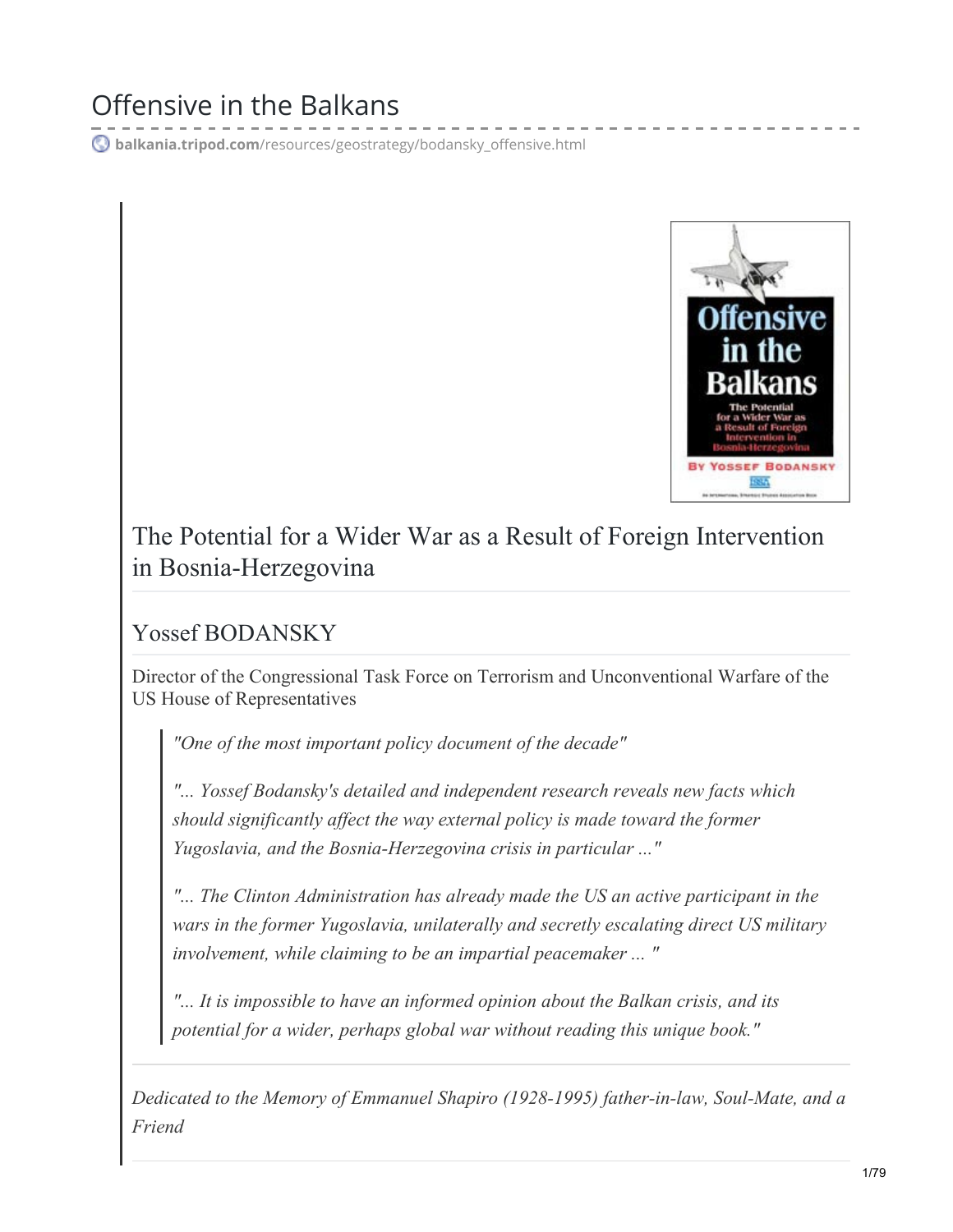#### Contents



Map of Socialist Federal Republic of Yugoslavia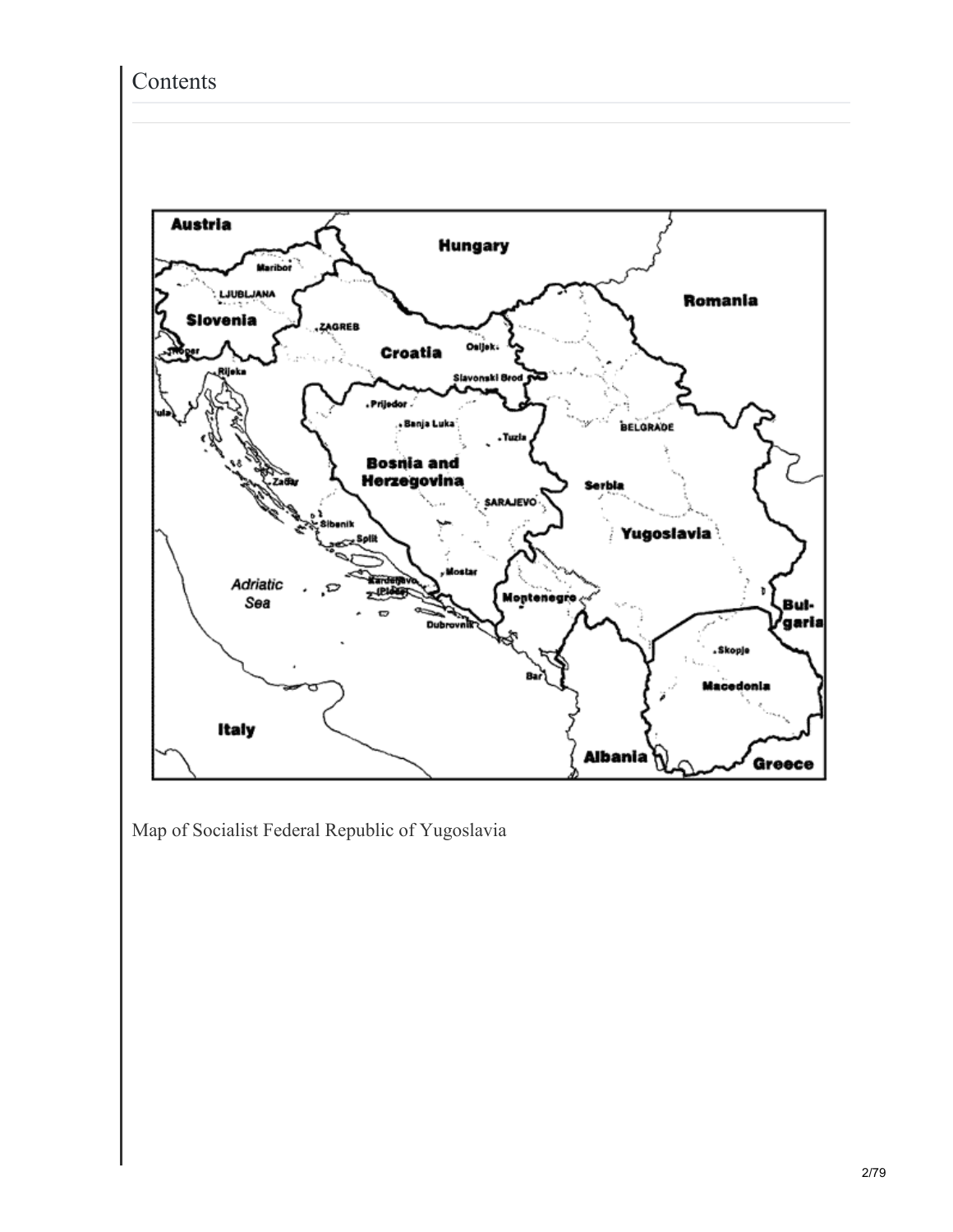

Croatian President Franjo Tudjman's map, drawn for a journalist at the official V-J (Victory Over Japan) day 50th anniversary celebration dinner in London on May 6, 1995, showing how he felt Bosnia-Herzegovina would in the future be divided between Croatia and Serbia. The map was reproduced in the August 7, 1995, edition of the London newspaper, The Sunday Times.

Croatian President Franjo Tudjman's map, drawn for a journalist at the official V-J (Victory Over Japan) day 50th anniversary celebration dinner in London on May 6, 1995, showing how he felt Bosnia-Herzegovina would in the future be divided between Croatia and Serbia The map was reproduced in the August 7, 1995, edition of the London newspaper The Sunday Times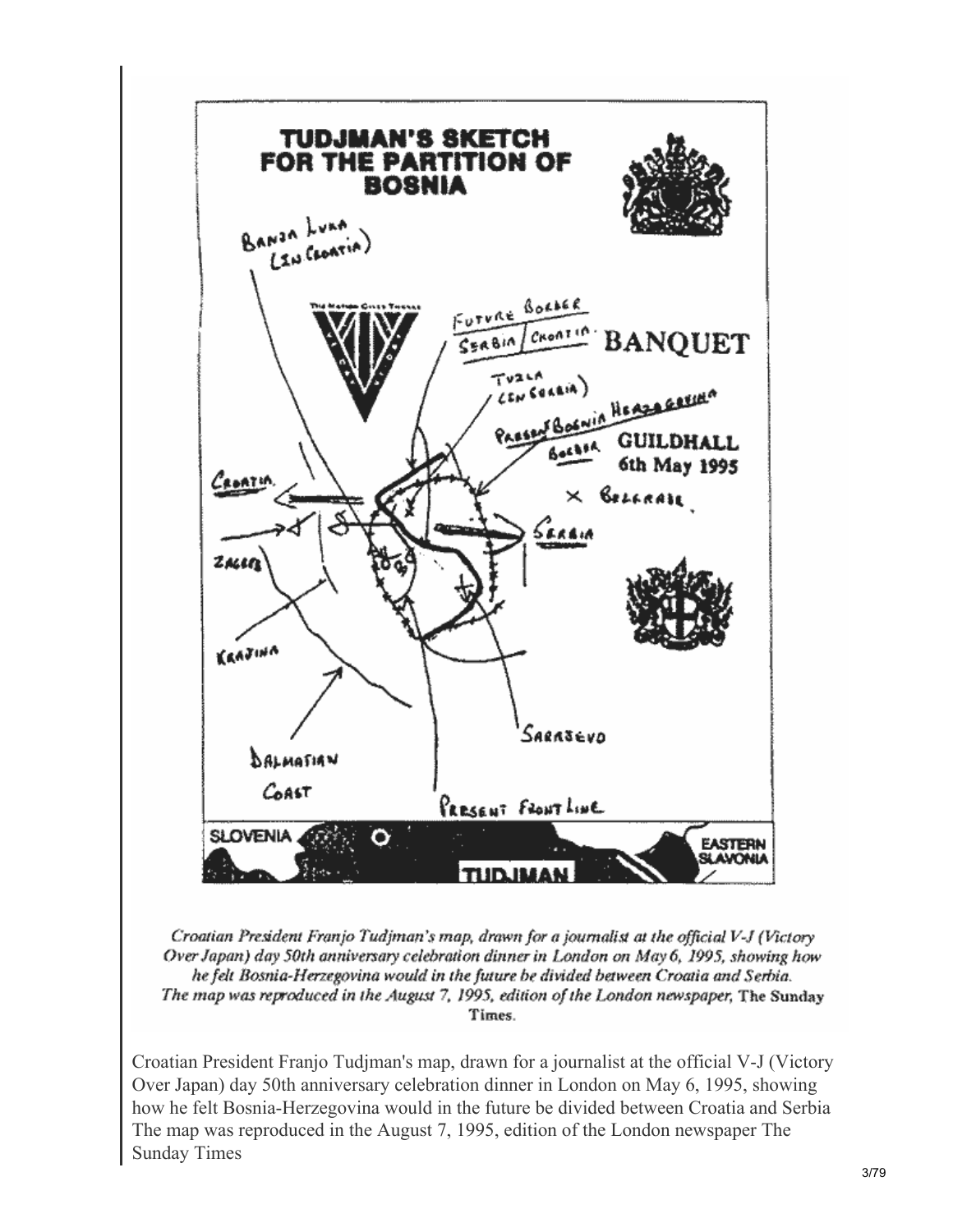# Foreword

The West has for so long lived with the illusion that the world was at peace following World War II that it now finds it difficult to comprehend the factors which lead to war. Wars were, however, an ongoing facet of life in much of the world during the post-World War II bi-polar nuclear stalemate, and it says much about the "sophisticated" societies of the West that they felt that the end of the Cold War would usher in an era of even greater peace in the world: a peace free of the tensions caused by the existence of two massively-armed and mutually hostile (albeit non-warring) nuclear camps.

It is exactly this "sophistry of naivete", this deliberate refusal to learn from history, which has allowed some politicians in Washington DC and in Europe to bring about an escalation in the conflict in the former Yugoslavia during the 1990s. This situation has been abetted, if not caused, by a severe and emotional imbalance in both public media reporting *and* in intelligence reporting on the situation which has been underway in the Balkans since the beginning of the 1990s. Political populism will always follow emotional news media reporting, particularly in this age of instant television coverage.

The International Strategic Studies Association (ISSA) has always striven to ensure that policymakers around the world base their leadership on firm foundations of facts, historical and geopolitical understanding, and an inherent understanding of cultures. We felt, as a result of the worsening situation in the Balkans and the clear prospect that the conflict there could develop into a new World War, that ISSA had an obligation to publish this extensivelyresearched book by our Director of Research, Yossef Bodansky.

We will continue to support the publication of a more balanced analysis of the conflict in the Balkans (as we will on other crisis situations) as part of our ongoing effort to ensure that policymakers can have an alternative basis of reasoning for their actions and avoid dependence on current reporting which fails to give the historical and global context for the crisis.

This book contains information and analysis which will not be widely seen in other publications, and we urge its urgent consideration if a wider crisis is to be averted.

-- Gregory R. Copley, President, The International Strategic Studies Association, Alexandria, Virginia, November 1995

### 1. Whither the Balkans?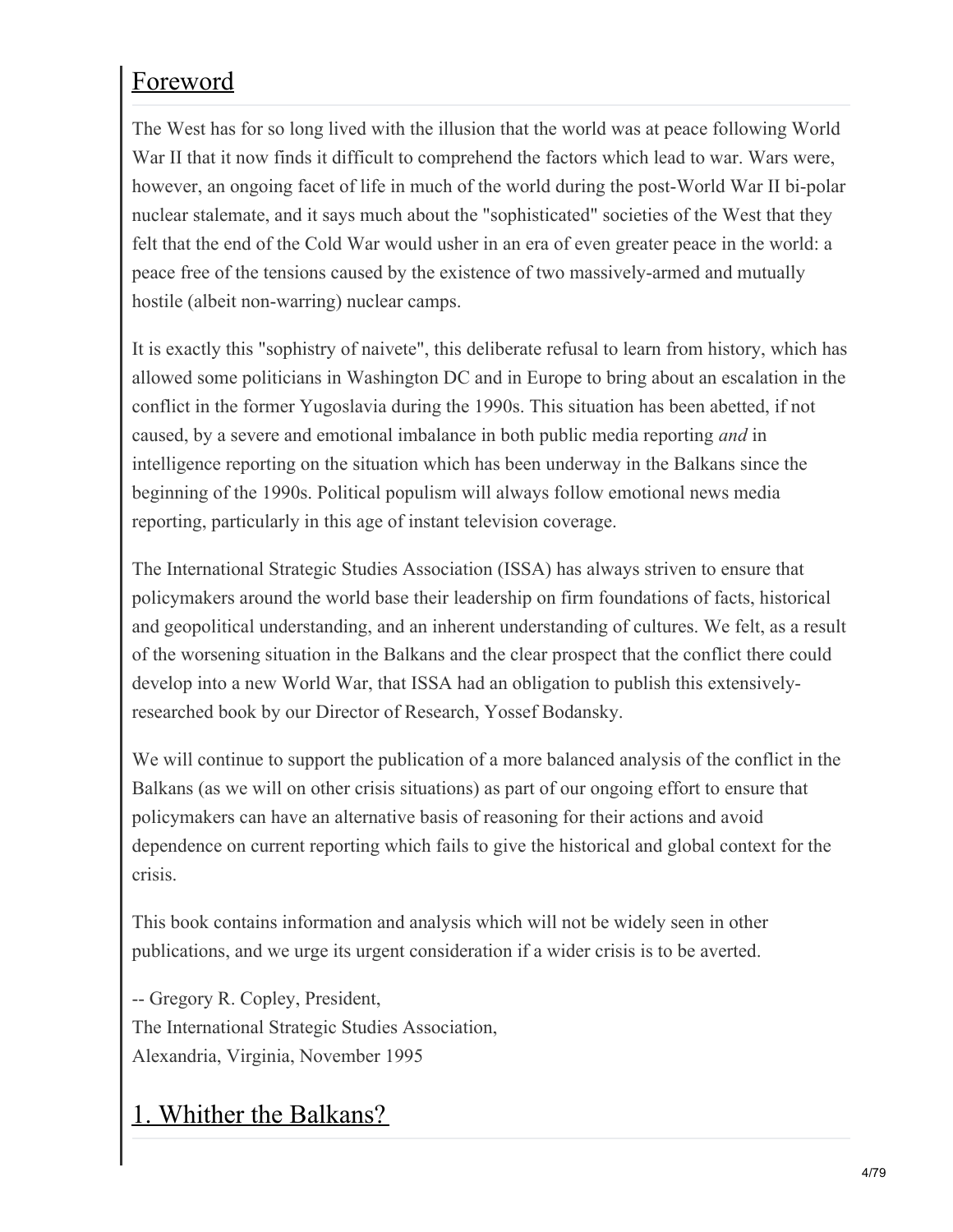The US Clinton Administration, exploiting public shock and outrage over macabre television images of carnage caused by an explosion on Market Street in Sarajevo on August 28,1995, moved quickly to substantially alter the character of US involvement in the war in the former Yugoslavia. Even though sizable elements of the US Armed Forces were committed to combat -- the US provided the bulk of aircrews used over Bosnia-Herzegovina -- neither the US Congress, nor the US public were informed about the change in policy. On the contrary, there was initially a concentrated effort to conceal the extent of the change in US commitment.

After blaming the Bosnian Serbs "beyond reasonable doubt" for the "mortar shell" which caused the Market Street carnage, the Clinton Administration then used this incident to justify the massive bombing campaign which was launched against the Bosnian Serbs virtually immediately. On August 29, President Clinton called the still-escalating bombing campaign "an appropriate response to the shelling of Sarajevo". Starting in the pre-dawn hours of August 30, wave after wave of NATO aircraft -- 80 to 85 percent of them US - began pounding Bosnian Serb strategic and regular military objectives. Initial targets were around Sarajevo, giving credence to the fig-leaf claim of retaliation for the "mortar shell". But, within a few hours, bombing raids were taking place all over Bosnia-Herzegovina.

Thus, rhetoric aside, the US became an active and dominant participant in the wars in the former Yugoslavia.

It was only after the first waves of predominantly US NATO strike aircraft had already dropped their bombs over Bosnian Serb targets that the Clinton Administration grudgingly began to tell truth. By this time, wide cracks were beginning to appear in the claim that the "mortar shell" had been fired by the Bosnian Serbs.

At first, the United Nations Protection Force (UNPROFOR) acknowledged that the widespread bombing was not a retaliation for this specific mortar shell but rather an humanitarian operation aimed at protecting the civilian population of Sarajevo from the Serb gunners. "The aim of the operation is to remove the threat of heavy weapons around Sarajevo," said UN spokesman Lt.-Col. Chris Vernon.

By now, however, the bombing raids were expanded to include Serb positions overlooking the towns of Tuzla and Gorazde. These bombings were presented as defending the Bosnian Muslim "safe havens" within these towns from possible future attacks or retaliation by the Bosnian Serb forces. "We hope that this operation will also demonstrate to the Bosnian Serbs the futility of further military actions," said an August 29 statement released in Brussels by North Atlantic Treaty Organization (NATO) Secretary-General Willy Claes.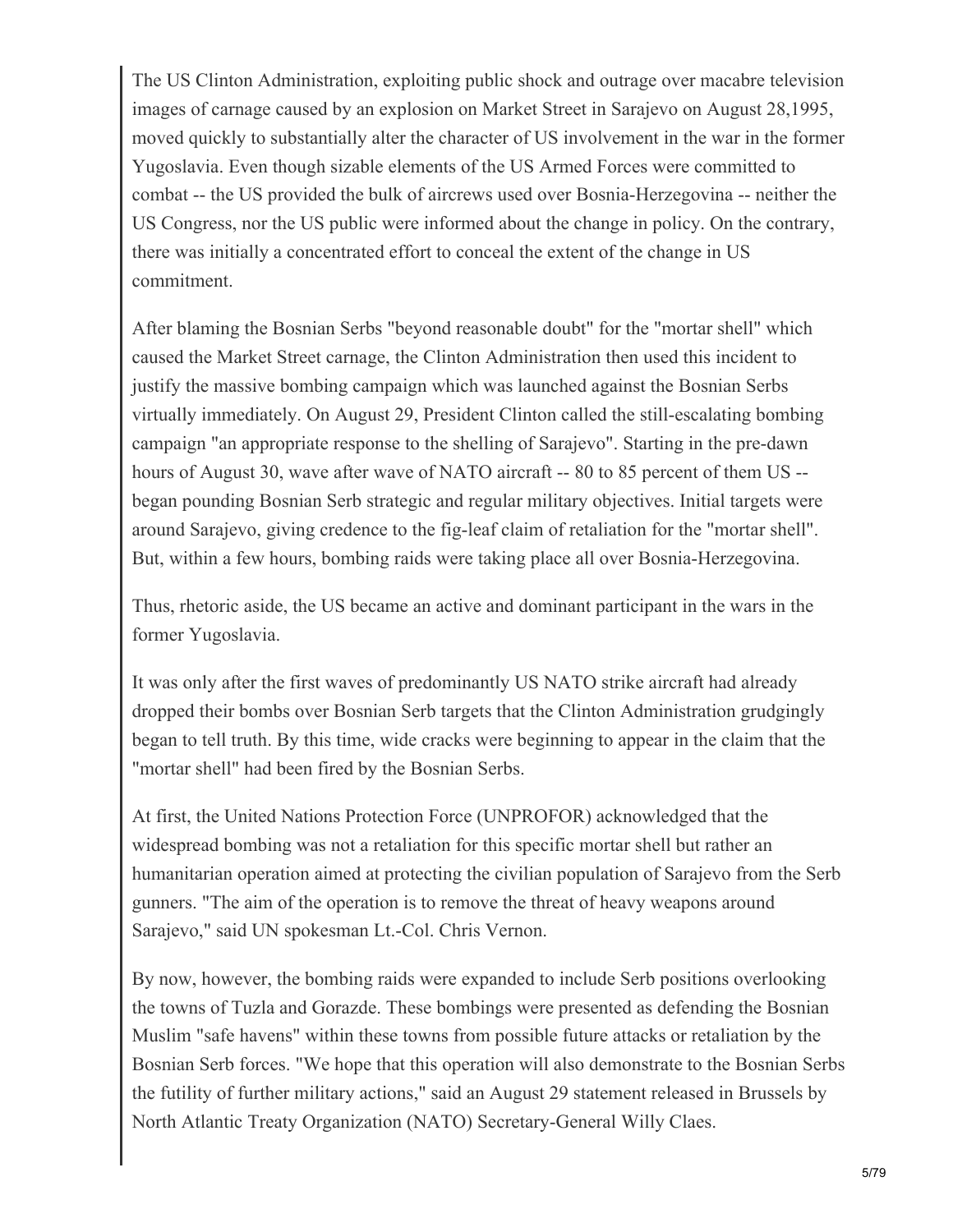It was only when the US aircraft began bombing Bosnian Serb positions overlooking the town of Mostar, in south-west Bosnia-Herzegovina, that the truth finally began to emerge. Mostar has never been a "safe haven". The local Bosnian Serb forces had remained quiet for several months while overlooking the Croat forces slaughtering the Bosnian Muslims in Mostar:

their brothers in the US-brokered federation. Mostar is also the place where key Croat forces are now being built up for an offensive push on Banja Luka. And these Croat forces might need some help breaking through the Serbian defensive positions one of these days.

On September 8, the same day a breakthrough was reached in the peace negotiations in Geneva, US military officials said "the bombing campaign could shift to a new set of targets in the north-western of the country", particularly the Serb military infrastructure in the Banja Luka area. No effort was made by US officials to explain the connection between these new objectives and the safety of Sarajevo or even other "safe havens". On the other hand, the presence of important Bosnian Serb strategic targets was stressed.

The real objective of the bombing clearly had nothing to do with the "mortar shell", or the safety of the Bosnian Muslim safe havens. The US is intervening in the wars in Bosnia-Herzegovina in order to deprive the Bosnian Serbs of a military victory and compel them to acquiesce to a decidedly discriminatory political solution. "The Bosnian Serbs, especially after the events of the last 12 hours, ought to have concluded that there is no military victory in sight for them, the tide of the war has turned against them, their dream of a greater Serbia is no more, it's time to face the responsibility of peace," US State Department spokesman Nicholas Burns said on August 30, 1995. Similarly, Assistant Secretary of State Richard Holbrooke welcomed the NATO air strikes as a long-awaited sign that Bosnia is "moving toward peace".

Washington's closest allies were alarmed by the emerging objectives of the bombing campaign: a campaign in which their own aircraft and ground forces were taking an active part under US NATO commanders. London's reaction was the strongest. On August 30, a British official shied away from the superlatives uttered by the US spokesmen. "The objective of this action is not to bomb the Bosnian Serbs to the negotiating table. We're not there to fight a war," he stressed. He explained that London vowed to continue participation in the NATO actions "until Sarajevo was safe from hostile gunfire" but stressed that the UN had no mandate for, and the British Government is against, "blasting the Bosnian Serbs into submission".

The Clinton Administration remained unwavering on the path it had chosen. Claiming to be committed to finding a peaceful solution to the wars in Bosnia-Herzegovina, the Clinton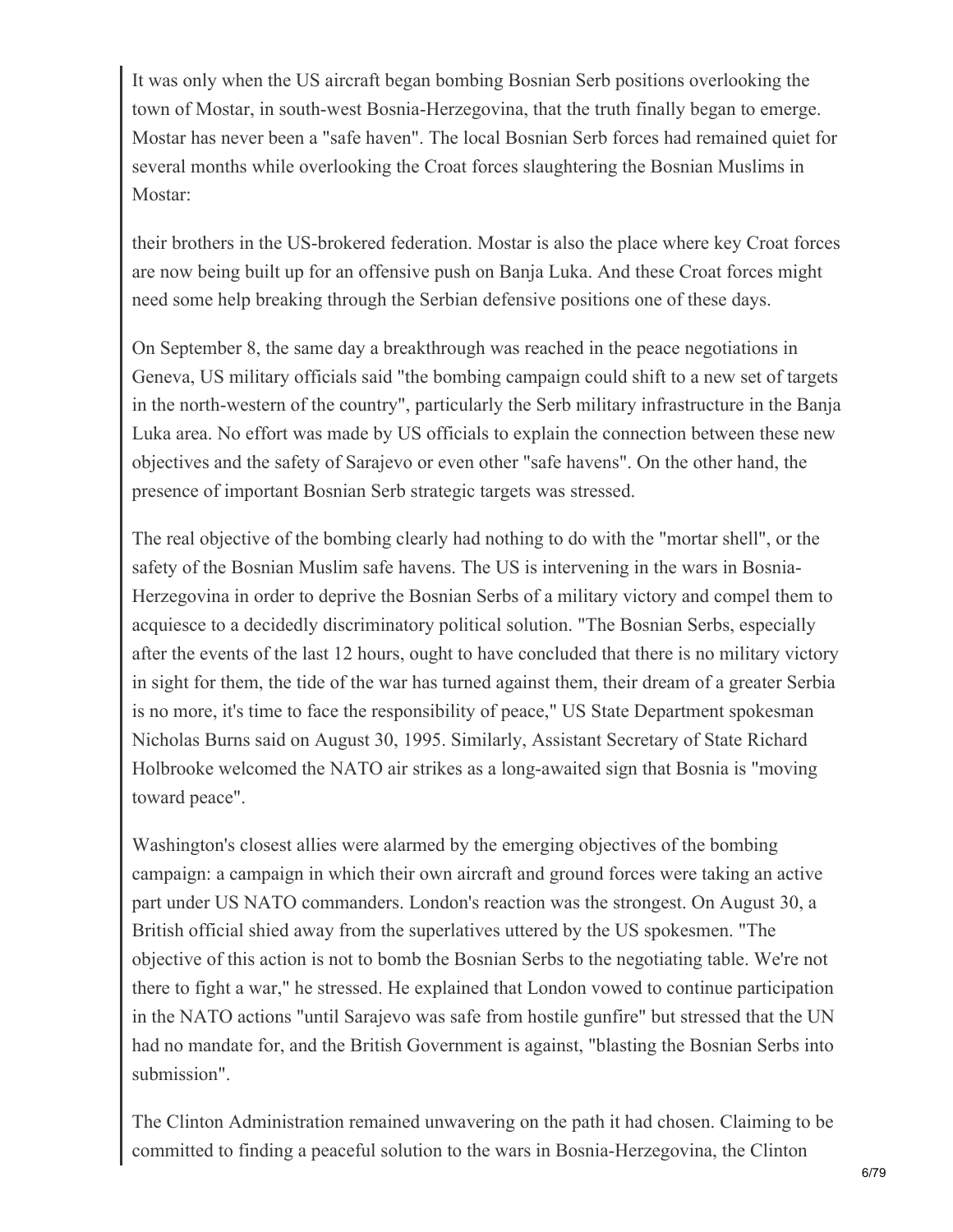Administration has actually been committed to forcing a Muslim victory on the entire Bosnia-Herzegovina. The essence of this victory is empowering the Islamist Sarajevo leadership which, at the very best, enjoys around 20 percent support and recognition in a country where more than two-thirds of the population is Christian and adamantly opposed to living in the Muslim state. Some 30 to 35 percent of the Bosnians are Muslims, and at least one-third of them support the moderate Islamic group around the leadership of Abdic, so that even if all other Bosnian Muslims support the Sarajevo regime they would still constitute only 20 percent of the population.

Since mid-Summer, US negotiators have been creating the impression of being serious about pursuing a just peace and an even-handed diplomatic process. It was the lure of the Clinton Administration's trying to confront the grim realities in the former Yugoslavia which made Serbian President Slobodan Milosevic betray the Krajina Serbs, and the sacred tenet of Serb unity, in the name of a US peace proposal. Belgrade hoped that the profound sacrifice of the Serbs would be appreciated and that their desire for a settlement of the war would be finally accepted.

Belgrade made a major mistake. Starting the third week of August, the Clinton Administration sharply deviated from the impression of sincerity impressed upon both Zagreb and Belgrade, and instead endorsed Izetbegovic's "12-Point" peace plan which had been submitted in mid-August 1995. Sarajevo's peace plan set pre-conditions known to be unacceptable to the Serbs. Sarajevo insists not only that any peace must be based on Bosnia's sovereignty and territorial integrity, but that no population group would be permitted to secede from Bosnia-Herzegovina and join a neighboring country. Sarajevo also insists that the 1994 Contact Group Peace plan, particularly the maps already rejected by the Serbs, should remain the sole basis for any settlement.

Significantly, Sarajevo insisted on the de-ligitimization of the Bosnian Serb leadership. Calling the Pale leaders "war criminals", Sarajevo insists on their persecution and says that no negotiations will be held with them. This point was quickly and publicly endorsed by Holbrooke, thus raising doubt about his ability to serve as a mediator.

In order to stress the Islamic character of the future Bosnia-Herzegovina, Sarajevo has insisted since early Summer 1995 that any peace plan must be signed by a representative of the Organization of Islamic Conference (OIC) in addition to the members of the Contact Group and the UN. This issue is also one of Izetbegovic's 12-Point peace plan endorsed by Holbrooke. Thus, while the US continues to point to the "multi-national character" of a future Bosnia-Herzegovina, Washington moved quickly to appease Sarajevo on this point. On August 30, the Contact Group announced formal briefings given to Islamic Ambassadors in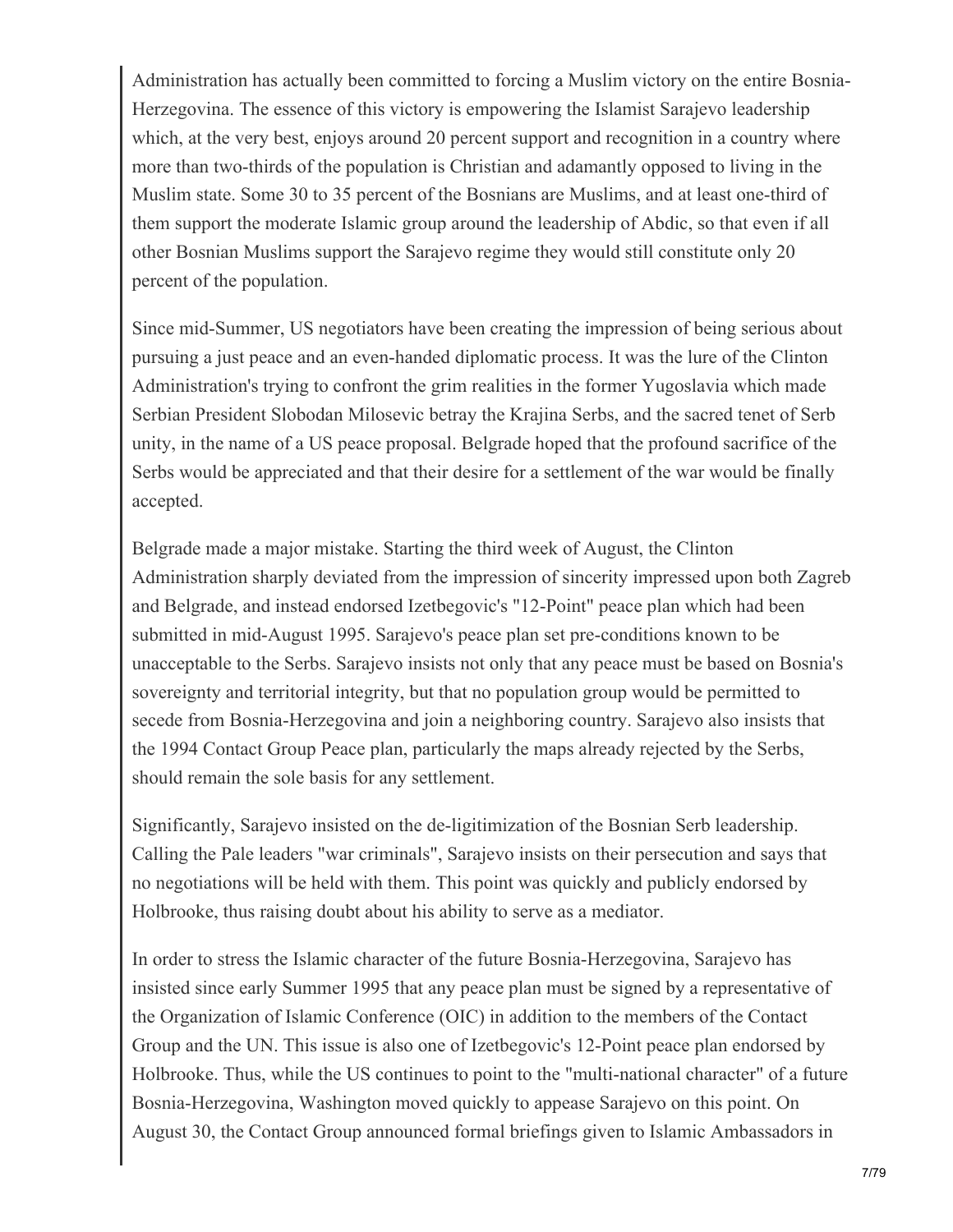Geneva -- representing the OIC -- on the peace process in the former Yugoslavia. Diplomats in Geneva stressed that the two main issues which the OIC was to be briefed on were the current US proposals for a Bosnian settlement and the additional military threats and incentives.

The ensuing events in Bosnia-Herzegovina, as well as the entire former Yugoslavia, cannot be comprehended except in the context of the state of mind of the upper echelons of the Bosnian Muslim leadership in Sarajevo, and, in all likelihood, the key US officials dealing with the region.

By now, mid-August, Sarajevo had concluded that the US initiative in its original form was doomed, an opinion shared by local diplomats. "The Bosnian Government will reject the peace plan. I don't think the Americans will get them around," observed a senior West European diplomat in Sarajevo. "They [the Bosnian Muslims] don't trust anyone except for themselves." The Bosnian Muslim leadership was in a combative mood. On August 13, Izetbegovic vowed that "Sarajevo, of course with the help of God and our efforts, will be unblocked by political or military means. We must not enter Winter in this situation, and we will not." Sarajevo was convinced that a military solution was the only viable option, and that a Bosnian Muslim victory could only be made possible by a massive US-led bombing. This issue was raised in the negotiations with Ambassador Holbrooke. The Bosnian Muslim leadership was convinced that Washington supported their position. On August 16, Foreign Minister Muhamed Sacirbegovic stressed that his recent talks with Holbrooke focused "on what needs to be done to compel the Serbian side to accept the plan, and how in fact will the Bosnian Government and its armed forces be provided the opportunity to resist aggression."

Little wonder that Sarajevo was now convinced that the Clinton Administration was favorably disposed toward a marked escalation of the US/NATO military involvement in Bosnia-Herzegovina -- in the form of massive bombing of Bosnian Serb objectives -- thus facilitating a Bosnian Muslim military victory. The upper echelons in Sarajevo were under the impression that the Clinton Administration only needed a legitimate excuse in order to launch the massive air campaign. Therefore, the Bosnian Muslims prepared a self-inflicted atrocity to be blamed on the Serbs, thus serving as the excuse which Washington needed.

According to a top Russian military intelligence officer, they "learned about the [Bosnian Muslim] plan to stage the explosion yet on August 20". Russian intelligence briefed the US, German and Croat "leaderships" fearing an uncontrolled escalation. However, the top officer explained, "they did nothing to cut short the provocation and kept silent about the information", convincing Moscow that it was in their interest to see the provocation happen.

Meanwhile, Sarajevo was busy preparing the diplomatic and media grounds for a dramatic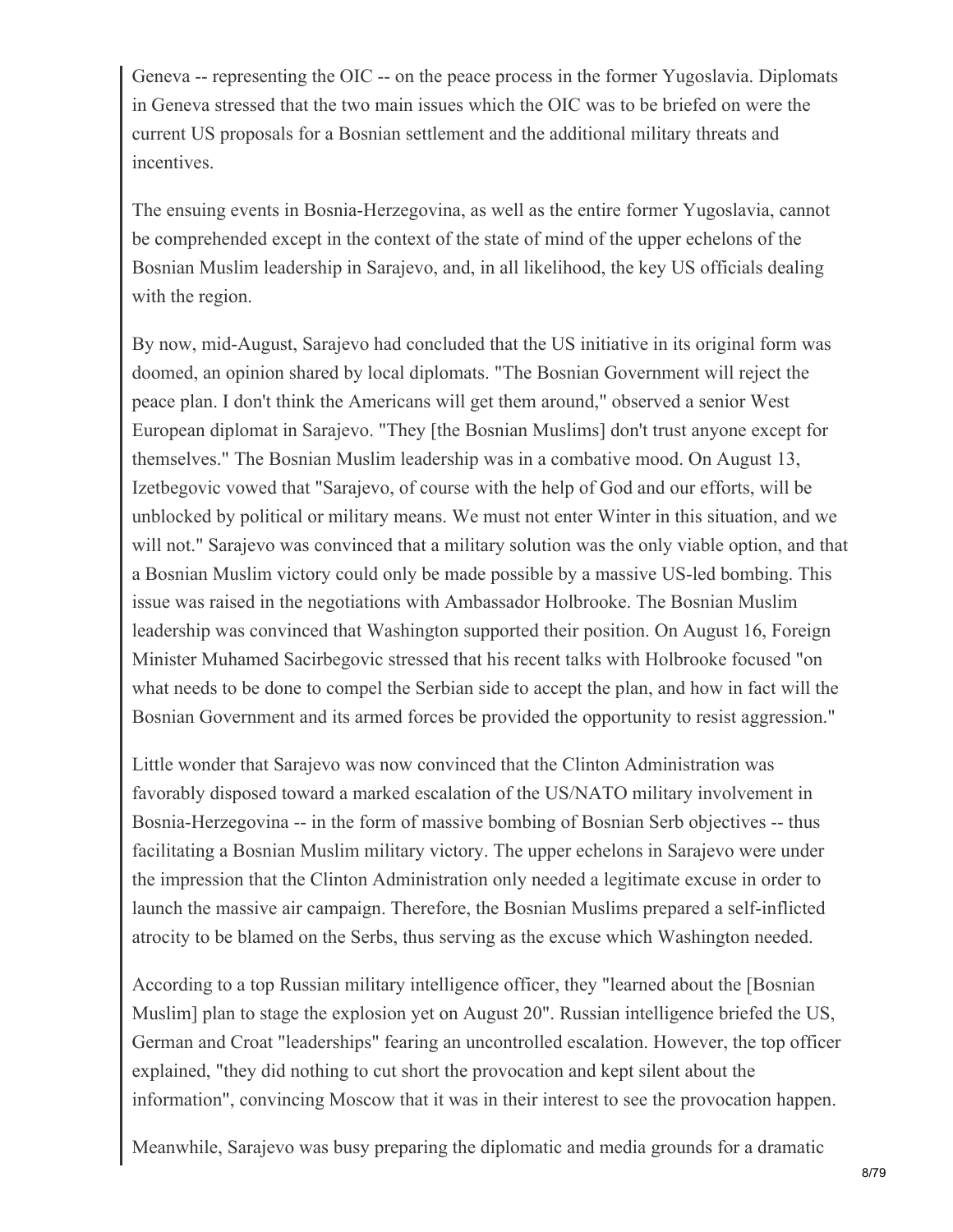collapse of the peace negotiations and the resumption of hostilities. Indeed, starting the second half of August 1995, Sarajevo was raising the pressure on the Clinton Administration to further increase the pressure on the Serbs. While in Washington on August 23, Sarajevo's Foreign Minister Muhamed Sacirbey [Sacirbegovic's Westernized name] issued an ultimatum to Washington. He told Secretary of State Warren Christopher that Sarajevo would give the US initiative only two months to make progress. If nothing tangible happened, the Bosnian Muslims would commit themselves to a military solution to the conflict.

By now, the Clinton Administration was convinced that the Serbs -- both Pale and Belgrade - - would never accept the Holbrooke version of the Izetbegovic plan. The US expected, and West European governments were so briefed, that the Serbs would reject the offered plan, thus clearing the way for the sought-after military escalation. To further reduce the likelihood of Pale accepting the peace initiative Holbrooke publicly deligitimized Pale Government. He insisted that the Bosnian Serbs leaders were "war criminals" whom the US could not trust nor with whom they could negotiate. On August 27, Holbrooke introduced additional pressure on the Serbs. "If this peace initiative does not get moving, dramatically moving in the next week or two, the consequences will be very adverse to the Serbian goals," Holbrooke warned.

And then, the US policy faced an unforeseen calamity: both Pale and Belgrade agreed to the US conditions. Serb leaders authoritatively announced, and on time, their commitment to further negotiating in accordance with the US peace plan.

Thus, on August 28, at the beginning of a fateful week, Izetbegovic and the Sarajevo leadership were in Paris for a summit originally planned to sanctify the US-led NATO military escalation against the Serbs in response to their anticipated rejection of the Peace Plan. But the Serbs only reiterated their commitment to negotiate, and, since the Clinton Administration would not listen to them, also formally notified former President Jimmy Carter and others to make sure the word got to Washington DC. The Clinton Administration was suddenly faced with the dreaded possibility that they would have to negotiate with the Serbs on substance.

And then the ubiquitous "Serb mortar shell" exploded on Market Street, killing nearly 40 civilians. Not only was the

shell's timing perfect, but a professional camera crew was ready and on-hand to record the scene in all its gore even before the emergency services began arriving. Although the UN rushed to determine "beyond reasonable doubt" that the 120 mm mortar shell came from Bosnian Serb positions south of Sarajevo, many major forensic questions remained unanswered.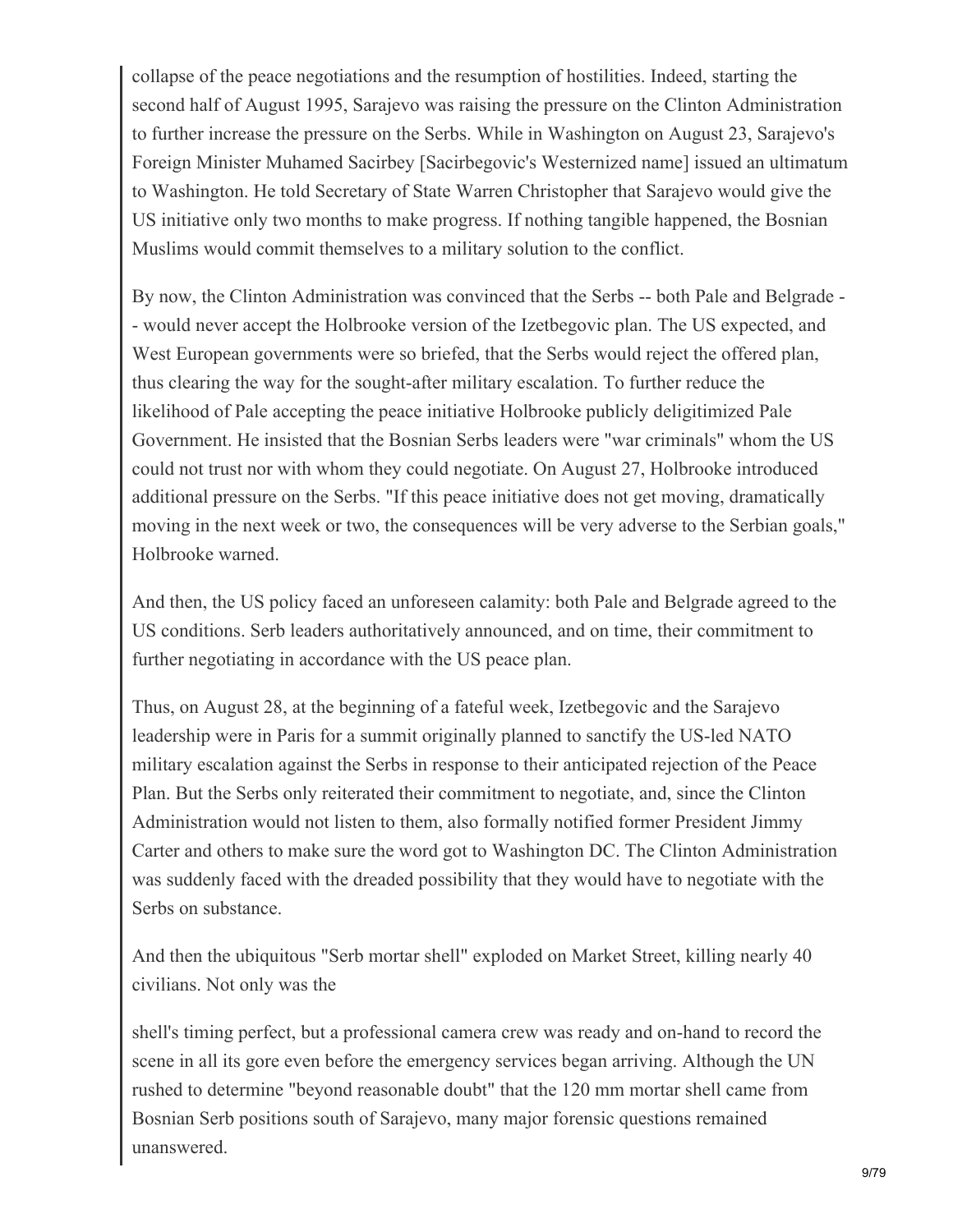Col. Andrei Demurenko, a Russian artillery officer who is the Chief of Staff for the Sarajevo sector of the United Nations Peacekeeping mission in Bosnia, formally stated that "technical analysis shows that a 120 mm mortar bomb which killed 37 people and wounded 85 on Monday could not have come from Bosnian Serb Army positions". A Canadian military expert pointed to "anomalies with the fuse" which, to his expert opinion, suggested that both fuse and shell "had not come from a mortar tube at all".

The British ammunition experts and French military analysts with UNPROFOR who examined the crater a mere 40 minutes after the explosion not only found no evidence that the Bosnian Serbs had fired the mortar shell, but concluded that the forensic evidence pointed to the Bosnian Muslim army as being responsible for the shelling. However, these finding were rejected by a senior US officer with UNPROFOR. Citing the presence of a "fuse furrow" -- a distinct small groove left on the surface when the fuse first hit the ground that the British and French experts insist did not exist at the crater site -- this US senior officer overruled the British-French report and instead pushed through UN channels his own report blaming the Bosnian Serbs for the shell.

This was not the first time the excuse of a "Serb mortar shell" was used to impose a drastic change in the military situation in Bosnia-Herzegovina. Indeed, UN officials in Sarajevo described the August 28 shell as "an almost carbon copy of the shelling 18 months ago". Then the UN safe area policy was enacted and persisted even as the February 1994 explosion in the Sarajevo Market was eventually found out to be a self-inflicted act of terrorism by the Sarajevo regime. The UN officials stressed the similarity between the two events as catalysts for a US-pushed drastic change in NATO and UN policy and military actions in favor of the Bosnian Muslims.

The swift determination of Serb culpability came even though there is a long record of Muslim self-inflicted terrorism and sniper fire since 1992, acknowledged by senior UN officials, , UNPROFOR senior officers, French and British military investigation teams, and other experts. However, all the confirmations and acknowledgments of the self-inflicted terrorism by Sarajevo came after lengthy and thorough investigations, long after the shocking and emotional impact of the carnage had already been fully exploited against the Serbs. Moreover, being "old news" and politically "incorrect", these findings were hardly ever reported by the Western media.

Nor was the Clinton Administration even a little suspicious that the latest carnage came perfectly timed for Sarajevo's political strategy. The "mortar shell" exploded exactly at the time when the Europeans had been pressing Washington to be more even-handed in its approach to finding a solution to the Bosnian crisis. The Serbs were publicly demonized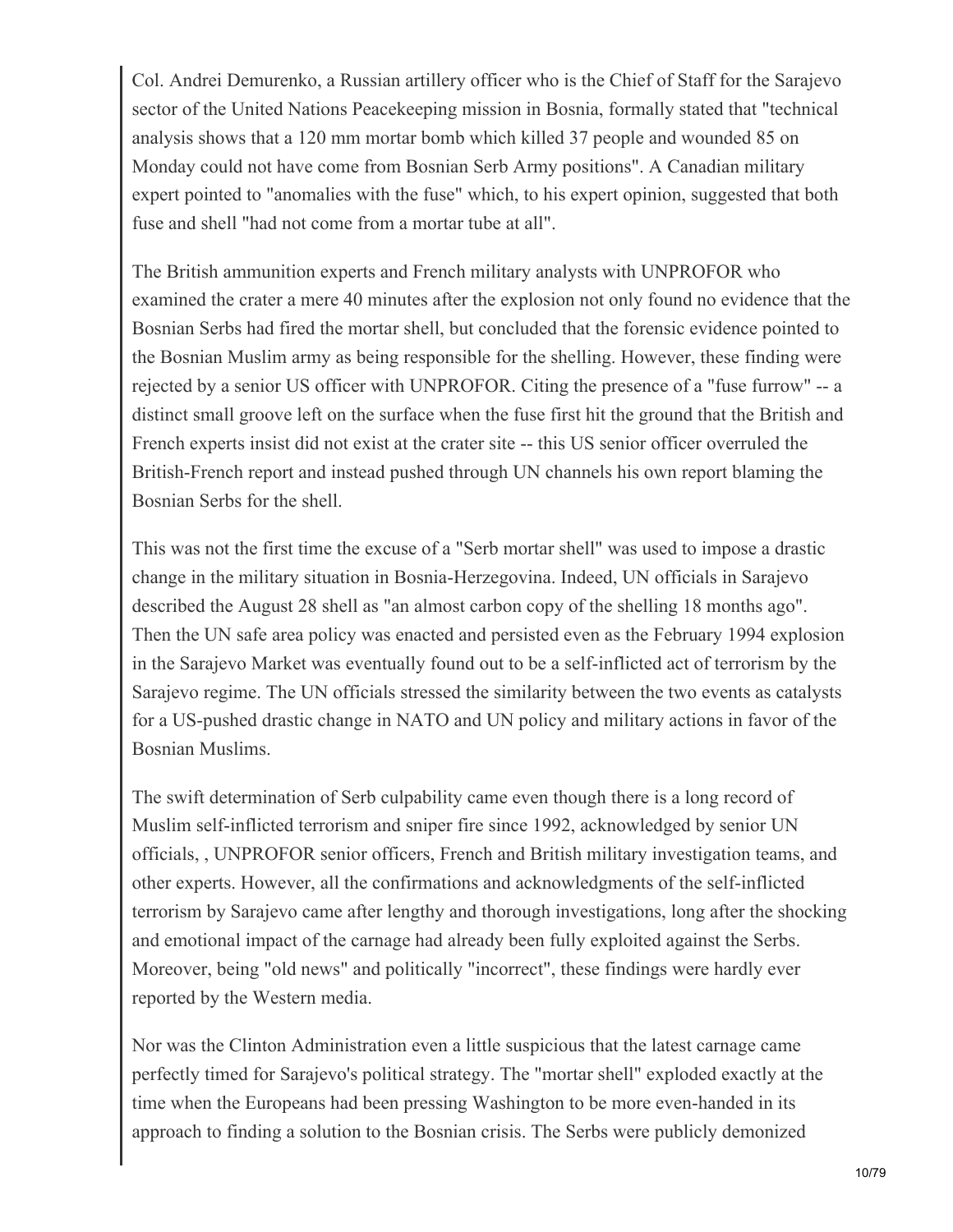anew just when Izetbegovic was coming up with a peace plan which was essentially a nonnegotiable ultimatum, and which the US was racing to embrace while the UK and France were adamantly opposed to such a one-sided approach. In late August 1995, the conventional opinion in Western Europe was that whatever the Bosnian Serb reaction to the inevitable NATO retaliation would be, it would in effect paralyze the diplomatic process and revive the primacy of the military option. This is presently Sarajevo's preferred approach.

But all the lingering questions and doubts -- both military and political -- were quickly cast aside under US pressure so that they did not interfere with the swift political capitalizing on the "Serb shell". Now, the Clinton Administration had both the fig leaf and excuse for the sought-after fundamental change of US policy. Within a few hours, the US pushed NATO onto a marked escalation of direct military involvement which, if not contained, might well lead the US into a war in the Balkans.

And so, in the pre-dawn hours of August 30,1995, a massive bombing and shelling campaign began. The strategic impact of this bombing campaign will not disappear. Irrespective of the amount of casualties and damage inflicted, the chances of a Sarajevo/Washington-style peace being accepted are even more remote. The willingness of the Serb leadership in both Belgrade and Pale to continue and talk with the US delegation, including making a major concession by agreeing to a single Serb delegation -- thus in effect self-deligitimizing the Bosnian Serb leadership, long a major objective of Sarajevo and Washington -- should not be taken out of proportion. The Serbs still have legitimate and vital interests which are incompatible with the peace plan of Washington or Sarajevo. Moreover, the Clinton Administration is eroding its own credibility as a peacemaker by increasingly justifying the widening bombing campaign by the need "to punish the Serbs", and by pushing the UN/NATO to issue additional ultimatums to the Serbs, such as lifting the siege on Sarajevo, under the threat of renewed and expanded bombings.

While the Clinton Administration espouses the contribution of the latest bombing campaign to the peace process, its closest allies -- the Sarajevo leadership -- actively prepares for the expansion and escalation of the war in Bosnia-Herzegovina by capitalizing on the impact of the bombing campaign. The Bosnian Muslim leadership is emboldened by the strikes and the international pressure on the Serbs. Sarajevo is increasingly suspicious about their Croat "allies". Sarajevo is therefore determined to exploit the outcome of the punitive bombing to improve its military posture against both Serbs and Croats. Military and militant leaders are convinced that only a major decisive military victory will enable the Bosnian Muslims to consolidate control over the entire Bosnia-Herzegovina.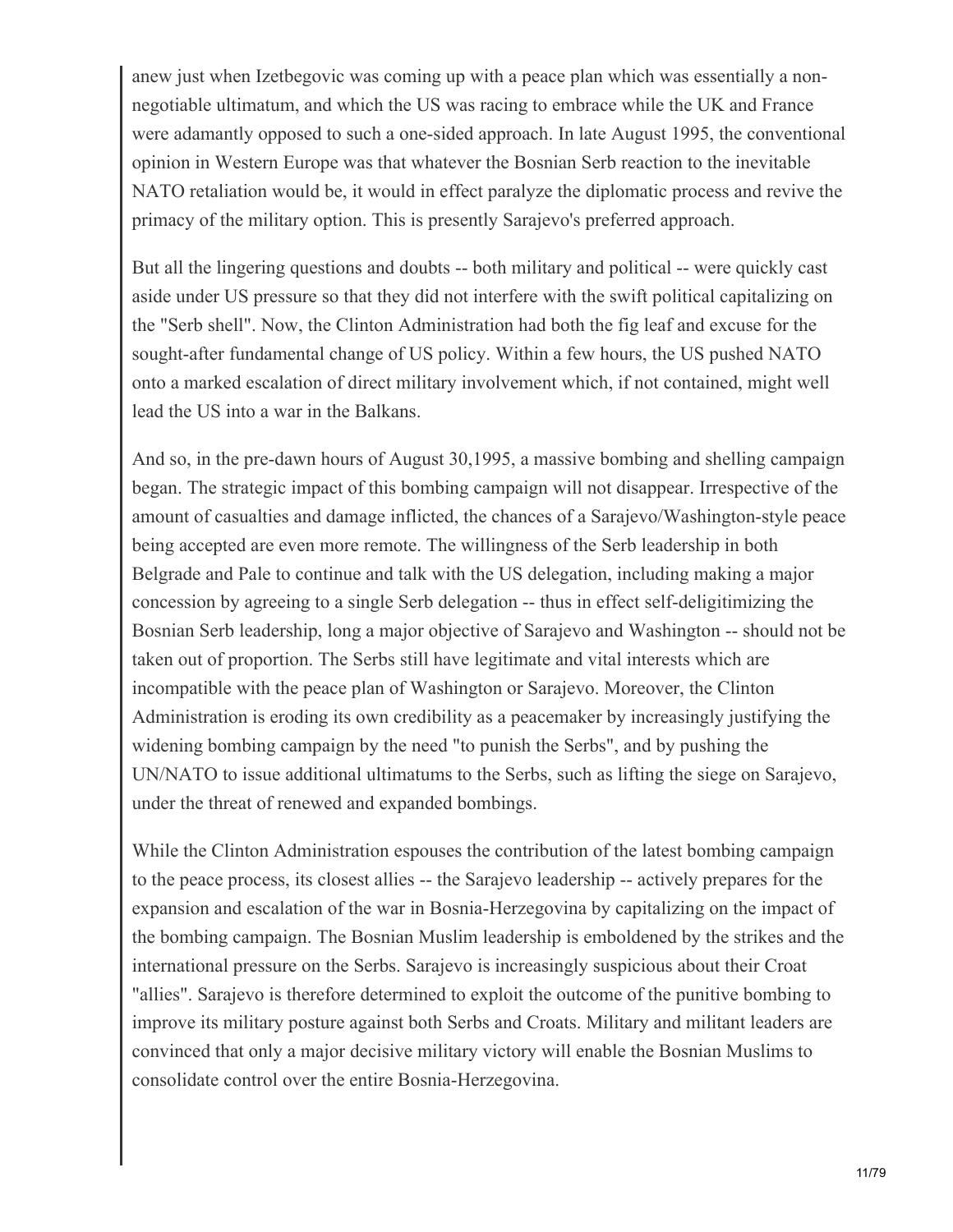General Rasim Delic, the Commander of the Bosnian Muslim army, has repeated this argument ever since the NATO bombing campaign began. On August 28, just after the "Serb Shell" exploded, Delic, as well as the rest of the Sarajevo leadership, began demanding a marked escalation of NATO retaliation. Delic dismissed the US peace initiative or any other non-military outcome of the bombing. "We have only one direction, and that is to continue fighting," he explained. Delic stressed Sarajevo's commitment to "liberating all Bosnian territory" by force of arms.

As the bombing campaign began to unfold, Zagreb became convinced that it was imperative to capitalize on the effect of the bombing to seize the military initiative on the ground. The August 30,1995, clarifications by a Western diplomat in Zagreb that the goal of the bombings was to "deliver a political message and not to change the overall balance of power", were openly ridiculed.

Croatian senior military officials and analysts described the initial effect of the NATO bombing as "a major shift in military might to the advantage of the Muslim-Croat alliance". Several experts predicted that a correct capitalization on the effect of the bombing could finally create conditions for victory over the Serbs. "We are talking about a strategic turning point where Bosnian army and Croat troops seriously outnumber the Serbs in every respect," explained Fran Visnar, a Croat military expert. "This action will give wings to the Bosnian and Croat troops, especially in western Bosnia where the Serbs are most vulnerable since they have no friendly border."

Croatian military analysts expected the Bosnian Muslim and Croat forces to capitalize on NATO's destruction of Serb guns around Sarajevo in order to try to lift the siege of the city by force of arms. The Croat experts expect an attack from the south, where the Serb ring is the thinnest, from Mount Igman through the airport towards the city. "NATO warned the warring parties not to take advantage of the strikes for military gain, but the fact is that the present situation has created ripe conditions for piercing the blockade," declared Karl Gorinsek, a Croat military expert. The US bombing in the Mostar and Banja Luka areas would only expedite such offensives.

By mid-September 1995, the US and NATO bombing continued to expand, now including both additional objectives and what NATO called Option Two targets: mainly ammunition dumps and radar stations. The US also escalated its campaign, firing cruise missiles at Bosnian Serb strategic facilities in Banja Luka in western Bosnia-Herzegovina, objectives which have nothing to do with Sarajevo but were key to neutralizing the air defenses of the Serbs in anticipation of further escalation of the fighting. NATO was, by mid-September,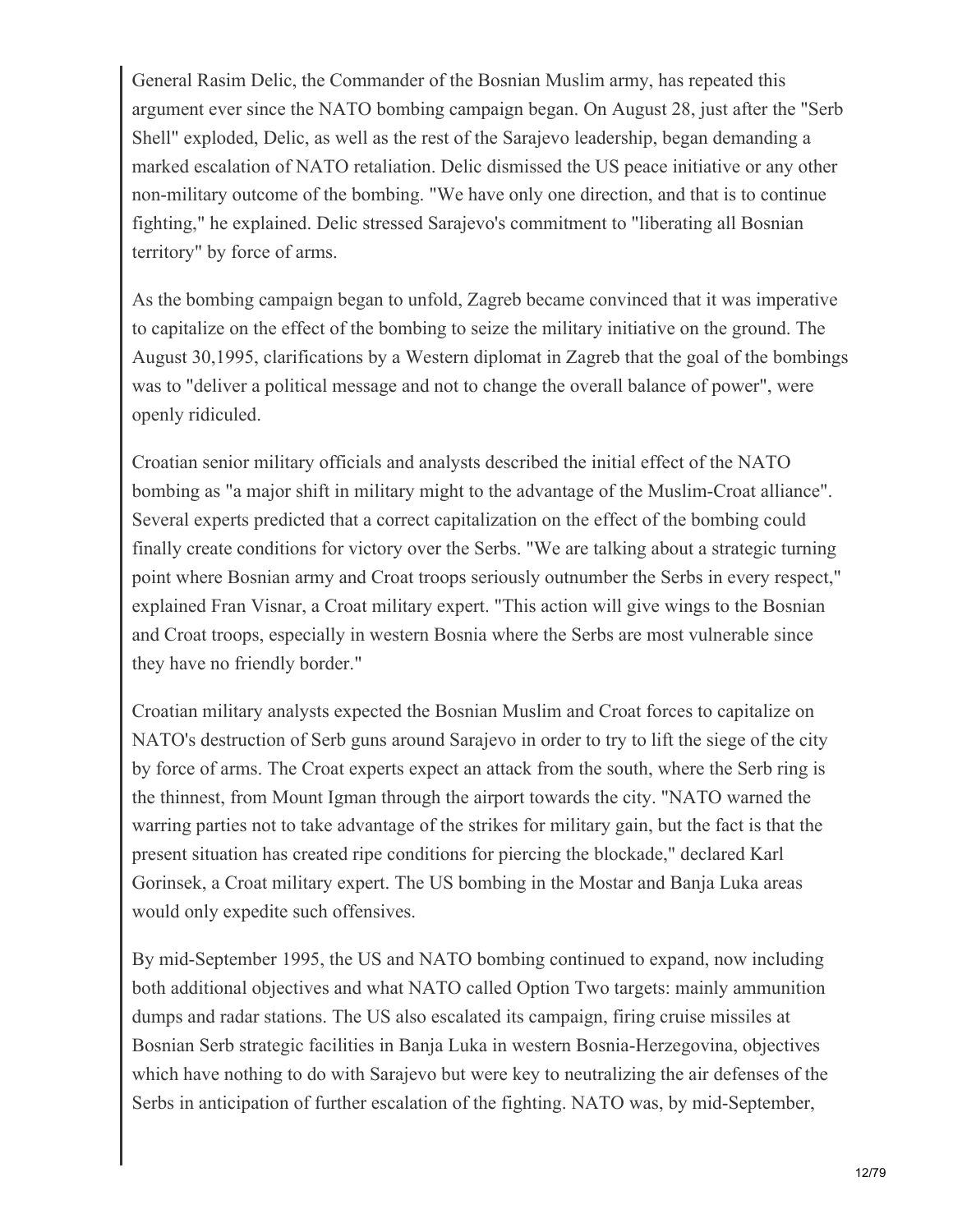getting ready to bomb Option Three targets, which include power plants, airports, roads, bridges, fuel supplies and other strategic installations. A Pentagon official admitted that the planned escalation in the air campaign was a "quantum leap" which made NATO "nervous".

The representatives of the three warring parties had signed off in Geneva, back on September 8, on the one-page agreement on basic principles for diplomatic negotiations to conclude the war. They reaffirmed the basis for the territorial split to be based on the long-standing division of 49 percent of Bosnia-Herzegovina to the Serbs and 51 percent to the existing federation of Bosnian Muslims and Croats. The agreement also stipulated that each of the ethnic entities has the right to establish "special relationships" with neighboring countries; essentially permitting the Serbs to develop the same type of relations currently existing between the Croats of Bosnia-Herzegovina and the Croats of Croatia.

In Belgrade, the Serbs also signed an agreement to evacuate their heavy weapons from the Sarajevo area in the presence of US diplomat Richard Holbrooke. Implementation began quickly and progressed at a varying pace. The Sarajevo airport opened, and the Bosnian Serbs even promised to restore some of the services to Sarajevo. Consequently, NATO put a hold on its air strikes.

By now, however, Zagreb was capitalizing on the damage to, and demoralization of, the Bosnian Serb forces. On September 11, 1995, Croat regular forces already on Bosnia-Herzegovina soil supported by additional Croatian Army forces from Croatia (Krajina area), launched a sustained and massive offensive on Bosnian Serb forces in western Bosnia-Herzegovina. They did not even try to conceal themselves under a claim of being "Bosnian Croat forces". They were in Bosnia-Herzegovina in clear violation of the United Nations prohibition on the entry of Yugoslav or Croatian forces into Bosnia-Herzegovina, but nothing was said by the media or by the UN. They were supported on the September 11 offensive by a few Bosnian Muslim token units.

Within a week, the Croats were close to a final assault on Banja Luka, when they stopped under US pressure.

It was a well-prepared offensive which came in the aftermath of lengthy deployment of forces and complex coordination of multiple axes of advance. The September offensive had the same characteristics of the Croat assault on the Krajina a few months before. Considering the intimate relations of the Croat Armed Forces with their US instructors and Washington (to be discussed later in this book), including the preparations for the assault on the Krajina, it is inconceivable that these elaborate preparations had not been known by Washington.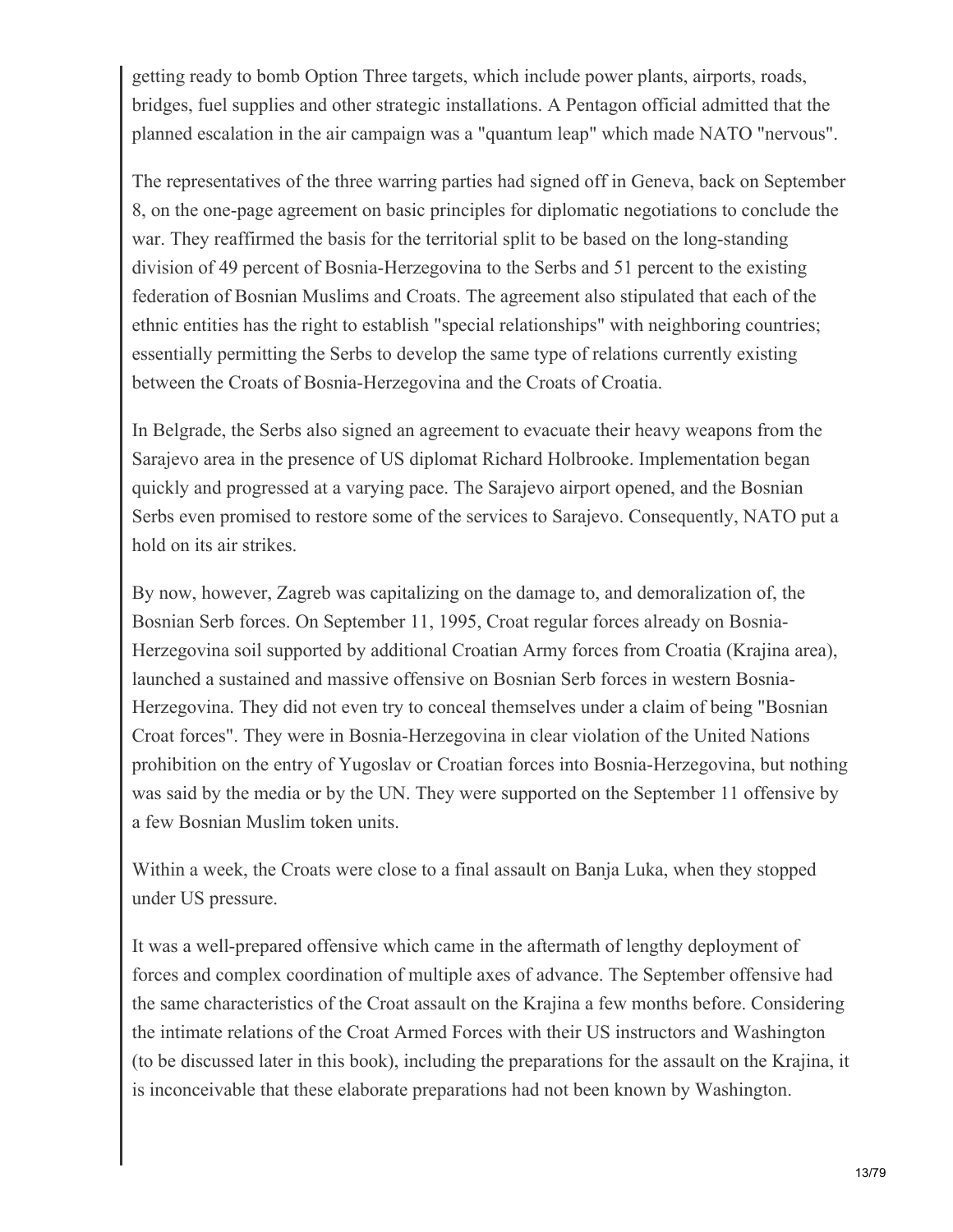Moreover, considering that the Croatian *blitzkrieg* in the Krajina saw massive use of close air support from MiG-21s and Mi-24s, the US destruction of the Bosnian Serb air defense in Banja Luka made perfect sense.

There are reasons to believe that the Croatian and Bosnian Muslim preparations for the offensive were conducted in concert with earlier US (under NATO banner) preparations for the air campaign: a campaign which was unleashed as a response to the "Serb mortar shell".

Significantly, at least until early September, analysts in the Pentagon were convinced that a diplomatic solution involving the 49:51 division of Bosnia-Herzegovina was "unworkable" because the Bosnian Serbs, then holding 70 percent of Bosnia-Herzegovina, would not surrender the land without a major military defeat. The Clinton Administration was determined to deliver such a defeat and was thus most likely to tacitly assist the Croats and Bosnian Muslims in their preparations for the military option.

Zagreb, which knew perfectly well that Pale had already accepted the 49:51 division in principle but did not bother to correct Washington, had a different objective in the forthcoming escalation. Zagreb intended to make a major effort to capture Banja Luka in order to draw Belgrade into the war: still a major strategic objective of Zagreb.

In mid-September 1995, however, as the Croat-led offensive unfolded, the Bosnian Serb forces simply withdrew without major resistance and Belgrade did not show any indication that it would intervene. The Serbian leadership in both Belgrade and Pale must have realized that there was no point in fighting for areas which they would have to surrender anyway under political arrangements. "Mladic seems to be recognizing political reality," a UN official in Sarajevo explained, "and is not willing to fight for land that is inevitably going to be given up anyway." Thus, by the end of September, as the defense lines stabilized, the Bosnian Serbs controlled only about 55 percent of B-H, while the Muslims and Croats controlled 45 percent. The Croatian Armed Forces were the dominant military force facing the Serbs as Sarajevo was still urging a military escalation. New fighting was initiated by Bosnian Muslim forces in the vital Brcko corridor.

Late September and early October 1995 saw a race to consolidate cease-fire lines in Bosnia-Herzegovina, a pre-condition to the resumption of negotiations on a peaceful diplomatic settlement of the war.

From the very beginning of this phase, Sarajevo's real objectives differed from the declared position of the diplomatic process. By late September, Western diplomats and UN officials in Sarajevo were apprehensive about the true intentions and policies of the Bosnian Muslim Government. For example, in an off-the-record meeting between leading European diplomats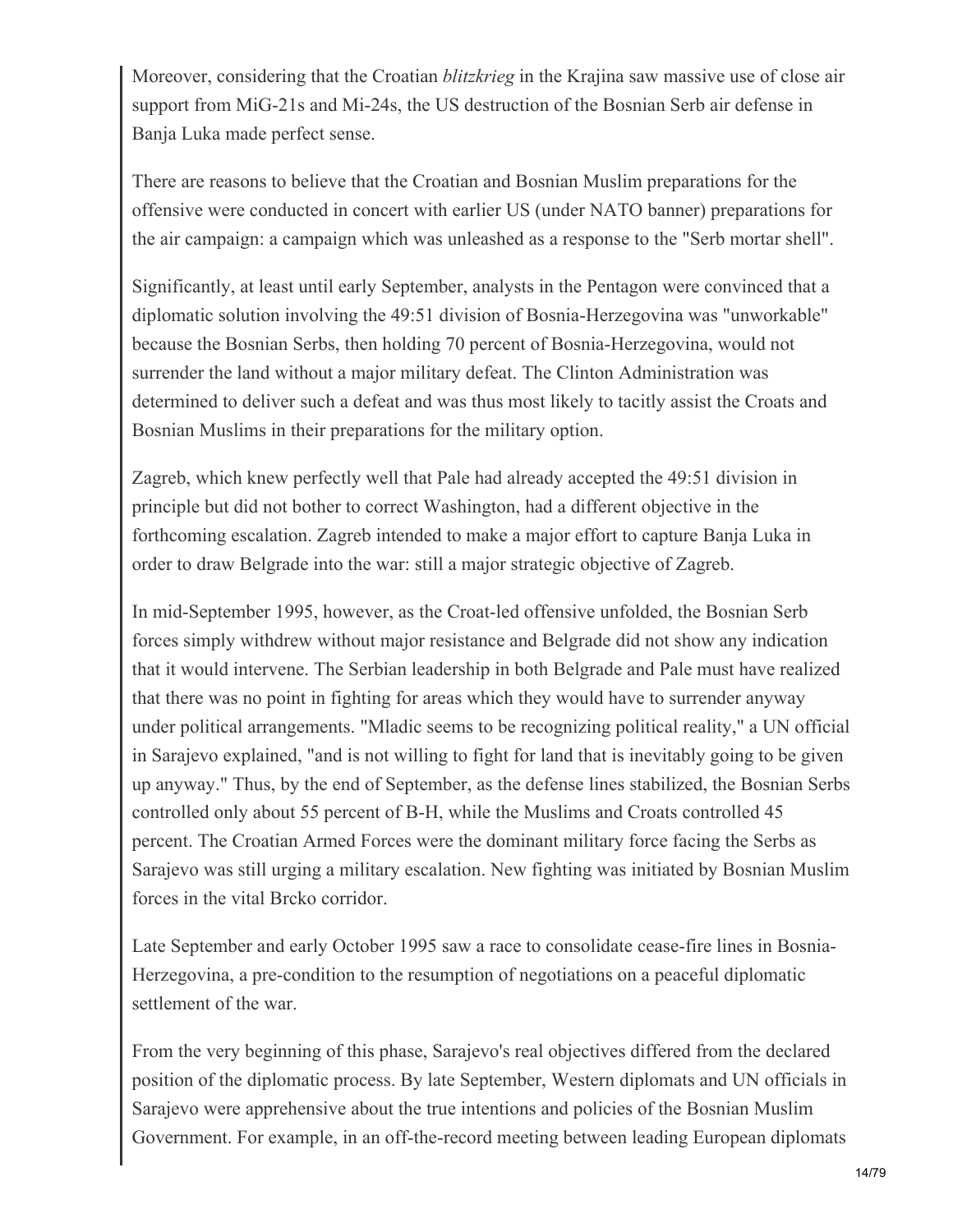and UN officials in Sarajevo on September 26, the participants worried out-loud about the implications and ramifications of the position of the Bosnian Muslim Government. A commonly-shared perception, in the words of one participating diplomat, was that Sarajevo "is trying to win at the negotiating table what it lost on the battlefield over 41 months of war".

"Forget the 51:49 territorial split which the [Izetbegovic] Government agreed to," opined another diplomat. Sarajevo "is using the peace talks to insist on conditions to effectively deny the Serbs real autonomy, let alone the separate state they fought for. The constitutional guarantees the government is demanding would emasculate Serb nationalists on their 49 percent."

"The [Izetbegovic] government's strategy is to drive a stake through the heart of the Serb Republic using democracy and human rights as the mallets," explained a UN official. "Not surprisingly, the Bosnian Serbs are having none of it."

Anew cycle of fighting erupted on October 3,1995. At first, Bosnian Muslim forces opened artillery fire on Serb position south-east of Sarajevo, particularly in the Trnovo area. This outbreak of fighting was most significant because, in support of the Trnovo operation, the Bosnian Muslim forces began firing heavy weapons from inside the 20 km (12.5 mile) heavy weapons exclusion zone around Sarajevo. Only in September had Sarajevo committed itself not to use weapons in the exclusion zone as part of the deal which brought the Bosnian Serbs to withdraw their own heavy weapons from the zone.

But this was no mere violation of yet another agreement with UNPROFOR. Trnovo is the key to re-opening the road to Gorazde, and, had the Bosnian Serbs reacted to the Bosnian Muslim provocation and then most likely elicited a "retaliatory" NATO air strike, the Bosnian Muslim forces could have exploited the strike to break through the Serb lines and break the siege on Gorazde. As it was, the Bosnian Muslim provocative shelling was done in full view of UNPROFOR observers and, the moment the Bosnian Serb forces did not return fire, UNPROFOR had no alternative but to denounce Sarajevo.

Meanwhile, intense fighting flared up anew in north-west Bosnia-Herzegovina, with predominantly regular Croat forces (HV) resuming their advance into Bosnia-Herzegovina in order to consolidate strategic positions from where they would be able to launch a major offensive on Banja Luka.

These advances were first balanced by a series of localized counter-offensives by the Bosnian Serb forces. The Bosnian Serbs made substantial gains in the first days of October, and even threatened the Croat hold over key strategic cities. The Bosnian Serb counter-offensive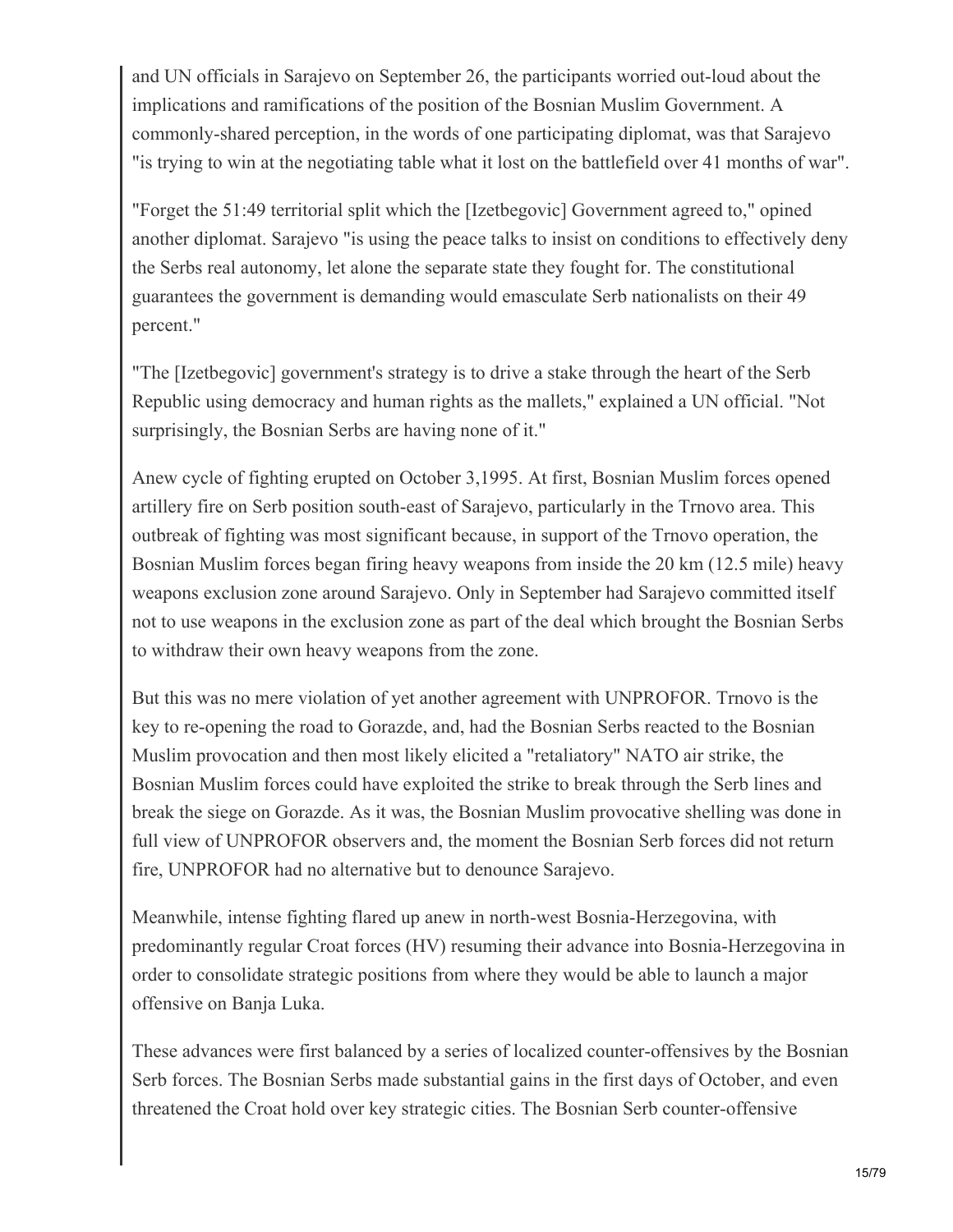prevented the Croats from consolidating their launching positions for a future offensive. However, after a few days the Bosnian Serbs lost momentum and their forces bogged down.

It was also in early October 1995 that some 3,500 Croat regular forces (HV) crossed into Bosnia-Herzegovina, advanced into the Bihac area and took positions in preparation for an offensive on Banja Luka from the west. On October 6, the UN confirmed the presence of 400 HV troops with heavy weapons facing key Serb positions in the area.

As the cease-fire date of October 10 was agreed upon, fighting intensified with all warring sides trying to grab last-minute gains and improve positions. Fighting escalated on October 8, with Croat reinforcements backed by heavy artillery and rocket launchers as well as Mi-24 helicopter gunships increasing the push along the entire front. A few Bosnian Serb air strikes failed to slow the Croat forces. There was also a surge in ethnic cleansing, primarily that of over 100,000 Serbs thrown out of local towns and villages seized by the Croats and Bosnian Muslim forces.

As the cease-fire hour was nearing, the Croat and a few Bosnian Muslim forces were gaining momentum in their offensives. So Sarajevo came up with a host of excuses why it was imperative to postpone the cease-fire. This maneuver, which was tacitly supported by the Clinton Administration, bought the Croat and Bosnian Muslim forces additional time to continue the offensive and improve their positions.

The Croat offensive culminated on October 11 with the HV (specifically, the Split-based 4th Brigade) completing the capture of a strategic road in the northwest of Bosnia-Herzegovina. This axis is a crucial strategic asset in a future offensive on Banja Luka and into Serbia proper. Regular Croat forces with token presence of Bosnian Muslim forces -- mainly the 5th Corps in the Bihac area -- were now deployed along a solid front, at times a mere 30 kms (18 miles) from Banja Luka. "After the latest successes, conditions have been created for the final liberation of the Bosnian towns of Prijedor and Banja Luka," the 5th Corps announced. The HV's most forward position is the hydroelectric plant of Bocac on the River Vrbas, 25 km (15 miles) from Banja Luka.

The Bosnian Muslim forces already have a specific contingency plan for the completion of the occupation of western and northern Bosnia-Herzegovina. In early October, General Atif Dudakovic, the commander of the 5th Corps, explained that the ultimate objective of the joint offensive with the HV was Banja Luka. He predicted that the "liberation of the Banja Luka Serbian stronghold is inevitable", and that the 5th Corps "will then continue to advance toward Brcko and Bijeljina". Dudakovic added that the capture of Banja Luka would be a pincer assault with the 7th Corps under the command of General Mehmed Alagic advancing from central Bosnia-Herzegovina.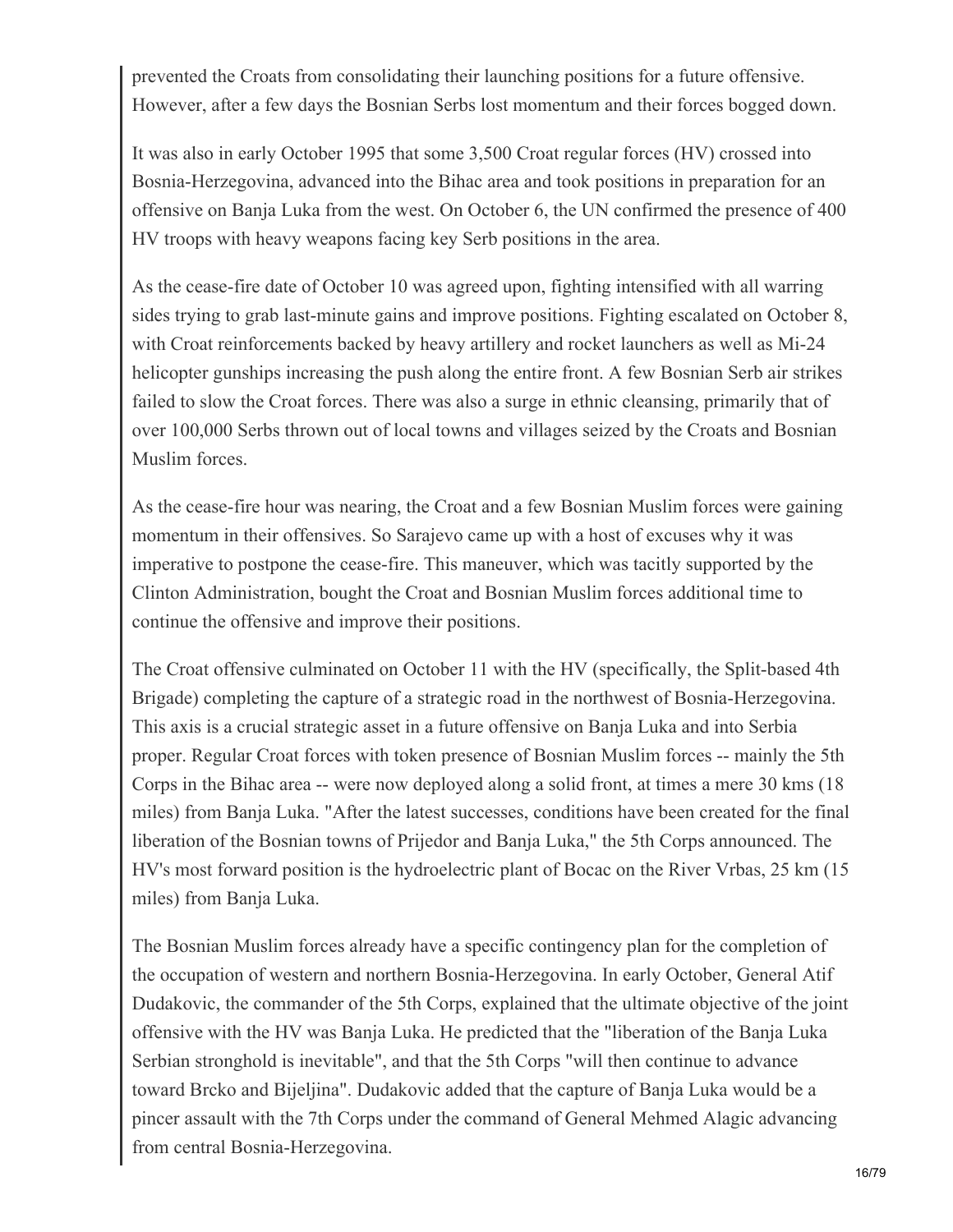Nevertheless, a new 60-day cease-fire was set for one minute after midnight on October 12, 1995 (local time). It seemed to be holding in the first hours. Sarajevo's acceptance of the cease-fire was conditional. Izetbegovic stressed that the Bosnian Muslim forces "will cease all military activities except defensive ones as of midnight tonight". Specific orders qualifying defensive conditions had already been issued by Rasim Delic on Izetbegovic's instructions. Significantly, Dudakovic clarified Sarajevo's understanding of the cease-fire regime: "As long as peace agreement is not reached and signed, we do not feel obliged to implement a cease-fire." Indeed, Sarajevo accused the Bosnian Serbs of a major offensive along the key axis leading in the direction of Banja Luka within a few hours after the ceasefire went into effect. Defending against this alleged offensive could enable the 5th Corps to resume its advance.

Thus, the Bosnian crisis is far from over, and the massive bombing complicated an already complex situation. The challenge of resolving the convoluted crisis in the former Yugoslavia is growing. And so is the likelihood of a major military escalation which might well spread beyond the confines of the former Yugoslavia into the Balkans and all over Europe. It is therefore imperative to comprehend the roots, dynamics and scope of this crisis and intense war.

It is in the strategic context of the war that one can see how misguided the Clinton Administration's Bosnian policy really is. And if the crisis in the former Yugoslavia continues to evolve in its present course, the ensuing developments will be detrimental to the US' own national interest and national security.

## 2. Origins

Between June 5 and 28, 1389, on the Field of Blackbirds, now known as Kosovo, the rebelling forces of Serbia were soundly defeated by the advancing Turkish armies of the Sultan Murad I. Murad I himself was assassinated in Kosovo soon after the first battle. His son, who became the Sultan Bayazid, was also with the Turkish armies in the Balkans. He immediately ordered the execution of the captive King Lazar of Serbia as a blood revenge. Meanwhile, the Turkish armies intensified their assault on the remaining Serbian forces. Consequently, by June 28, 1389, the land of the Yugo [southern] Slavs was completely occupied by the Muslim Turks, and the centuries-long struggle of the southern Slavs, led by the Serbs, for independence and self-determination had just begun.

Since 1389, June 28 is known as *Vidovdan --* the Day When We Shall See -- and is a national symbol of the Serbian defiant struggle for independence and self-determination against overwhelming odds and in a hostile world.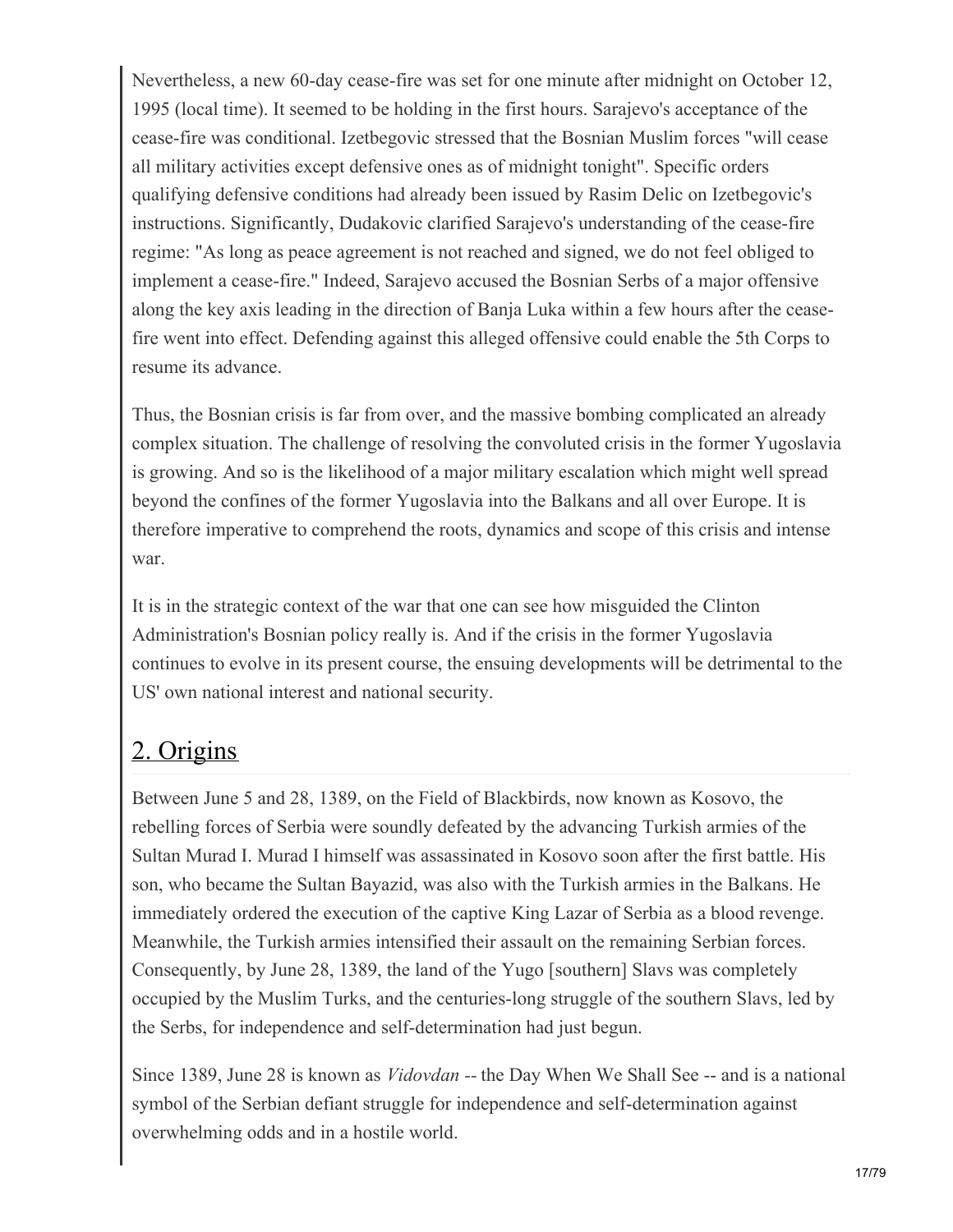On June 28,1989, the 600th anniversary of the sacred Battle of Kosovo, Slobodan Milosevic, then an aspiring leader in the Yugoslav Republic of Serbia, delivered a speech at the monument for the Battle of Kosovo in Prishtina. Flanked by the other leaders of Federal Yugoslavia and its various national republics in what was supposed to be a commemoration of a joint historic milestone of all southern Slavs, Milosevic spoke about the need to resurrect the glory and predominance of the Serbs. His was a measured and calm speech, logically outlining a vision of a Serbia moving to assume a greater and ultimately leading role in a united Yugoslavia.

Forthcoming as he was, Milosevic had no illusion as to the fears his speech was causing among wide segments of Yugoslavia's multinational population. In their quest for a greater role in Yugoslavia, Milosevic explained, the Serbs were facing a challenge of historical proportions: comparable to the historic Battle of Kosovo. "Six centuries [after Kosovo]," he told a huge, predominantly Serbian, audience, "we are again engaged in battles and quarrels They are not armed battles, but this cannot be excluded yet." Milosevic's prophesy of a new Balkan war, trials and tribulations, would be realized faster than anybody could dream on that fateful day in 1989.

In  $\wedge$ his demonstration of Serbian spirited nationalism, Milosevic daringly brought to the open a fundamental process already taking place in Yugoslavia since 1986-87. It was the rapid erosion of the two socio-political taboos introduced by Tito and preserved by his heirs, namely, preventing at all cost:

(1) the display of overt nationalism, and (2) the active participation of the masses in politics.

However, Milosevic was not the first to raise these issues. The first cracks in these taboos had already been caused by the revival of Croatian nationalism as a political ideology in the late 1980s This campaign was spearheaded by Franjo Tudjman, a former JNA [Yugoslav National Army] political general turned historian. Tudjman was legitimizing a lengthy underground struggle waged by Croatian nationalists, a struggle which included resorting to international terrorism. By the late 1980s,, it did not take long for the same sentiments to lead to the rise of Slovenian nationalism. The explosive potential in Tudjman's ideological line was in the consequent insensitivity, hostility toward, and ultimately discrimination against, the Serbian population in Croatia and Slovenia. The emerging Croat and Slovenian nationalist leaderships were fully aware of the ramifications of their ideological lines considering the increasingly confrontational attitudes they assumed toward the Serbs, both those living in their midst, and Serbia as a nation.

However, unlike the Serbs, whose revitalized quest for national self-identity went little beyond virulent rhetoric, the Croats began actively preparing for a unilateral secession by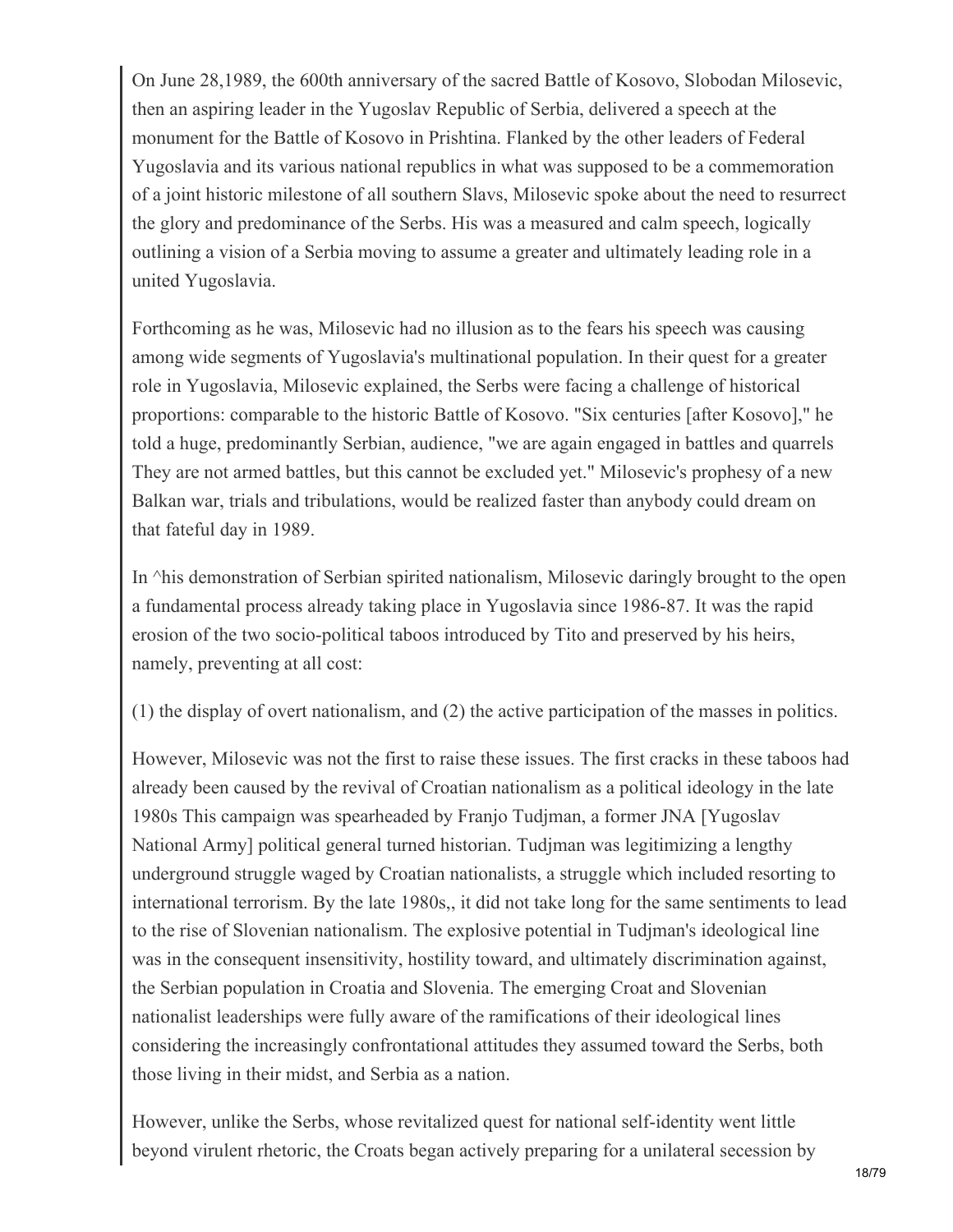force of arms if necessary. The nationalist leadership was fully aware of the gravity of the decision they made, and therefore sought the patronage of foreign powers. In 1988, Tudjman made a secret visit to Germany, Croatia's patron in World War II. There, he met with Chancellor Helmut Kohl and other senior officials in order to formulate a joint policy to dismember Yugoslavia and establish a new independent Croatia. One of the first steps taken in accordance with these plans was to begin large-scale clandestine weapons acquisition in order to enable the Croats and Slovenes to launch their unilateral independence movement with armed militias. Meanwhile, the growing self-confidence of the Croat and Slovene nationalist leaderships was manifesting itself in mounting populist chauvinism and hostility toward Serbs.

Little wonder, therefore, that the mounting anti-Serb sentiments in Croatia and Slovenia since the late 1980s resulted in a backlash in Serbia where Milosevic, a Stalinist turned populist, took the process one step further, into overt populism as seen in Kosovo in June 1989. It was becoming clear that Serbs, Croats and Slovenes were asserting their national self-awakening in a confrontational and hostile manner toward the other key nations of Yugoslavia. The ensuing populist response to the new nationalistic winds made it clear that a violent eruption was all but inevitable. Thus, although neither side really wanted war, the dye for the eruption of a series of new Yugoslav wars was cast between Tudjman and Milosevic. The violent secession of Slovenia and Croatia, introducing the harsh and atrocious treatment of the civilian population by all combatants, proved to be only the beginning.

### 3. Setting the Context

Presently, as this study was going to press in the Fall of 1995, with intense fratricidal war already raging throughout the former Yugoslavia for more than four years, the Balkans are on the verge of an explosion that, if not prevented in time, could rock the whole of Europe, bring war to the entire continent, and disrupt world order. It is virtually inevitable that the US will then be drawn into yet another European-turned-World War.

The tragedy of the situation in the former Yugoslavia is that both the current and anticipated escalations could have been avoided had the West, led by the US, examined the relevant facts and closely studied the situation, rather than commit itself hastily to a policy based on intentional disinformation and sentimental ism generated by largely distorted TV images.

The internal strife in the Balkans, and not just the former Yugoslavia, is of historic ramifications and intensity. Neither "Western logic", nor international outrage and intervention, are capable of suppressing this long-overdue historical cataclysm, let alone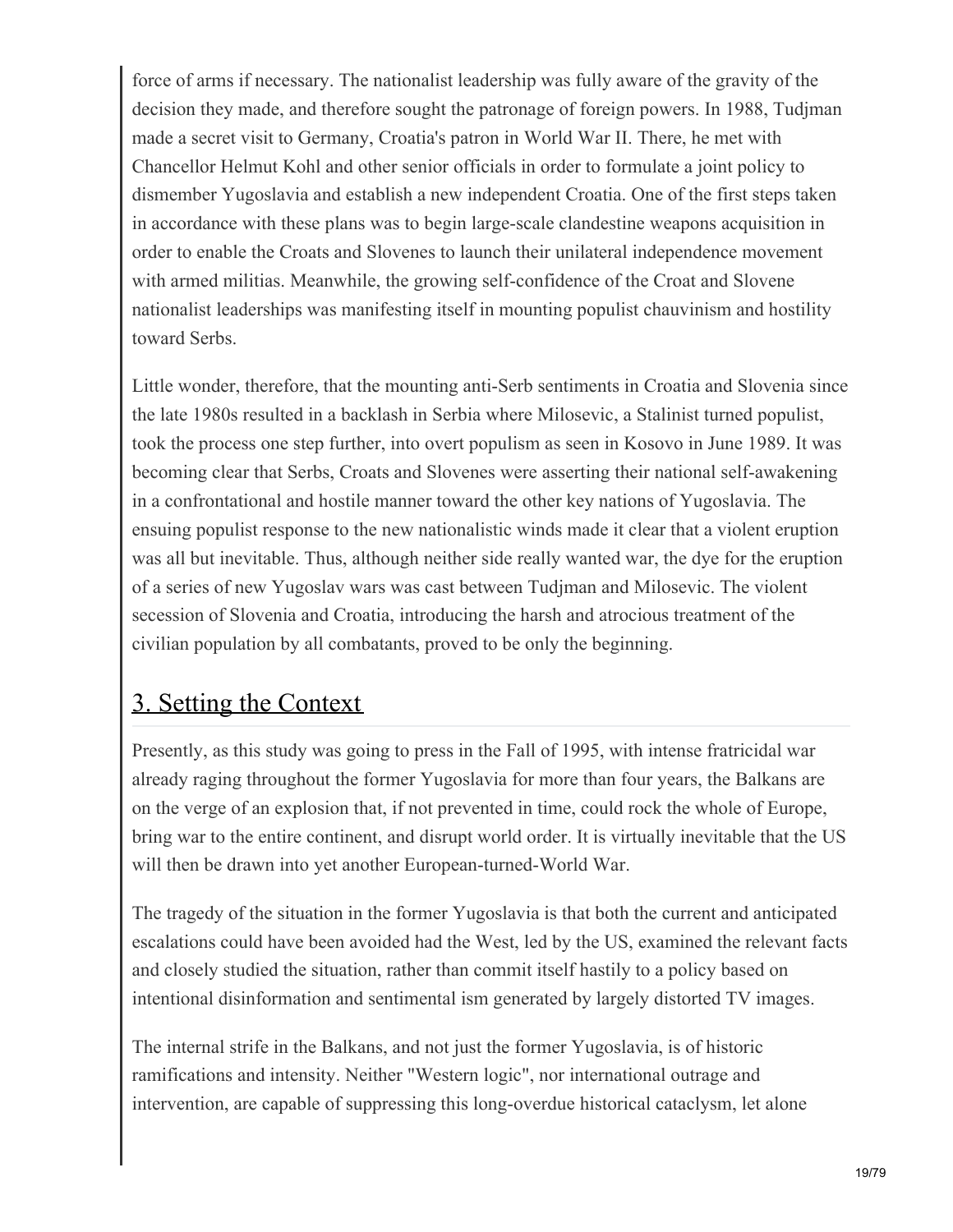preventing its completion. However, it *is* possible to expedite the solution of the process while markedly reducing the levels of violence in the former Yugoslavia.

Tragically, the US-led West, is currently preoccupied with the wrong aspect of the crisis in the former Yugoslavia. Therefore, both the good-intentioned and the cynical manipulative efforts to Impose a solution only aggravate the situation. Meanwhile, Germany is pushing for an explosion of the Balkans for its own self-interest. Russia, mesmerized by the rediscovery and legitimization of its Slavonic past and future, is out to settle historic scores. Obsessed with its own traumatic clash with the Westernized world order, the Muslim World uses the Balkan crisis as a spark for a new, self-cleansing *jihad* against Judeo-Christian values and civilization.

The Yugoslav crisis is essentially a quest for national self-determination as well as for a just solution for historic injustices and grievances. However, it is being rapidly transformed into both a religious war and a global crisis: both constituting a potential catalyst and prelude to a new world war. Hence, unless the Balkan crisis is defused immediately, and in a manner that genuinely stabilizes internal dynamics and rifts, the external interventions will increase the interregional pressure, pushing the Balkans, the rest of Europe, and possibly the rest of the world, over the brink.

#### 4. Changing Europe

The present strategic situation in the former Yugoslavia is starkly reminiscent of the strategic dynamics around the turn of the century. Then, as now, several *blocs* maneuvering in a multipolar environment were forced into a bi-polar environment only to erupt in violence. Eighty years ago, the primary point of friction was in the Balkans. In 1914, one spark in Bosnia was sufficient to bring about an explosion of the building tensions throughout Europe, and subsequently all over the world. That one incident in Sarajevo, which served as the excuse and catalyst for an explosion now called World War I, which, in its own turn, led to World War II and the Cold War, should not be forgotten or ignored. With social, political and economic tensions rapidly building throughout Europe, the continent is increasingly vulnerable to the cataclysmic impact of yet another single incident in Sarajevo.

The likelihood of such an incident taking place is growing under present conditions and circumstances. Presently, the key protagonists in the Balkans are immersed in last-minute preparations for a marked escalation in the war: a dramatic breakout anticipated as of the Spring of 1995. Indeed, there was a marked escalation in the fighting throughout the former Yugoslavia since the Spring of 1995, and the beginning of the spread of Islamist terrorism into Western Europe indeed happened in August 1995. The consequent, and still escalating,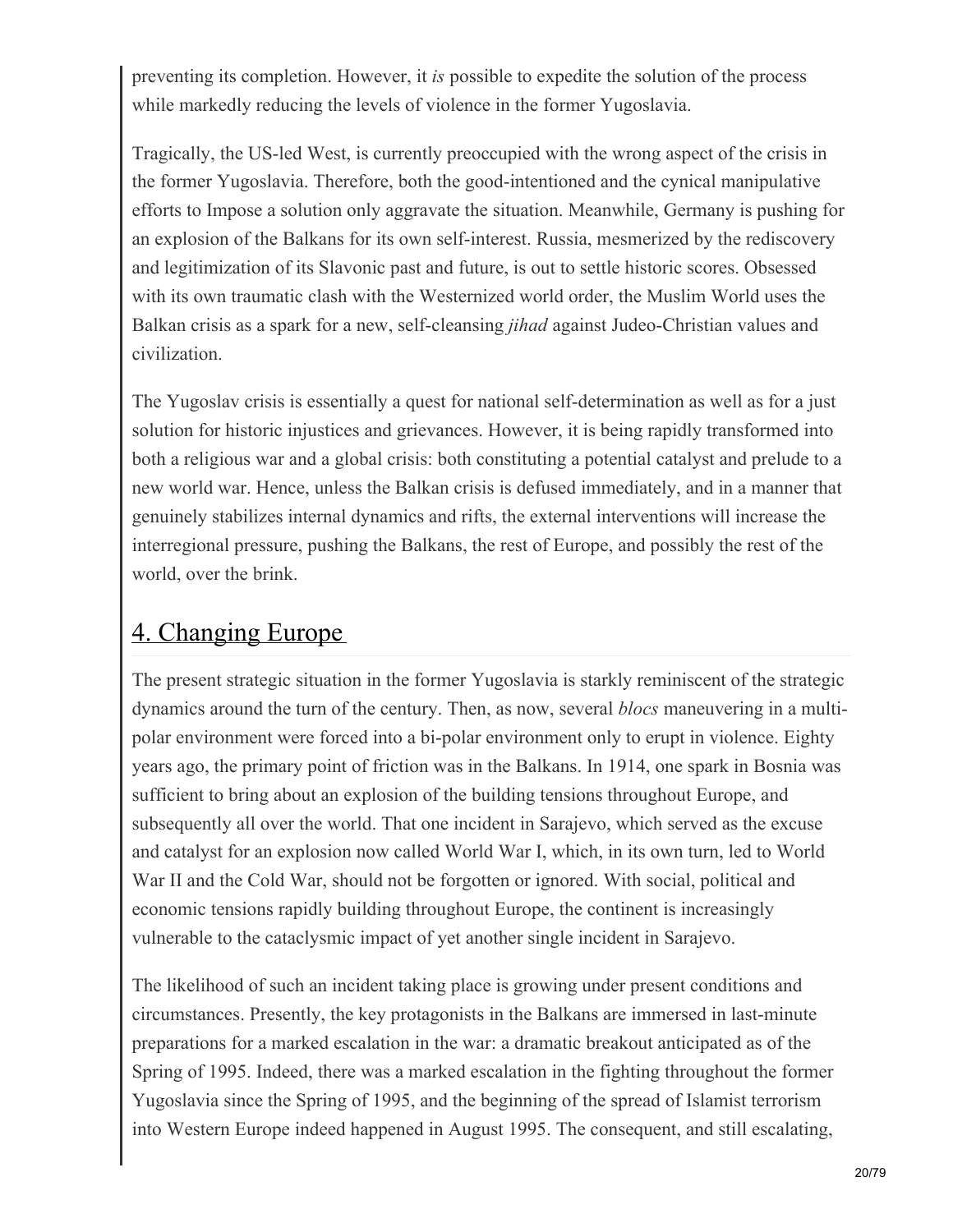horrendous war is at the very same time the war which most local powers are desperate to prevent, and the war they are convinced is quite inevitable. It is still possible that the West will be drawn into active participation in this Balkan war. Consequently, the Balkans are once again the focus and catalyst of the traditional European power realignment. The European *blocs* emerging in the wake of the cold war are strikingly similar to those on the eve of World War I.

The present situation is, however, far more dangerous than a century ago. The main reason is the rise, and direct involvement in the Balkans, of two major players from outside the traditional European power equation and dynamics: the United States of America and the Islamic Republic of Iran. By intervening in a pure European dynamic and power polity, these two external players are not only derailing the proper course of the European revival, but are also pushing Europe, and the rest of the world, into a new cataclysmic eruption:

perhaps a world war.

In modem times -- the last three to four centuries -- Europe has been comprised of three power *blocs:*

1 The Western seafaring nations led by Great Britain and France

2. The industrialized center led by Germany

3. The Slavic east dominated by Russia

Until some 50 years ago, these *blocs* were floating in a flexible strategic environment influenced by often contradictory economic and political interests in Europe, as well as strategic and economic interests in the Third World (then mostly colonized by the Europeans).

During the Cold War, these European *blocs* were forced into an artificial and rigid bipolarization. The first two *blocs* rallied behind the US as a counter to the strategic might of the USSR which, in turn, dominated Russia's traditional domains. This bi-polarization, made necessary by the prevailing conditions of the global nuclear stand-off, nevertheless remained artificial. Indeed, the bi-polarization began to crumble in the mid-1980s once the intensity of the Cold War was reduced, even before the fall of the Berlin Wall. By now, this bipolarization has already disappeared from the European socio-political scene.

The revival of the three European *blocs* has already had direct impact on global politics and economy.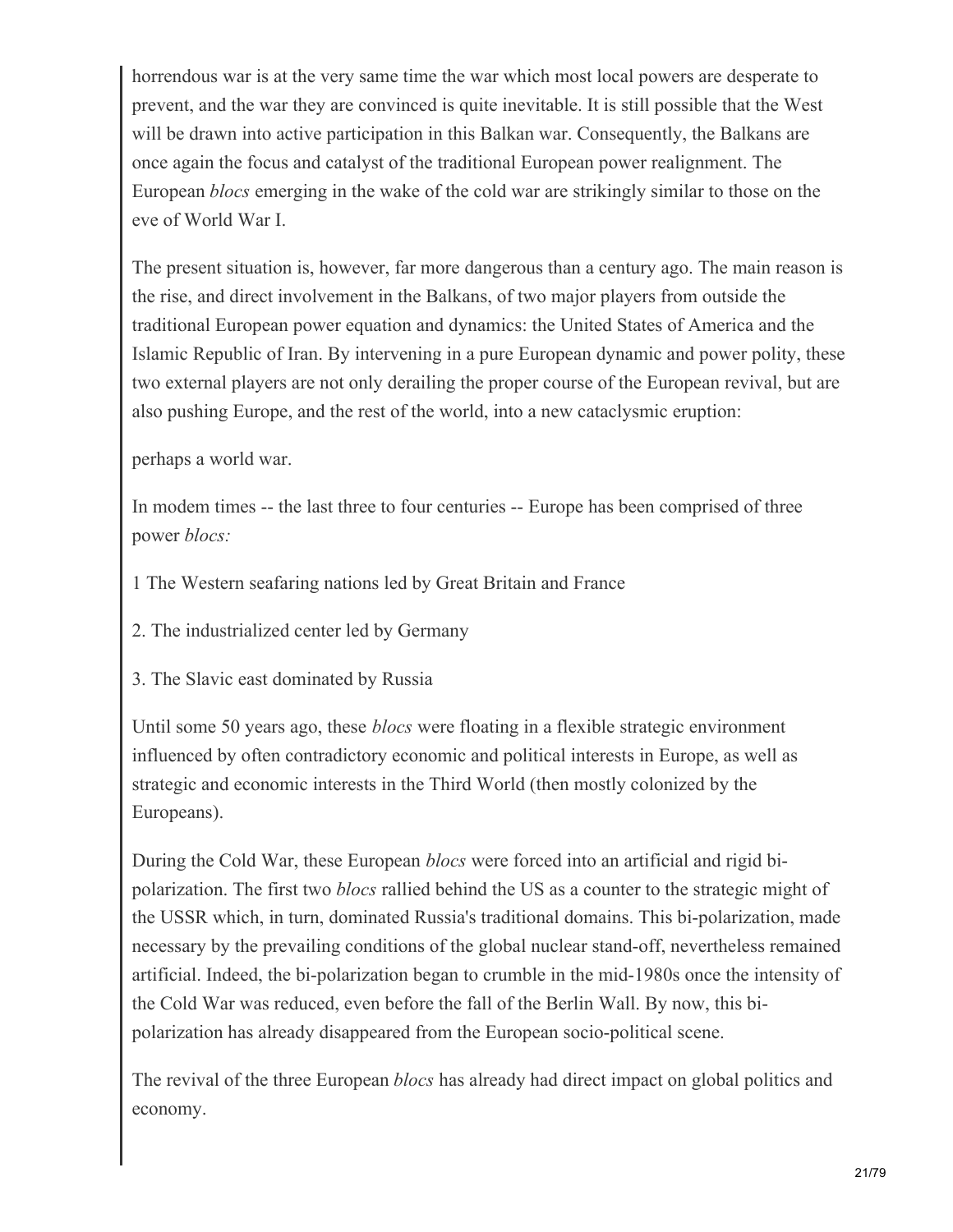For several centuries now, the strategic posture and economic development of all European *blocs* has largely been determined by trade with, and influence over, segments of the Third World.

1. Britain and France reach out to Africa, the Middle East and littoral Asia through the eastern Mediterranean: Italy and Greece.

2. Germany concentrates on the non-Arab Muslim northern tier -- Turkey, Iran, and Afghanistan, and onward into central and east Asia -- through a land drive via the Balkans.

3. Russia historically reaches out along a southwards arc ranging from the Slavic south-west in the Balkans all the way eastwards toward China, arching over the land adjacent to Russia, primarily central and south Asia.

Thus, for all three European *blocs,* the Balkans have always constituted the gateway to their key interests in the Third World, and hence, have had great influence on the ability of the European powers to wage the Great Game in the vast expanses of the Third World. The repeated crises and wars in the Balkans in the last centuries were first and foremost manifestations of the struggles between the European powers for hegemony over the gateway to the Orient.

The Cold War did not diminish these traditional trends;

merely froze them for half a century: a brief interlude from an historical point of view. These traditional trends and tensions resurfaced as soon as the inter-European power dynamic was revived. Hence, the current crisis in the former Yugoslavia, although initiated and fueled by an indigenous quest for self-determination by the local nations, cannot be separated from its role as a manifestation of the revival of the European traditional geo-strategic dynamics.

Indeed, dramatic twists and turns in the wars in the former Yugoslavia have been, more than anything else, manifestations of the dramatic shifts in the European power structure during both the last phases of the Cold War bi-polarization and the ensuing surge for the revival of the traditional multi-pole posture. These externally induced factors must be coupled with the lingering legacy of the character of the various branches of the southern Slavs.

# 5. Local Roots

The two main peoples of the former Yugoslavia -- the Croats and the Serbs -- have themselves been molded and formed over the years by accumulating historic experiences. It should be stressed that these national experiences have been largely shaped by these nations' respective roles as the pawns guarding the gateways of Europe in the Balkans.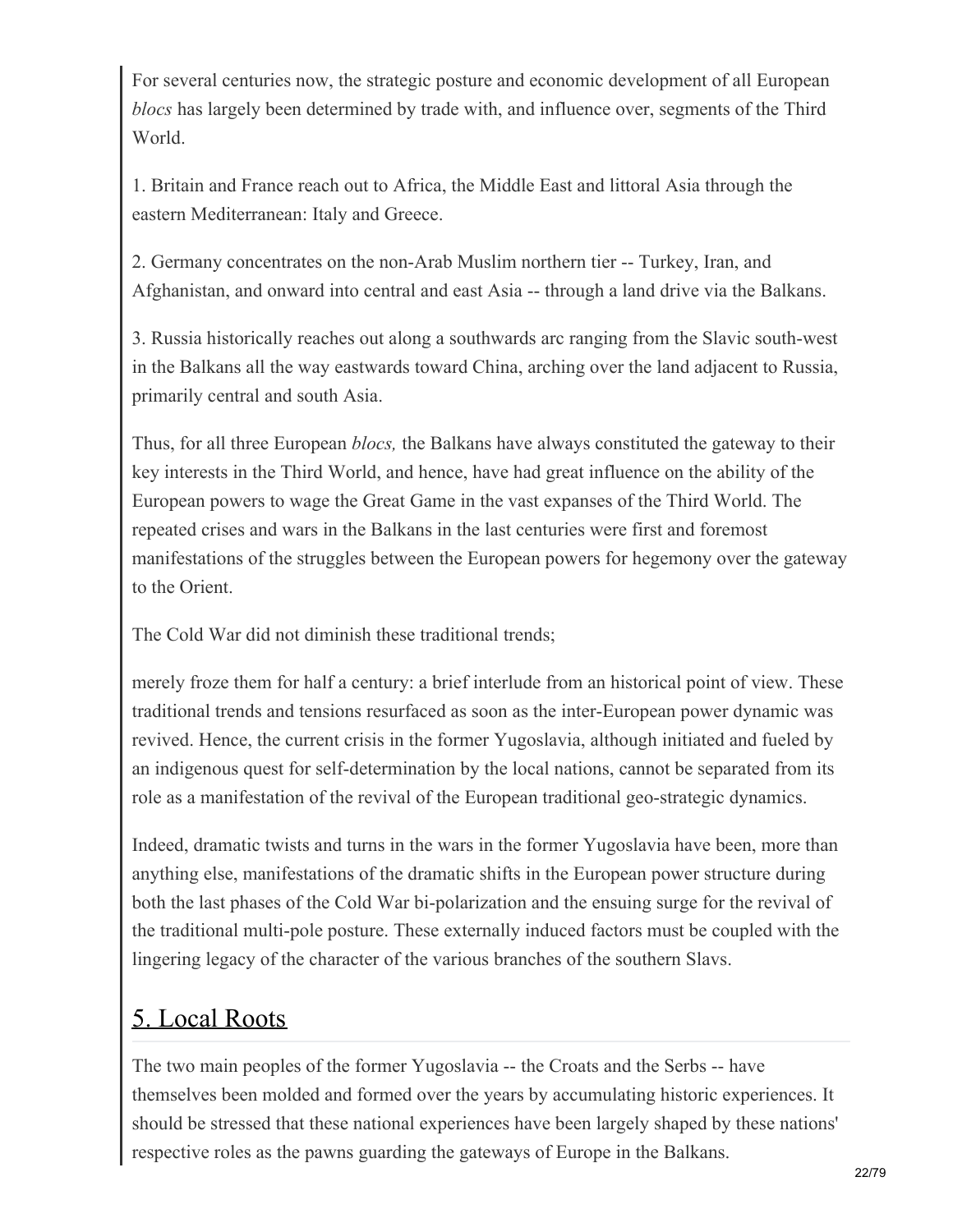The dominant factor determining the intensity of the current war is that the two main nations of Yugoslavia developed and were molded under different types of foreign dominance for hundreds of years: virtually their entire modem history. Therefore, by the time both Serbs and Croats merged into independence in the 20th century, each of them had already had a very distinct yet diverse legacy and concept of political culture, economic development, as well as socio-religious consciousness.

Under the Germanic influence, the Croats and Slovenes became Catholic and Westernized. In contrast, the Serbs, Macedonians, and Montenegrins developed under a harsh and hostile Turkish rule which resulted in economic backwardness. Consequently, these nations were molded by the "oriental politics and culture" which still dominates their national behavior, irrespective of their religion: Orthodox Christianity or Sunni Islam.

These dramatically different historical experiences and heritage shape the political culture of the dominant southern Slav nations, particularly in the ways they deal with each other.

The Orthodox Christian Serbs -- molded by a series of epic and defiant revolts, as well as stoic resistance to, and suffering under, Turkish repressions -- tend to favor centralized authoritarian leadership and believe in decisive military solutions which will ensure lingering tangible results. The Serbs are committed to self-reliance against an inherently hostile world around them.

In contrast, the Croats, closely associated with the Austro-Hungarian Empire, matured under the soft Hungarian and Germanic rule, and learned to achieve gains through political cunning, passive resistance, and socio-economic obstructionism. Consequently, Croats tend to concentrate on appealing to, and exploitation of, foreign contacts and influence.

These inherent differences between the political culture and awareness of Serbs and the Croats still dominate their national consciousness and the character of their present struggle for national liberation and self-determination in the new Balkans.

It is impossible to comprehend the current power structure and savage fratricidal wars in the former Yugoslavia without addressing the legacy of World War II. This is an issue which affects everyday life and consciousness and not because of the lingering effect of the pervasive education and indoctrination of the communist era. In the most affected areas, all of them predominantly Serb-populated, the suffering and carnage were so immense that, 50 years after the end of the war, the demographic balance and distribution of the local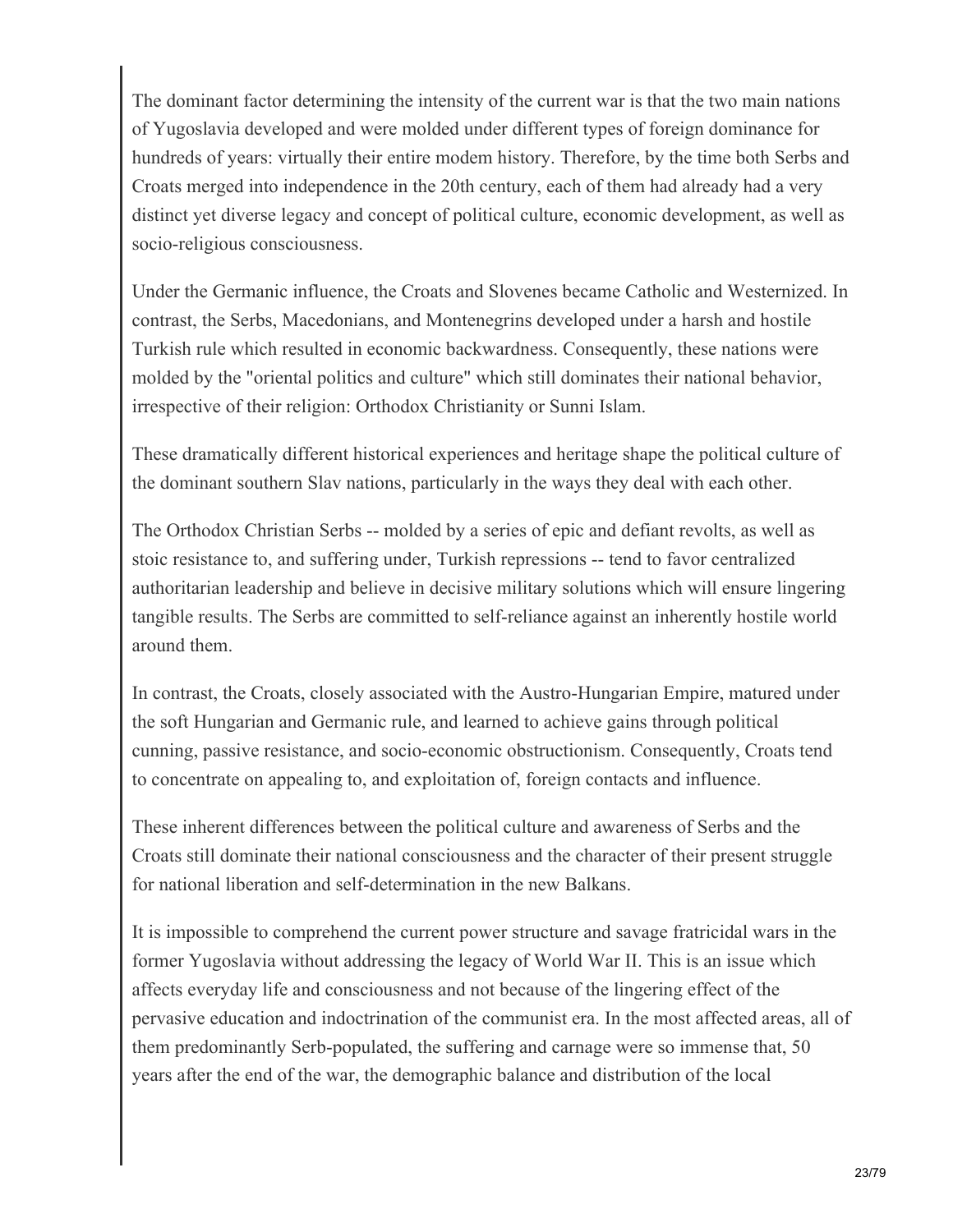population is yet to return to the pre-war trends. With two whole generations growing up in families missing relatives due to wartime atrocities and killing, it is impossible for today's youth to disengage from the legacy of the war.

The German and Italian armies invaded Yugoslavia on April 6, 1941. Organized resistance collapsed after two weeks of fierce fighting. Soon afterwards, Yugoslavia was dismembered, some of its borderlands annexed by the participating Axis powers. The bulk of the Yugoslavian territory was divided between a German occupation zone which was predominantly Serbian populated, and the Independent State of Croatia which immediately joined the Axis Powers, contributing considerable forces and assets to the war effort in the Balkans and especially to the German Eastern Front.

Immediately after the German-Italian invasion, Ante Pavelic, the leader of the *Ustase* movement, established the fascist state of Croatia as a satellite of the Axis powers. In the Summer of 1941, Zagreb declared war on the USSR and sent Croat forces to fight with the Germans on the Eastern front. In December 1941, Croatia also declared war on the US and Britain. In Croatia itself, adopting German occupation policies, the *Ustase* evolved into an SS-type police force and established a concentration and death camp in Jasenovac, the only non-German death camp in Europe. The *Ustase* embarked on what they called an "ethnic cleansing" campaign (a phrase coined by the Croatian extremists), rounding up Serbs, Jews and Gypsies. All together at least 500,000 to 700,000 Serbs, Jews and Gypsies (but overwhelmingly Serbs) died in Jasenovac alone in the 1,335 days and nights which the camp operated. It is noteworthy that immediately after he assumed power in 1991, President Tudjman ordered the complete destruction of the Jasenovac camp, which had been preserved and turned into one of Yugoslavia's main war memorials, in order to establish a "rare bird sanctuary" in its place.

During World War II, several Croat and Bosnian Muslim units actively served on the Axis side, mostly under SS command. The Croat forces included 160,000 Domobrani regulars and a 75,000 strong *Ustase* militia who dealt primarily in "internal security". With a *carte blanche* from the Germans, the Independent State of Croatia unleashed the *Ustase* on the local Serb population in a campaign of terror aimed at forcing their eviction so that a pure Croatia could be established. In addition, Croat volunteers manned two SS divisions and three *Wehrmacht* divisions, as well as an elite Croat Legion which served under German Command on the Eastern Front. Guided by the former Mufti of Jerusalem, Hajj Amin al-Husseini, the Bosnian Muslim population established several units under the SS command: most notably the 13 SS Handzar Division which had a distinct Muslim character (including public prayer sessions and Qur'anic studies) which was to spearhead Hitler's surge to the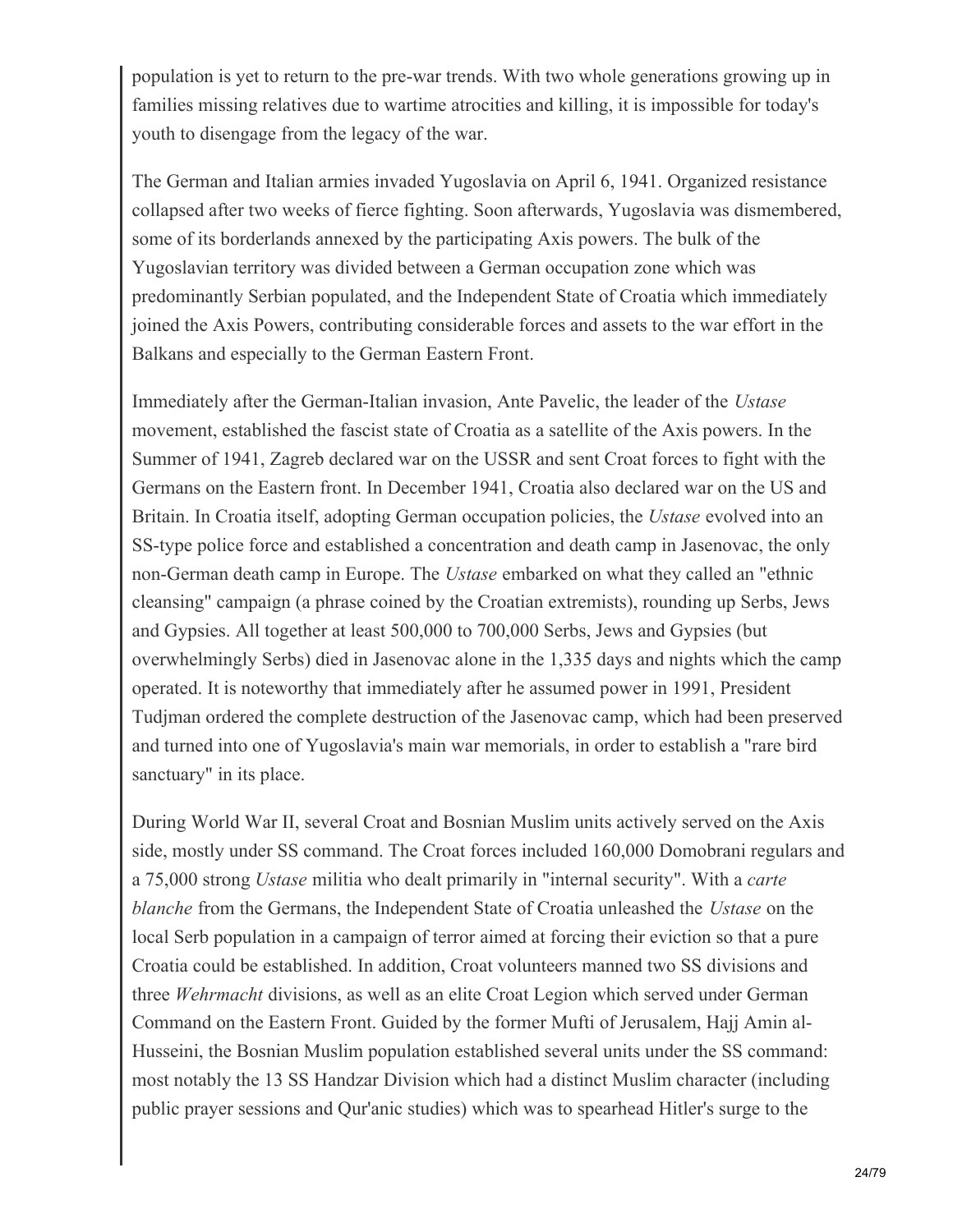Middle East. Ultimately, the Bosnian Muslim units and particularly the Handzar Division joined the *Ustase* forces in their terror campaigns against the Serbs in areas known today as western Bosnia-Herzegovina and the Krajina.

Meanwhile, two armed resistance movements sprang into action immediately. The communist forces were led by a Croatian activist named Josip Broz, who used the now *de guerre* Tito. The second was a royalist-nationalist movement led by Col. Draza Mihailovic of the Royal Army. Echoing the Soviet propaganda, Tito's movement adopted the name *Partisans* while Mihailovic's people were generally known as *cetniks,* the historical name of Serbian irregular fighters associated with past fighting against the Turks and other foreign invaders.

The guerilla war was waged mainly in Serbian populated areas. Mihailovic fought for the interest of the Yugoslav, mainly Serbian, people within the context of the Allied cause. Tito fought for communist power in post-War Yugoslavia within the context of the Soviet-led Great Patriotic War. Although both movements and leaders were fiercely committed to fighting the Axis powers, this dichotomy in their perception of the future of Yugoslavia would dominate their strategies, especially their approach to waging war against the Germans, and ultimately, each other.

Brigadier Sir Fitzroy Maclean, who served as a senior British liaison officer with the Tito Headquarters during World War II, described the difference in approaches to waging the guerilla war in Serbia. At first, both movements conducted a joint struggle against their common enemy. "The rising which took place in Serbia in the Summer of 1941 was essentially a national rising. In it, *Partisan and cetnik* bands fought side by side. It was astonishingly successful." Consequently, already seeking to divert as many forces as possible to the Eastern Front, the Germans embarked on a fierce suppression of the guerillas and the population. They retaliated for the guerilla attacks by savage reprisals against the civilian population. Maclean stresses that the immensity of these German atrocities brought about the conflict between Mihailovic and Tito:

"In the eyes of the *cetniks* the results achieved by their operations could not Justify the damage and suffering caused to the civilian population Their aim was to preserve rather than to destroy The *Partisans,* on the other hand, with true communist ruthlessness, refused to let themselves be deterred by any setbacks or any reprisals from accomplishing the tasks which they set for themselves Their own lives were of no account As for the civilians, they too were in the firing-line, with the same chance of a hero's death as they themselves The more civilians the Germans shot, the more villages they burned, the more enemy convoys the *Partisans* ambushed, the more bridges they destroyed "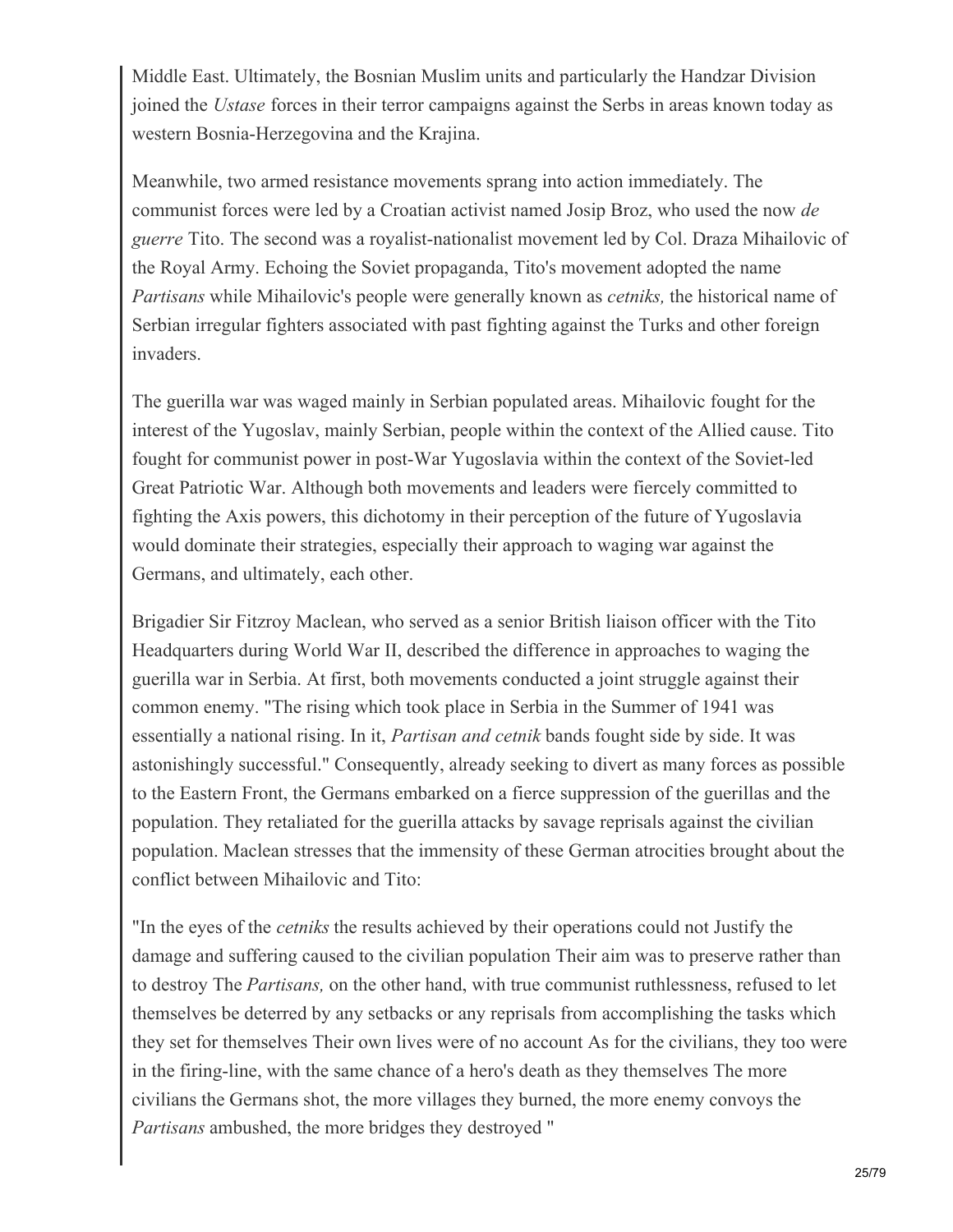In the Spring of 1993, Dobrica Cosic, the Serb communist and onetime *Partisan* leader turned anti-Tito dissident writer, and, ultimately, the President of the new Yugoslavia, reflected on the historic legacy of World War II. Mihailovic fought for a romantic notion of a Yugoslavia that would never exist. "The *Cetnik* movement was tragic and anachronistic in its ideas and political views. It had a banal slogan that was intended to win over the peasant masses: *For King and Fatherland!"* The ultimate objective of Mihailovic, Cosic stressed, was the salvation of the Serbian population. Therefore, once the slaughter of Serbs reached the level of affecting the demographic character of Yugoslavia, priority had to be given to preserving the people, especially as Germany was already losing the war and Soviet forces were advancing into the Balkans. Cosic now acknowledged that, in retrospect, it "was irrational to wage war at the price we paid in Serbia".

In a sharp contrast, the communist *Partisans* continued their war irrespective of the horrendous retribution inflicted by the Germans and Croats on the civilian population, completely oblivious to the suffering of the people for whose liberation the partisans insisted they were fighting. "Such a war could have only been waged by fanatics, people who were not only fighting for Serbia but for Russia as well and wanted to defend the whole world against fascism," explained Cosic, himself a former *Partisan* officer and commissar.

These distinctions were not merely historical reflections. The trauma of World War II still dominates the psyche of the people of Yugoslavia, directly affecting their current determined and vicious armed struggle, including the horrific cruelty toward each other. Significantly, however, the *Partisans* cooperated frequently with the Germans and the *Ustase when* the opportunities arose to massacre their rivals, the Mihailovic nationalists. It was ironic that, in victory assisted by the Soviet Red Army, the *Partisans* succeeded in accusing the nationalists (the *cetniks)* and Mihailovic in particular, of having aided and abetted the Germans.

The fact is that during World War II, all the Balkan communities, and fragments thereof, engaged in a savage civil war characterized by mutual atrocities which could not be erased by the rise of a post-War Yugoslavia. The subsequent imposition of integration and nationbuilding policies was unable to erase the legacies of bloodshed, only to subdue them. Indeed, the integrated institutions and elements to have emerged from the war, most notably the Communist Party of Yugoslavia (CPY)-led *Partisan* army which evolved from Tito's forces, were the result of prevailing circumstances rather than the free choice of most participants. For example, Serbs in Croatia, subjected to the atrocities of the *Ustase,* had no alternative but to join Tito's *Partisan* Army, although it was dominated by Croat communists, because it was the sole local alternative to enduring the *Ustase.* In Serb-dominated areas, the resistance organizations followed the traditions of fighting the Turks, and units were organized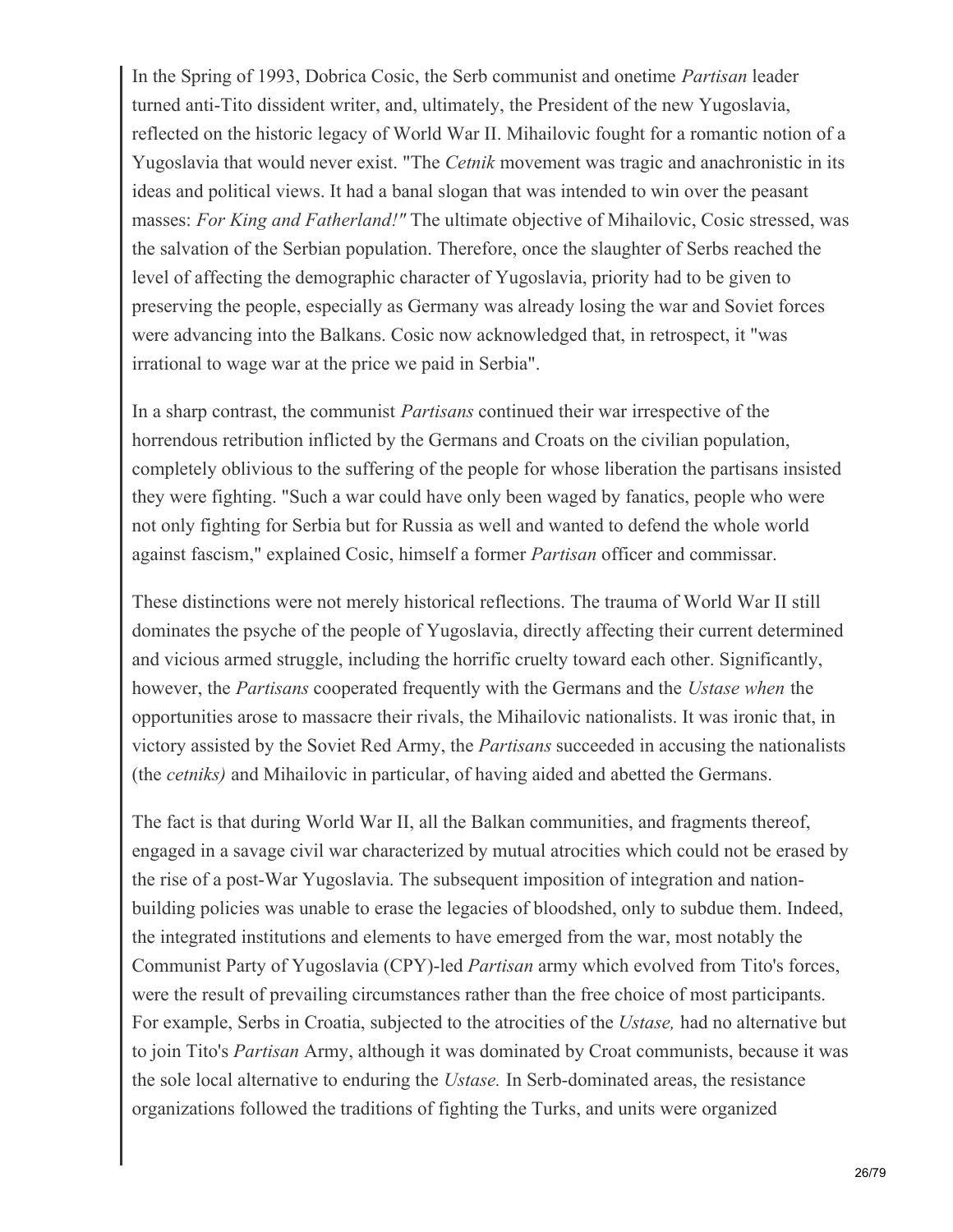accordingly on a local basis. These were Serb-dominated forces, with heavy Montenegrin presence and leadership, which were isolated in the mountains and largely lacked a political component. This fact would remove them from the post-War power structure.

The revival of Croatian nationalism in the 1980s and 1990s was indistinguishable from the revival of the *Ustase:* its chequered coat-of-arms and other nazi-era symbols. Zagreb repeatedly stressed the continuity, causing fear among the Serbs. The Croatian militias drove these fears home when they attempted to assert Zagreb's control over parts of the Krajina and Slavonia explicitly evoking the *Ustase's* "return" to these areas.

Therefore, when the young *Ustase,* wearing the same uniforms as their World War II predecessors, waving the same chequered banners, shouting the same Croat militant chauvinistic slogans, returned to Slavonia in such a flagrant and arrogant way in the Summer of 1991, it had a shocking impact. Little wonder that a few elderly Serbs, all of them survivors of the 1942 massacre and the *Partisan* struggle, snapped: a few of them shooting their shotguns and hunting rifles at the *Ustase.* The *Ustase* returned the shots with automatic weapon fire, inflicting casualties among the Serbs. Young Serb militiamen, also equipped with automatic weapons, rushed in and intervened in the firing.

A brief though intense clash ensued. There were a few fatalities on both sides. The *Ustase* withdrew before darkness fell, vowing to return and take revenge. It was then that the Serb population concluded gloomily that the years of Communist Yugoslavia were but an illusion of co-existence, and that the hated and dreaded Croats had not really changed. This grim realization, made in the immediate aftermath of the shock and clash, would determine the rural population's position in the ensuing crisis. It was imperative, the local Serb leaders argued now, to prepare to defend the Serbs against the specter of renewed atrocities.

In the Summer of 1991, there were too many villages, and too many identical clashes, for each to be labeled an isolated incident. There was, in fact, a concentrated wave of demonstrations of Croatian chauvinism in the heart of one of the Serb areas most affected by Croat atrocities during World War II. Zagreb only increased the significance of this wave of incidents. When the news of these clashes spread, Tudjman and official Zagreb failed to demonstrate sympathy and understanding to the Serb population of Croatia. Nor did they condemn these attacks, let alone take steps against the young *Ustase* perpetrators.

The Serbs, with good reason, concluded that these incidents were the beginning of an intentional campaign to evict them from the lands of their ancestors. It would be, they reasoned, a campaign identical to the *Ustase's* murderous campaigns during World War II.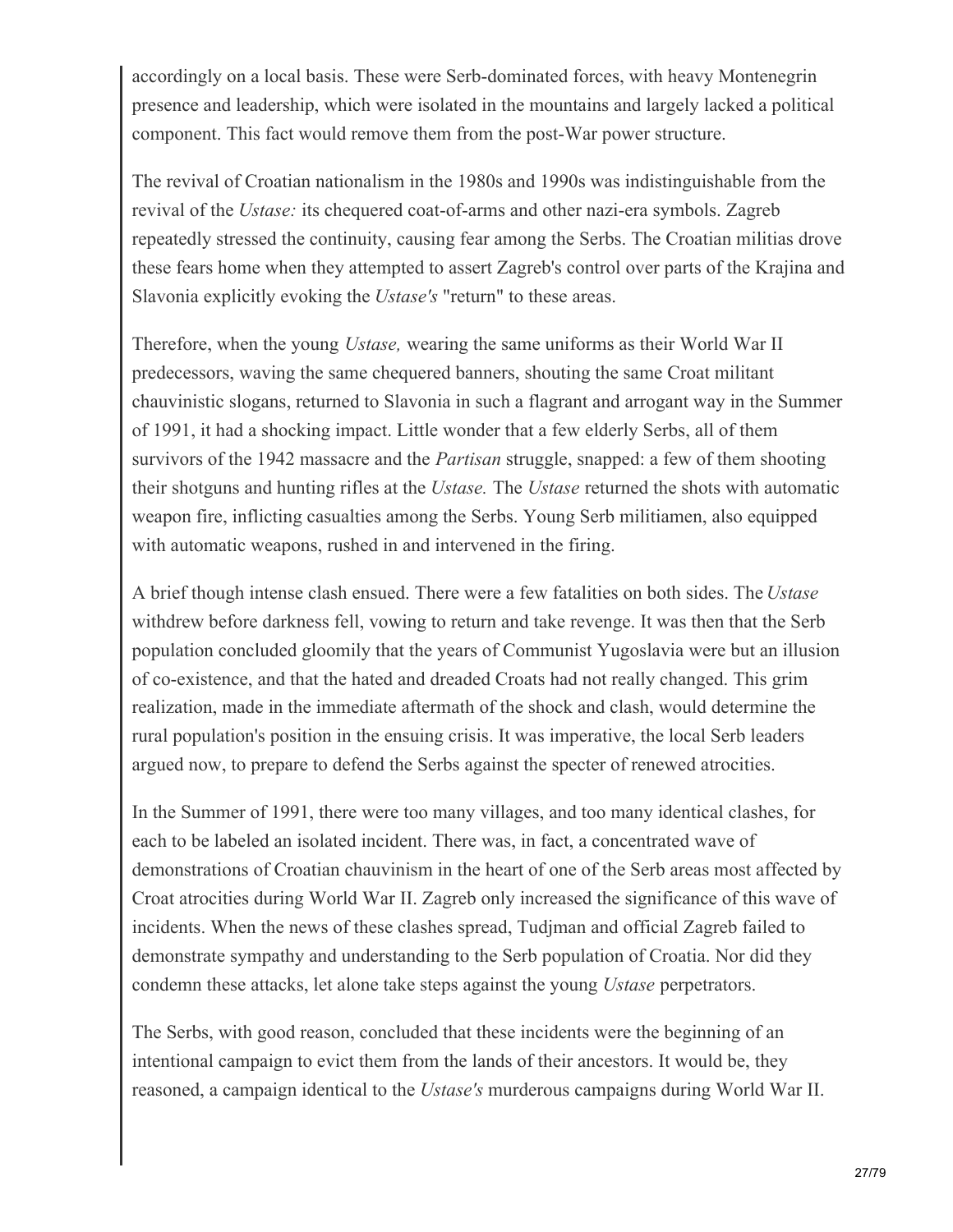The fears of the Serbs were not calmed down by the publication of maps of Greater Croatia - the so-called Historical Croatia -- which included large segments of Bosnia and parts of Serbia. These maps also included a portrait of Ante Pavelic, the wartime leader of Croatia and the *Ustase,* and the ideologue of the slaughter committed against Serbs and Jews.

The Sarajevo leadership was also quick to assert its legitimacy by invoking ghosts from World War II. But in mid-1993, Sarajevo revived the Handzar Division with all its fascist culture and preoccupation with the division's role as the worthy successor to its SS predecessors. The Bosnia-Herzegovina Handzar Division provides the praetorian guards for Izetbegovic and other senior leaders of Sarajevo, clearly reflecting their pride in and support for the revival of the old traditions.

The Bosnian Serbs, descendants of victims of the original Handzar Division and/or the *Ustase,* could not but fear the greater ramifications of this trend. This time, however, the younger generation of Serbs was determined to ensure that the slaughter and atrocities against their people would not be repeated, whatever the price. It was this sentiment which dominated the Serbian approach to waging their war against the Croats and the Bosnian Muslims in the early 1990s. The first skirmishes and clashes in the various Serb villages in Croatia would prove, in the long run, to have been of crucial importance to the further deterioration of the situation in the Balkans and the eruption of the vicious war. The Serbs, Croats and Bosnian Muslims revived their vicious fighting of World War II, thus determining the totality, cruelty and intensity of the fighting throughout the former Yugoslavia.

In retrospect, the distinct national character of the two dominant protagonists in the former Yugoslavia, strongly reinforced by the trials and legacy of World War II, was too close to the Cold War's divide line not to affect the initial European approach to the break-up of Yugoslavia in the early 1990s.

At first, the Europeans took sides in the intra-Yugoslavian crisis as part of the retention of the Cold War's bi-polarity. Thus, the UK and France followed Germany to support the "Westernized" Croats and Slovenes against the "Slavic" or "Eastern" Serbs commonly associated with the USSR-turned-Russia, then still considered inherently hostile to the West.

Although brief and militarily small, the secession of Croatia and Slovenia was a major event effecting the transformation of the key players. The war started with a Yugoslav Government in Belgrade -- including numerous non-Serbs, mostly Croats, at the top -- ordering the national army to defend the unity and territorial integrity of the Yugoslav state against unilateral secession. This was well within the framework of the Helsinki Accords which held existing national borders to be inviolable.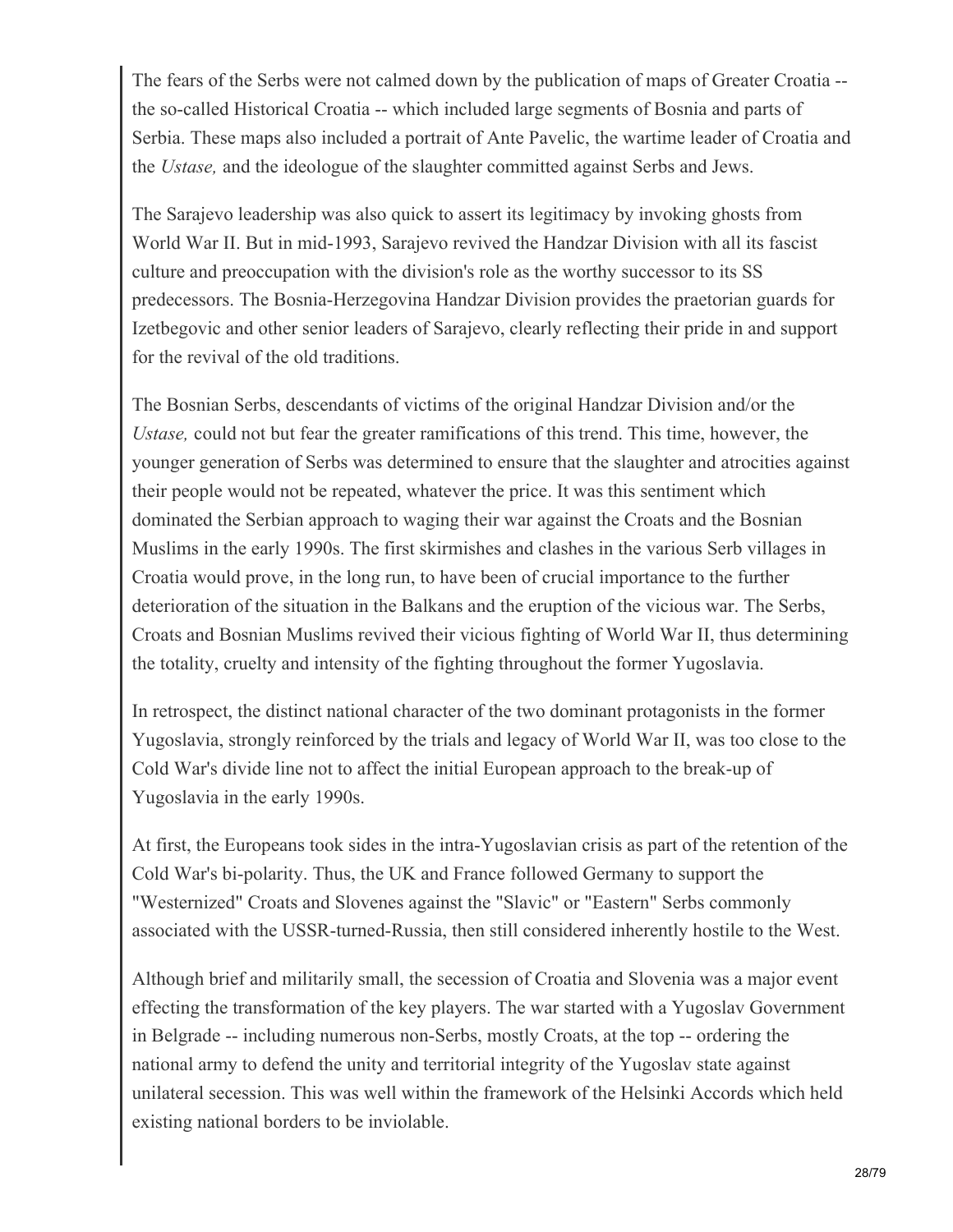However, the ensuing clash evolved into a more compounded phenomenon. The war in Slovenia was an effort by the local Slovenian Territorials to surround and suffocate the local JNA garrisons and ambush and negate JNA attempts to move convoys to relieve the besieged installations. The local paramilitary forces exploited fully the JNA's orders and reluctance to fire on civilians, even if hostile, in order to repeatedly ambush convoys in inhabited areas. Consequently, the JNA was rapidly demoralized, its military effectiveness plummeted.

The war in Croatia was even more demanding from a non-military point of view. In Croatia, as described above, the chauvinistic demons of World War II came out of the closet. For the Croats, the essence of the war was more than gaining independence from Yugoslavia. Their objective was the establishment of a Croat State: that is, evicting the Serb population or, at the very least, discriminating against them thus forcing them to leave "voluntarily".

Consequently, the war in Croatia developed into a series of assaults on inhabited areas - from isolated villages to cities -- with the declared aim to determine through the use of force the ethno-demographic character of the area. Croat regular and irregular forces attacked Serb civilians, intentionally committing atrocities aimed at forcing the community to flee. The Serb irregular and JNA organized forces reacted with a vengeance, committing equally horrific atrocities in the process against the local Croats. Some of the fiercest fighting which followed in and around urban centers in eastern Slavonia was exceptionally cruel.

Taken together, the fighting in Slovenia, and particularly Croatia, changed the entire former Yugoslavia irreversibly. Most important has been the transformation of the JNA. The JNA entered the war as a multi-ethnic conscript army. The JNA was the country's most truly integrated institution with a professional cadre committed to the unity of Yugoslavia. By early 1992, it was a completely different institution. The cumulative impact of mass desertion of Croats and Slovenes, the ugly confrontation with the Croat and Slovene hatred, and the deployment to protect Serb villages in Krajina and Slavonia against Croat atrocities: all, when taken together, brought about the Serbianization of the JNA. The JNA's manpower was now predominantly Serb (although there were numerous Bosnian Muslims in senior positions in the JNA during the fighting in eastern Slavonia, presently an enduring source of contention between the Bosnian Muslim forces and their Croat counterparts). Its missions were increasingly to defend Serb civilians against Croat forces. As the JNA was compelled to vacate its garrisons and withdraw into the new Yugoslavia (Serbia and Montenegro), it was becoming increasingly nationalist Serb.

In the Winter of 1991-92, Zagreb sought to suppress some of the key positions held by the Krajina Serbs, especially their hold over key bridges overlooking the Adriatic coast. The Croats also sought to contain the JNA and Slavonian Serb pressure on key cities such as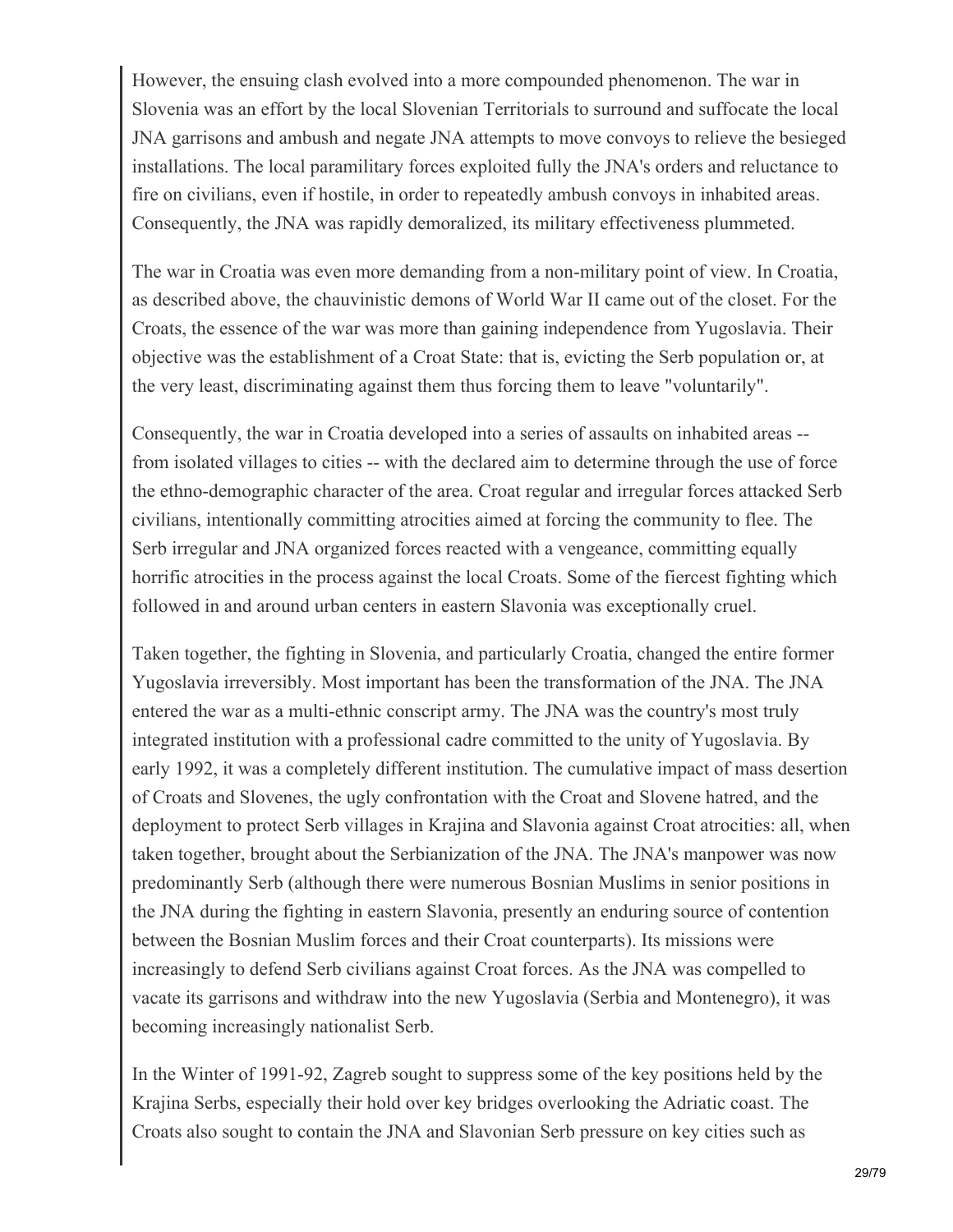Osijek. The key to Zagreb's strategy was preventing, or at the very least limiting, Belgrade's ability to dispatch reinforcements to bolster the local Serb forces. The main instrument of the Croats was to deploy forces into Croat populated areas in Bosnia-Herzegovina, and subsequently to incite the local Muslim population to join the war against the Serbs.

Zagreb enticed Sarajevo to cross the line and take sides by promising Western diplomatic recognition and massive economic aide. Consequently, the Croats manipulated the situation in the former Yugoslavia to have the Bosnian Muslims become their instrument and point of clash with the Serbs (meaning, doing the killing and dying for the Croats). Zagreb and Bonn then dragged the Western powers into recognizing, and then siding with, the Bosnian Muslims as a legitimate political entity in the Balkans. By now, however, the Bosnian Serbs were resolved to defend their own traditional habitation areas against the resurrection of anti-Serb chauvinism and militancy. With that, the center of the war moved to Bosnia-Herzegovina. Meanwhile, the first cycle of fighting in Croatia ended in the Spring of 1992 with UN forces assuming protection of the local Serb population as JNA forces withdrew from Croatia and Slovenia.

The end of the first phase of the wars in the former Yugoslavia in the Spring of 1992 was much more than moving the center of gravity into Bosnia-Herzegovina (where it remained with the exception of the 1995 Croat onslaught on the Krajina Serbs). With this shift of the fighting, there effectively ended the legacy Cold War constraints on the position and posture of the various European powers. Indeed, it did not take long for Europe, now freed from the artificial bi-polarizing pressure of the Cold War, to return to the traditional and historic *threebloc* dynamics and fluid alignment. There has since been a corresponding change in the European powers' expectations from their proxies in the Balkans. This has already led to a change in the nature of European support for the belligerents in the former Yugoslavia.

By the mid 1990s, Europe has fully returned to formulating its policy according to the traditional "normal *blocs".* The most dominant trend is the resurrection of a Russo-German co-existence against the Western sea-faring nations. Russia and Germany are engaged in a condominium-type relationship in order to exploit eastern Europe, as well as conduct a joint surge into, and hegemony over, the Orient (Turkey, Iran, and Central Asia).

In the Balkans, their common gateway to the Orient, the vested interest of both Russia and Germany is now to contain the violence so that they can concentrate on their larger and more important global aspirations. Both Moscow and Bonn therefore now support the establishment of a tenuous co-existence between Croats and Serbs largely along the original Karadjordjevo Agreement of March 1991 on the division of Bosnia-Herzegovina, and the consequent establishment of unified Croatia and Serbia. Despite the periodic flare-up of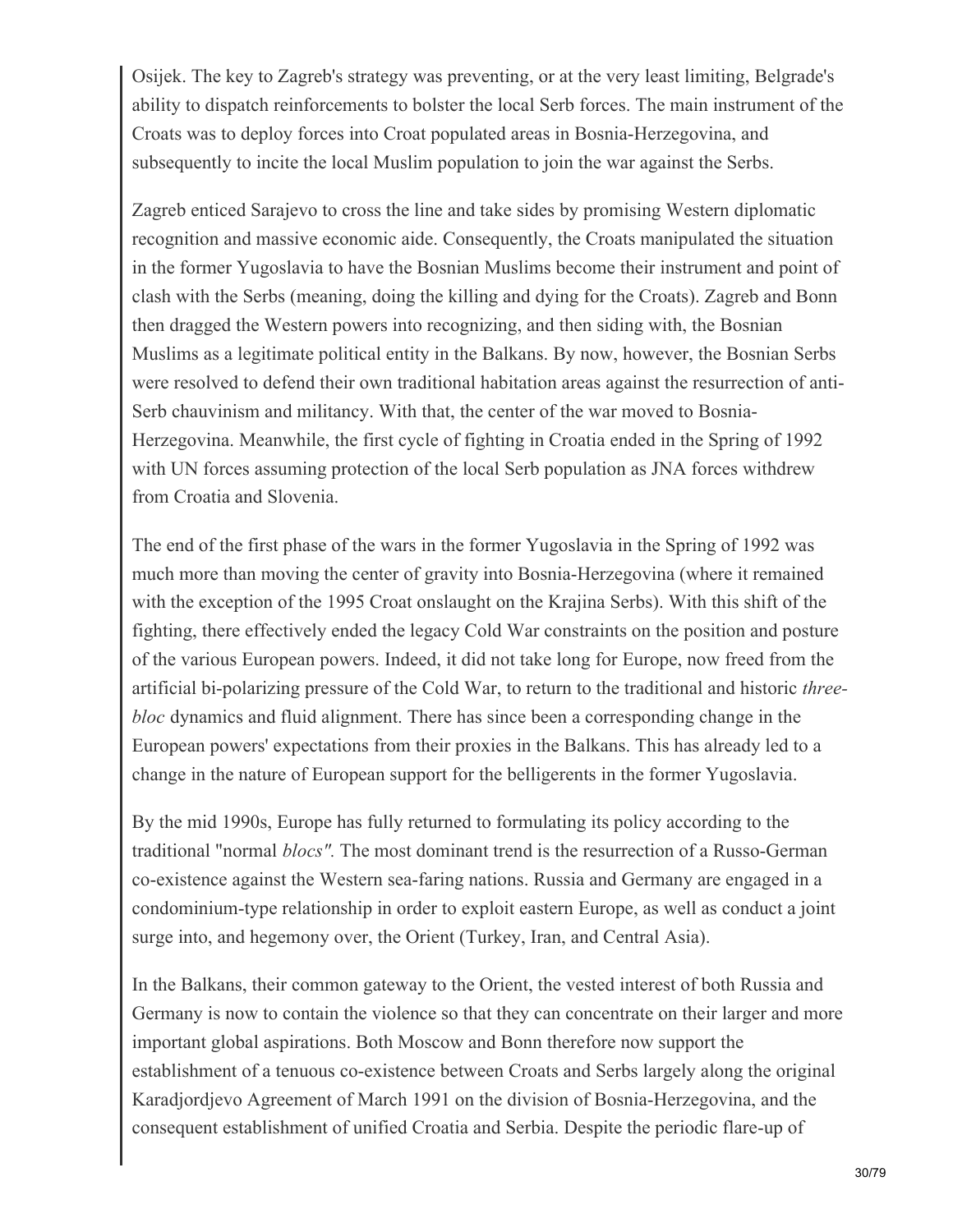heavy fighting between Serbs and Croats, both Belgrade and Zagreb have repeatedly reaffirmed the validity of these principles as the basis for the preferable long-term solution for the former Yugoslavia.

The largely-unknown Karadjordjevo Agreement is the result of a series of bilateral meetings held between Tudjman and Milosevic in Karadjordjevo, Vojvodina, in early March 1991. In a rare moment of clairvoyance and responsibility, the two leaders seriously examined the longterm aspirations and interests of their nations and sought ways to reconcile between them. Both leaders realized and agreed that what was then happening in Yugoslavia was a resurgence of a popular quest for national self-determination. There was no doubt that the two main nations of the western Balkans -- Serbs and Croats -- were determined to reunify their peoples, irrespective of the remnants of the Titoist borders, and realize their quest for self-determination. Milosevic and Tudjman concluded that the only way to curb the violence in Yugoslavia was to expedite the process of establishing a new Croatia and a new Serbia, encompassing the majority of Croats and Serbs, each under a single government respectively. The main issue was the Serb and Croat population in Bosnia-Herzegovina, which both leaders considered an artificial entity created by Tito to suppress their own peoples. In Karadjordjevo, Tudjman and Milosevic reached a detailed and specific agreement on the carving up of Bosnia-Herzegovina, between their countries. Croatia was to get Herzegovina and Posavina in the north, covering a large portion of World War II Croatia. Milosevic secured control over the predominantly-Serb areas. The original agreement called for Serbia to get 75 percent of Bosnia-Herzegovina, and Croatia 25 percent.

A year later, confronted with the West's determination to secure a Muslim state in Bosnia-Herzegovina, Zagreb and Belgrade re-examined their 1991 agreement. They decided that if there would be no escape from retaining a Muslim mini-state:

the Serbs would keep only 65 percent of Bosnia-Herzegovina, the Croats would get only 20 percent, leaving the Muslims with 15 percent of the territory. As late as the Autumn of 1994, both Zagreb and Belgrade reiterated their commitment to, preferably, the original Karadjordjevo Agreement, and, if inevitable, the 1992 readjustment of the maps. In the February 1992 meeting in Lisbon, the leaders of the three main groups in Bosnia-Herzegovina, including Izetbegovic, agreed on a modified version of the original agreement between Belgrade and Zagreb which would transform Bosnia-Herzegovina into a cantonstyle state in which all nations could preserve their self-identity. However, at the last moment, Izetbegovic reversed himself on the basis of US enticements and promises of support. Later that Spring, the building internal tensions throughout Bosnia resulted in the outbreak of the still ongoing fratricidal war.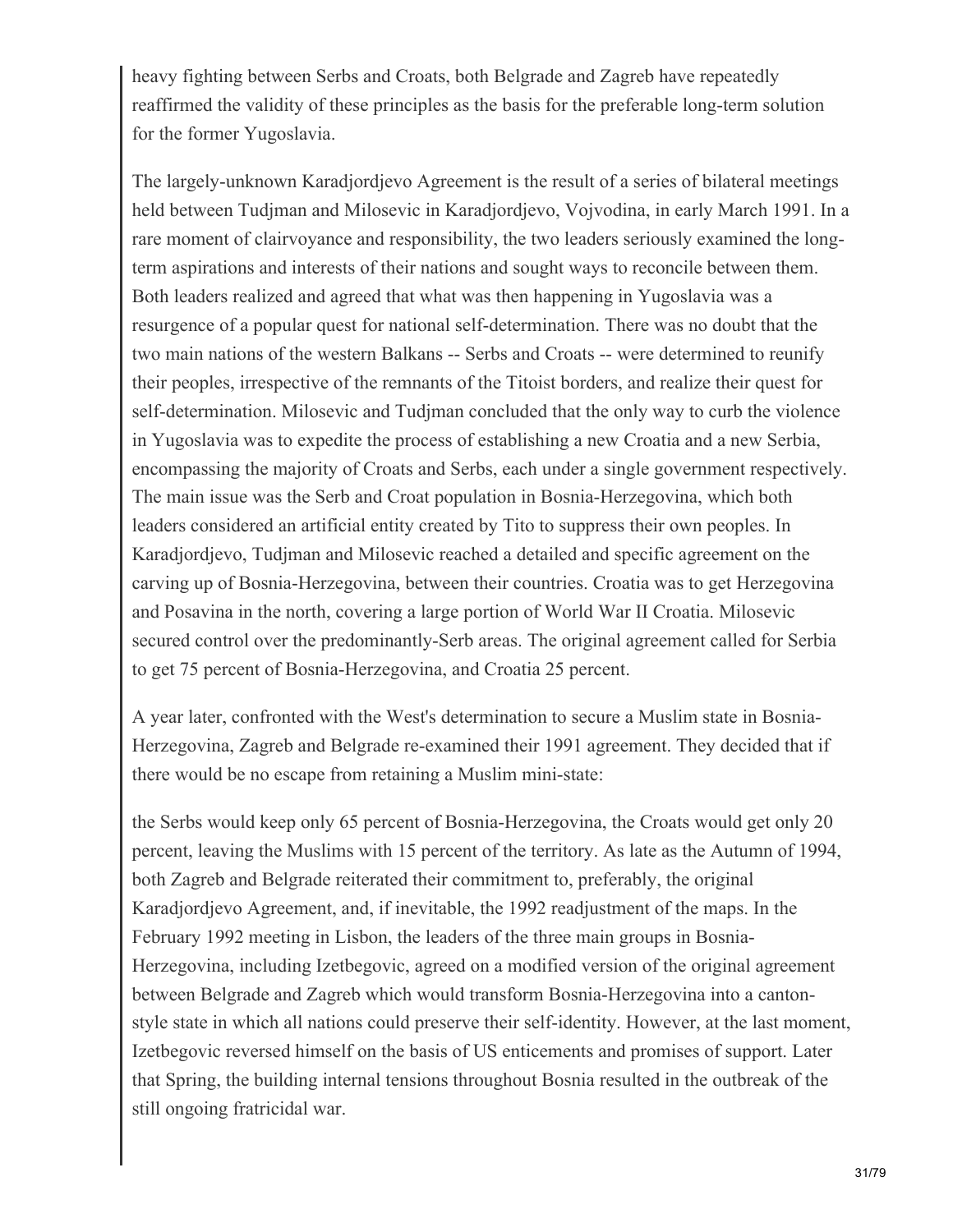Meanwhile, the rise of the Sarajevo regime has proven a major factor in bringing the Western seafaring nations to sup port the Russo-German solution for the Balkans even though such a posture would reduce their own influence over the former Yugoslavia. The reason for such a dramatic change is the widespread recognition of the threat inherent in the spread of radical Islam into Europe. Thus, the entire Europe -- all three *blocs --* is presently determined to speedily contain the spread of militant Islam, including the blocking of its European springboard: Izetbegovic's Bosnia-Herzegovina. Europe has already resigned itself to accepting the conclusion that the only viable solution for the crisis in the former Yugoslavia is to enable both Croats and Serbs to realize their burning desire for national selfdetermination: the establishment of cohesive Serbia and Croatia with their natural boundaries. In the Fall of 1995, the European powers have finally accepted this reality and are already working to implement it.

### 6. Sarajevo's Way

By now, however, the situation in Bosnia-Herzegovina has already become far too complicated to simply be defused through recognition of reality and implementation of the long sought-after indigenous solutions. This grim reality is the direct outcome of the evolution and transformation of the wars in Bosnia-Herzegovina. Although the Serbs and Croats constitute a majority of the population of Bosnia-Herzegovina, the evolution of the war was dominated by the Bosnian Muslims and the out-of-region powers intervening ostensibly on their behalf.

The convoluted, and extremely cruel war in Bosnia-Herzegovina has transformed since the early 1990s from fratricidal struggles for national self-determination by the local peoples/nationalities into a still-contained war by proxies in which such alien and out-ofregion powers as the US and Iran as well as the various European *blocs* (both together and separately) fight for the balance of power in, and the shape of, a future Europe. Both the European and the out-of-region powers struggle for their long-term interests on the backs of the southern Slavs, irrespective of religion and definition of nationality.

The struggle for the future of Bosnia-Herzegovina is the focal point where the future of the entire Balkans, and perhaps the rest of Europe and even the West as a whole, will be decided. It is therefore of great importance to understand the dynamics of the evolution of the war in Bosnia-Herzegovina.

If one follows the Western media (beyond the specter of atrocities and other humanitarian issues), the war in Bosnia-Herzegovina *appears* as a series of unrelated localized clashes, each of which attracts and dominates international attention and involvement for a while.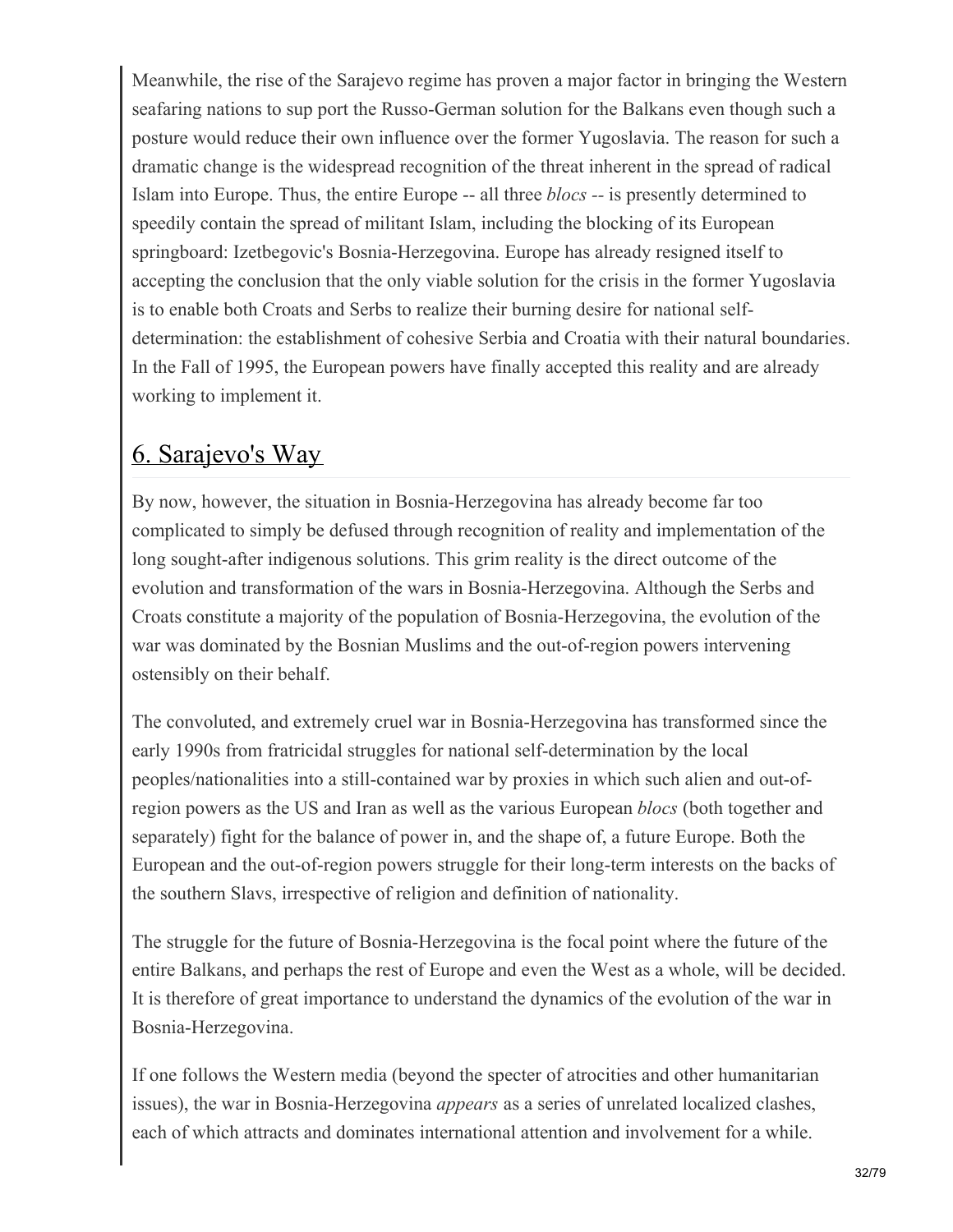However, in retrospect and from a strategic point of view, one can see that the war in Bosnia-Herzegovina has been evolving according to a very coherent course, while the actual military operations can be divided into three phases in each of which the implementation of the overriding war aims has been improved. From the very beginning, the course of the war has been dominated by Sarajevo, even when the Bosnian Muslim forces were militarily virtually irrelevant and the Bosnian Serb forces were vastly superior to all. Sarajevo's dominance over the evolution of the war in Bosnia-Herzegovina is the result of the work of Alija Ali Izetbegovic and Rasim Delic.

All this time, the Bosnian Serbs have remained committed to preserving their gains; a passive strategic approach leaving the initiative to their opponents. On the eve of the war, Bosnian Serbs had legal title to more than 60 percent of the territory of Bosnia-Herzegovina. The bulk of their initial military operations was to improve their defensive positions and lines of communications, both internally and with Serbia. Once these missions were completed, the Bosnian Serb forces tried to remain on the defensive. In principle, observed General Charles G. Boyd (until the Summer of 1995 the Deputy Commander in Chief, US European Command), "the [Bosnian] Serbs are not trying to conquer new territory, but merely to hold on to what was already theirs". In retrospect. Pale's greatest strategic-political failure to date is this relinquishing of the strategic initiative at the time.

As early as 1992, Izetbegovic outlined a very precise and uncompromising strategic political objective for the Sarajevo regime: to get the West to defeat the Serbs and establish a Muslimdominated state for him. There was no ambiguity about Izetbegovic's objectives. Canadian Army Maj.-Gen. Lewis Mackenzie in the Summer of 1992 (when he was UNPROFOR's commander) described the essence of Sarajevo's strategy: "Izetbegovic wants the entire country back. Quite frankly, the only way he can get it is by convincing the international community to intervene with massive military force, ridding him of his Serbian enemies. ... It's in the interest of Izetbegovic to keep the fighting going, in the hope that the world will come to his rescue -- provided he can make it look as if the Serbs are solely responsible for perpetrating the chaos."

The task of both building the Bosnian Muslim armed forces and using them to provoke and instigate that international, essentially Western, military intervention was entrusted to Rasim Delic, the commander of the Muslim Bosnia-Herzegovina Army. Back in 1992, Delic, in his formal capacity as the head of Department for Strategic Planning and the then *de facto* commander of the Muslim forces in Bosnia-Herzegovina, devised a long-term plan which still dominates Sarajevo's military activities. (In the late 1980s, Delic used to be the Chief of the Department of Strategic and Operational Planning of the Yugoslav General Staff.) Delic's plan defined a long-term military build-up and warfare strategy to meet both the need to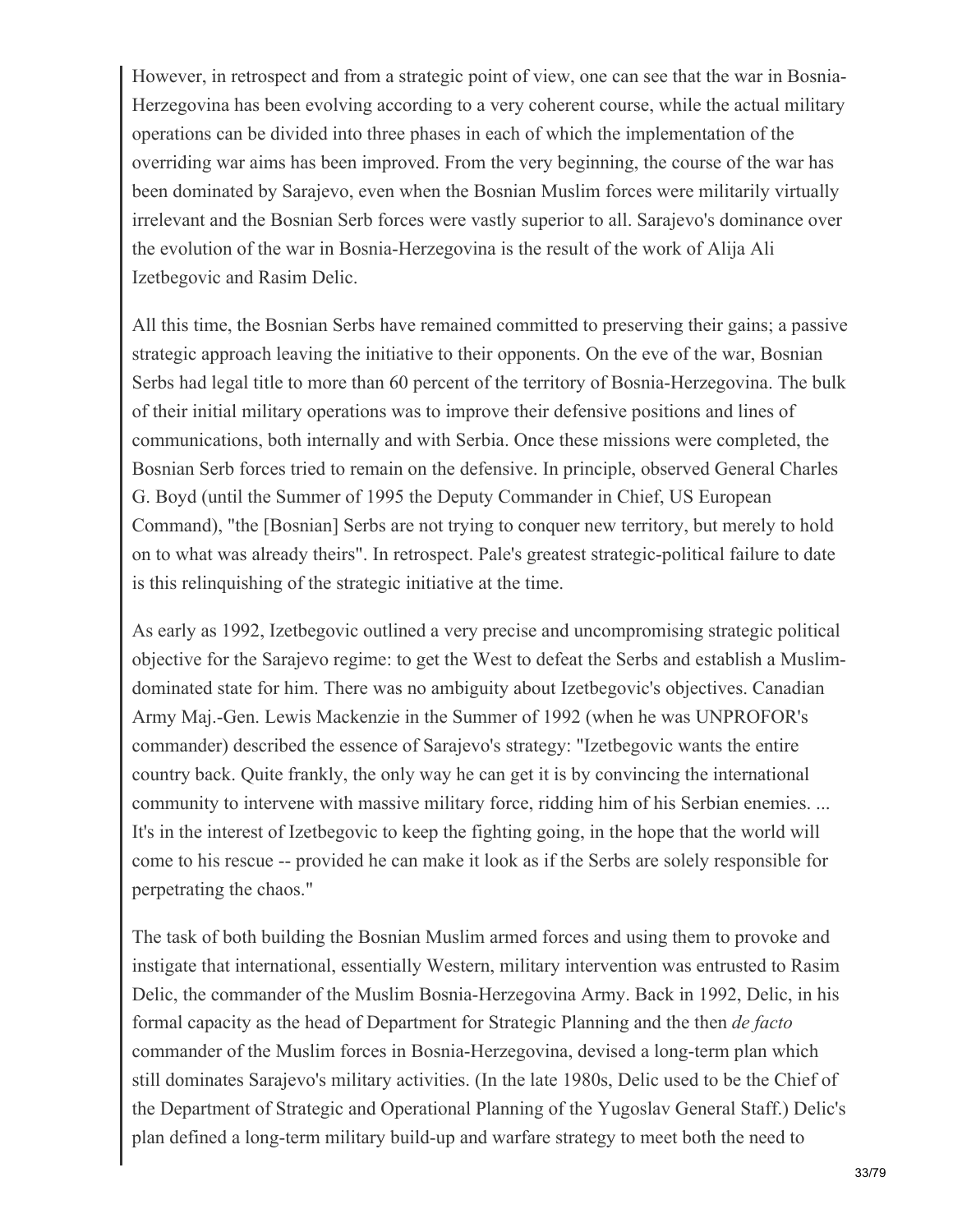instigate Western intervention and then enable the Muslim forces to conduct a major war against both Serbs and Croats on their own. This plan is still being implemented quite successfully despite its cynical and manipulative character, as well as Sarajevo's overall Islamist and thus inherently anti-West character. Indeed, the overall course of the wars in Bosnia-Herzegovina since 1992 fit the key phases of Delic's plan:

Phase One: from the Spring of 1992 until early 1993. This phase was dominated by Sarajevo's struggle for international legitimacy. The Bosnian Muslim leadership in Sarajevo was determined not only to ensure that the Western recognition of Bosnia-Herzegovina as a state endured, but also to ensure that the West deligitimized the Serb and Croat posturing for the establishment of coherent and cohesive entities -- the Republic of Srpska and Herzeg-Bosna respectively. Sarajevo was determined to gain international legitimacy for a unified Bosnia-Herzegovina as a Muslim state to the point that the West would intervene militarily to impose a Muslim-dominated state on the Christian majority (some 70 percent) in Bosnia-Herzegovina.

Sarajevo's main instrument in this phase was the demonization of the Serbs through a media and disinformation offensive in the West (highlighting Serb "atrocities" and "ethnic cleansing"), as well as pin-prick military actions and self-inflicted terrorism (that is, terrorism inflicted on its own people by its own forces, but blamed on the Bosnian Serbs).

Starting in the Summer of 1992, there was a marked escalation in the provocations performed by the Muslim forces in order to instigate a major military intervention by the West against the Serbs and, to a lesser extent, the Croats. Initially, these provocations were mainly senseless attacks on their own Muslim population, but they soon expanded to include attacks on Western and UN objectives.

A UN investigation concluded that several key events which galvanized public opinion and governments in the West to take bolder action in Bosnia-Herzegovina, were in fact "staged" for the Western media by the Bosnian Muslims themselves in order to dramatize Sarajevo's plight. Investigations by the UN and other military experts count among these self-inflicted actions the "bombing" of the bread line (May 27,1992), the "shelling" of Douglas Hurd's visit (July 17, 1992), the explosion in the cemetery (August 4,1992), the killing of US broadcaster ABC's producer David Kaplan (August 13, 1992), and the shooting down of an Italian Air Force G.222 transport aircraft on approach to Sarajevo (September 3, 1992). In all these cases Serbian forces were out of range, and the weapons actually used against the victims were not those claimed by the Bosnian Muslim authorities and the parroting Western media.

Ironically, despite evidence of the Izetbegovic administration's responsibility for the killing of one of its senior staff, the US ABC network continued to support the Sarajevo leadership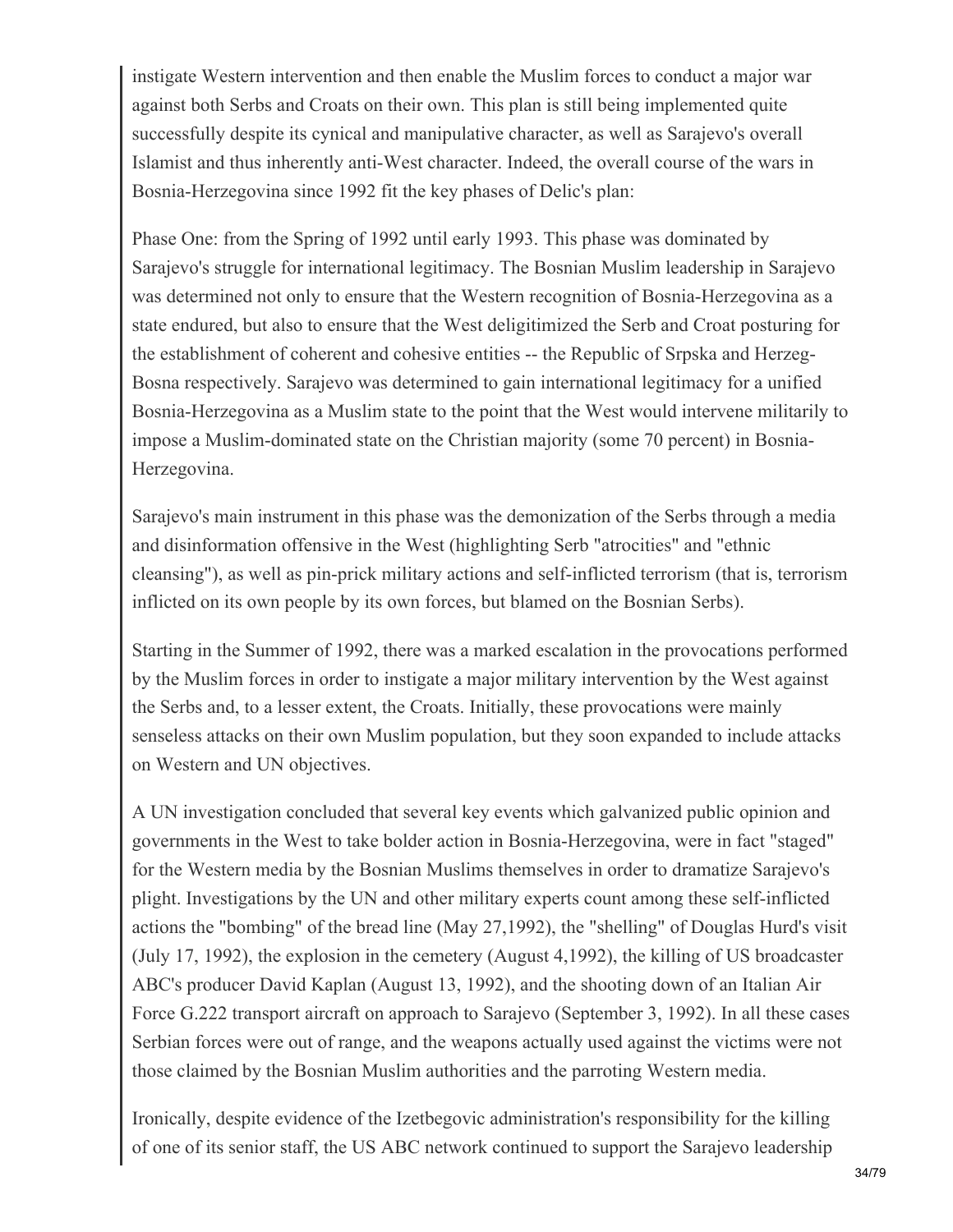and to demonize the Serbs.

The UN concluded that a special group of Bosnian Muslim forces, many of whom had served with Islamist terrorist organizations, committed a series of atrocities, including "some of the worst recent killings", against Bosnian Muslim civilians in Sarajevo "as a propaganda ploy to win world sympathy and military intervention". These attacks escalated into premeditated attacks and atrocities committed against Bosnian Serb civilians trying to flee contested areas. In early September 1992, UN security officials in Geneva pointed out that the shooting down of the Italian transport "was in line with a growing number of Muslim actions intended to scuttle moves toward peace and to provoke outside military intervention". They added that "the Muslims have targeted United Nations troops and even other Muslims in the capital of Bosnia to throw blame on the Serbs".

Ultimately, through cynical manipulation of a susceptible Western media and a lavishly financed public relations blitz, the Bosnian Muslims and their then Croat allies were indeed able to demonize the Serbs and twist the image of the fighting in Bosnia-Herzegovina to such an extent that this twisted perception of Bosnia-Herzegovina still prevails and dominates the decisionmaking of the Clinton Administration in Washington as well as public opinion and populist policies elsewhere in the West.

For their part, the Bosnian Serbs have been inadvertently helping this propaganda blitz aimed at the demonization of the Serbs. In retrospect, Pale's greatest strategic-military mistake was the beginning of the massive shelling of Sarajevo in the Spring of 1992, and subsequently escalating this campaign into laying siege on Sarajevo. Consequently, and unintentionally, Pale has been providing means and opportunity for the Western politicians and their press to transform the complicated Bosnia-Herzegovina issue into the simplistic and emotional presentation of the plight of innocent civilians in Sarajevo. The Bosnian Muslim self-inflicted acts of terrorism, widely attributed to the Serbs, only served to exacerbate the West's preoccupation with the plight of Sarajevo as the essence of the situation in Bosnia-Herzegovina. This development compounded the effects of Pale's strategic-political error in losing the strategic initiative in the region.

Phase Two: from the Spring of 1993 until early 1994. This phase was dominated by the building-up of the Bosnian Muslim Armed Forces in preparation for future offensives, while, at the very same time, strengthening the West's, particularly Washington's, sympathy and commitment to the Bosnian Muslim cause to the point of considering massive military intervention on their behalf. (The unique role played by the US is discussed in detail below.)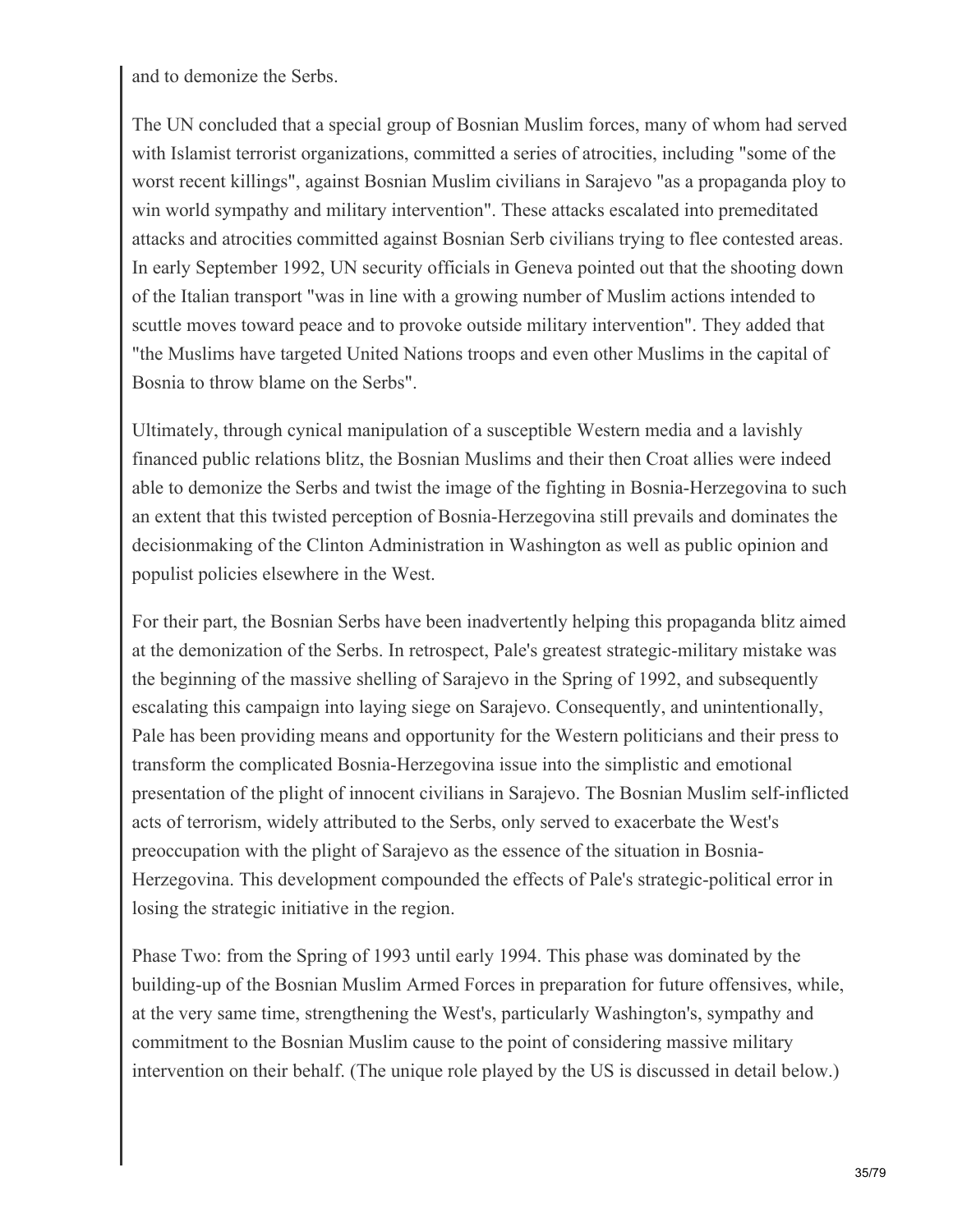In the Spring of 1993, Sefer Halilovic, then commander-in-chief of the Bosnian [Muslim] Army, acknowledged that the Bosnia-Herzegovina forces were "incapable, without outside help, of getting back significant parts of its lost territory".

The Bosnian Muslim military build-up was based on Delic's plan and intended not only to acquire weapons but to transform the Muslim forces (now including numerous foreign volunteers in key positions) and national infrastructure into an offensive-oriented military establishment. During *Phase Two,* Sarajevo was actively preparing for a major escalation in the fighting, first through offensive irregular warfare and, ultimately, regular campaigns, following the arrival of major reinforcements from around the Muslim World.

The most important facet of the strategic build-up was the establishment of well-defended sanctuaries into which reinforcements and weapons shipments could arrive, and from where offensives would ultimately be launched against the Serbs and the Croats. The key sanctuaries were established around air bases protected by medium and long range air defense systems, themselves smuggled into Bosnia-Herzegovina. The main sanctuaries selected are the Dubrave military airbase and heliport near Tuzla, and the Butmir airport near Sarajevo. A wide variety of sophisticated weapon systems, from advanced missiles to heavy artillery pieces, as well as crews and ammunition, were promised by Syria, Turkey, Iran, Egypt, and Saudi Arabia. All can be delivered by C-130-type transport aircraft into the airstrips in the sanctuaries.

Once these sanctuaries were operating and key weapon systems delivered, Delic's plan called for the beginning of offensive military operations on a localized basis. These would be a combination of limited offensives and a spate of irregular warfare, that is terrorism, throughout the Serb and Croat "strategic rear", namely, Croatia and Yugoslavia proper. The local offensives would be carried out by numerous brigade-size, each 6,000-troops strong, elite forces supported by long-range weapons, a growing number of heavy artillery and tanks, as well as helicopter gun-ships and assault helicopters.

Indeed, a major reorganization of the Bosnian Muslim forces into a professional conventional military system has already been completed. In April 1994, Sarajevo established a professional high command, and the army was reorganized into seven corps, each comprised of one to three brigades and regiments, as well as several special *forces/Mujahedin* units. In early 1995, with the beginning of the new cycle of offensives, the Bosnian Muslim forces in the key sectors in central Bosnia were further organized into division-level groupings, each comprised of three or four brigades. This reorganization reflects availability of heavier weapons and standardization of military equipment. Further more, there has been a marked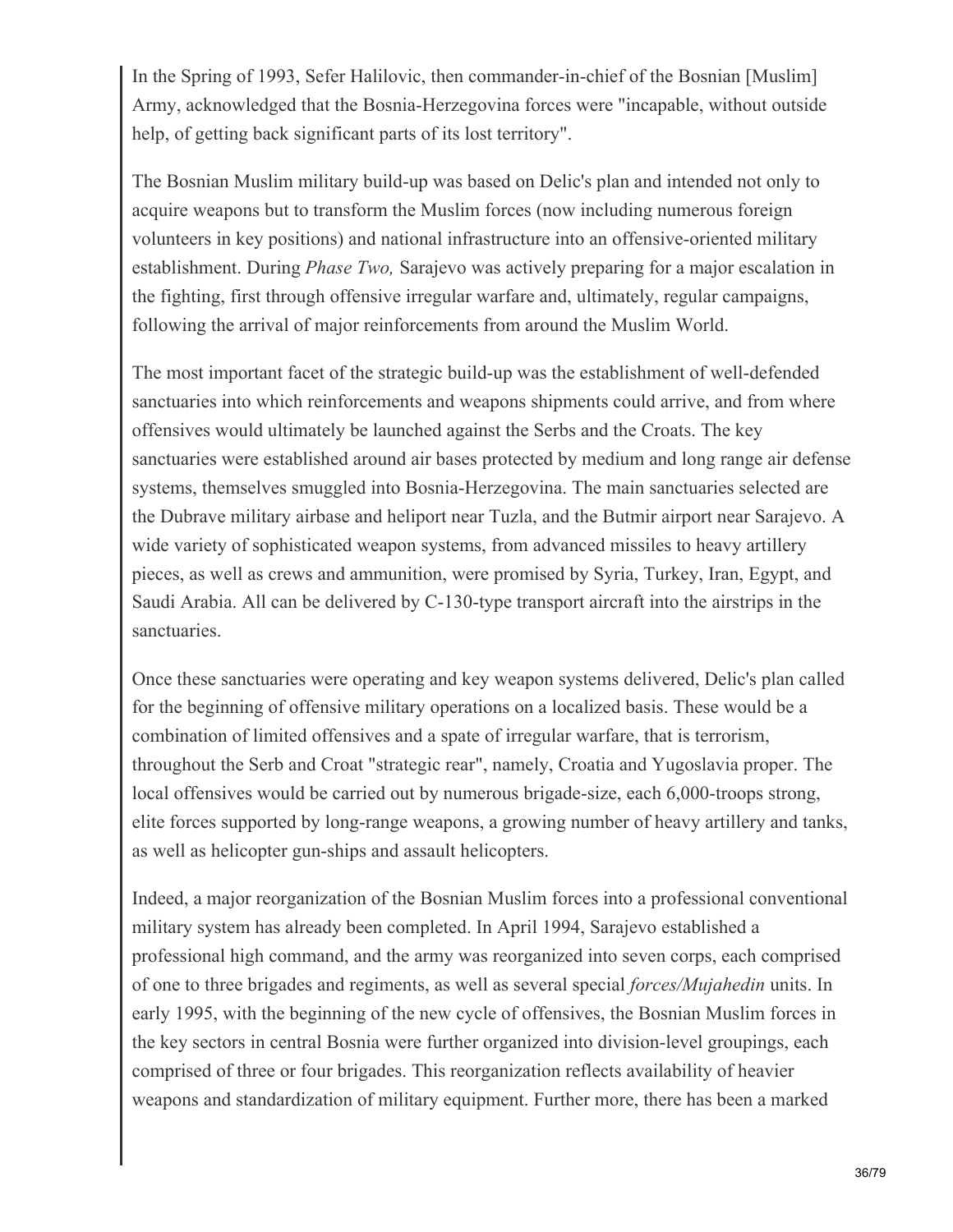increase in the number and quality of the special *forces/Mujahedin* units which now spearhead all key offensives. In mid-May 1995, the *Mujahedin* forces were organized as the 3rd Corps.

There has been a corresponding increase in the size and arsenal of the Bosnian Muslim forces. By 1994, the overall number of Bosnian Muslim troops reached between 150,000 and 200,000 depending on the extent of mobilization. Their weapons improved markedly, both in quality and in the emergence of an ordinary and lavishly-provided logistical system. Numerous volunteers from Muslim countries were instrumental in transforming the Bosnian Muslim forces into not only a professional army (a feat where the experience and expertise of many Muslim JNA veterans was instrumental) but also impart the zeal of revolutionary militant Islam on an originally secular manpower pool. There were also noticeable improvements in the army's equipment. The small arms and medium size weapons were standardized, and a flow of ammunition secured. The Bosnian Muslims also began to introduce into combat heavy artillery and even tanks from concealed and recently-acquired stockpiles.

The Croatian Armed Forces, meanwhile, virtually absorbed the Bosnian Croat forces (HVO) into their ranks. The "militarized" HVO is about 50,000 strong, and is comprised of six to eight brigades equipped with 130 tanks, 150 artillery pieces, and an assortment of helicopters and light transports. However, the key to the Croat military capabilities in Herzeg-Bosna is the Croatian expeditionary force (i.e.: from the Republic of Croatia) which size varies on the basis of the conditions in the theater. At its peak, it was 10 to 12 brigades strong (on top of the HVO's). The Croat Armed Forces are constantly improving, absorbing most modem heavy weapons (including tanks, artillery, and missiles) from both East and West. In 1995, some of the best equipped units were deployed to western Bosnia-Herzegovina as part of the assault on Krajina and in preparations for a major offensive into central Bosnia.

In contrast, there is an ongoing degradation in the Bosnian Serb military capabilities. The main reason is the continued attrition of its manpower to battlefield casualties and migration. Between 1993 and early 1995, the Bosnian Serb forces shrunk from about 110,000 troops to 80,000. Deficiencies in maintenance and availability of spares continue to reduce the serviceability of the once-vaunted arsenal of some 1,000 artillery pieces, some 500 tanks, and some 300 APCs (data prior to the US-led NATO bombing of September 1995).

Shortages of fuel have worsened by the embargo imposed by Milosevic. The NATO bombing of ammunition depots and production facilities further eroded the Bosnian Serb military capabilities. Until early 1995, the Bosnian Serbs conducted their military operations convinced that the JNA would rush to their aid in case of a setback of significance.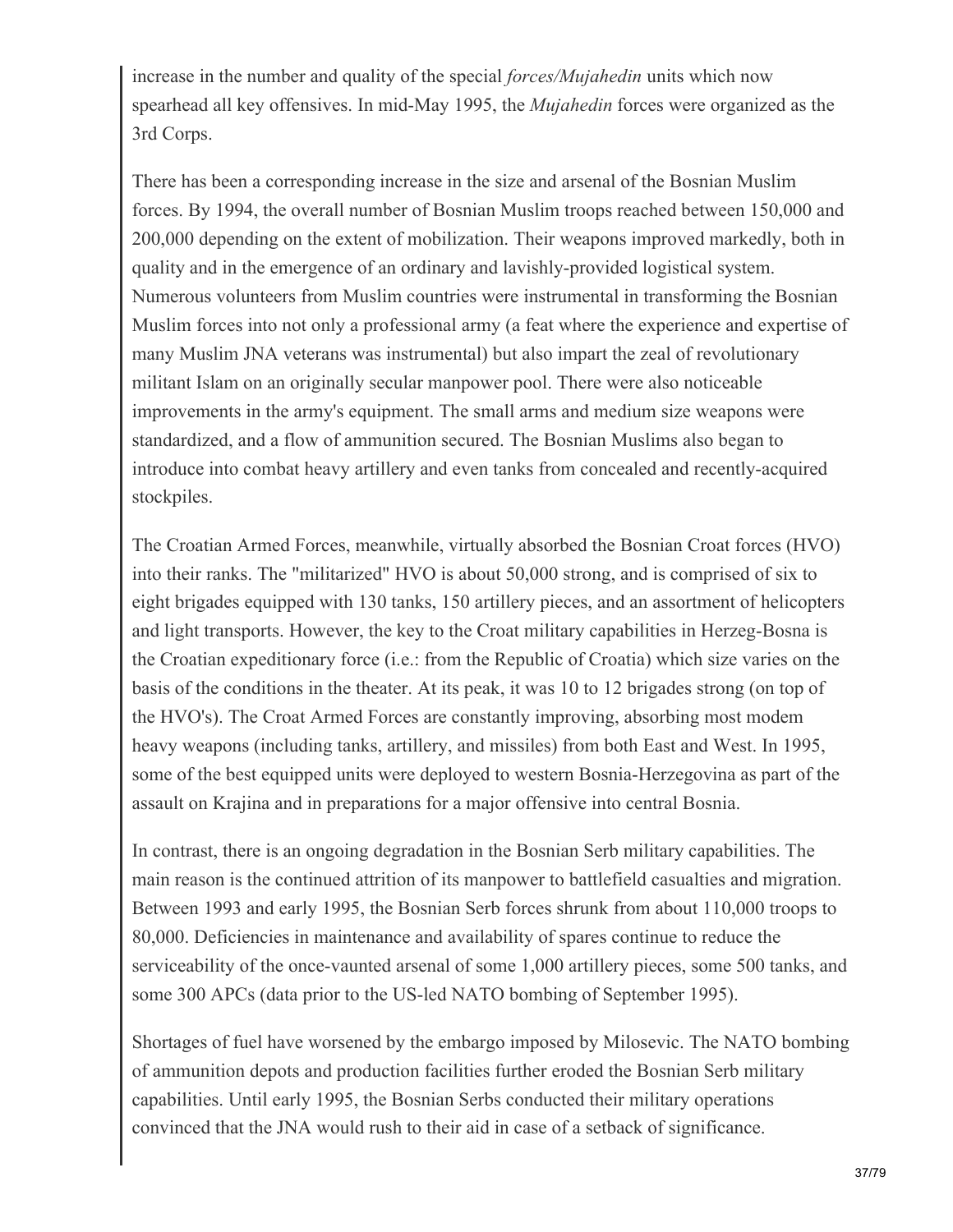Milosevic's decision not to intervene on behalf of the Krajina Serbs (discussed in detail below) jolted Pale, causing a major reassessment of the Bosnian Serb military potential. However, the Bosnian Serb forces still enjoy the most professional and competent command structure in Bosnia-Herzegovina, and they should prove capable of meeting the challenges of the new posture.

Meanwhile, the overall military activities during *Phase Two* were mainly sporadic clashes between the Bosnian Muslim forces and both Serbs and Croats in order to increase tension both in the region and all over the world, as well as keep the Sarajevo issue alive. Sarajevo's primary objective at this stage was the stalling of the advance of the Croat and Serb forces through the infliction of unacceptable losses. Toward this end, the Bosnian Muslims acquired large quantities of modem ATGMs [Anti-Tank Guided Missiles], some long range tube artillery and MBRLs [Multiple-Barrel Rocket Launchers]. These weapons, served by expert volunteer crews, enabled the Muslim forces to stabilize their lines and even make several localized tactical gains.

In addition, the Bosnian Muslim forces carried out two distinct major operations: one against the Serbs and one against the Croats. These operations were strategic-political in nature and were not intended to deliver tangible military gains. Their primary objective was to serve as test-runs for the forthcoming escalation which still characterizes *Phase Three.* Further more, the main issue tested was the extent of the West's, and especially Washington's, susceptibility to, and cooperation with, Sarajevo's provocations and aggression.

The fighting around Srebrenica in the Spring of 1993 was the first Bosnian Muslim offensive which was used as a provocation aimed at instigating a Serb counter-offensive and siege. Muslim propaganda would then present the Serb reaction as onslaught on and atrocities against civilians, thus justifying international military intervention. For Sarajevo, the Srebrenica gambit failed militarily because Gen. Philippe Morillon, the French UNPROFOR commander, intervened, and while saving the town from a Serbian occupation in a counteroffensive, also insisted on the disarming of the local Bosnian Muslim forces so that they could no longer provoke a Serbian assault.

However, the Srebrenica operation proved a great success from a political point of view because the Western media coverage reported exactly the disinformation themes stressed by Sarajevo. The Western political reaction did not deviate from these themes. This phenomenon convinced Sarajevo that it would indeed be possible to conduct strategic-level provocation and disinformation campaigns in order to instigate massive military intervention from the West, especially the US. Moreover, the Bosnian Muslim military capitalized on the Srebrenica incident to establish Tuzla as a base for the UN, and thus justified the build-up of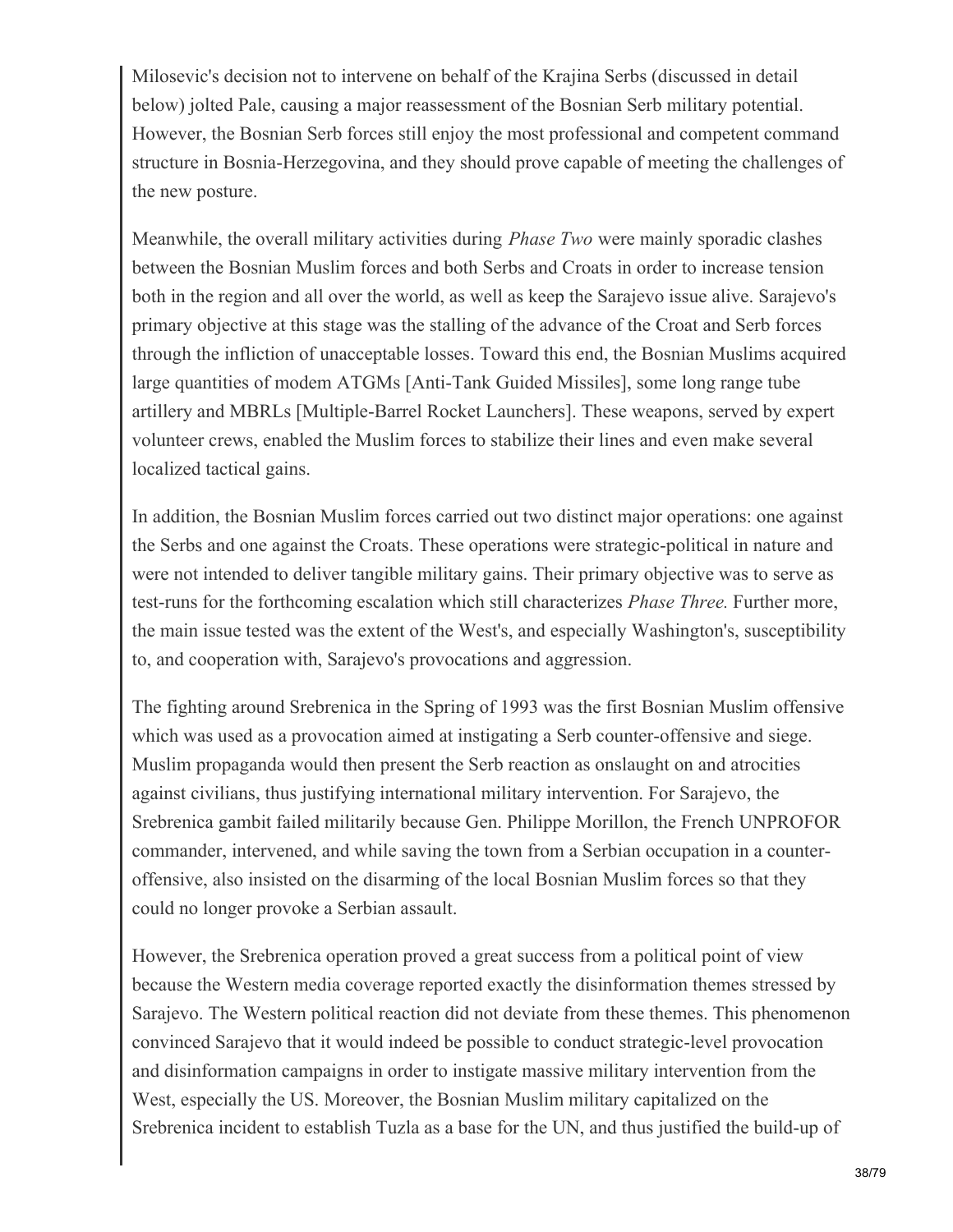Bosnian Muslim capabilities there. In retrospect, Srebrenica served as a "test run" for the series of offensives-provocations which the Bosnian Muslims would launch starting the Spring of 1994.

The other "test run" in the Spring and Summer of 1993 was aimed to serve as a deterrence to the Croats not to actively challenge the growing might and Islamist character of the Bosnian forces. Sarajevo was determined to ensure that the Croats gave up on co-existence with the Bosnian Muslims irrespective of the political rhetoric on the federation and other Croat-Muslim political arrangements.

This deterrence was achieved by unleashing the Islamist *Mujahedin* forces on Travnik and Vares. In the Summer of 1993, the now better-organized and re-equipped Bosnian Muslim forces, led by *Mujahedin* forces, launched a series of offensives aimed at tilting the strategic balance of forces in central Bosnia. They stormed the Travnik and Vitez areas, intentionally committing unprecedented atrocities against the Croat civilian population and seized numerous Croats as hostages.

As the slaughter spread, several Croat civilians escaped across Serb lines where they received food, medical help and transportation across Croat lines. The "Islamic fanatics" (the Islamists) were directly responsible for the "slaughter" of Croats in Travnik, explained Davor Kolenda, a senior HVO official. "That is why we decided to talk to the commanders of the Armed Forces of the Republic of Srpska, and to our satisfaction we successfully came to an agreement on saving our civilians from the invasion of Islamic evil." In the aftermath of slaughter in central Bosnia-Herzegovina, Kolenda stressed, the HVO leadership and all the area's Croats concluded that "there can be no more co-existence with the Muslims". And this notion is exactly what Sarajevo has sought to impress upon the Croats.

Phase Three: as of the Spring of 1994. This phase has been dominated by the Bosnian Muslim launching of a series of localized offensives; primarily provocations launched from UN-designated safe zones against the Serbs. These offensives were not aimed to deliver military achievements, but rather instigate massive military intervention by the West, especially the US, in order to "save" and consolidate the Sarajevo regime throughout Bosnia-Herzegovina.

Taken together, the still unfolding *Phase Three* constitutes a coherent and sophisticated strategic-political offensive, albeit comprised of a series of smaller and discrete military incidents, optimized to compel and convince the US, and the West as a whole, to intervene militarily in Bosnia in order to consolidate Sarajevo's rule over the entire Bosnia-Herzegovina as well as defeat the Serb forces for the Sarajevo regime. In principle, the main military activity during *Phase Three* has been a series of Bosnian Muslim offensives aimed to, and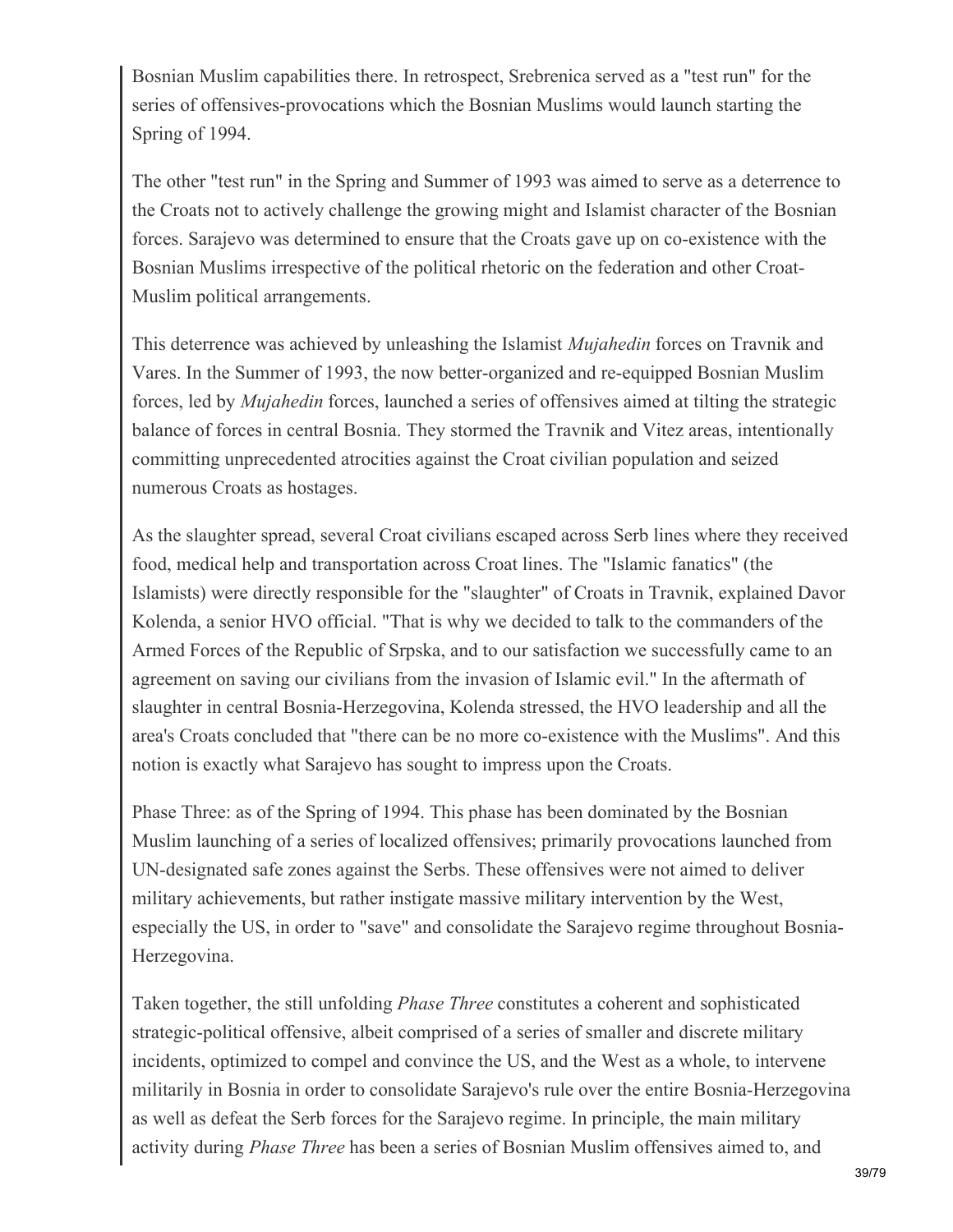ultimately succeeding in, instigating massive Serb counter-offensives. These Serbian overreactions have in turn been capitalized on by Sarajevo as an excuse and pretext for its urging the West for a marked expansion of its direct military involvement in Bosnia-Herzegovina against the Serbs.

Phase Three started with a self-inflicted major terrorist provocation. On February 5, 1994, a major explosion rocked the Markale -- Sarajevo's main market place -- causing heavy casualties. What was immediately described as the ubiquitous "Serb mortar shell" was actually a special charge designed and built with help from *HizbAllah* experts and then most likely dropped from a nearby rooftop onto the crowd of shoppers. Video cameras at the ready recorded this expertly-staged spectacle of gore, while dozens of corpses of Bosnian Muslim troops killed in action (exchanged the day before in a "body swap" with the Serbs) were paraded in front of cameras to raise the casualty counts.

This callous self-killing was designed to shock the West, especially sentimental and gullible Washington, in order to raise the level of Western sympathy to the Bosnian Muslims and further demonize the Serbs so that Western governments would be more supportive of Sarajevo's forthcoming aggressive moves, and perhaps even finally intervene militarily. On the eve of *Phase Three,* it was imperative for Sarajevo to make the West/US even more predisposed to escalating their military intervention in Bosnia-Herzegovina: from tacitly assisting in the wholesale violation of the arms embargo on the Bosnian Muslims, to launching NATO air strikes against the Serb forces, to actually deploying major forces and taking over fighting the Serbs from the Bosnian Muslims. Amazingly, Sarajevo's cynical strategy almost succeeded more than once.

A key by-product, ostensibly of an humanitarian nature but actually of great military importance stemming from the Markale self-inflicted terrorism, was the establishment of the safe-areas and exclusion zones. These areas were established by the UN in order to protect Bosnian Muslim civilian population from the Serbs. In reality, these zones became the core of Sarajevo's offensive military system. The Bosnian Muslims periodically moved forces from one safe area to another in order to concentrate forces for offensives, using the UN and NATO, their troops and airpower, as protectors of the other safe areas;

all in the name of humanitarian considerations.

The key military activities during *Phase Three* are the fierce fighting around Muslim cities in Bosnia-Herzegovina starting with the Gorazde crisis in the Spring of 1994. Each of these crises started as a surprise offensive launched by the Bosnian Muslim armed forces from a sanctuary: UN designated safe zones established in early 1994 to protect Muslim civilians. As a rule, when the Bosnian Serb forces blocked the offensive, counter-attacked and pushed the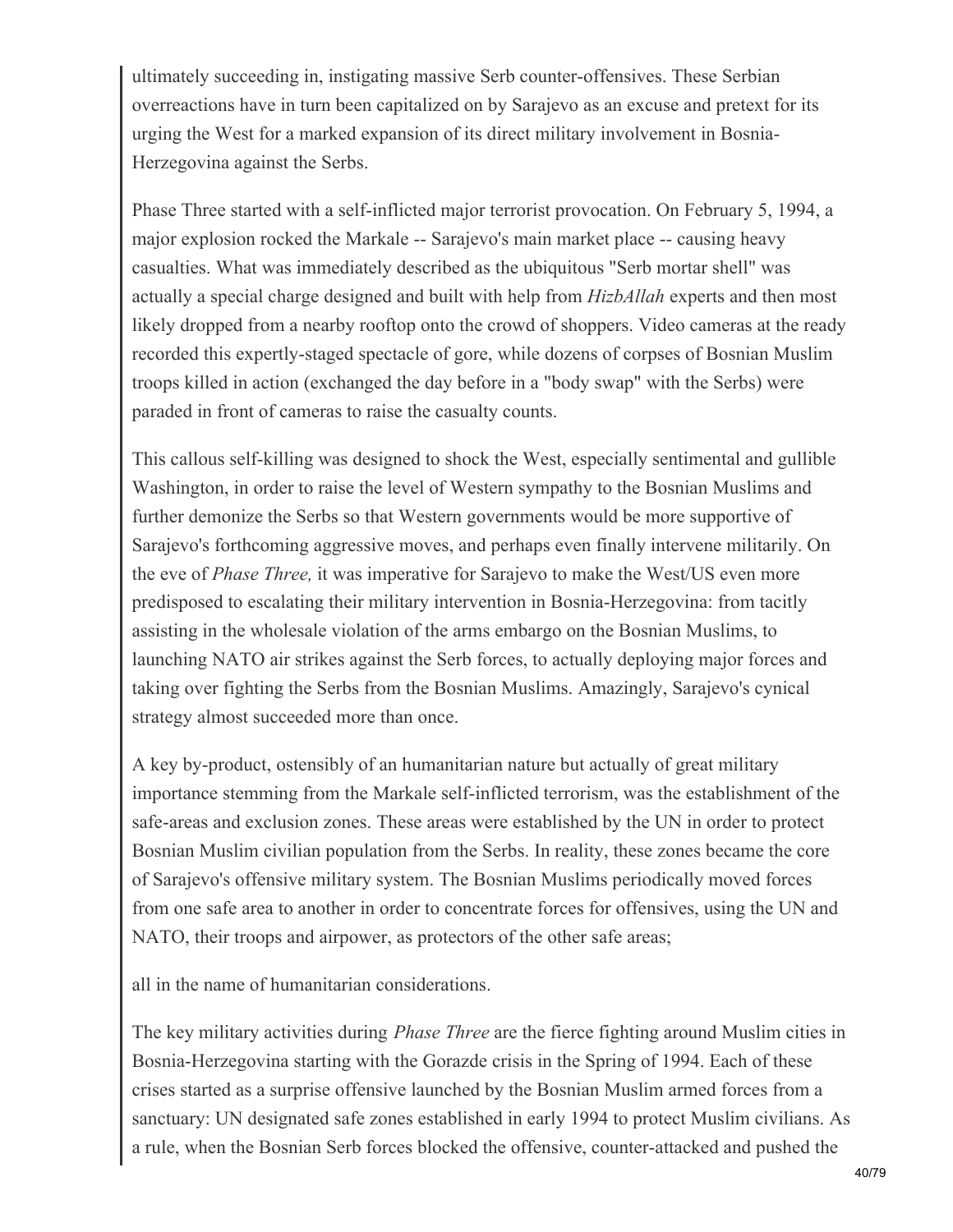Muslim forces back, Sarajevo's propaganda machine transformed the event from a military confrontation to an international humanitarian crisis. The Western media instigated international outcry over Serb attacks on indefensible refugees in internationally protected sanctuaries, urging the UN/US to use force against the Bosnian Serbs (which manifested itself in pin-prick NATO bombings). That the Bosnian Serb forces tended to over-react and use massive firepower to contain and destroy the numerically superior Bosnian Muslim infantry forces did not help Pale's case and image.

However, the fact remains that in launching these offensives, Sarajevo grossly violated the conditions governing the UN-designated safe zone; conditions clearly and explicitly spelled in legal agreements which Sarajevo had signed.

In the Spring of 1994, in the aftermath of Gorazde, Dutch Brig.-Gen. G.J.M. Bastiaans, the Head of the UN Military Observers (UNMO) in the former Yugoslavia, stressed this issue. "It was the Muslims who provoked the Serbian attack on Gorazde. The Serbs perhaps reacted excessively. But ultimately it was the Muslims who pushed the Bosnian Serb Army to the bloodbath of the civilian population of Gorazde with continual provocations." Brig.-Gen. Bastiaans attributed the Western reaction to a "propaganda campaign" waged by Sarajevo and the West's willfulness to follow cue. "Everyone, including NATO, had walked into it with open eyes," he stressed. "The Muslims provoked the Serbs with shootings and harassment to such a point that they had little option other than using the heavy weapons." US/UN/NATO hypocrisy was extreme throughout the Gorazde crisis. The Bosnian Muslims' mere use of force in Gorazde was never questioned, let alone criticized. However, "officially, the Muslims in the safe areas must surrender their weapons," Brig.-Gen. Bastiaans noted.

The West continued to ignore the realities in Bosnia-Herzegovina, and concentrated instead on the "humanitarian" aspect of the escalating war as depicted by Sarajevo and the Sarajevobased media. Although the West resisted a massive military intervention, the symbolic actions spoke volumes. Whenever possible, NATO air strikes and other UN activities were designed to demonstrate (even if symbolically) explicit international support for the Bosnian Muslims. The recently-established (1995) UN Rapid Reaction Force is specifically aimed against the Bosnian Serbs. Little wonder, therefore, that Sarajevo has since launched a series of such offensives since the Spring of 1994. The main attacks against the Serbs were at Gorazde, Bihac, Sarajevo, Tuzla (of a lesser magnitude) and most recently Srebrenica, and main attacks against the Croats were at Mostar and Vitez.

It is clear that from a pure military point of view, the Bosnian Muslim forces had little or no chance to defeat the Bosnian Serb forces in any of these offensives. The Muslim forces could, and did, inflict heavy casualties on the increasingly exhausted Bosnian Serb forces. But the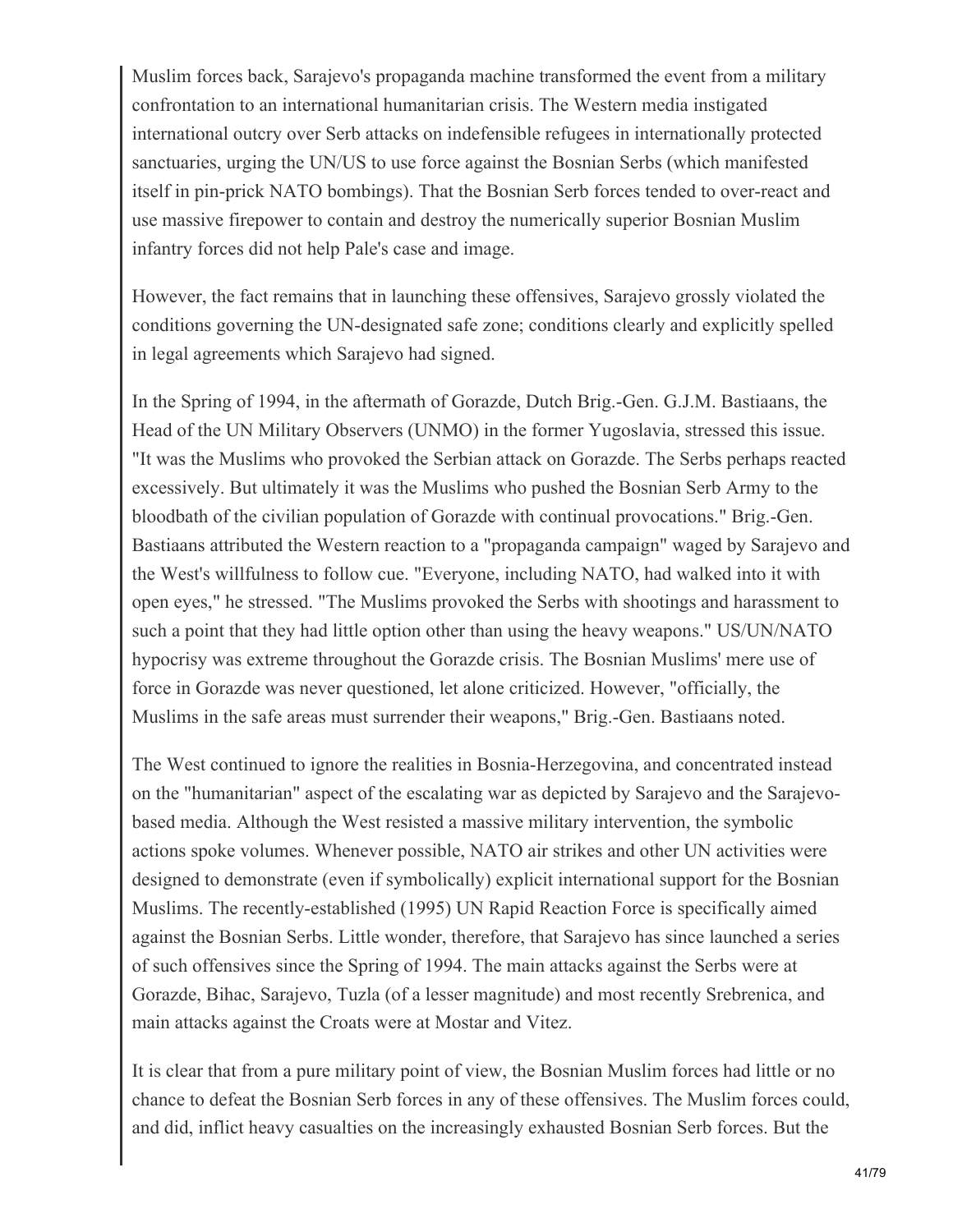impact of these losses on Pale has been a far cry from being able to decide the fate of the war. Sarajevo's High Command, comprised of highly professional officers such as Delic, could not have had such unrealistic and false expectations. Indeed, the primary objective of these offensives was not the Serb forces: it was the Clinton Administration in Washington DC. By subjecting its civilian population to the inevitable Serb excessive use of firepower during their counter- offensives, Sarajevo sought to build international pressure which would ultimately lead to a massive Western military intervention which is what would finally defeat the Serbs.

Although the West did not intervene militarily in a massive manner other than the air campaign launched in late August 1995, all other developments in Bosnia-Herzegovina during *Phase Three* clearly confirmed the correctness of Sarajevo's cynical strategy. The military activities of both UNPROFOR and NATO have become distinctly pro-Muslim; US/NATO now formally acknowledged their tacit support for the outright violation of the embargo on Bosnia-Herzegovina, and, more recently, the US began to directly supply the Bosnian Muslim forces with weapons.

The US and the UN tolerated the mounting flow of weapons from Iran and other Muslim states into Croatia during 1994. Due to the intentionally vague definition of the federative arrangements, these weapons found their way to the Bosnian Muslim forces. As of February 1995, on the eve of the first major Muslim surge in Tuzla, there began an intensive and direct supply by air. UN officials complained formally in late February that earlier that month there were several flights of unidentified Lockheed Martin C-130 *Hercules* military transports into the Tuzla area. Nevertheless, the frequency of such flights continued to grow to the point that on June 30, a senior French military officer formally accused the US of supplying weapons, combat intelligence, as well as military expertise to the Bosnian Muslim forces in violation of the embargo. US officials privately acknowledged to European counterparts that the C-130s were from Turkey and other Muslim states but were not US.

That the West ignored the Bosnian Muslim sniper killing of French troops in Sarajevo, and the killing of a Dutch soldier in Srebrenica, only to point a finger at the Bosnian Serbs could not have but confirmed Sarajevo's cynical view of the West. Indeed, instead of ultimately containing the crisis and violence, the war in Bosnia-Herzegovina seems to be escalating out of control. Because the essence of Sarajevo's strategy has remained to instigate a massive foreign military intervention against the Serbs, the level and audacity of the Bosnian Muslim provocations continue to escalate. Consequently, the current Bosnian crisis is far more dangerous because greater dynamics increasingly shape events in the Balkans.

# 7. The Outsiders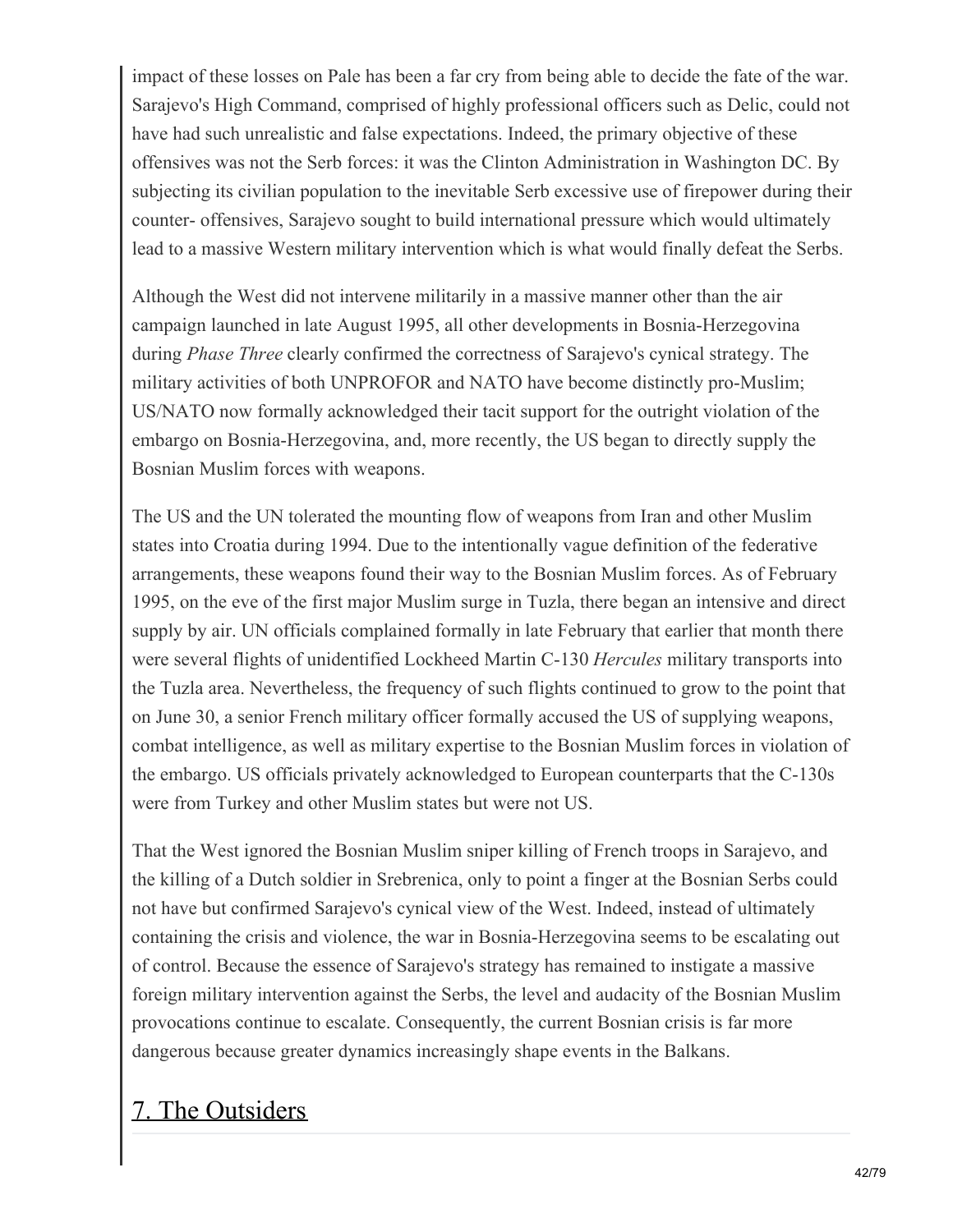The specter of a global eruption as a result of fighting in the Balkans is increasingly dangerous because of the rise, and direct involvement in the Balkans, of two major players from outside the traditional European power equation and dynamics: the United States of America and the Islamic Republic of Iran. By their mere intervention in a pure European dynamic, these two external players are badly complicating the Balkan crisis, and especially the situation in Bosnia-Herzegovina. This, consequently, is pushing Europe, and the rest of the world, into a new cataclysmic eruption, perhaps a world war.

The United States is acting like a very young, naive giant, still incapable of coping with a post-Cold War world driven by history, religion and ethno-nationalism. Washington is zigzagging between emotional gut-reaction to manipulations by the visual media, and desperate effort to dominate the new-old world despite Washington's inability to realize, let alone reverse, the changes in the global power structure. Ultimately, the shallowness of the current Clinton Administration makes it vulnerable to the great provocations of the most virulently anti-US players in the Balkan power-play.

It is so befitting Washington's shallowness and culpability, that the Clinton Administration's Balkans policy is based on, and aimed to please, the establishment media. For its part, the Western visual media -- the repeated specter of civilian casualties and sufferings -- has become Sarajevo's primary instrument of instigating Western massive military intervention. It is toward this end that the Bosnian Muslims have committed a series of horrendous terrorist strikes against their own people (which the media unfailingly attributed to the Serbs), prevented many of their own citizens from receiving humanitarian aid, and, more recently, launched a series of offensives from UN-designated safe areas in order to compel the West to save them. The Clinton Administration has been eager to act.

To date, the only damper of Washington's eagerness to intervene militarily on the side of the Bosnian Muslims and against the Serbs has been Washington's reluctance to break the NATO consensus with the West Europeans. Meanwhile, Western Europe, which provides the bulk of the troops and officers of UNPROFOR, has belatedly recognized the Bosnian Muslim machinations. Presently, the Europeans -- both directly and through NATO and UNPROFOR -- are resisting Washington's pressure to be dragged into a wider war by falling into Sarajevo's provocations. "It is not part of our mission to impose any solution through force of arms. We are neither mandated nor deployed for this," Britain's Lt.-Gen. Sir Michael Rose (then the UNPROFOR commander in Sarajevo) stressed in the Autumn of 1994. Across the board, Europe is determined not to deliver a victory for Sarajevo.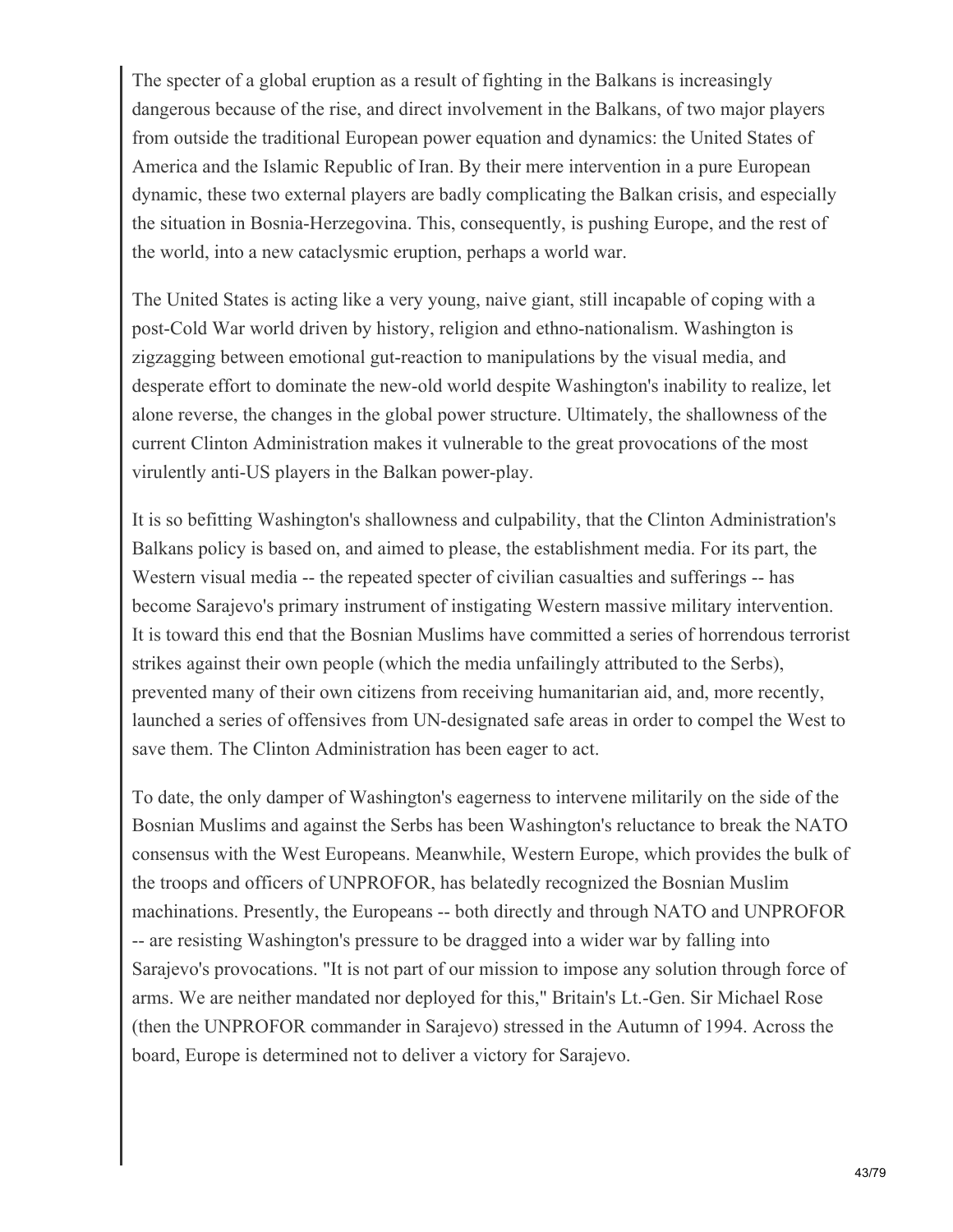While constrained in its daily activities by the Europeans' resolute stand, the Clinton Administration remains determined to ultimately deliver a Bosnian Muslim victory against the demonized Serbs. At the same time, the United States is also striving to reassert its leadership position in Europe by emerging as the peace-maker of the Balkans.

US General Charles G. Boyd, USAF (ret.), deputy Commander-m-Chief, US European Command from November 1992 to July 1995, observed: "[The] US approach to the war in Bosnia is torn by a fundamental contradiction. The United States says that its objective is to end the war through a negotiated settlement, but in reality what it wants is to influence the outcome in favor of the Muslims.... This duplicity, so crude and obvious to all in Europe, has weakened America's moral authority to provide any kind of effective diplomatic leadership. Worse, because of this, the impact of US action has been to prolong the conflict while bringing it no closer to resolution."

Consequently and bizarrely, it is the United States -- the Islamists' "Great Satan" -- which has now become the most active and zealous participant in the Islamists' grand design. Completely disregarding the realities in Bosnia-Herzegovina, the US is relentlessly pursuing unilateral policies which not only contradict the declared position of the UN, but, as of the Fall of 1994, have also turned against the US's closest allies in both NATO and Western Europe. The great bafflement is that the Clinton Administration's policy, if continued, will ultimately lead to a European war, perhaps a World War, which serves nobody's interests but that of Iran and the Islamists. They are determined to capitalize on such a war to finally destroy the Great Satan.

Unlike the West, for Iran and the Islamic *bloc* which it is heading, the struggle for and in Bosnia-Herzegovina is but a small phase, albeit of crucial significance, in an historical and global *jihad:* an uncompromising struggle between the West and revivalist Islam. The Islamists -- states, organizations and individuals -- persistently tailor their specific roles in Bosnia-Herzegovina to fit the overall long-term strategy. Consequently, by the mid-1990s, the Islamists in Bosnia-Herzegovina have emerged as the western-most segment and eager instrument of the virulently anti-US, Tehran-led Islamic *bloc.* The Islamists consider the mere presence of Western values in the Muslim World a threat to the very existence of Islam. Therefore, since no compromise or even co-existence is possible between the US-led West and Islam, a cataclysmic clash with the US is inevitable. Iran and its allies consider Bosnia-Herzegovina to be their springboard into Western Europe: the next primary theater in *this jihad.*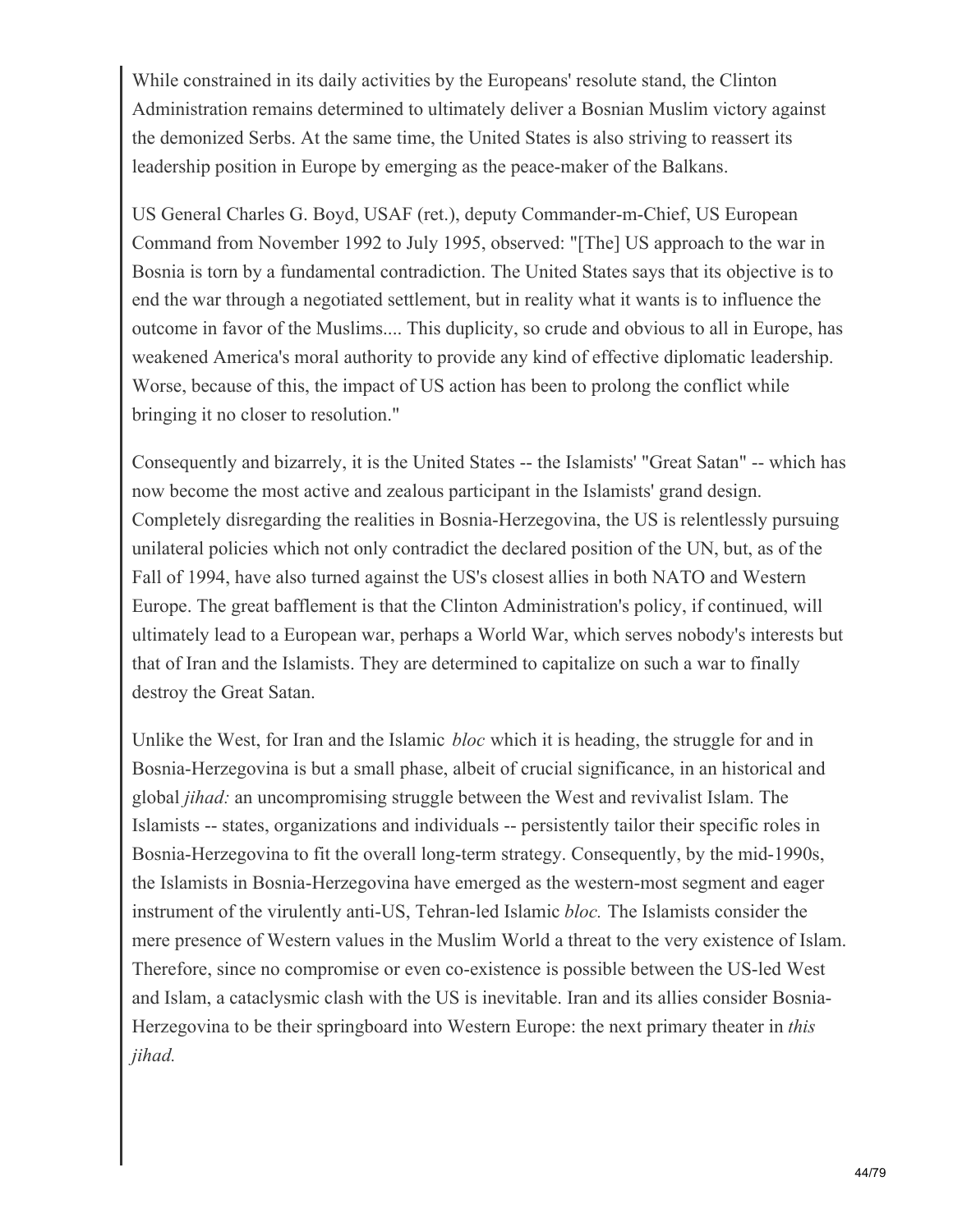Sarajevo's Islamist allies have no illusions about the true nature and potential of the current fighting in Bosnia-Herzegovina. Tehran sees two possible outcomes of the crisis in Bosnia-Herzegovina:

The first, and most likely, possibility is that the inevitable suppression of the Bosnian Muslims by the West will serve, according to Tehran's grand design, as the last proof for the vehement anti-Islamic posture of the West. Consequently, the millions of Muslim migrants in Western Europe, and even North America, will take on their "tormentors" -- the Western liberal states -- and begin the apocalyptic clash between Islam and the West. The massive arrests of Islamist militants conducted in 1995 in France, the UK, and even Germany, clearly demonstrate that the Western powers of Europe are fully aware of the growing threat of militant Islam.

The second, and increasingly remote, possibility is that the Bosnian Muslims will ultimately be able to drag the Western powers, and especially the US, into a fratricidal European war over the Balkans, and ultimately a World War. The Islamists' hope is that in such a World War the West will have attrited and exhausted itself to the extent that it would no longer be able to resist the surge of revolutionary Islam. The Izetbegovic regime in Sarajevo is the strongest proponent of this vision. Sarajevo is committed to revive Islam's surge into Europe - - last stopped in the 17th Century-- by manipulating the Western powers into self-destruction.

These Islamist grand designs are of global strategic importance far exceeding the specter of a future European war. By the mid-1990s, the Islamists have emerged as the western-most segment and eager instrument of the Trans-Asian Axis which is virulently anti-US. In the Balkans, the Tehran-led Islamic *bloc* is spearheading the Beijing-led Trans-Asian Axis. The Iranian and Pakistani intelligence services and military establishments are the most active players inside Bosnia-Herzegovina, despite growing coolness between Tehran and the Pakistani leadership. As a geo-strategic *bloc* of immense economic might in the Pacific Rim, the vested interest of the Trans-Asian Axis is to surge economically. Europe's self-destruction in crisis and war will greatly enhance this chance. This global vision is essentially the modernized phrasing of China's historic vision of the role of the Middle Kingdom. In more pragmatic terms, the Chinese, Japanese, and other rising economic powers of the Pacific Rim are determined to slow down and counter-balance the Russo-German surge into the Heart of Asia. An expedient way to prevent a too great a Russo-German embrace is by instigating a crisis in Europe in which the vital interests of Russia and Germany will clash. Hence, the centrality of the struggle in Sarajevo.

### 8. The Bosnian Jihad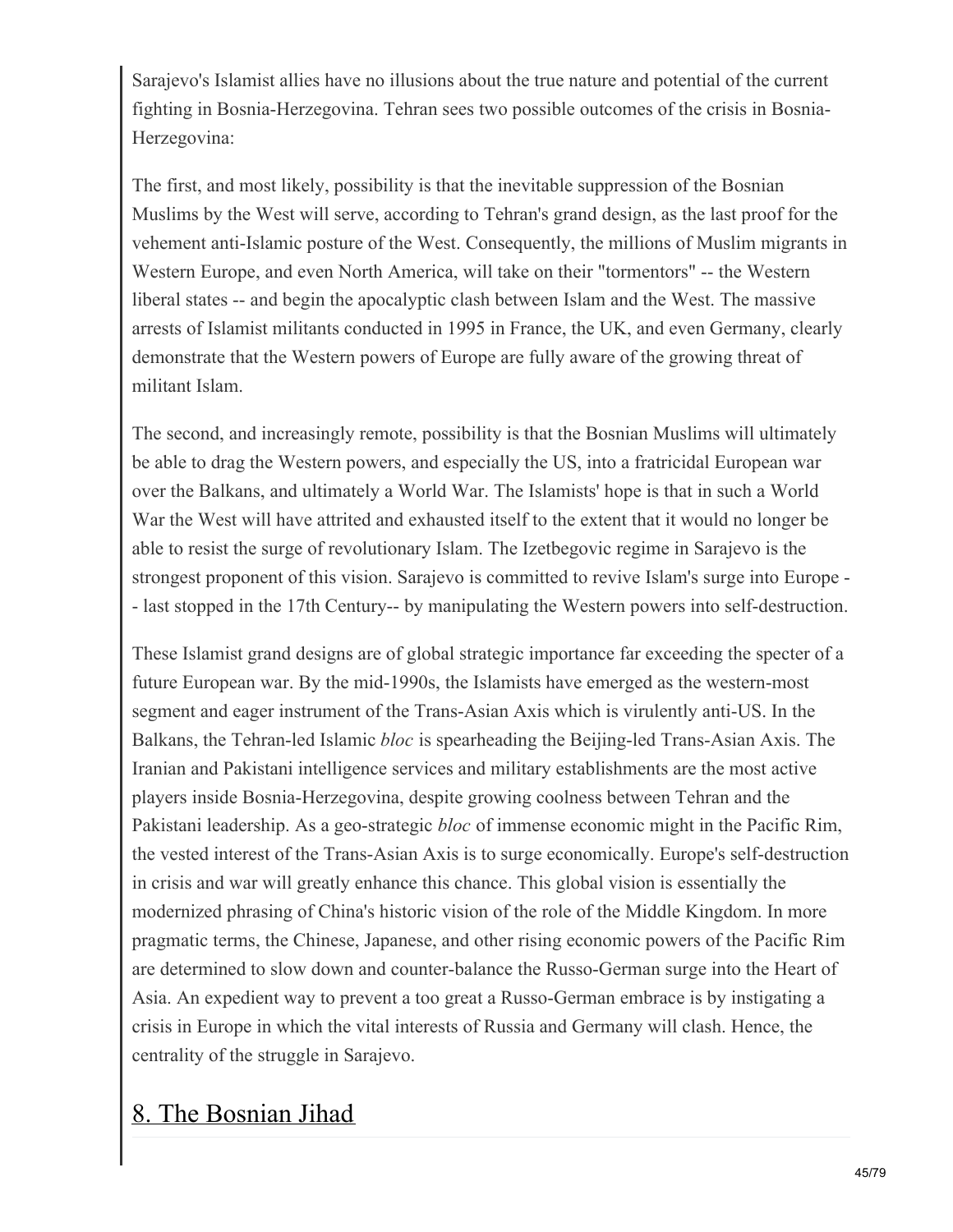So it is global strategic interests far beyond the immediate European scene which make it imperative for the Islamists -- from Tehran's Islamic *bloc* to the Sarajevo leadership -- to escalate the war in Bosnia-Herzegovina as well as increasingly give it a distinct Islamist character. Indeed, the primary military modernization and build-up programs in Bosnia-Herzegovina currently underway are Islamist, and the key to foreign reinforcements and weapons supplies is in the Muslim world. Important segments of this build-up take place in the context of world-wide Islamist activities largely associated with international terrorism.

Indeed, the build-up of new Islamist units was completed in Bosnia-Herzegovina in the Spring of 1995. These forces are closely associated with the Armed Islamic Movement (AIM) and Islamist international terrorism, and include the first organized deployment of martyrdom forces (that is, suicide terrorists); both veteran Arabs and newly trained Bosnians. These recent activities were conducted under the guidance of the new Islamist headquarters in Tehran and Karachi, decided upon during the Popular Arab Islamic Conference (PAIC) convened in Khartoum in the first days of April 1995. The Conference decided to establish "new Islamist representative offices" for the international Islamist movement. The new regional center in Tehran will be responsible for Islamist activities (training,

equipping, operational support, etc.) in Bosnia-Herzegovina (as well as other politicallysensitive hot spots), while the comparably new center in Karachi would be responsible for Islamist activities in Albania (including Kosovo). Furthermore, this overall Islamist effort and build-up is not just to cope with the situation in the Balkans, but also to be used as a sound base for the Islamists' ability to expand operations into western Europe -- mainly France, the UK and Germany -- in revenge for any military or diplomatic setback for the Sarajevo administration.

Meanwhile, the leadership of the Armed Islamic Movement (AIM) was formally notified in mid-May 1995 that the *"Mujahedin* Battalion is an officially-recognized army battalion of the Bosnian army; it is comprised of non-Bosnian volunteers, called Ansar, along with Bosnian *Mujahedin.* The formal name of the units is *Armija Republike BH 3, Korpus Odred el-Mudzahidin".* The commander, an Egyptian "Afghan", was identified as "Ameer Kateebat al*-Mujahedin* Abu al-Ma'ali"; a religious-military title and a *nom de guerre.* The Islamist force is based in the Travnik and Zenica areas in central Bosnia.

The AIM senior officials in Sarajevo included in their May 1995 report to the supreme leadership of AIM a strategic analysis of the situation in Bosnia-Herzegovina and the general context of the importance of the *Mujahedin* forces. They wrote that "[the] *Mujahedin* are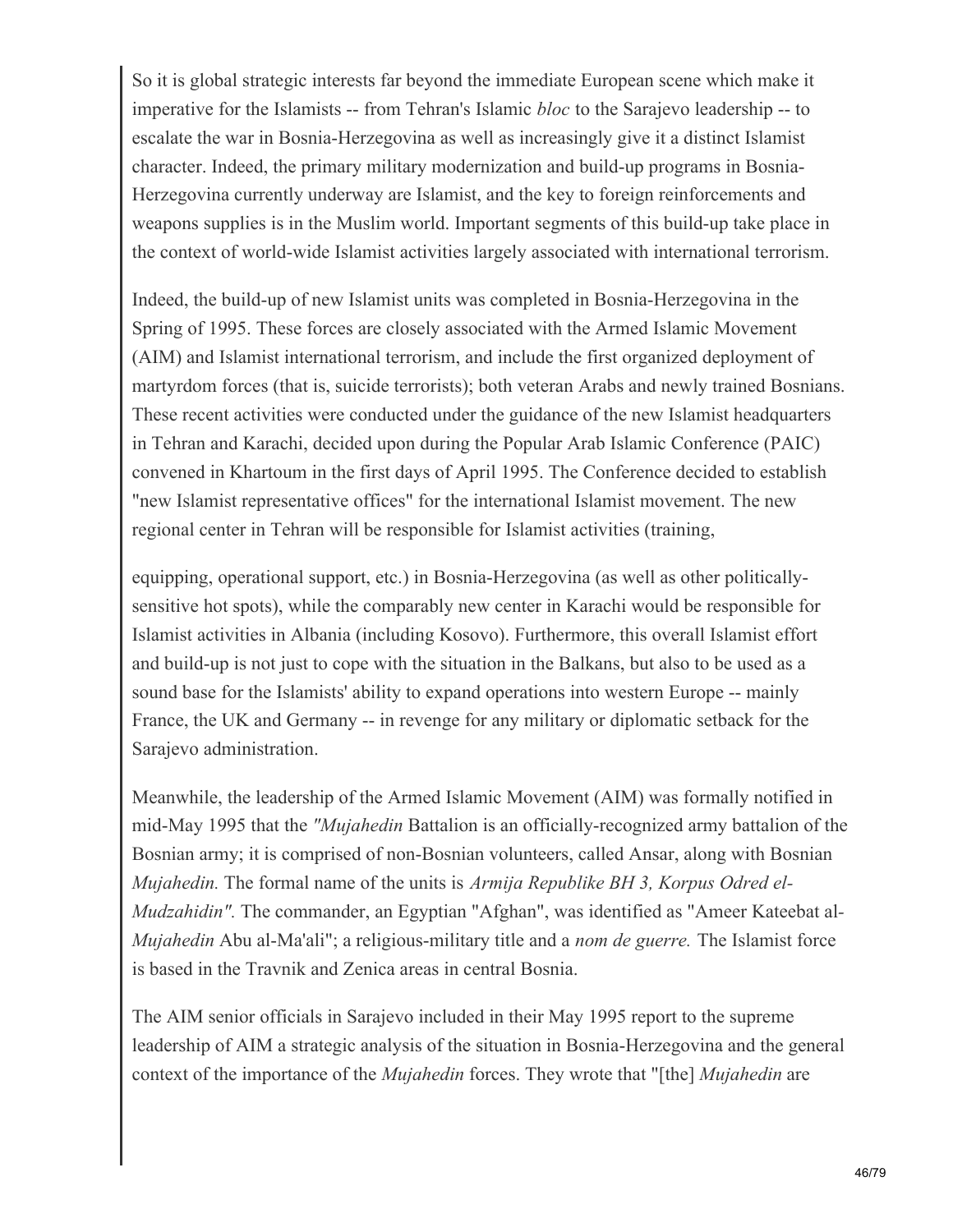preparing for major battles, expected to escalate this Summer. Military readiness is at maximum and the Bosnian army is planning to take back its Muslim land from the occupiers." In order to facilitate this escalation, total mobilization was declared in Sarajevo.

The AIM senior officials stressed that Sarajevo was anticipating an all-out war against both the Serbs and the Croats. "Bosnian-Croatian federal unity is becoming more fragile as a result of Croatian actions at the political and military levels. Croatian forces threatened several *Mujahedin* brothers while on their way to *Ha]j,* and are continuing their atrocities in the occupied Muslim city of Mostar. There are strong indications that the Croats will backstab Muslim forces." Despite the seemingly overwhelming odds against the Muslim forces, Sarajevo is confident that the time is ripe for such an escalation.

The AIM report emphasizes that both they -- the AIM senior officials in Sarajevo -- and the Sarajevo leadership are considering the forthcoming escalatory offensive as *"*a *Jihad* to defend their religion and sacreds *{Hurumat)* against this crazed spiteful crusade". Therefore, they assure their superiors that the Islamists worldwide will do their utmost to support the Bosnian Muslim forces in this endeavor.

The Khartoum, Sudan-based National Islamic Front (NIF)

-- the political umbrella organization to which AIM answers

-- did not take long to look for the appropriate solutions for the challenges in Bosnia-Herzegovina. In mid-August 1995, at the height of the US peace drive, the approach of the Islamist leadership in Khartoum and Sarajevo was clarified. NIF examined the situation in Bosnia-Herzegovina in the context of other major theaters of Islamist revolutionary struggle against hostile non-Muslim forces. Khartoum believes that the Muslims of Bosnia share fate and challenge with the Muslims of Kashmir and Palestine, and that the path of *Jihad* against their non-Muslim oppressors is essentially identical.

Being a theologically driven movement, the NIF supreme leadership sought legal precedents to serve as a guideline for the nature *of jihad* which they believe should be waged in Bosnia, Palestine, and Kashmir. In mid-August 1995, Khartoum informed the AIM senior officials in the front line -- in such places as Sarajevo, Muzzaffarabad (Pakistan), and Damascus -- of the precedent found.

The NIF leadership pointed to the text *of a fatwa* originally issued by the Islamic Religious Conference held in El-Obaeid, State of Kordofan (Sudan), on April 27, 1993. It is presently used in Khartoum, at the highest levels of NIF, as the precedent-setting text for legislating relations between Muslims and non-Muslims in areas where the infidels are not willing to be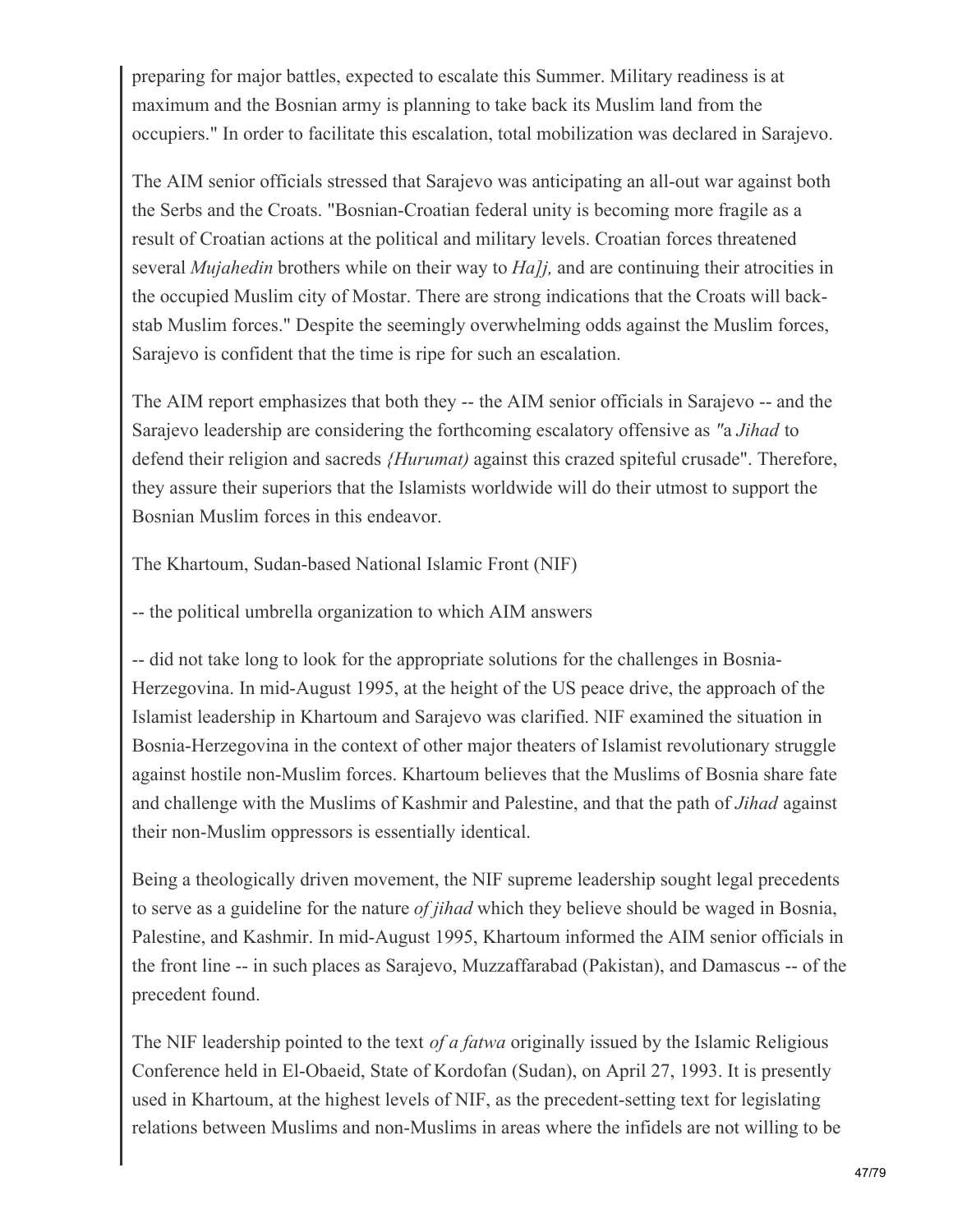simply subdued by the Muslim forces. The following places -- Palestine, Bosnia, and Kashmir -- are stated explicitly as areas to where the principles outlined by *this fatwa* are most applicable.

The fatwa does not distinguish very much between Muslims seeking co-existence with non-Muslims and secular state authorities, and the non-Muslims resisting the imposition of a Muslim state upon them. "Therefore, the rebels who are Muslims and are fighting against the [Muslim] state are hereby declared apostates from Islam, and the non-Muslims are hereby declared *kaffirs* [infidels] who have been standing up against the efforts of preaching, proselytization, and spreading Islam into Africa. However, Islam has justified the fighting and the killing of both categories without any hesitation whatsoever ..." The April *1993 fatwa is* a lengthy legal document stipulating in great detail, while citing evidence from the Qur'an, that there is no viable and legal alternative to a most bloody *jihad.* Thus, the NIF leadership is not wrong, from an Islamic legal point of view, in selecting *this fatwa* as a guideline for the *islamist jihad* strategy in Kashmir, Palestine, and Bosnia.

Meanwhile, Sarajevo's apocalyptic view of the future fits closely with the Islamists' growing anticipation of "gloom and doom" in their relations with the West. Having repeatedly and desperately tried to compel or induce the US-led West to intervene in the Balkan war and endure the brunt of the fighting against the Serbs, Sarajevo is increasingly doubtful about the likelihood of such an eventuality. The Islamist leadership interprets the overall situation in the Balkans as yet more proof of the West's implacable hostility toward Islam, urging Sarajevo to increase its involvement in the avenging Holy War. It is under these conditions that Bosnia's role as the European springboard for Islamist terrorism is being consolidated further. The activation of the new *Mujahedin* units are but the very beginning.

The AIM senior officials in Sarajevo reported in mid-May 1995 the completion of "a new camp called Martyrs' Detachment", in order to absorb many newly-arriving *Mujahedin.* These suicide terrorists, including at least a dozen Bosnian Muslims, graduated from an intensive course in training camps in Afghanistan and Pakistan in the early Spring of 1995. These Bosnians along with Arab "Afghans" deployed to Bosnia-Herzegovina for both operations in the Balkans as well as, should the need arise, operations in Western Europe (specifically France, the UK, Italy, and Belgium). ["Afghan" is the term used to describe those fighters trained and tested in the Afghanistan civil war. Most are of Arab, North African or Pakistani origin.] High-level Arab sources in the Middle East stressed that these Bosniabased *Mujahedin,* especially the suicide terrorists, are being organized as a new force, forming a center for operations throughout Europe. Moreover, by the Summer of 1995, the Islamist infrastructure in Bosnia-Herzegovina had already constituted the core of a new training center for European Muslims.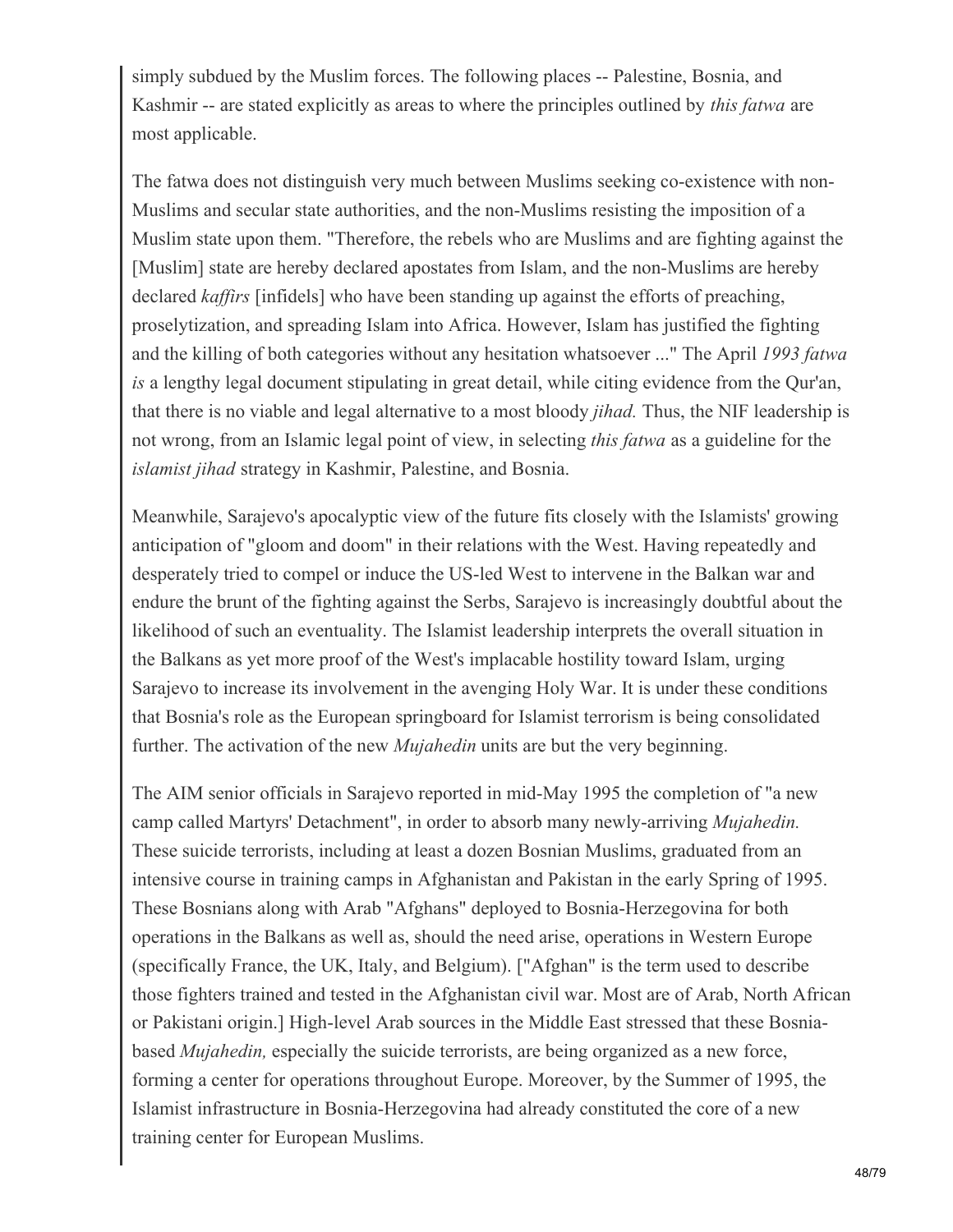This alarming terrorist build-up was not lost on the European security forces. However, hampered by constraints because of political sensitivities, efforts by West European security services proved too little, too late. In early June 1995, Italian authorities arrested a dozen Algerian Islamists, some of them "Afghans", who were running a country-wide terrorism support network. This network was living off a sound base in Bosnia-Herzegovina. The exposure of this Algerian Islamist network was a major program which took a year to complete. In late June, the French security authorities arrested more than 140 Islamist terrorists, mostly Algerian and Tunisian. This network was planning to unleash a wave of terrorism sponsored and controlled by Iranian intelligence that was to be presented as Algerian-motivated. Paris hoped that a wave of Islamist terrorism was prevented at the last minute because of these arrests.

But this was not to be. The new cells of Bosnia-based Islamist terrorists deployed since the Spring of 1995 have kept away from the veteran European networks and were thus not affected by the arrests. Instead, these terrorists operate in smaller networks run by the Iranian service, VEVAK, which relies on combat-hardened and thoroughly vetted Afghanistan and Bosnia veterans. The operatives themselves, mostly European Muslims, deploy from Bosnia-Herzegovina at the last minute. In June, such a small detachment of Algerian "Afghans" deployed from Bosnia to Paris in order to assassinate "enemies" of Islamist causes, escalate the Islamist drive into Europe, and "punish the French Government" for its support for the Algerian Government.

The still unfolding spate of bombings in Paris, as of late July 1995 was the beginning of the Islamist surge into Europe. In a September 23 communiqué released in Cairo, GIA [Algeria's Armed Islamic Group] leader Abu Abderrahman Amin explained that the bombing campaign was part of "our holy struggle and military strikes, and this time in the heart of France and its largest cities, to prove that nothing will stand in our way as long as our actions are for the sake of Allah". He stressed that the ultimate objective of the terrorism campaign was to confront the French Government so that "Islam will enter France".

By now, there was no doubt that the recent bombings in Paris were but the beginning of a new wave of Islamist terrorism in Western Europe, the work of locally-based networks deriving their support from installations in Bosnia-Herzegovina.

Although these acts of Islamist terrorism are aimed primarily to serve the long-term objectives of Iran, Sudan, and their allies in the Islamic *bloc* and are presented as being motivated by localized causes (Algeria, Palestine, etc.), Sarajevo is far from being an unwilling party or even a passive player in this Islamist terrorist offensive. Back in 1992, when the initial build-up of Islamist terrorist infrastructure was completed in Bosnia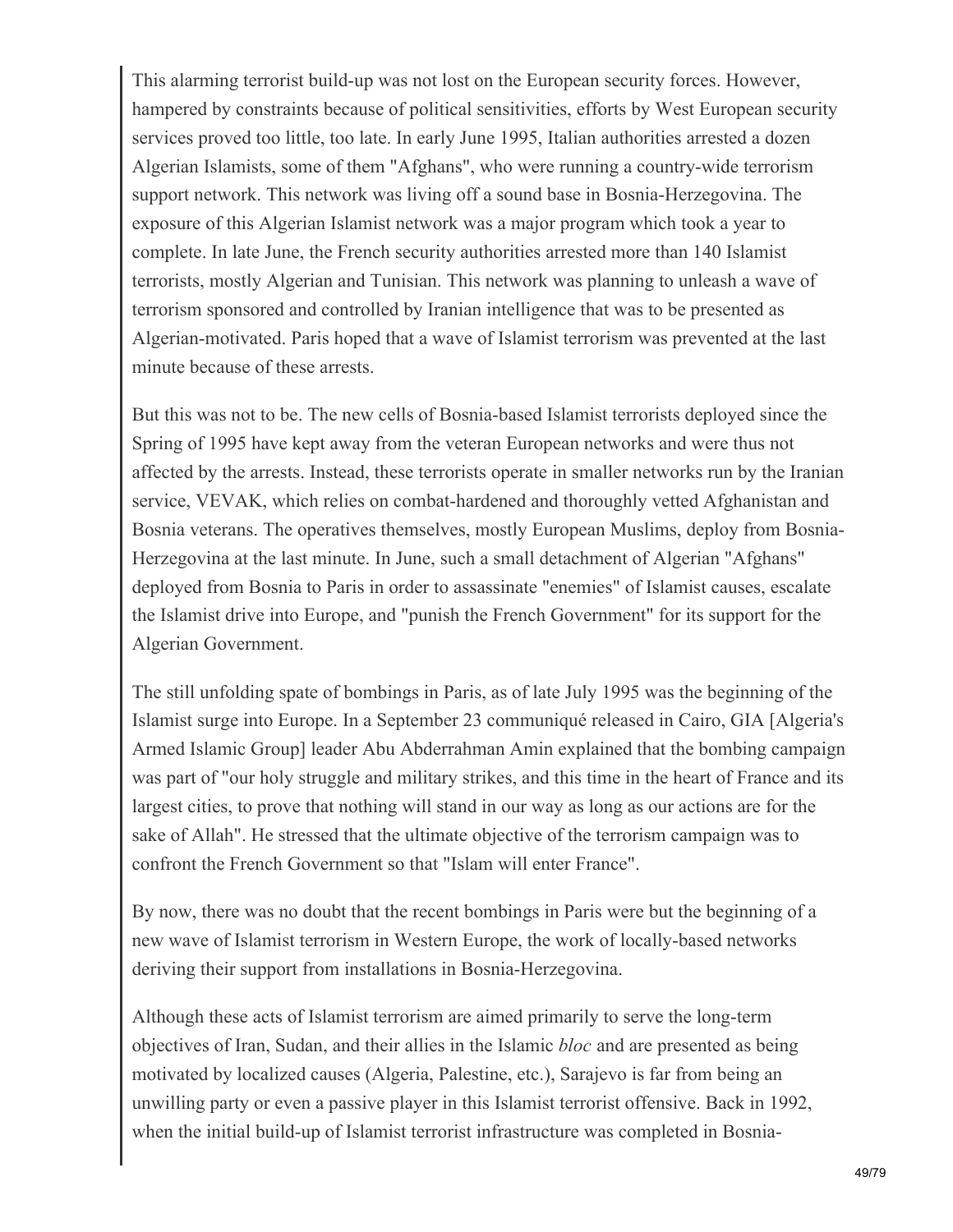Herzegovina, Sarajevo had already clarified its role in the endeavor. Sarajevo is convinced that the war in Bosnia-Herzegovina is the primary catalyst of the Islamist *Jihad* in and against Western Europe. Moreover, the Bosnian Muslims have repeatedly threatened to use terrorism against Western targets if their demands were not met. Most reliable was the threat made in late January 1993 by Sefer Halilovic, then the Commander in Chief of the Bosnian Army: "If Europe does not change its attitude, we will take steps and unleash terrorist actions on its territories. Many European capitals will be ablaze."

Meanwhile, European Muslim leaders continue to stress that the "absolute priority" of the Islamists of Western Europe is "participation in the fighting of the Muslims of Bosnia-Herzegovina". As the still growing Islamist terrorist infrastructure in Western Europe demonstrates, Tehran and its allies are already well underway to incite and exploit the Bosnia-Herzegovina factor in order to further their designs for an escalation of *their jihad* in Western Europe.

The growing influence of the situation in Bosnia-Herzegovina, including the reverberation of the spirit *of the fatwa, are* already felt in various Islamist communities all over the world, even in such tolerant places as London. The Declaration published in mid-August 1995 by *Hizbal-Tahnr,* the key Islamist organization in Britain, rejects the notion of a Muslim community being a part of a modern liberal state. "Muslims do not believe in integration... Muslims must continue to present their Islamic identity therefore the only reference point for Muslims is the *Shan'ah* (divine law based upon the Qur'an and the *Sunnah* of the Prophet). In fact we are Muslims in Britain and we are not British Muslims."

In contrast, the Declaration stresses that the Muslim community in the UK should, and does, consider itself part of the world-wide Islamist struggle. "The victories, struggles, success or pain of all Muslims globally are those of the Muslims in Britain and will continue to motivate the Muslims here to strive for success in liberating occupied Muslim lands such as Kashmir, Chechnya, Palestine and Bosnia and for the establishment of the Islamic State *(Khilafah)* in the Muslims' lands." As such, *Hizb al- Tahnr* decrees, the *various fatwas* issued by appropriate and legitimate Islamist authorities concerning the waging of *jihad* and similar issues apply to the Muslims in the UK even if they are not affected by these struggles directly. *Hizb al-Tahnr* recognizes the authority of NIF.

In late August, with a distinctly pro-Sarajevo US peace plan being pushed on the former Yugoslavia, Sarajevo's staunch Islamist supporters expressed their opinion concerning the peace process as a whole. The highest Islamist legal and ideological authorities continue to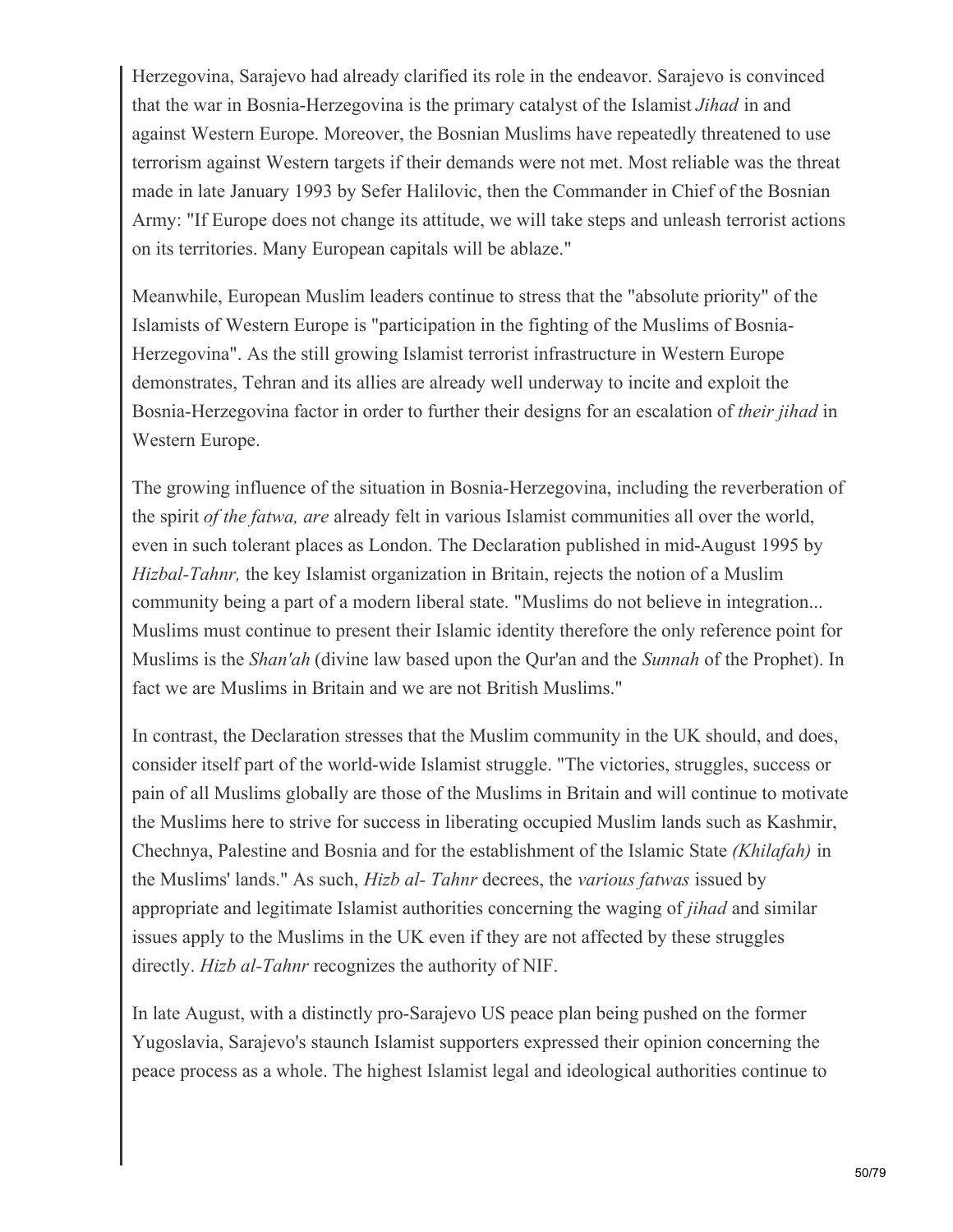issue background material to their followers so they can better understand the NIF's position over a peaceful solution in Bosnia as well as relations between Muslims and the modem Western state.

The Islamist leadership rejects off-hand any peaceful solution for the Bosnia crisis involving the UN and the key Western powers (specifically the US, the UK, and France) because of their inherent hatred of Islam. A background study on the UN and the new world order stresses the emerging threat to the Muslims of Bosnia, and, ultimately, to the entire Muslim world. Significantly, the authors of this study sign under the group pen-name *Shehadah* which means both "Testimony" and "Martyrdom".

The Islamists insist that the UN has become an instrument of US foreign policy, and that the US is using the UN as a vehicle to impose a new international law that legitimizes crimes against Muslims including "[allowing] the Serbs to commit the ongoing genocide in Bosnia and preventing the Muslims from the basic right to defend themselves". The study warns against expecting anything from the members of the Security Council because "America, Britain and France are nothing but rabid wolves, savage beasts and conquering states". The only viable way to deal with the West is, the study warns, by confrontation.

Having rejected the present world order as inherently anti-Muslim, the *Shehadah* authors call for the establishment of an alternative, Muslim-dominated, world order. They are fully aware that this is a tall order that is not likely to be implemented anytime soon. Therefore, as practical instructions, they urge the Islamists to embark on an all-out confrontation with the US-led West until the pan-Islamic dream is realized. The Islamist leadership decrees that "this kind of confrontation with the US is not only possible but it is a must. It is not an option but a necessity, because the more we surrender to the will of the US and any colonial power the higher will be the price which we pay. We are not going to be saved if we surrender, nor are we going to get our rights by bagging the US. The US does not want to share anything with anyone, even its allies, so either we fight for our rights or we accept to give up everything and live like slaves."

Another major document issued by the highest Islamist legal and ideological authorities is a judgment decree issued by Sayyid Muhammad Qutb one of the leading Egyptian Islamist thinkers who was executed in 1965. Qutb is especially renowned for his milestone judgment decrees concerning the relationship between the believer and modern secular state (both in the Muslim world and in the West). Most important is Qutb's identification of the modem state as *Jahiliyyah --* barbarity -- against which Muslims are obliged to fight.

By late August 1995, the NIF leadership was reviving the call for the implementation of Qutb's call to arms against the *Jahiliyyah,* particularly in the modern states where large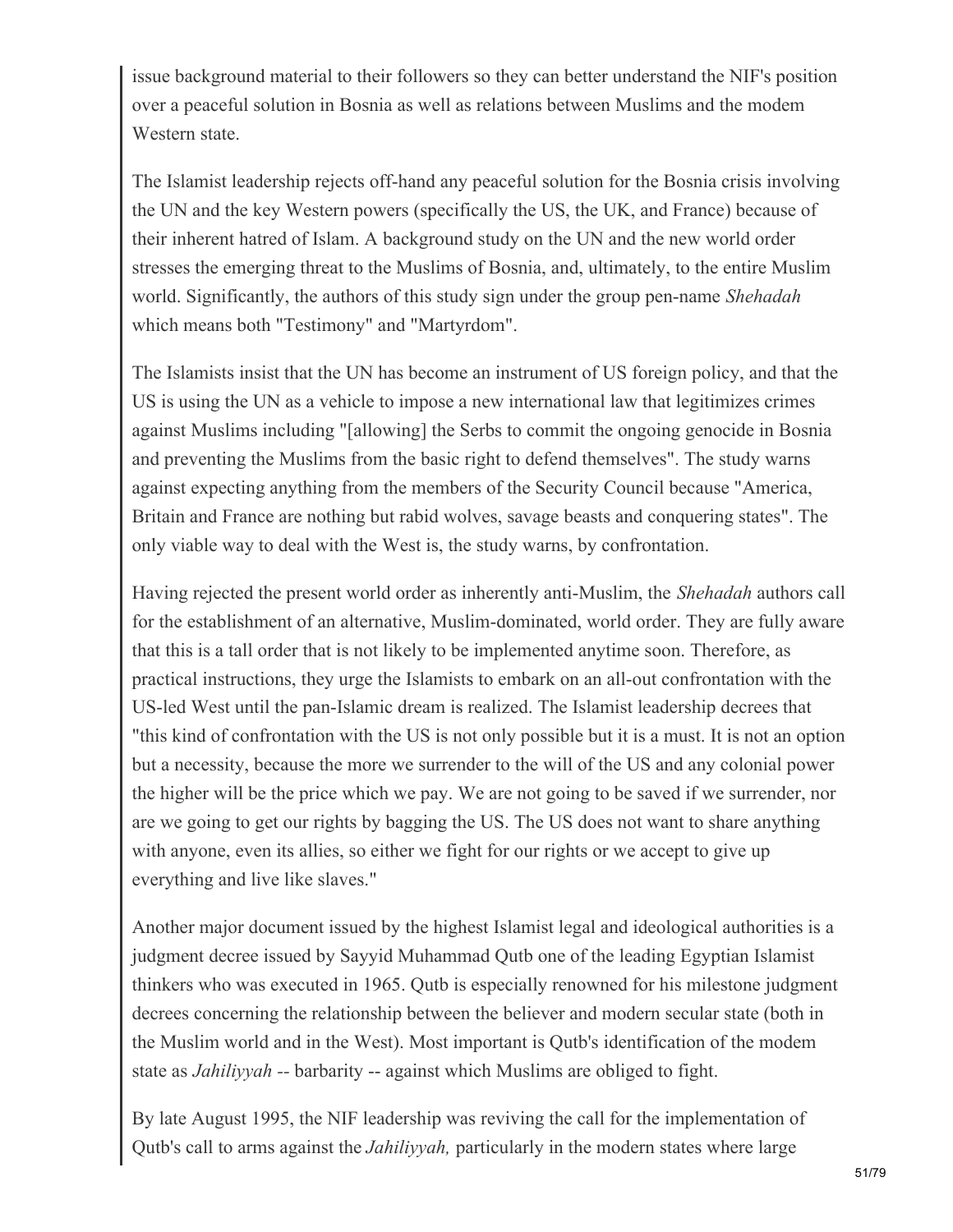Muslim communities are presently obligated to live under non-Muslim or secular regimes. Qutb's judgment decree, which the NIF leadership decrees to be both valid and timely, leaves little doubt as to what has to be done:

"It is not the function of Islam to compromise with the concepts of *Jahiliyyah* which are current in the world or to co-exist in the same land together with *ajahili* system. This was not the case when it first appeared in the world, nor will it be today or in the future. *Jahiliyyah,* to whatever period it belongs, is *Jahiliyyah;* that is, deviation from the worship of One Allah and the way of life prescribed by Allah."

According to Qutb, a political entity can be identified and defined as *Jahiliyyah* by its striving to legislate and enforce man-decreed laws: *"Jahiliyyah is* the worship of some people by others; that is to say, some people become dominant and make laws for others, regardless of whether these laws are against Allah's injunctions and without caring for the use or misuse of their authority." Thus, any secular modern state that enacts its own laws is by definition a *Jahiliyyah.* By that definition, the Sarajevo regime the US/UN peace plan is trying to impose on Bosnia-Herzegovina already falls within the definition *of Jahil-liyah,* and is therefore unacceptable.

Qutb decreed, and NIF presently concurs, that there can be no co-existence between Muslims and *jahili* authorities or a *jahili* system. "Islam cannot accept any mixing with *Jahiliyyah.* Either Islam will remain, or *Jahiliyyah;* no half-half situation is possible." Qutb saw no alternative to an all out armed struggle to free the Believers from servitude to the *Jahiliyyah.* "The foremost duty of Islam is to depose *Jahiliyyah* from the leadership of man, with the intention of raising human beings to that high position which Allah has chosen for him."

Significantly, Qutb used as a religious and legal precedent for the obligation to fight against *Jahiliyyah* the case of the Muslim-Arab armies' march on Persia. The armed struggle against *the Jahiliyyah,* Qutb decreed, "is explained by Rabai Bin Amer, when he replied to the Commander in Chief of the Persian army, Rustum. Rustum asked: 'For what purpose have you come?' Rabai answered: 'Allah has sent us to bring anyone who wishes from servitude to men into the service of Allah alone, from the narrowness of this world into the vastness of this world and the Hereafter, from the tyranny of religions into the justice of Islam."'

In its present connotations, this example used by Qutb is most important to the understanding of the position of the NIF's highest Islamist legal and ideological authorities. Qutb's example and precedent can be interpreted as a justification and legitimization of active intervention by Islamists from other countries, including the use of arms, in the removal by force of a *Jahili* system or *Jahili* authorities off the backs of the local Believers. In modern terms: the Laws of Islam permit and demand Islamist "volunteers" to join the ranks of local Islamist terrorist and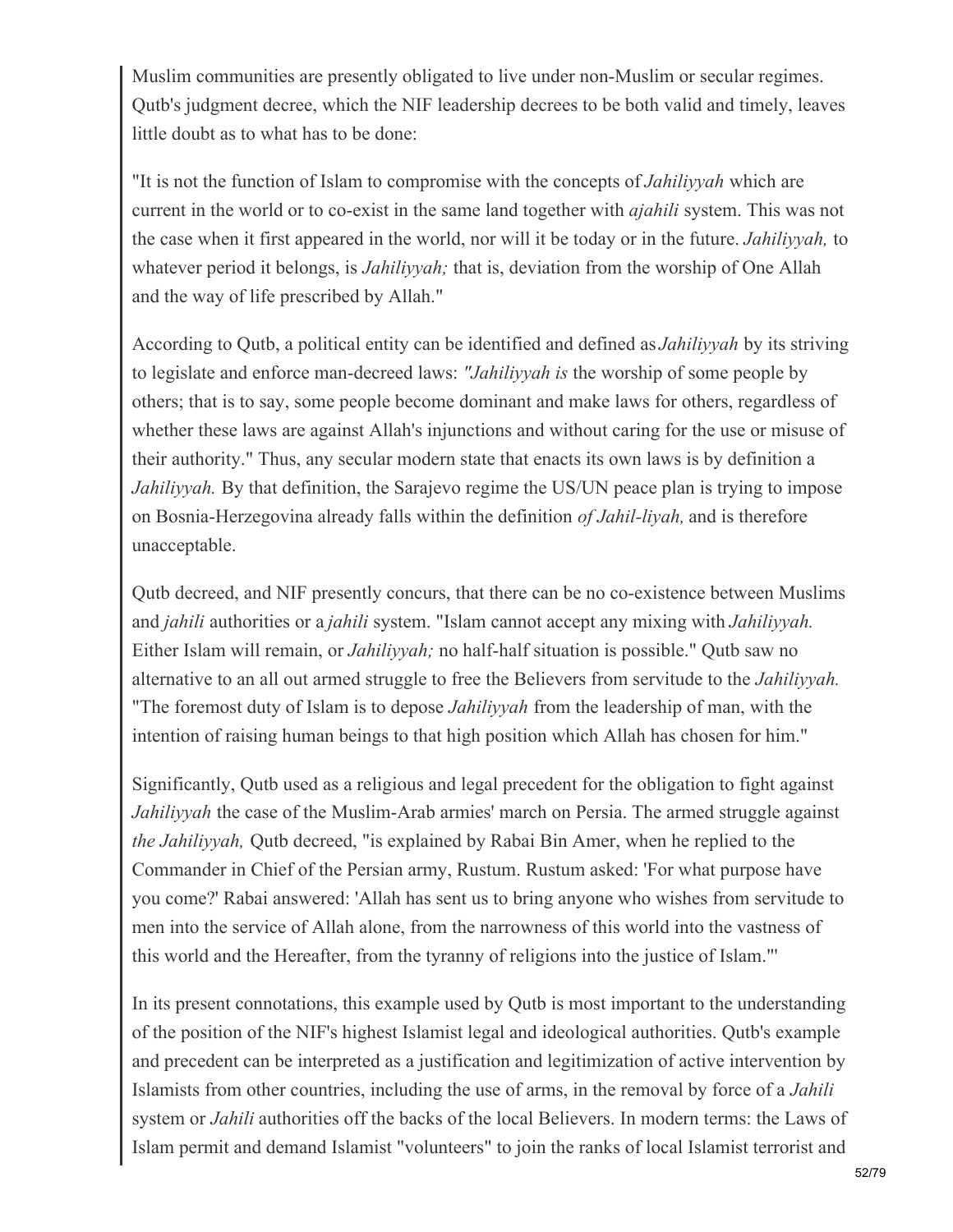subversive groups to fight against the local state authorities. This decree also applies to the overthrowing of sinful Arab governments (Egypt, Algeria, etc.), destroying oppressive non-Muslim governments (Israel, India, and a future "secular government" in Sarajevo as demanded by the West), as well as punishing the Western enemies of Islam (US, UK, France, etc.) through the use of international terrorism. As a theologically driven organization, the NIF has the right and obligation to participate in this sacred world-wide struggle against *Jahiliyyah.* "The foremost duty of Islam is to depose *Jahiliyyah* from the leadership of man," Qutb decreed and the NIF concurs.

### 9. Manipulating Washington

Just as it is emerging as the springboard for anti-Western Islamist militancy, the Izetbegovic administration in Sarajevo shows no inclination of giving up easily on the possibility of a USled Western massive military intervention in the Bosnia-Herzegovina civil war. The Sarajevo regime is most interested in NATO delivering massive air strikes against the Serbs. Such an air campaign will serve Sarajevo's ultimate objective of establishing Muslim control over the entire territory of Bosnia-Herzegovina.

But Sarajevo is sufficiently realistic to know that Western Europe is increasingly reluctant to establish a Muslim state in Europe. The near-term and attainable objective is to revive in the US and Western Europe the emotional sympathy toward the suffering of Bosnian Muslim women and children: the ubiquitous victims of Serb ethnic cleansing and atrocities. As the war unfolds, Sarajevo identifies a dire need to strengthen and solidify supportive public opinion -- which is fueled by emotion wrenching images rather than solid factual presentation and analysis -- in order to restrain Western governments from drastically changing their Balkan policies.

Sarajevo is fully aware that as the true character of its policy, strategy and war aims - including sponsorship of and participation in Islamist international terrorism at the heart of Europe -- becomes apparent, Western Governments will pause to re-examine their policies. It is therefore of crucial importance for Sarajevo to generate domestic pressure in the West which will restrain governments' ability to follow facts alone. Sarajevo's primary instrument in this strategy is the UN, because of the dominant role of the US -- specifically Ambassador Madeleine Albright -- in New York.

Hence the Bosnian Muslim strategy in the Fall of 1994, and especially in the early Summer of 1995. Back in the Fall of 1994, in the aftermath of the crisis in Sarajevo, the Bosnian Muslim government tried once again to instigate a US intervention. At the very least, Sarajevo sought to transform UNPROFOR into a distinctly pro-Muslim force. Sarajevo's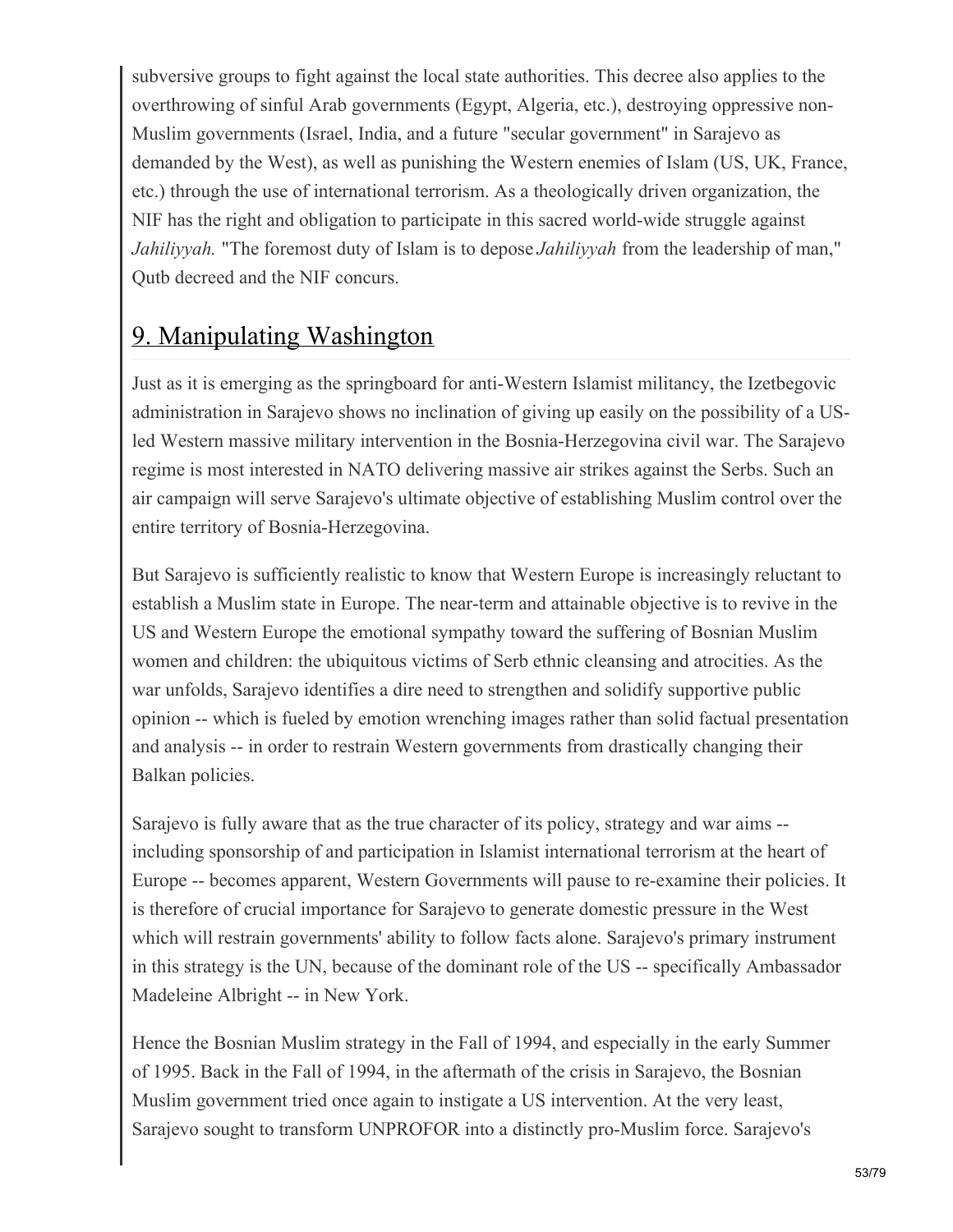supporters in the US and NATO began pushing for replacing UNPROFOR with a militarilyeffective fighting force which would explicitly take sides in the war. The proponents of the idea sought a NATO task force that will take on and defeat the Serbs.

The Bosnian Muslim military strategy was optimized to serve such a move. Most important were the Bosnian Muslim offensives in Sarajevo -- the center of world media attention -- first in the Autumn of 1994 and again in the Spring of 1995 which were designed to compel the West to escalate its direct military intervention in order to save the innocent civilians trapped in Sarajevo. Indeed, by the early Summer this objective was realized with the establishment and initial deployment of the UN's Rapid Reaction Force to keep the road to Sarajevo open and in so doing consolidate the Bosnian Muslim hold over the city. This move formally established UNPROFOR as having explicitly and officially taken sides with the Bosnian Muslims against the Serbs. This is a fundamental transformation of the role of the UN from a neutral peacekeeping entity to becoming a body empowered to, and entrusted with, saving and consolidating the Sarajevo regime.

The time was ripe by the Summer of 1995 for Sarajevo to capitalize on the change in the UN's posture and make it irreversible. Sarajevo's objective is to ensure that any future peaceful and diplomatic solution to the war falling short of imposing the Bosnian Muslim regime on the Christian majority in Bosnia-Herzegovina would be politically inconceivable in the West. Therefore, the Bosnian Muslim forces launched a series of provocation offensives out of the safe areas in eastern Bosnia-Herzegovina, as well as key strategic spots in central Bosnia-Herzegovina. The military logic behind the latter attacks was to stretch Serb lines and distribution of forces.

The key offensives have been designed to create humanitarian disasters -- particularly in Srebrenica and Zepa -- which would induce and compel the West to intervene. These offensives constitute major gambles with the lives and wellbeing of the innocent Muslim civilian population in order to generate US/Western support as well as ensure the continued demonization of the Serbs. Sarajevo's calculations have proven correct:

irrespective of the true nature of the war, the fact is that the well-armed and numerically vastly superior Bosnian Muslim forces are on the offensive all over Bosnia-Herzegovina; that the initial Bosnian Muslim attacks were launched *through* UN lines (with the Muslim forces killing and wounding the Dutch peacekeepers in Srebrenica in the process); and the images of defenseless Muslim refugees dominate Washington's policy formulation and decisionmaking. Indeed, the US is trying to generate air strikes against the Serbs which can only help the Bosnian Muslim offensives.

Sarajevo is determined to keep the humanitarian issue alive through the airing by Western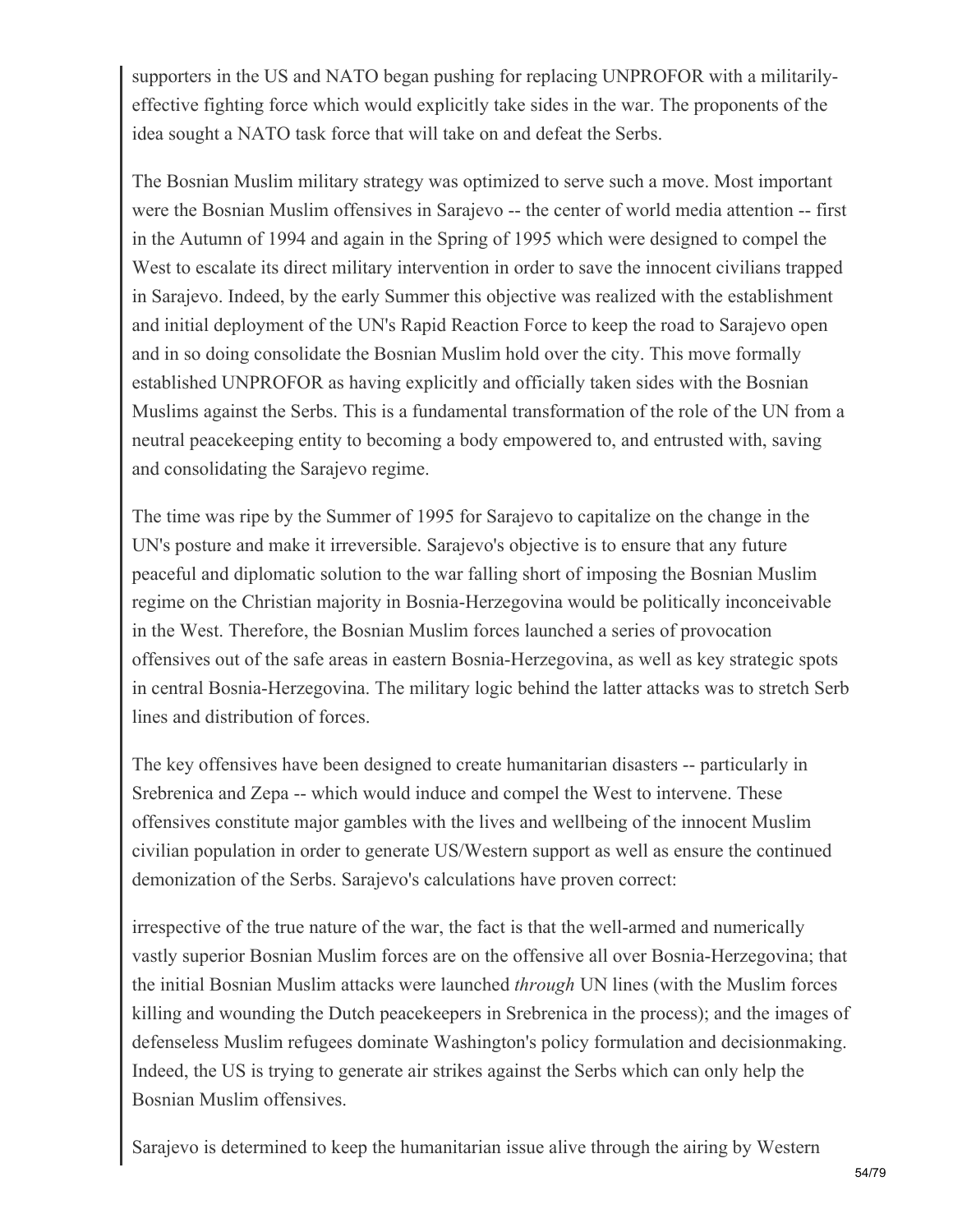media of the lingering impact of the "self-abuse" by the Izetbegovic leadership of civilians in Sarajevo. The Bosnian Muslim regime is abusing its own population by denial of food (convoy blocking by breaking agreements with the Serbs and UNPROFOR) and water (refusing to utilize the water purification factory donated by the US philanthropist George Soros), all the way to the periodic self-inflicted terrorism as means of generating Western sympathy and support. The Western preoccupation with Sarajevo is diverting attention from Sarajevo's growing military might and instigating Western military intervention ranging from wider NATO aerial bombings (which had already happened) to outright military operations with massive forces (which the US is pushing the UN and NATO into undertaking). Sarajevo is so successful because the mounting outcries in the West "to do something" in Bosnia-Herzegovina are based on emotional reaction to the increased number of images of a few civilian casualties and unproven allegations of atrocities.

However, Sarajevo no longer anticipates a major or strategic outcome of the Western intervention, if one comes. In the Summer of 1995, with hopes of a massive intervention fading because of the US-versus-Europe policy issue, there began a new phase in the evolution of Bosnian Muslim strategy. Militarily, Sarajevo intends to use its numerical superiority in order to launch a series of offensives developing into protracted clashes of attrition. These clashes, Sarajevo is convinced, will compel Bosnian Serb and Croat forces onto the defensive. At this point, Sarajevo believes, Washington will rally the West into imposing on the attrited and exhausted Bosnian Serbs and Croats, through both political pressure and the use of force: a political solution adverse to their vital interests.

### 10. Between Belgrade and Zagreb

The Bosnian Muslim grand designs were not ignored by the local powers. Fearing the horrendous ramifications of a surge of Bosnian Muslim militancy, let alone consolidation of political and territorial gains by force of arms, the Croatian leadership in Zagreb is determined to transform the war -- and its inevitable and quite imminent resolution -- back into its original *Serb-versus-Croat* character. Hence, faced with the possible empowerment of the Bosnian Muslims by massive US military assistance (trainers, intelligence, and weapons), Zagreb seriously studied, in the Fall of 1994, the possibility of flaring up the Krajina. Zagreb believed that such an attack would immediately regionalize the Serb-*versus-Croat* war, making it a clear confrontation between Zagreb and the Yugoslav leadership in Belgrade.

The mere existence of such a wide war throughout the former Yugoslavia would then compel the world to recognize any agreement between Zagreb and Belgrade as the sole viable option for ending the new Balkan war before it became a wider European war. In such an agreement, Zagreb was convinced, Sarajevo would disappear as a political entity.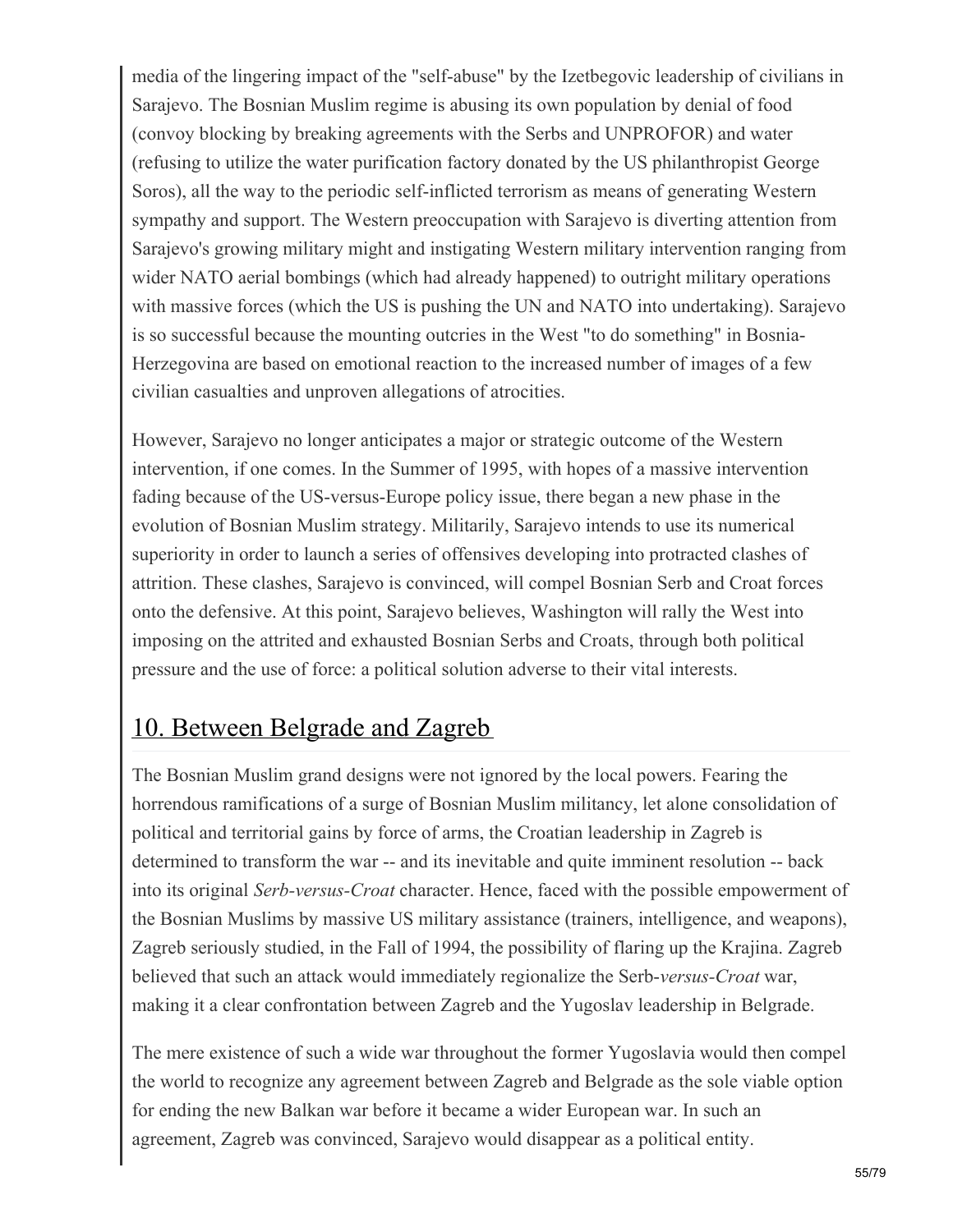Senior officials in both Zagreb and Belgrade are aware of this, essentially still valid, scenario. As of the Fall of 1994, they were so determined to prevent the rise of a viable Bosnian Muslim entity in Sarajevo, that they are resigned to the specter of an essentially useless and needless Serb-Croat War as the only means of compelling Europe and particularly the US to accept the destiny of the peoples of the former Yugoslavia as they desire it to be.

In mid-January 1995, Zagreb took significant steps which strongly suggested it was determined to quickly reach a settlement with Belgrade over the future of the former Yugoslavia, even if the road to such a resolution would necessitate the realization of Zagreb's own worst-case scenario: an all-out war with Serbia.

By the Spring of 1995, the Krajina issue no longer dominated Zagreb's regional policy. Determined as it remained to the objective of recovering the Serbian-held territory, Zagreb was painfully aware of the looming long-term threat of the Islamization of Bosnia-Herzegovina. Therefore, Zagreb realized that beyond the presently-burning Krajina issue, it has common long-term interests with Belgrade. However, the lingering existence of the Krajina issue continued to drive the Croats to confrontation with the Serbs. The ramifications of this situation were most adverse in Bosnia-Herzegovina where the artificial bi-polarization of the conflict (largely because of Western/US pressure) put the Croats alongside the Bosnian Muslims whom they fear and hate, and against the Serbs with whom they would like to reach a strategic solution.

This complex and self-contradictory web of interests cannot but yield ambiguous, confused and confusing policy from Zagreb. In early May 1995, Croatia launched a "limited offensive" to destroy the Serb-held Pakrac pocket in Western Slavonia: a lightening offensive followed by the eviction of the Serb population (ethnic cleansing and atrocities included). However, this Croat offensive in Slavonia was immediately followed by a major gesture toward Belgrade, the opening of the Zagreb-Belgrade Highway No. 70 (which passes through the destroyed pocket) not only as a sign of normalization of relations between Croatia and Yugoslavia/Serbia, but also an instrument of breaking sanctions against Yugoslavia via Croatia. But then, virtually immediately, Zagreb moved to revive the threat of a major war with Yugoslavia/Serbia. In the Summer of 1995, fearing no alternative to the cataclysmic war, Zagreb revived its claims that JNA troops and generals were involved in the Krajina and Bihac. The meaning of these claims was that any eruption of fighting, even if localized, would be considered by Zagreb to be directed against Belgrade.

However, these signals were misunderstood in the West, and especially by the Clinton Administration. Instead of realizing the extent of Zagreb's determination to re-transform the crisis in the former Yugoslavia into a bi-polar confrontation for which there is a political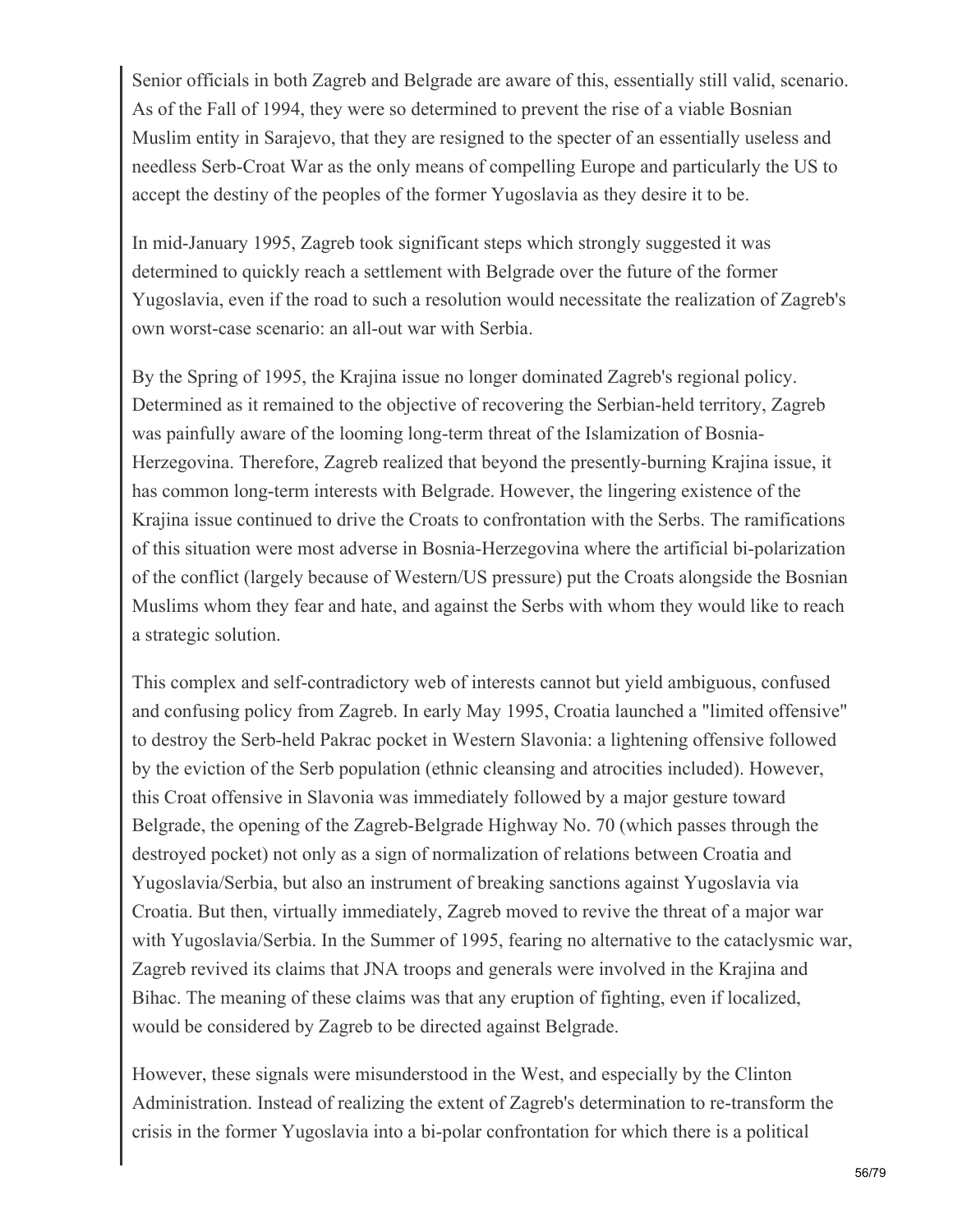outcome, Washington saw in Zagreb's assertive militancy a golden instrument to "punish the Serbs" and humiliate Milosevic, thus making him more vulnerable to US pressure. Therefore, as the Croatian military preparations for a major offensive progressed, Washington tacitly encouraged Zagreb to go for an all-out offensive to completely destroy the Krajina Serbs. At the same time, Washington pressured and enticed Belgrade to acquiesce to the destruction of brethren Serbs in the Krajina in return for vague political promises which the Clinton Administration never had any intention of fulfilling, and in the face of real military threats against the new Yugoslavia.

In July-August 1995, encouraged into action by Washington and Bonn, Zagreb decided to initiate the drastic altering of the situation in the former Yugoslavia. Zagreb's instrument of choice was a ruthless offensive against the Krajina Serbs. Within a few days, the massive Croat forces destroyed the Krajina as Krajina Serb forces virtually collapsed, presenting little resistance. The Croats then sent about a quarter of a million Serb refugees fleeing into northern Bosnia and Serbia, the largest population dislocation of the wars in the former Yugoslavia, and significantly larger than the entire ethnic cleansing against Muslims altogether. The far-reaching ramifications of the Croat offensives comes not from the devastating rout of the Krajina Serbs, but from the conditions prior to the beginning of the offensive. The Croat offensive was launched with the foreknowledge and tacit blessing of Washington; circumstances which overshadowed all other considerations for a more vigorous reaction from other Serb forces.

Because of these circumstances -- Washington's clear endorsement of the Croat onslaught -- Belgrade was deterred from interfering beyond some symbolic troop movements within Yugoslavia's borders. Consequently, Belgrade not only abandoned the Krajina Serbs who had trusted them, but shattered the overall belief in Serb unity, as well as overall Serb morale and resolve. Belgrade's inaction was the outcome of intense deliberations.

Belgrade is, late in 1995, torn between the lure of *realpolitik* and ideological commitment and responsibility to all Serbs. Belgrade's reading of *realpolitik* is that the removal of the Krajina issue from the table (even if in such a drastic form) would create the circumstances for a meaningful *rapprochement* between Zagreb and Belgrade, leading to the joint consolidation of a Serbia-Croatia condominium over, and at the expense of, Sarajevo.

But Zagreb would not let Belgrade off the hook. When the growing use of Croatian Armed Forces in offensives against the Bosnian Serbs failed to incite the Yugoslav Armed Forces to intervene in the war, Zagreb created an implied threat to a vital interest of Yugoslavia: the strategic port and airport facilities in Tivat. Using the excuse of Serb artillery fire on Dubrovnik, itself provoked by Croatian shelling, Croatia concentrated large forces in the area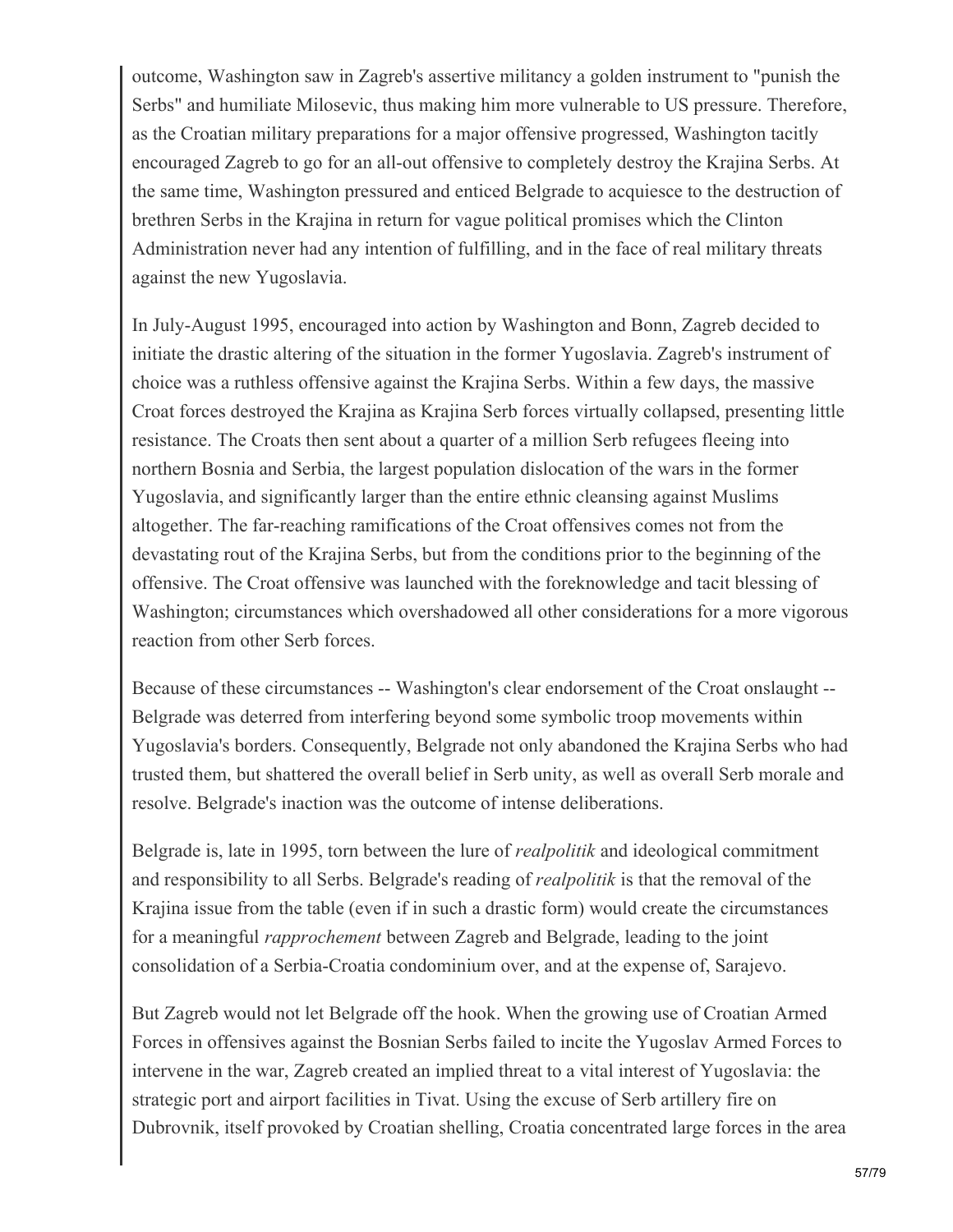in late August. Fully aware of Zagreb's real intentions, Belgrade warned that recent Croat military activities around Dubrovnik suggested that Croatia "might try to draw Yugoslavia into a war around the port of Dubrovnik". And although senior Yugoslav officers stressed that Belgrade was urging restraint even in the face of massive destruction wrought upon their Serbian brethren just across the border, it is clear in Belgrade that Zagreb was pushing for an escalation.

Moreover, under US pressure to build pressure on the Bosnian Serbs, the Croatian forces, along with freshly resupplied Bosnian-Muslim forces, began preparing for a two-prong offensive on Banja Luka. The specter of such a major escalation looms ahead because all key players consider the offensive a panacea for their present strategic deadlock. Zagreb is convinced that a devastating defeat of the Bosnian Serbs such as the loss of western Bosnia would finally bring the JNA to the battleground. Washington is convinced that with a stillrestrained Milosevic, the defeated Bosnian Serbs will be forced to accept the horrendous and discriminatory "peace plan". Sarajevo is convinced that such an offensive would cause Serbs and Croats to attrite themselves, leaving the field open for a US-imposed solution in which the Izetbegovic regime is forced upon a "unified" Bosnia-Herzegovina.

Meanwhile, Belgrade cannot erase the negative consequences of its failure to live up to the ideological expectations of saving the Krajina Serbs at virtually any cost. The weakness and hesitation demonstrated by Belgrade left a strong impression of overall Serb vulnerability among friends and foes alike;

an impression which no pragmatic commitment to a long-term political solution is bound to erase.

Just as all major power centers involved in the Yugoslavia crisis were resigning themselves to the notion that the Serb-Croat solution was inevitable, the Serb self-imposed military and morale weakness, far more than the Croat resolve and might, revived Croat, Muslim and US hopes that it might still be possible to defeat the Serbs. Therefore, the Serb defeat in the Krajina which was supposed to lead to a Serb-Croat compromise ended up serving as an encouragement for the Muslims, and even the Croats, to continue and rely on the military option in order to vastly improve their strategic positions.

The place where the apparent Serb vulnerability and lack of resolve might be effectively exploited is Kosovo. Until recently, the lingering fear of inevitable and ruthless Serb reaction to any encroachment of their hallowed grounds in Kosovo served as a restraining factor for all Islamist factions striving to liberate the Albanians of Kosovo, let alone capitalize on their plight in order to escalate and widen the war against the Serbs. Presently, however, the mere existence of Kosovo as a potentially unresolved issue serves as a catalyst for a growing crisis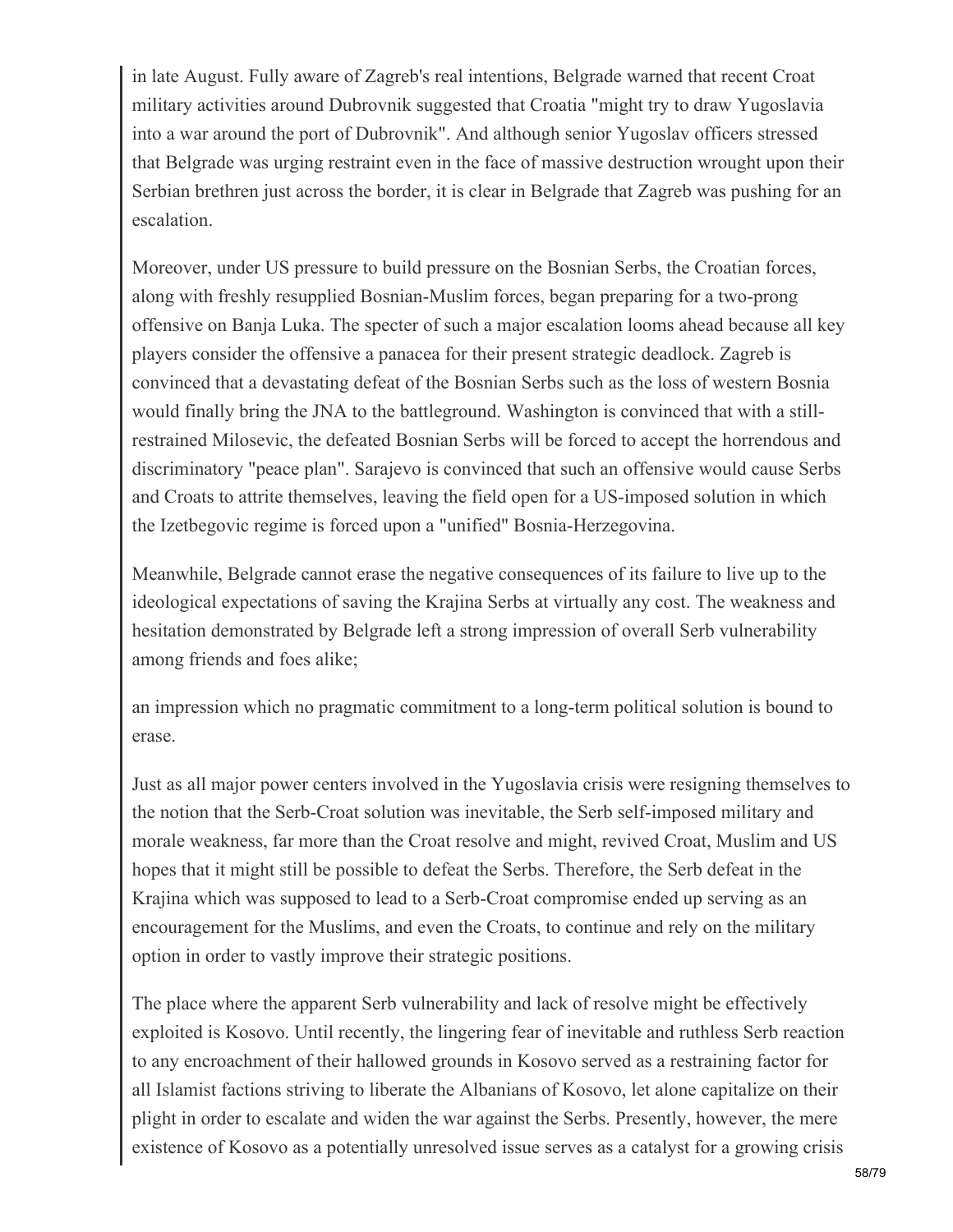engulfing the entire Albanian population of the Balkans. The core of the Albanian issue is the growing Islamicization of the Kosovo problem. This, in turn, enhances the potential of exploiting militant Islamism against not only Yugoslavia but also secular and increasingly Westernized Albania, as well as Macedonia. Because of the presence of US forces and diplomats, the destabilization of Albania by the Islamists emerges as an ideal way of dragging the US into active participation in the Balkan wars even if the Bosnia-Herzegovina crisis is resolved or is no longer considered valid international-political justification for such an intervention.

## 11. The Summer of 1995

The specter of a revived regional war directly involving the two local powers -- Croatia and (the new) Yugoslavia -- has returned to dominate the current dynamics. The Balkans are thus on the verge of a turning point, a dramatic breakout. All major players -- that is, the local powers, the Europeans and the international players (the US and Iran) -- are fully aware of the situation and the gravity of the impending event.

Both Zagreb and Belgrade are determined to bring about a situation which would compel the Europeans, and perhaps even the US, to acquiesce to a peaceful settlement between Croats and Serbs (at the expense of the Bosnian Muslims) even if such a settlement included carving up Bosnia-Herzegovina along with other changes of current borders. Despite its stunning victory at the Krajina, Zagreb is still pessimistic, convinced that only a cataclysmic Serbo-Croat war will bring about such a change. Amazingly, Belgrade remains optimistic, still hoping that a daring diplomatic initiative might still prevent the bloodshed. Belgrade still hopes that the Serbian defeat in the Krajina will create conducive conditions for negotiations with Zagreb over the carving up of Bosnia. Reluctant to get involved in a major escalation, as well as increasingly fearful of Sarajevo and its US support, the Europeans are inclined to support a peaceful settlement between Zagreb and Belgrade.

Sarajevo, fully aware of this dynamics, is determined to prevent it at all costs. Instigating a major escalation in the fighting in Bosnia-Herzegovina, especially drawing in UN/US forces to saving it, is Sarajevo's preferable method. The Bosnian Muslims are convinced that such an intervention would create a political/diplomatic situation in which key Western countries became committed (if only by the mere deployment of forces to the battlefield) to the existence of a Muslim Bosnia-Herzegovina in present borders.

Washington is at the very least supportive of Sarajevo's schemes to prevent any Belgrade-Zagreb Agreement. The Europeans (mainly French, British and German governments) are convinced that the Clinton Administration is in all likelihood the brains and power behind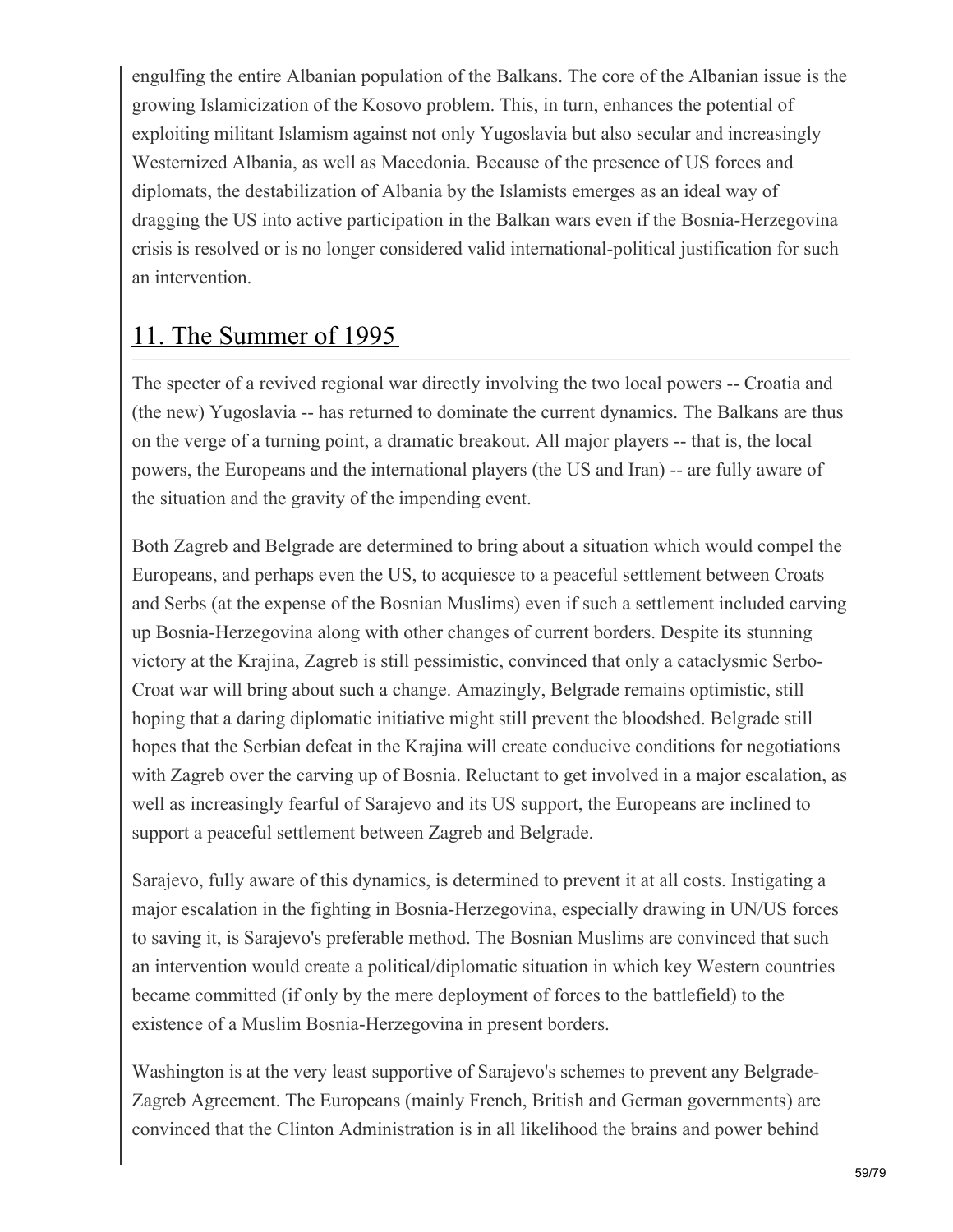Sarajevo's schemes, and that Sarajevo would not have dared risk its lifeline via Croatia without US guarantees and encouragement. Moreover, the Europeans are concerned by the growing Islamist militancy of Sarajevo and the *Mujahedin* terrorist infrastructure in Bosnia-Herzegovina because these have a direct and negative impact on the stability of the Muslim émigré communities in Western Europe, not to speak of the ramifications of the bombings in Paris.

It is clear that the Europeans have a vested interest in suppressing Sarajevo. Furthermore, the European powers have religious and historic sentiments and attachments to the Serbs and Croats (not to speak of Russian-Serb solidarity), and these historic roots and legacy increasingly affect the present day policies toward Zagreb and Belgrade. Thus, the emergence of a peaceful settlement between the Serbs and Croats increasingly appeals to the Europeans even if the US is adamantly against it (perhaps *because* the US is against it).

But even if historically doomed to fail, Washington's commitment to Sarajevo cannot be ignored. Consequently, the other, albeit presently increasingly remote, specter hanging over the Balkans -- a massive military intervention by US-led NATO forces against the Serbs - cannot be ignored either. Sarajevo is still making a tremendous effort to exploit its latest provocations in the safe areas and Sarajevo as excuses and justification for such a development. The US-led NATO bombing unleashed on August 30, unprecedented in its magnitude and ferocity, still fell short of the Bosnian Muslims' objective:

the deployment of massive ground forces (both Western and Muslim forces) to fight on their side. If Sarajevo is successful, the ensuing escalation might turn out to be the start of a new world war. Moreover, such an intervention will deliver the spark which the Islamists are waiting for.

Even the current feverish US effort to push through a peace plan is exploited by Sarajevo as an instigation for a wider war. In late August, Sarajevo introduced Izetbegovic's 12 Point Peace Plan, a document intentionally written so as not to be accepted by the Serbs under any circumstances. *With the US providing tacit support for the plan, there is no reason why Sarajevo should compromise on its extremist position.* Instead, Sarajevo issued an ultimatum to Washington. Bosnian Foreign Minister Muhamed Sacirbey told US Secretary of State Christopher that Sarajevo would give the US peace initiative only two months to make progress. If nothing tangible happened, the Muslims would commit themselves to a military solution to the conflict. Sarajevo believes that it would be possible to get UNPROFOR and NATO forces to then join the fighting in order to "compel the Serbs to accept peace" on Sarajevo's conditions.

Egypt's President Mubarak alluded to the Bosnian designs when he rejected an offensive role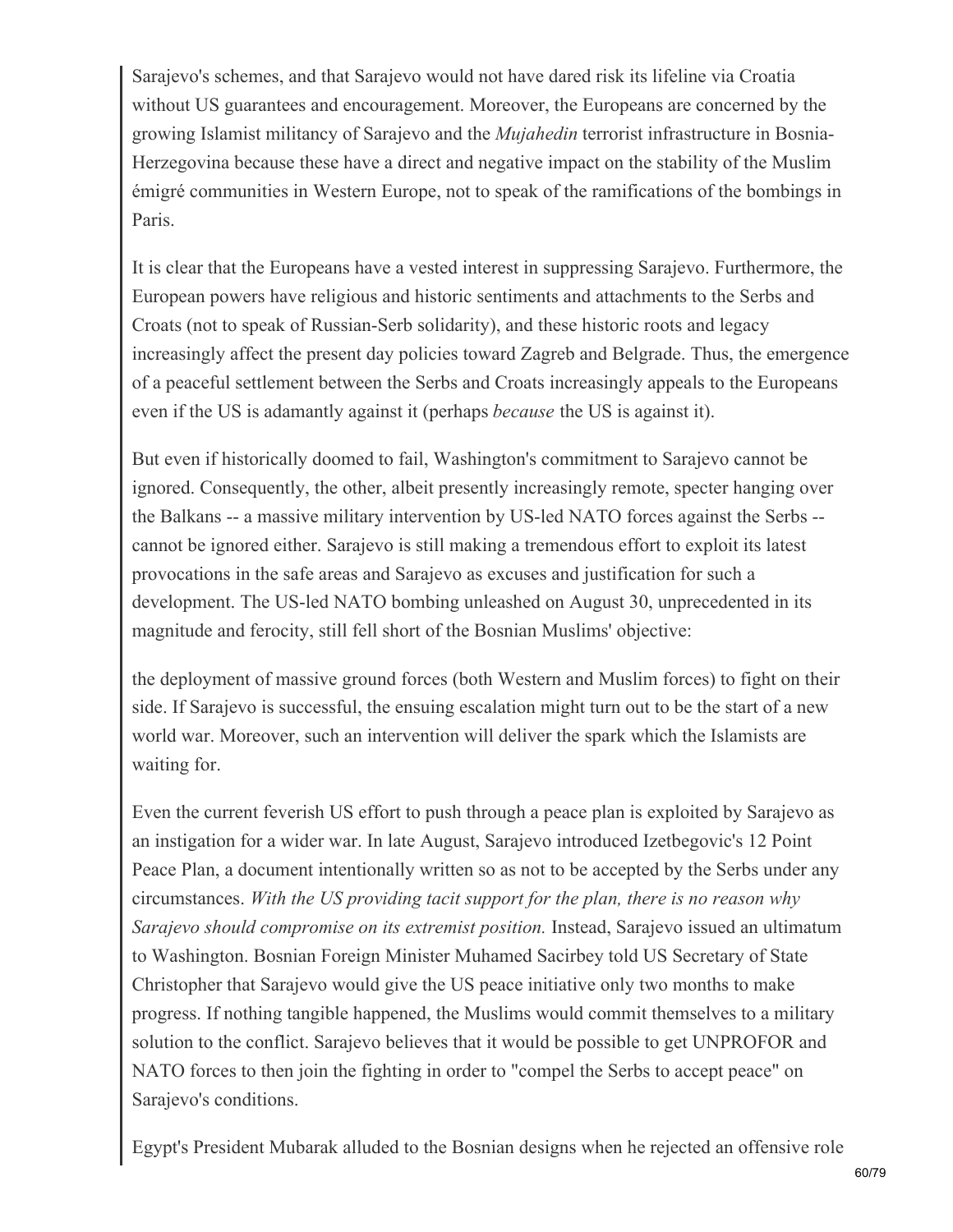for the Egyptian forces with UNPROFOR. "They are forces to keep peace. They are not forces to fight and recapture lands," Mubarak explained.

However, Sarajevo remains convinced that the US would create for it the favorable conditions for an escalation of the war. Since the early Spring of 1995, Sarajevo and Zagreb have concluded that the Clinton Administration is so committed to the Sarajevo solution that it might decide to unilaterally intervene on behalf of the Bosnian Muslim forces for "humanitarian reasons"; using air power to save Gorazde, for example. The NATO bombing campaign launched in late August 1995 ostensibly to avenge the "Serbian mortar shell" clearly proves the accuracy of Sarajevo's calculations and planning.

Amazingly, but not surprisingly, even the massive US-led bombing and the tacit support for the Croatian-led offensives, do not diminish the Islamists' virulent hostility to the United States. Fully aware of the crucial importance of the Islamist forces to its military capabilities, Sarajevo is not inclined to challenge them. On September 17, the *Mujahedin* Brigade spearheaded the main Bosnian Muslim offensive to lift the three-year Serb siege off the Muslim city of Maglaj. This was the only major victory gained by Muslim forces on their own.

On September 23,1995, Abu Al-Ma'ali, the commander and "Ameer" of the *Mujahedin* Brigade, issued a report to the NIF leadership on the strategic importance and ramifications of the then still unfolding offensive. "It was a great victory for Allah indeed/'Abu Al-Ma'ali wrote. He warned against losing sight of the real essence of the latest victories considering that "the enemies of Allah are trying to use this victory to their advantage, by announcing NATO strikes and advertising an American decision to lift the embargo against Bosnia." The Muslims must remind "these enemies" -- the US and the West -- "where have you been in the past four years? ... And why were you surprised to see the victory of Muslims?"

Abu Al-Ma'ali analyzes the current offensive in the context of the Christian-Western "relentless drive to control the world". The reason for the US military intervention against the Bosnian Serbs "is well-known: the US which controls this ailing world along with the Jews and Christians who hated to see the *Muwahideen* [Worshippers of one God, Muslims] becoming victorious over the worshippers of the cross, the Orthodox, and they wanted to use this [Muslim victory] for their own advantage." He ridicules the "claim *that Mujahedin* in Bosnia-Herzegovina are fighting in coordination with Americans and with the Croats. How strange!" He even calls on the leadership to educate the Muslim World that the Islamist struggle in Bosnia-Herzegovina had nothing to do with, and it had not gained from, the recent US bombing. He urges all Muslims "to be wary of the lying media, and the fabricated news, and urge them to get the news from its authentic sources".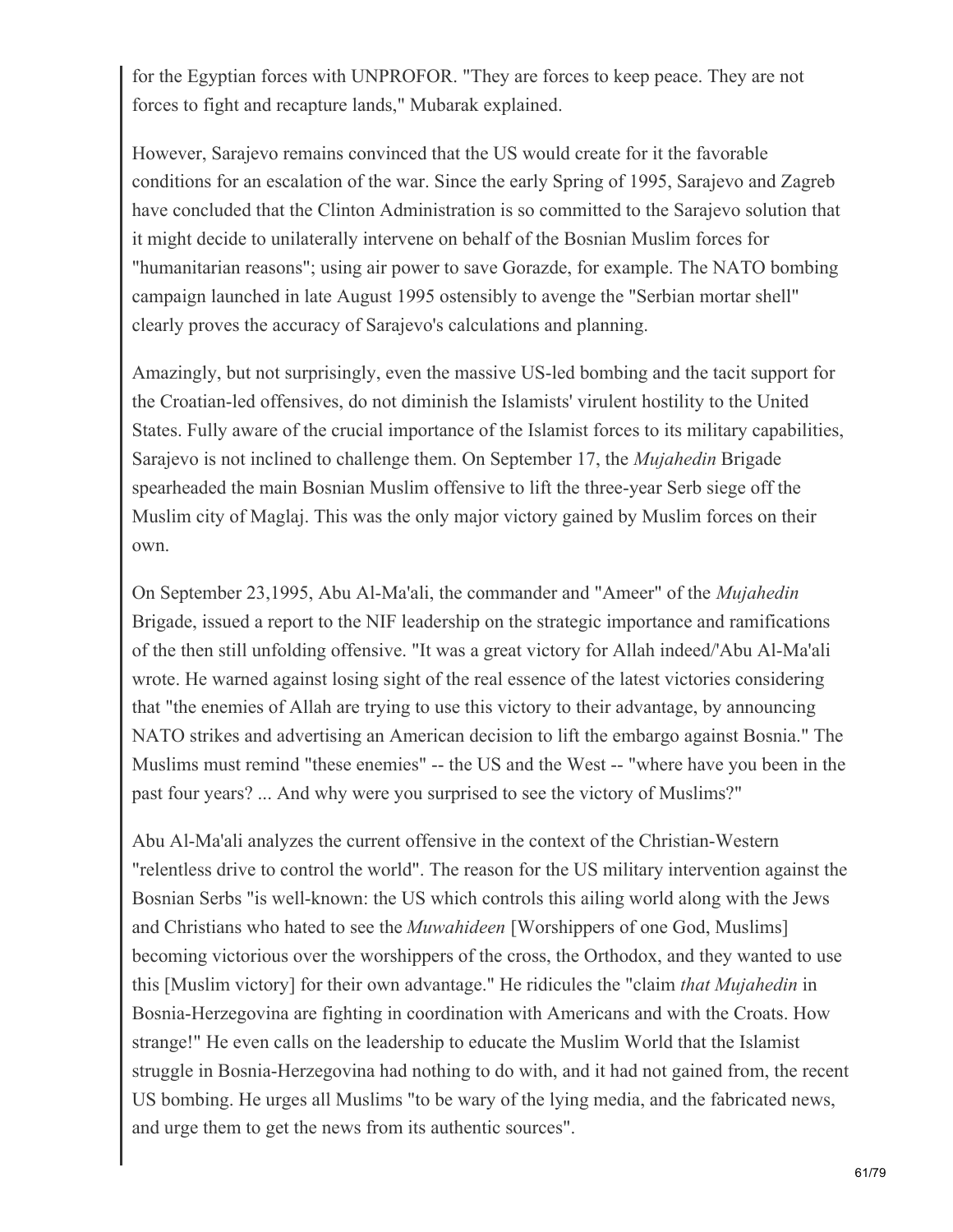Citing the religious-ideological sermons recently delivered in the *Mujahedin* Brigade, Abu Al-Ma'ali stressed that it was inconceivable that the Islamist forces would ever cooperate in a meaningful way with Croat, Serb, or Western forces. "We know that we will have a day in which to fight the Jews, and the Almighty will grant us victory, and also we know that the best soldiers will fight the Christians and all of these are promises and rejoices from the Messenger of Allah. So why do you think that victory would not come to Muslims from Allah. We do not believe in worshipping anyone but Allah, we disbelieved in the US and its allies, we disbelieved in transgressors and their religion which they invented and we have relied only on Allah."

Abu Al-Ma'ali reaffirms that the *Mujahedin* "are continuing on our path, until Allah opens the way from us with those unbelievers," so that the Islamist victory could be completed.

It did not take long for Abu Al-Ma'ali to clarify what he meant. On September 27,1995, the *Mujahedin* Brigade issued an Urgent Communiqué called "European *Mujahedin* Call to Muslims!", which amounts to a call for a *worldwide jihad:*

"To all of you Muslims of the world we send you our greetings carrying the scents of victory and the joy *of Mujahedin so* that you share with us the victories of Muslims and their power under the banner of blessed *Jihad.*

"To all of you Muslims of the world we send you our appeal which we have repeated and are still repeating: TO RISE UP IN SUPPORT OF YOUR BROTHERS, and remove the obstacles [to the rule of Islam] from around you.

"We send you our greetings in this victory despite the plots of the enemies and the unbelievers in an evil attempt to suppress these successes and conquests in order to claim it for themselves.

"These attempts are led by the US and the Crusade West, so be aware of the plots of the enemies of Allah and their hate of Islam and Muslims, and Allah is well aware of what they do."

Thus, in this communiqué, the commander *of the Mujahedin* Brigade cited his forces' recent victories as proof that Muslims

all over the world, and especially in the West, must further escalate the *jihad* against the West. He points out that the *Mujahedin's* contribution to recent victories would give the Islamists additional "power". The Islamists feel a sense of urgency because of the commonlyaccepted belief that it was the US-led NATO bombing and the ensuing Croat offensive which defeated the Bosnian Serbs, and they warn about the ramifications of such beliefs. Therefore,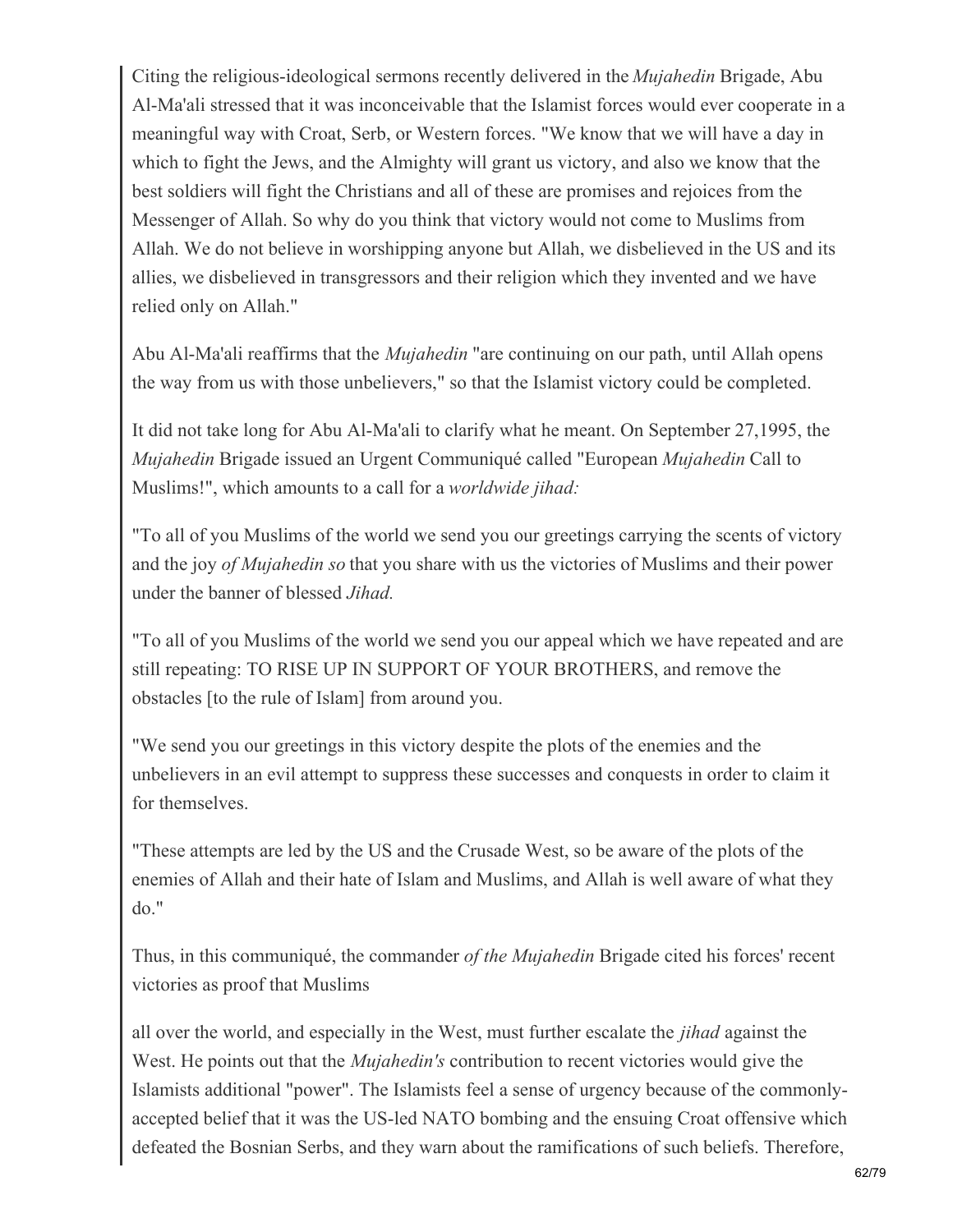it was imperative to escalate and expand *the jihad* wherever Muslims dwelled, and especially in Europe, in order to leave no doubt that the militant Islamist cause was dominant and triumphant.

As discussed above, Sarajevo both shares this world view and the fear of a Croat-Serb conspiracy against the Bosnian Muslims. Although the recent events -- the US-led bombing and the Croat-dominated offensives -- hurt the Bosnian Serb military capabilities, they did not improve Sarajevo's strategic posture. On the contrary, the presence of Croat forces in Bosnia-Herzegovina has been legitimized without Sarajevo's consent, and the size of territory they hold has increased markedly. Little wonder, therefore, that Sarajevo is increasingly concerned over the specter of a Croat-Serb anti-Muslim conspiracy inspired and sanctioned by the US. However, this inevitable clash need not prevent Sarajevo from manipulating the Clinton Administration to bomb the Serbs for them.

As predicted by Sarajevo for several months after mid-1995, the implementation of what can only be described as the US-Iranian strategy will initially prevent the cessation of the violence in the former Yugoslavia and the consolidation of a stable, if tense, Serbian-Croatian condominium. Sarajevo is convinced that rhetoric notwithstanding, the Clinton Administration will soon "succumb" to Congressional pressure and unilaterally lift the embargo to enable the Bosnian Muslims to withstand Serb-Croat onslaught. Sarajevo plans to ultimately seize the initiative and realize Delic's strategy of "liberating all Bosnian territory" by force of arms.

Even the signing of the cease-fire agreement on October 12, 1995, did not reduce the threat of expanding military operations. The emergence of a peace process -- the US-sponsored New York negotiations -- did not diminish either Sarajevo's desire for further escalation of the fighting against the Serbs in order to attain its maximum objectives through the use of force, or Zagreb's firm belief in the primacy of the military situation for long-term regional stability.

Sarajevo, in late 1995, was the local power most committed to a major escalation of the war. "One of the illusions of this war is that it is possible to bring this conflict to an end exclusively by political means," explained a Sarajevo intellectual very close to Izetbegovic. In late September, Prime Minister Haris Silajdzic also stressed Sarajevo's commitment to the military solution. He explained that Sarajevo was "still having problems that can only be solved by military means", and that in the absence of a permanent solution in place, "our army has the task of reconquering every square centimeter of our country. ... Our army should continue the liberation of our country until an agreement has been concluded." Indeed, only a few hours after the October 12 cease-fire went into effect, Sarajevo had already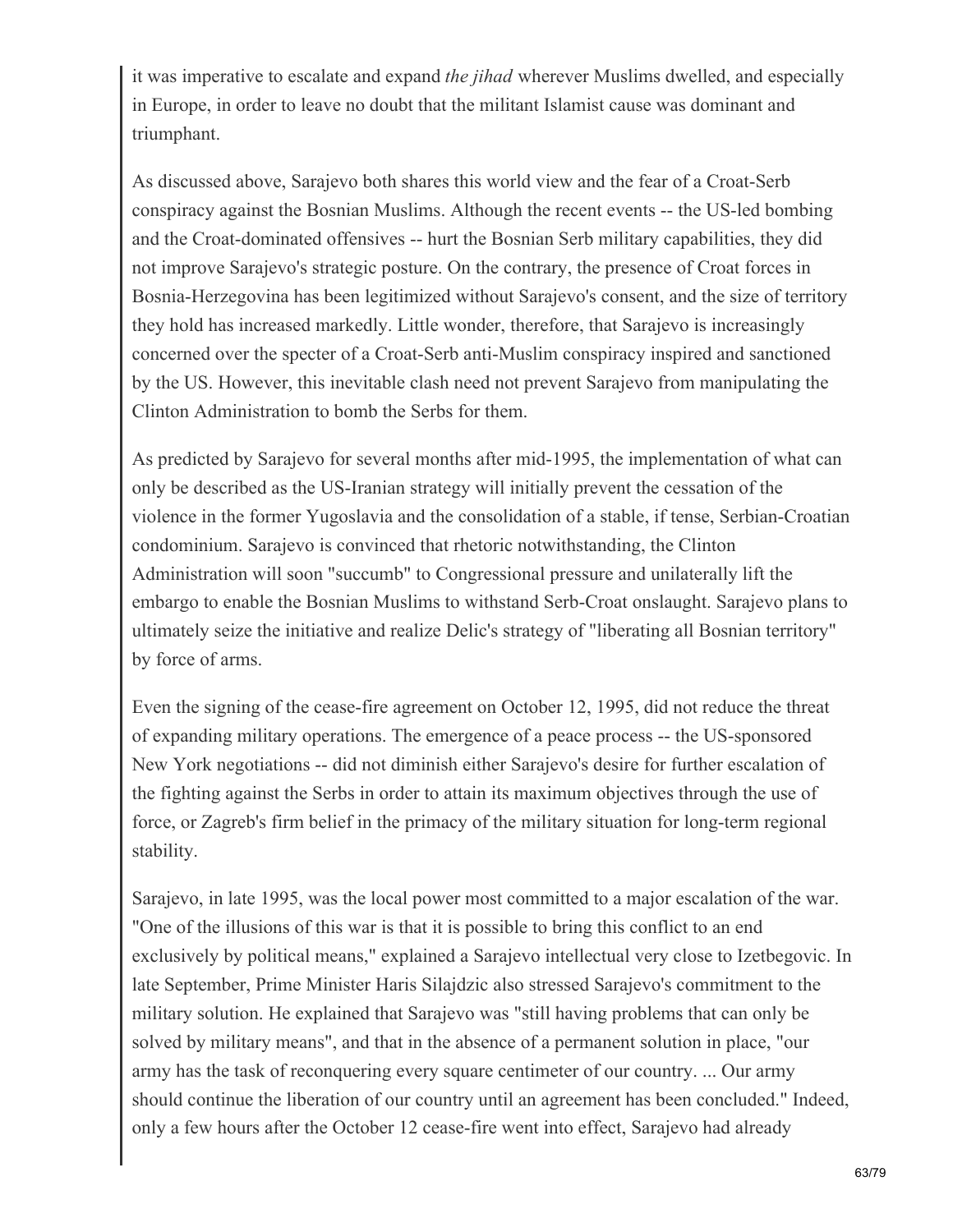accused the Bosnian Serbs of a major offensive along the key axis leading in the direction of Banja Luka. Responding to this alleged offensive enabled the 5th Corps to resume its advance.

Sarajevo was fully aware that although the Bosnian Serbs were shocked by the extent of their battlefield defeats, they still had a formidable military force and there was a limit to their ability to absorb losses. Moreover, an integral part of the US-sponsored agreement was recognition of a Bosnian Serb entity with special and legitimate relations with Yugoslavia. Therefore, within this framework, any attempt to destroy the Bosnian Serb entity, as advocated by Sarajevo, was bound to finally bring Yugoslavia into the Bosnia-Herzegovina conflict. Thus, looking at the present situation in Bosnia-Herzegovina, Sarajevo concentrates on a military confrontation with Yugoslavia as a viable objective.

For Sarajevo, the key national strategic issue is the mere existence of the Yugoslav Army (JNA) as a viable force. Despite the bite of sanctions the JNA is still a formidable force. Sarajevo now argues that the mere existence of a JNA committed to Serb national interests constitutes a viable and lingering threat to its ability to consolidate its hold over the entire territory of Bosnia-Herzegovina: that is, over the reluctant Bosnian Serb population.

Therefore, the JNA issue must be addressed as an integral part of the Bosnia-Herzegovina long-term settlement. Clearly speaking for Izetbegovic, the Sarajevo intellectual stressed that "peace in the Balkans and Bosnia cannot be achieved through negotiations if the former JNA remains a military force of regional importance. To break it and reduce its power, military assets are necessary [goals] rather than political ones," the present negotiations notwithstanding. Sarajevo is adamant that only "through military defeat it [the JNA] must be reduced to the strength of just one of the Balkan armies, [so that it] will not threaten others with its huge military apparatus, and will have no hegemonic plans".

For its part, Zagreb is also looking at improved warfighting capabilities for the major clash in and over the Bosnian territory. Presently, however, there is also increased preoccupation with a strategic balance of power through ballistic missiles and weapons of mass destruction. Indeed, an early October 1995 Croat strategic study stresses the preponderance of strategic weapons and a regional balance of power.

According to this study, Zagreb anticipates a major change in the character of the regional military dynamics. "The basic characteristic of the war conducted so far in the territories of Croatia and Bosnia-Herzegovina (except the NATO air strikes) is that it has been a conflict of a low technological level, with the application of archaic tactics, also including putting cities under siege." Croat experts are convinced that any future regional conflagration will rapidly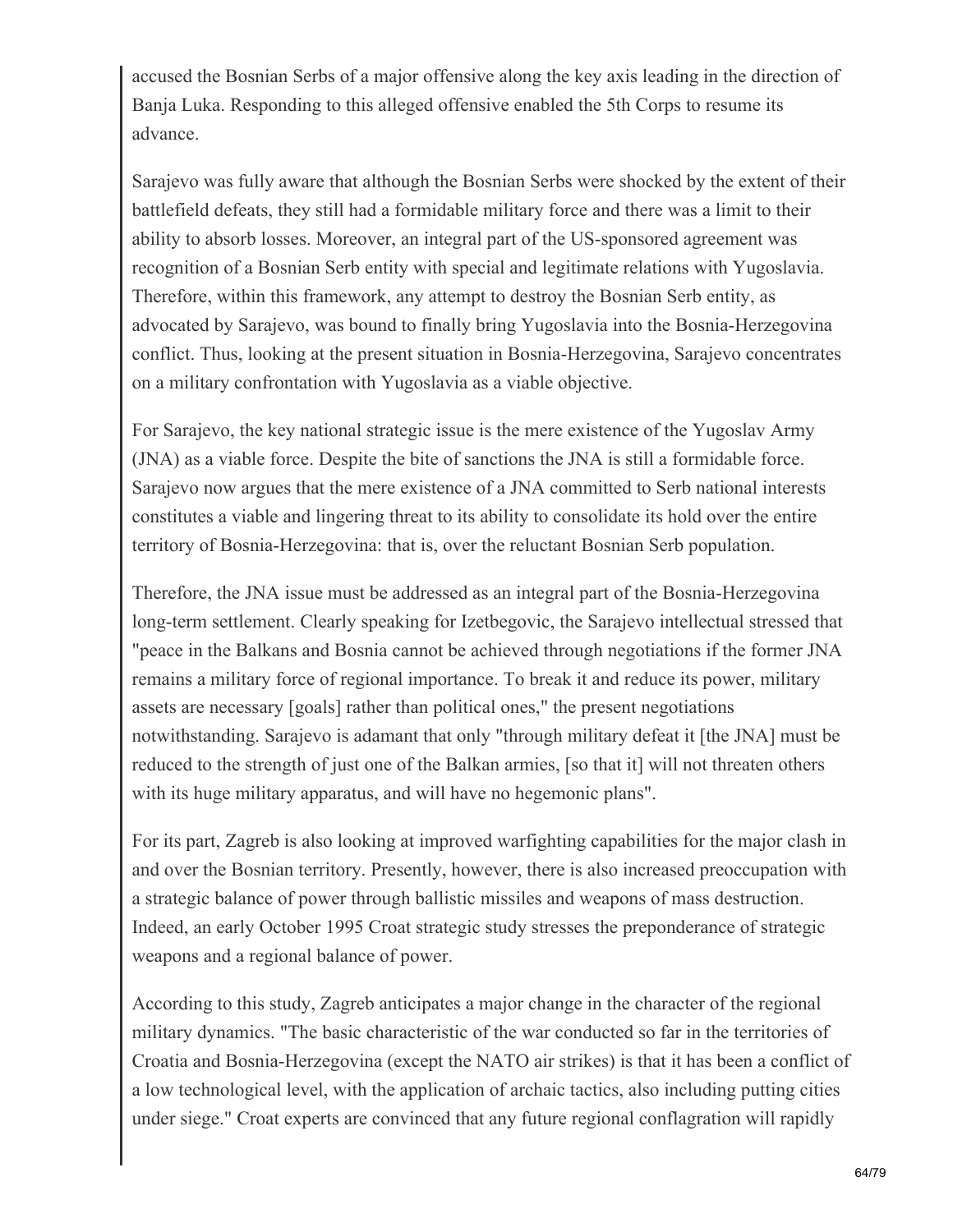escalate to a major mobile war with a massive use of long-range artillery, air power and even various missiles. Meeting the needs of such a war dominates the Croatian growing military build-up.

Looking further, the study points out that in the absence of "an extended peace settlement in the area", the primary challenge facing Zagreb will be "some kind of arms race between socalled Yugoslavia and Croatia", the region's leading powers. Zagreb has a clear idea as to the essence of this arms race. The study expects "attempts of both Yugoslavia and Croatia to introduce surface-to-surface missiles with a 400-kilometer range, armed with conventional warheads, with the capability of carrying chemical weapons, into their arsenals" In addition, the strategic arsenals of both sides will be reinforced with the acquisition of modem strike aircraft and smart munitions, as well as modem long-range artillery The study also does not rule out that both Croatia and Yugoslavia will ultimately have to embark on military nuclear programs.

According to the Croatian strategic study, the primary site of future Croatia-Yugoslav contention will come from the "area of Bosnia-Herzegovina .. taken by the Serb entity [and used] as a possible military training ground for some new threat to Croatia" This perception of the future regional war starts from a conflagration along this Yugoslav-Croatian border. There is no Bosnian entity in the recent Croat strategic study This preoccupation with bilateral relations -- Serbs *versus* Croats -- fits closely with Zagreb's vision of the former Yugoslavia divided between a Croatia and a Serbia. Indeed, back in May 1995, when asked about his assessment of the region a decade from now, Tudjman himself drew a map splitting Bosnia-Herzegovina between Croatia and Serbia Significantly, the areas in both the Krajina and western Bosnia-Herzegovina occupied by Croat forces since the Summer of 1995, as well as the primary objectives of a future offensive, closely fit with Tudjman's map.

This Croatian perception of the destiny of the former Yugoslavia is contradictory to the quintessence of the present US policy: to consolidate a viable Bosnia-Herzegovina under Izetbegovic Moreover, the dominant local powers -- both Croats and Serbs -- are not likely to give up on what they consider their vital interests and manifest destinies.

The Clinton Administration's Balkans policy will ultimately and inevitably fail simply because the policies pursued are contrary to the long-term historic and geo-strategic dynamics. Left to be resolved is the extent of the price the world -- primarily the Western World (including the US itself) -- will have to pay for the present US short-sightedness.

The unilateral official lifting of the embargo on the Bosnian Muslims -- an embargo which is essentially non-existent considering the flow of arms through Croatia -- will only give Moscow the formal excuse to lift the embargo on the Serbs, and permit the Germans to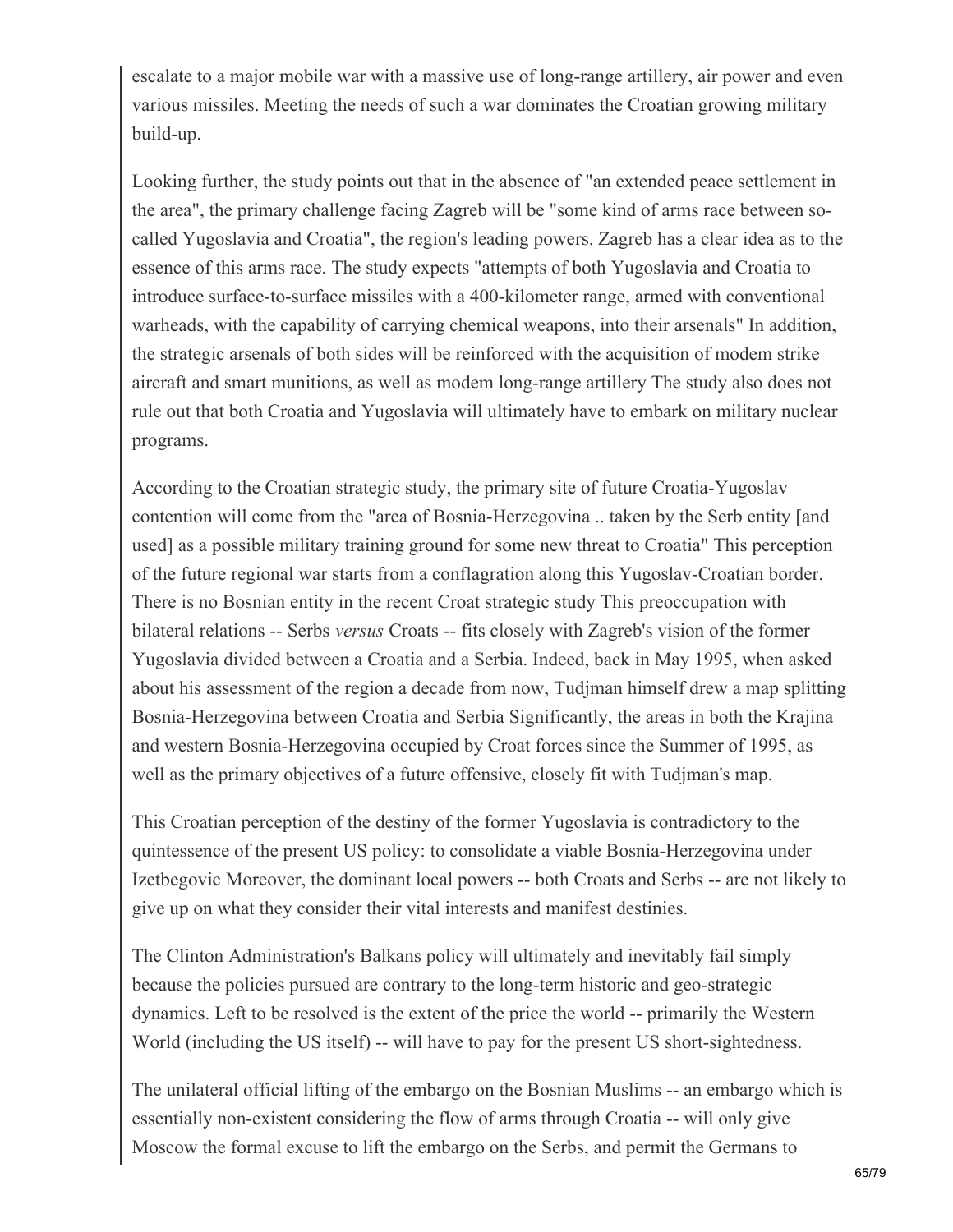markedly increase their already massive military help to the Croats Moreover, such a surge of military supplies to both Serbs and Croats will come at a time when both Zagreb and Belgrade will find themselves compelled to markedly escalate the war despite their inherent reluctance to do so.

### 12. Between Moscow and Bonn

The global and lasting significance of these developments can be understood only in the context of the long-term developments in both Germany and Russia. Ultimately, the future of Yugoslavia is in the hands of Bonn and Moscow: the truly dominant powers in the region.

Germany is fast becoming the dominant power in Europe, rediscovering and reviving its chauvinism and demons. The elite of both the "old Germany", and particularly the "young Germany", are convinced that the key to the future of Germany lies in looking eastward. The disappointment of the dreams of a European unity recognizing German dominance has led to the marked revival of eastern politics. A new Rapallo, preferably with France as a secondary player so that Britain and the US are isolated and hurt, is now perceived as the best course for the unified Germany. The elite of the "old Germany" seeks to economically confront and contain the US and Japan, while the elite of the "young Germany" also dislike the United States and are intensely hostile to Western political and economic ideals.

Significantly, it is the younger elite of Germany -- a myriad of ideologies stretching from the extreme left, including the Greens, to the extreme right, including "establishment" neo-fascist -- who strongly believe in the return to the East. For them, Germany's heritage and manifest destiny cannot flourish or be realized within the confines of a Western democracy. They revive the ideas of Ernst Niekisch as a guiding light. "Germany will not recover unless it supports in Europe a Russian-Asian thrust/upsurge," Niekisch wrote in 1930. It is this vision of the future of Germany fulcrum of an anti-Western, particularly anti-Anglo-Saxon, strategic and economic *bloc* encompassing the Euro-Asian heartlands which drives German grand strategy. In the immediate future, the primary challenge is to consolidate and cement the German-Russian hegemony over central and eastern Europe, thus creating the Euro-Asian *bloc* which would challenge the West for world primacy.

Russia sees its future in Slavic revivalism and the realization of its historic mission, the relentless drive into the Orient. Moscow is convinced that this resurgence cannot be realized, at least in the foreseeable future, but through an alliance with an assertive Germany over shared hegemony in Europe. For Moscow, the paramount global strategic development is the consolidation of Russo-Islamic hegemonic "understanding" and "co-existence" in which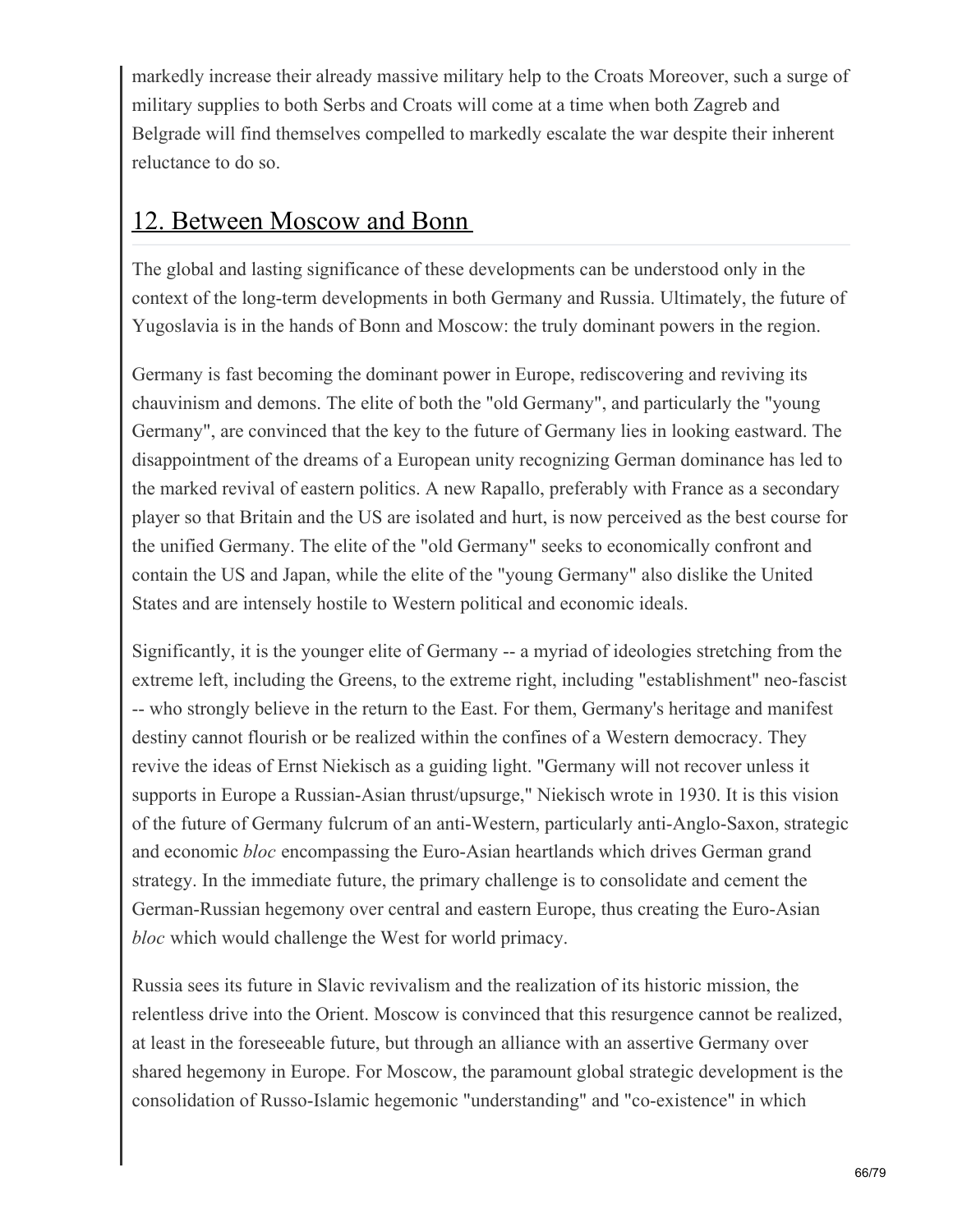Moscow is both the dominant power but also recognizes the special role of Tehran's Islamic *bloc* in the heart of Asia but not in Europe. Since 1992, this strategy has been defined under the concept of Eurasianism [Yevrazist].

Eurasianism is a rejuvenated trend in Russian historical thought and historiography which provides the historical foundations and support for Moscow's grand strategy. Lev Nikolayevich Gumilev, one of its leading advocates, emphasizes that the history of Russ, its rise to global prominence, was characterized by "an ancient union, a union of the Slavs and the Turkic steppes", which "was founded on mutual respect and not assimilation or absorption". Leading local politicians and intellectuals in Muslim Central Asia support Eurasianism as an outlet that reconciles and permits both their aspirations for a pan-Islamic empire and the continued acquiescence to Russian hegemony. There should be no doubt as to the ultimate strategic objective of this historic trend. Indeed, Georgian leaders acknowledged in early 1992: "Russia and the Muslim World are natural allies since they both oppose the West."

The complex relations between Moscow and Tehran remain the key to the viability and success of the Eurasianism strategy. There has been a major development in Russian-Iranian relations as of the Spring of 1995, when Iran committed itself to seek a closer strategic alliance with Russia (an elaboration of the alliance consolidated in the Fall of 1987). Tehran made this fateful decision as a result of its reading of both the regional posture and domestic dynamics. Moreover, its Iranian Revolutionary Guard Corps (IRGC) High Command wants Iran to reformulate its military doctrine, de-Americanizing it and modelling it largely after the Russian Art of War. Iran is therefore committed to signing long-term political, military and economic agreements with Russia, ranging from working toward switching the entire arsenal from US to Russian armaments to the construction of several nuclear reactors.

In mid-May 1995, a high level Iranian team headed by Hassan Rouhani, an influential cleric who serves as the National Defense Council's secretary-general and vice-chairman, visited Moscow to put the finishing touches on the strategic alliance. Russia conditioned its wholehearted cooperation on Iran's support for, or at least silence about, Russia's suppression of Chechnya and the growing military involvement in Tajikistan and northern Afghanistan. Moscow warned the visiting Iranians that lack of Tehran's cooperation would significantly harm their joint objective of blocking US and Turkish hegemony in the Caucasus and Central Asia. The Russian-Iranian strategic cooperation was upgraded significantly in mid-July 1995 with the signing of a comprehensive agreement for intelligence cooperation. The agreement stressed close cooperation in regional activities in return for Iranian restraint in Chechnya. Indeed, Iran has since kept largely quiet about, and refrained from massive military aid to, the Islamist forces in Chechnya, even at the height of the crisis.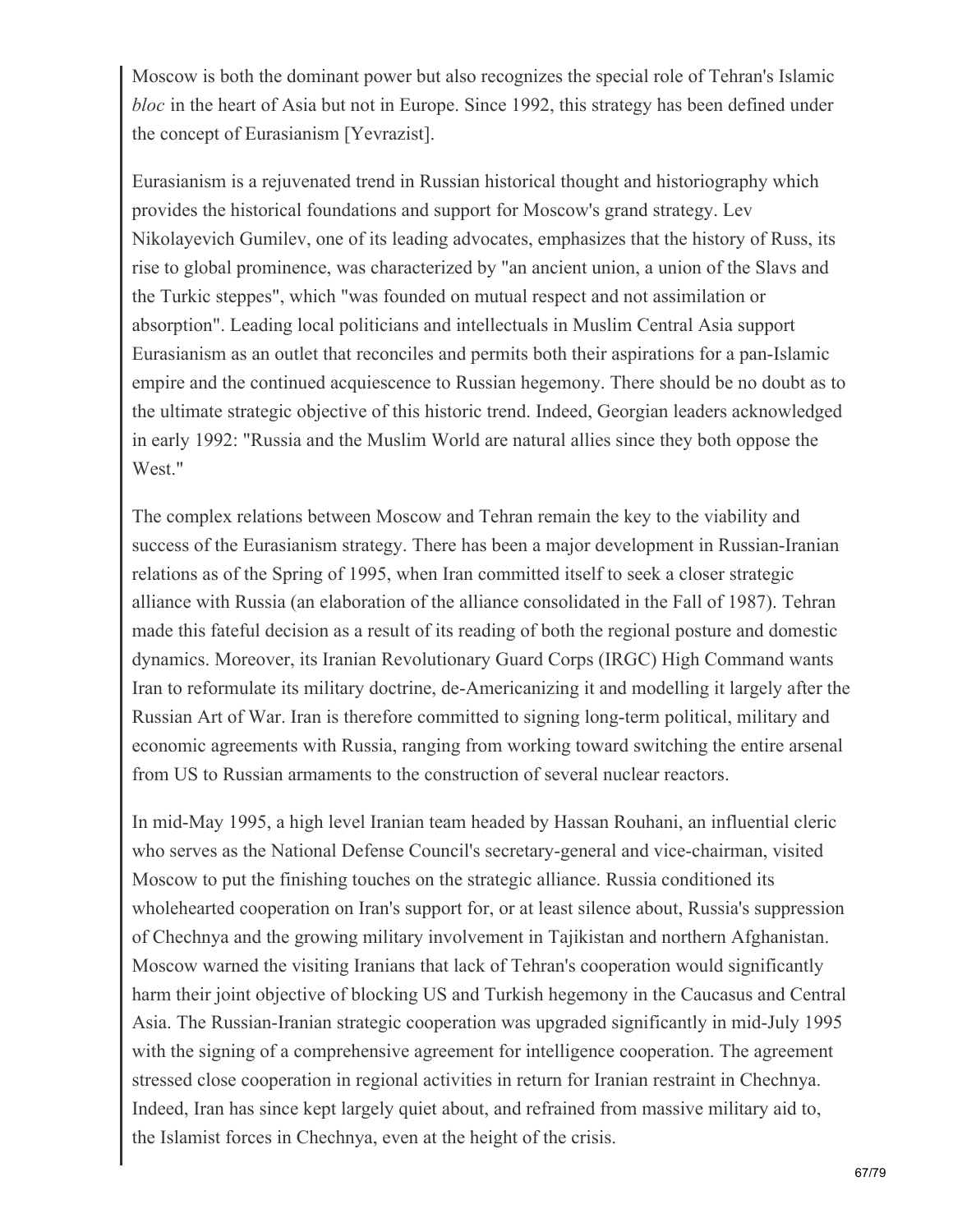Little wonder, therefore, that Moscow is convinced that once a credible strategic posture emerges in the former Yugoslavia it would be able "to deliver" Tehran.

Thus, the only power capable of containing the Islamic *bloc* in the case of the destruction of a Muslim Bosnia is Russia. Using strategic incentives, Moscow will direct the rage and wrath of Tehran and the Islamists against the West -- both Western Europe and the US -- and away from central Europe. Moreover, appropriate economic and technological "incentives" from Germany will be most effective in further pacifying Iran.

Ultimately, Bonn and Moscow see in the emergence of their joint Euro-Asian*bloc* the key to their future grand strategic and economic upsurge. This is their manifest destiny in the post-Cold War world. Presently, the only event which prevents the rapid consolidation of this *bloc* is the fierce confrontation of their close proteges -- the Croats and Serbs -- in the former Yugoslavia. Neither Moscow nor Bonn can afford to let their proteges lose. Nor can they afford to let this fratricidal struggle continue for too long, let alone get out of hand, and delay their long-term strategic designs. United in their anti-West fervor, both Berlin and Moscow will therefore compel their proteges to reach an agreement and establish a tenuous coexistence, thus consolidating a strategic posture in Europe in which the United States will be the primary loser.

### 13. What Next?

The escalatory potential of the war in Bosnia-Herzegovina into a European War, and even a World War is a direct by-product of the huge strategic stakes which Russia, Germany, and the Iran-led Islamists have in the regional dynamics as contrasted by the US's reckless use of force. Thus, even a limited and localized escalation involving Western NATO forces against the Serbs, and particularly if US ground forces take part, might be sufficient a catalyst to escalate the war in Bosnia-Herzegovina beyond control. Immersed in a fierce nationalistic revival, Russia will not be able to withstand the crushing of the Serbs by a combination of NATO forces, the US and the Islamists. The Russians will intervene and tilt the scale for the Serbs, and, by default, against the Croats. This, in turn, will bring the Croats as well as their German and East European allies into the war. By now, the US will have railroaded Western Europe, through NATO, into joining the war against the Serbs.

The Croats consider the rise of militant Islam a threat greater than a Serbian ascension. Similarly, Germany dreads the consolidation of US hegemony in the Balkans. Thus, the war in the former Yugoslavia will escalate into a series of fierce clashes between the three sides and their supporting patrons.

Ultimately, after a brief yet intense war, the Russians and Germans will find themselves in a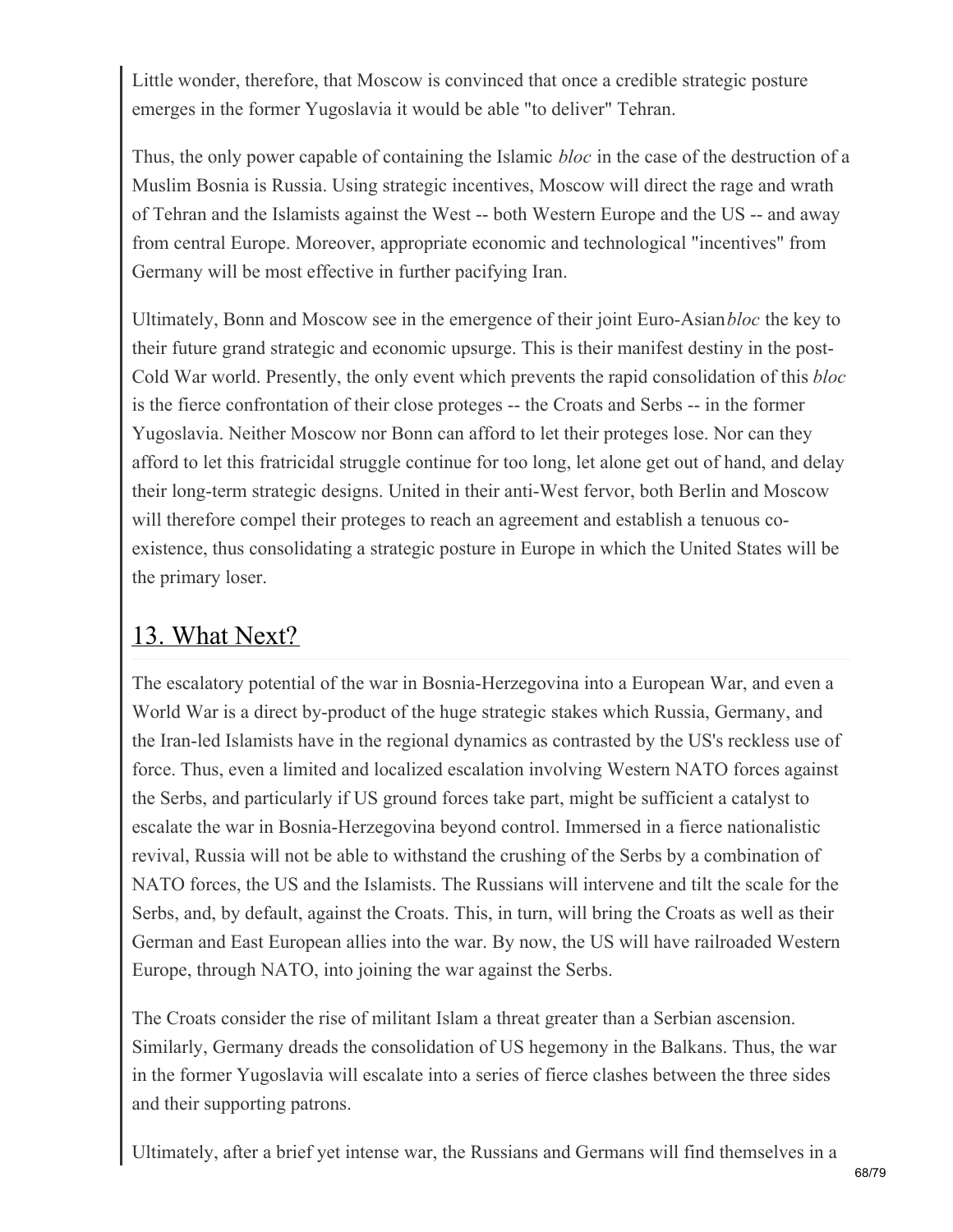tenuous alliance to preserve their gains in Serbia and Croatia respectively. Their shared manifest destiny -- a common hold over Eastern Europe and the joint surge to the Orient -- is far more important for both Bonn and Moscow than the relative position of their proteges in the Balkans. Moreover, since these proteges -- the Croats and Serbs -- themselves yearn for a compromise with which they can live, Moscow and Bonn have a vested interest in quickly reaching a working solution. The Bosnian Muslims will be crushed in the process, and their supporters -- the US and its West European allies (other than Germany) -- will be considered everybody's enemies. For the Islamists, this will be the final proof of the inherent and uncompromising anti-Islam stand of the West -- thus, a justification for the marked escalation *of jihad* at the heart of the West.

By now, if the fighting throughout the former Yugoslavia continues to smolder, there exists a possibility -- a realistic worst case scenario -- of the wars in the former Yugoslavia instigating a new world war. Despairing at the US-led West's prevention of a genuine and lasting solution for the crisis in the former Yugoslavia, all protagonists will have brought the war home to the heart of Europe, and even to the US, through international terrorism and subversion. In Western Europe, Islamist terrorism will soon engulf the vast émigré communities, transforming the revenge of Bosnia into a large-scale popular uprising -- an *intifadah --* against the Western Governments. Consequently, the inevitable spread of Islamist terrorism and violence throughout Western Europe will compel Britain and France to send forces back into the Orient to save Western Europe from the rise of militant Islam. Such a surge will in turn constitute a challenge to the vital interests of Russia, Germany, and the Trans-Asian Axis. And so, the new European War will quickly evolve into a World War in which the United States is everybody's arch enemy.

## 14. Lest We Forget the Former Yugoslavia

The apprehension of a catastrophic escalation and apocalyptic expansion of the war of the Balkans should not obscure the reality that the peoples of Yugoslavia are still waging an historically belated surge of religious wars. Irrespective of the global ramifications of their struggles, they remain determined to settle their historical grievances in the foreseeable future, regardless of the price.

Old Yugoslavia was fractured by a surge of quest for religious and ethno-centrist selfdetermination by all segments of the population. The population's ethnic zeal is clearly expressed in the horrendous "ethnic cleansing" exercised by all sides. Gradually and grudgingly, the West was willing to recognize the fracturing of Yugoslavia but only in the context of the Republics' official frontiers. However, these frontiers were originally drawn in the late-1940s by Tito's communist regime with the *specific intent* to fracture and suppress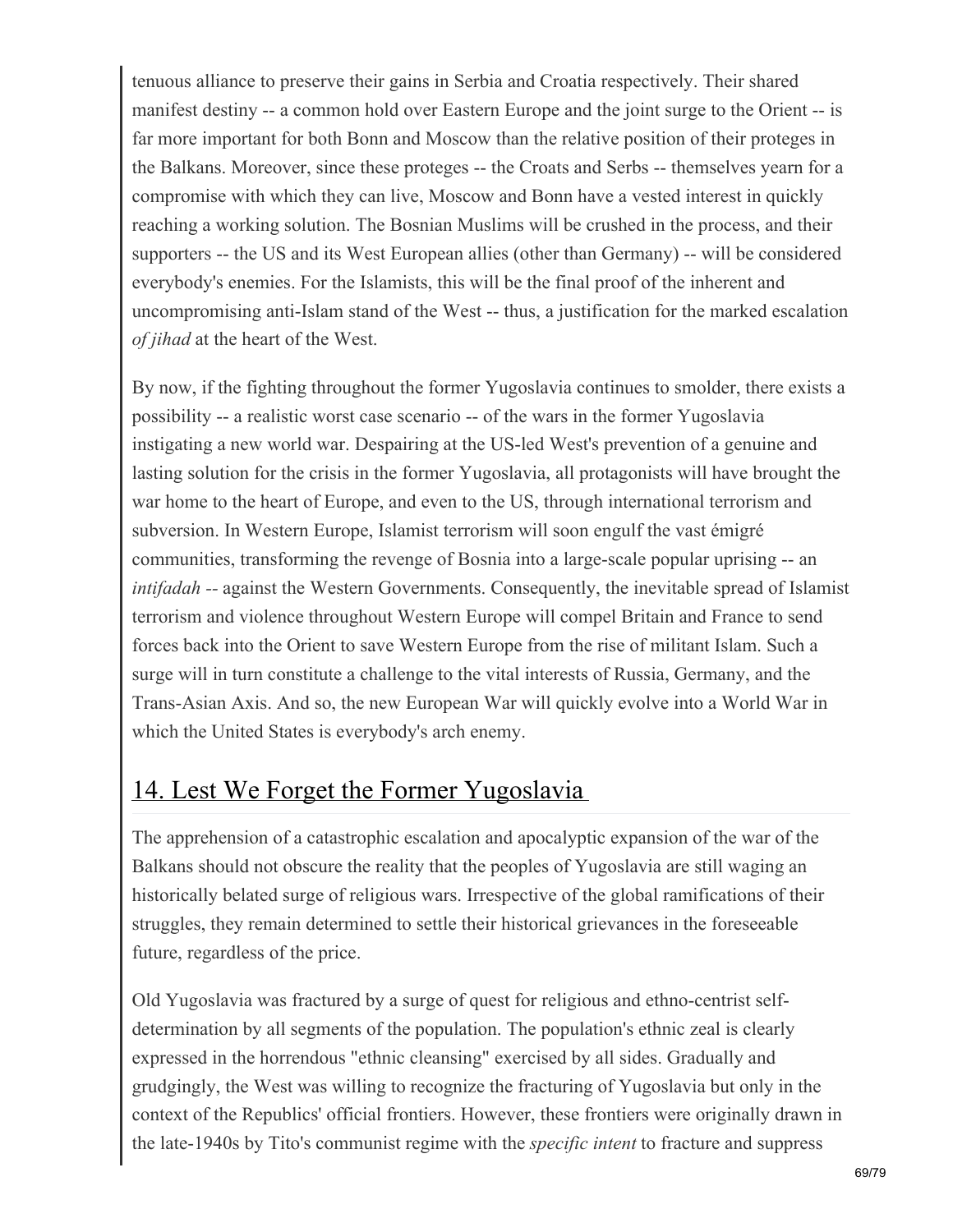the country's nationalities so that they would not be able to mobilize and endanger Tito's central government. Special attention was paid to the castration of Serbia because of the Serbs' support for the Monarchist *Cetniks,* and not Tito's *Partisans,* during World War II. Therefore, until there is a reconciliation between the genuine popular rejuvenation on ethnocentrist grounds and the confinement of the population to obsolete and meaningless boundaries, peace will not come to the Balkans.

The West must realize and recognize that the peoples of the former Yugoslavia are waging this historically belated surge of religious wars, and that they are determined to settle a millennia of grievances by force of arms. Presently, however, the West continues to insist on these peoples' casting aside these outbursts of fundamental emotions in the name of imposing a New World Order which is both alien to their cultures and incapable of solving their inherent problems. The imposition of simple solutions based on conventional political formulas in order to ensure a semblance of peace and stability has long been Washington's preferred solution to complex problems. Thus, with the US-led West insisting on the inviolability of Tito's map-makings, imposing sanctions and threatening military actions in the process, Yugoslavia's prostrate population would ultimately turn on the West as the cause of its agony.

Professor Stjepan G. Mestrovic, a Croat-American sociologist, stressed in 1993 that the policies pursued by the West have completely ignored the realities of the Balkans and, particularly, the aspirations of the indigenous population. The continued insistence on a political solution contradictory to the local popular aspirations, and in spite of the intensity of the popular fighting to reject such a solution, Mestrovic argued, makes the West responsible for the lingering war in the former Yugoslavia. "The West tried to preserve an artificial Yugoslavia for purely modernist reasons . . . and to contain 'tribalism' and nationalism," Mestrovic wrote. "But in the end, history won over modernist forces in the Balkans." And it is in that triumph of history, given the prevailing conditions in the former Yugoslavia as well as the long-term legacy of a bitter fratricidal war and foreign intervention, that future peril lurks.

Throughout their history, the Serbs have been the victims of oppression by big powers which have used military power to achieve their goals. The Serbs have thus seen no other way of realizing their national aspirations and gaining their freedom but through war. "If Serbia wants to live in honor, she can do so only by this war. This war is determined by our obligation to our traditions and our culture. This war derives from the duty of our race which will not permit us to be assimilated," stressed a Serb nationalist intellectual. Foreign observers have no doubt that such a Balkan war is likely to expand beyond its original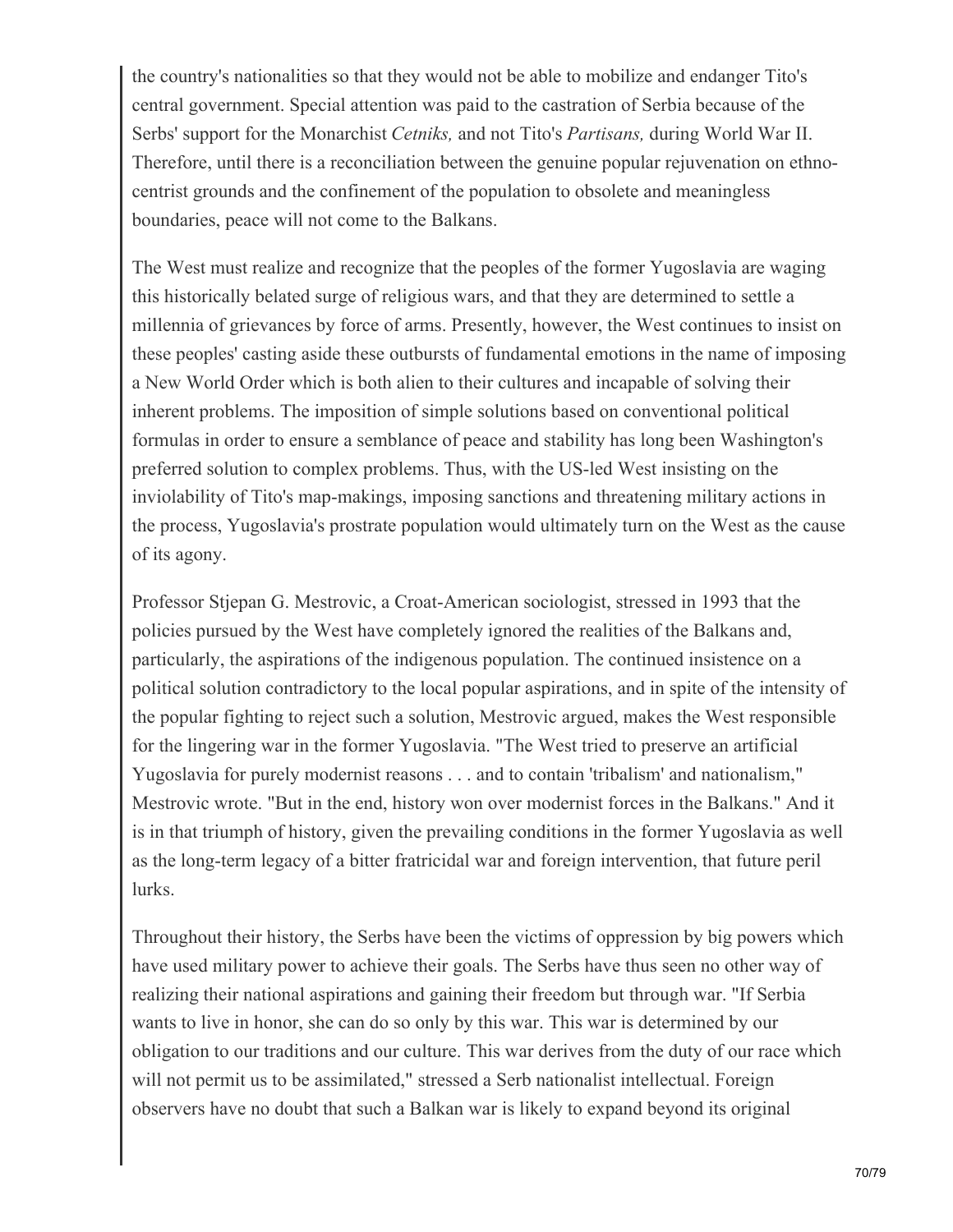confines. "Serbia may some day set Europe by the ears and bring about a universal conflict on the Continent," warned the British Ambassador. "It will be lucky if Europe succeeds in avoiding war as a result of the present crisis."

As it was, Colonel Dragutin Dimitrijevic Apis defined Serbia's destiny in May 1912, and Sir Fairfax Cartwright wrote his prophetic warning in January 1913. Having since gone through two European wars transformed into world wars, with the first beginning in Sarajevo (lest we forget) must the US Clinton Administration instigate and head toward a third world war?

# Selected Bibliography

#### A Note On Sources

Offensive in the Balkans is based for the most part on extensive indigenous material from all sides involved in the fighting in the former Yugoslavia itself, as well as from Europe (including Russia), the Middle East and the Muslim World. This material includes wireservice reports by local and international news agencies; numerous articles from the local newspapers, periodicals, and newsletters; transcripts of broadcasts on the local media (mostly translated by the US Government's FBIS/JPRS); huge quantities of original source material retrieved through the Internet, as well as a private collection of several thousand books, manuals and articles. In addition, the author draws on a unique private collection of primary sources -- plus original publications, documents and reports -- developed over nearly two decades of intensive research. Moreover, the author had extensive interviews and communications with numerous officials, commanders, émigrés, detectors and otherwise involved individuals from all sides. This wide range of sources constitutes a unique data base for expert analysis regarding the subjects in question

#### Selected Bibliography

These are the primary sources used for the writing of *Offensive* in the Balkans They constitute but a fraction of the diverse material consulted over the years of research

News Agencies AFP (France) AIM (Independent opposition service in the new Yugoslavia) ANATOLIA (Turkey) AP(US) ATA (Albania) BH PRESS (Bosnian Government) BINA (Belgrade based, Serbian service)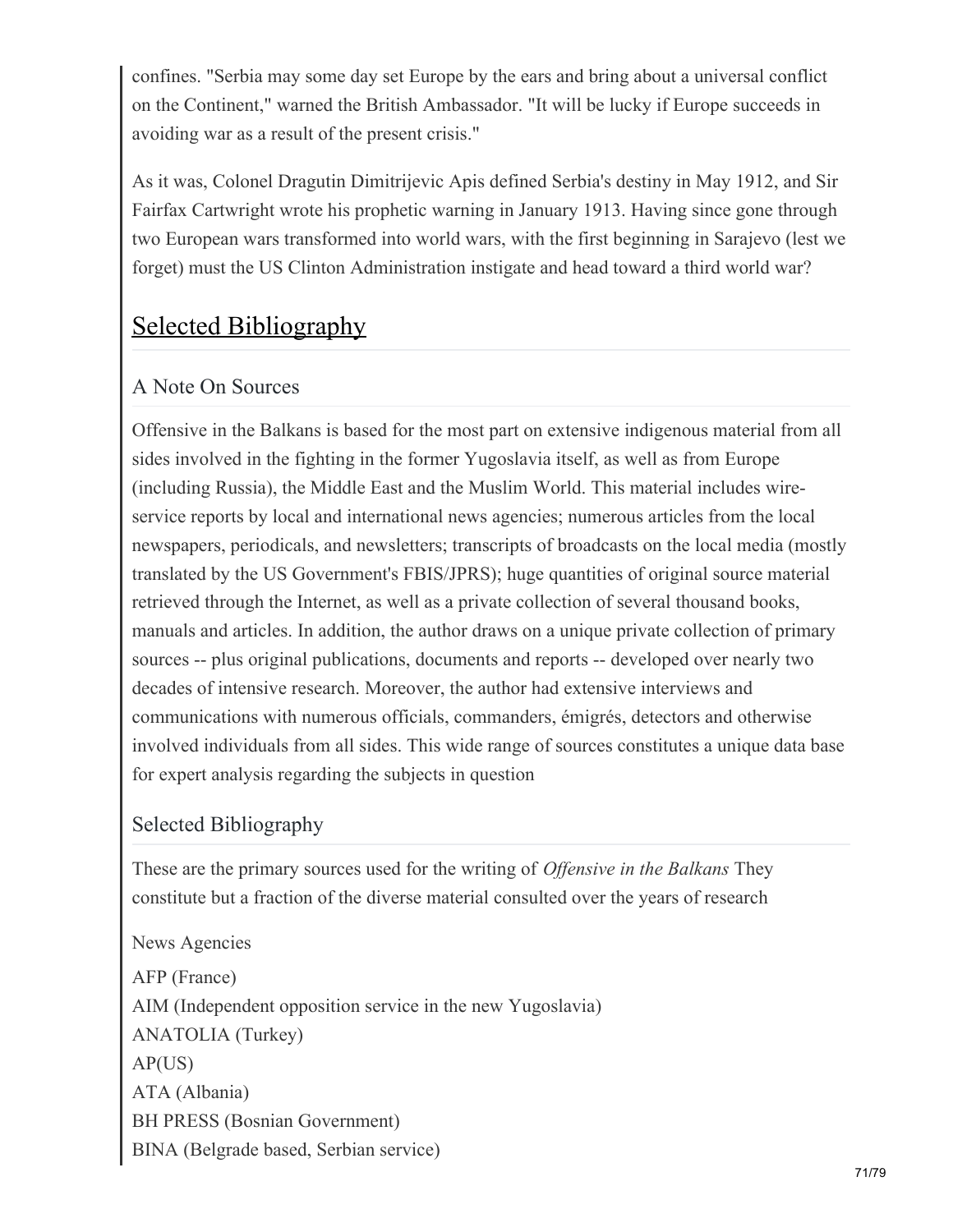DRINA *{ad hoc* Bosnian Muslim service from the pockets in eastern Bosnia) FONET (Serbian independent service) HABENA (Bosnian Croat organ of Herzeg-Bosna) IRNA (Iran) ISA-PRESS (Sandzak based Islamic service close to Sarajevo) ISKRA (Krajina Serbs) MAKPRES (Former Yugoslav Republic of Macedonia) MENA (Egypt) MONTANA-FAX (Independent service in Montenegro) ONASA (Islamist service closely associated with the Bosnian Government) Reuters (US/UK) SIA (Serbian service) SRNA (Bosnian Serb the organ of the Republic of Srpska) STA (Slovenia) TANJUG (Yugoslavia) TASS (USSR) TIKER (Belgrade based independent service) ZBIA (Abdic's organ) Main Periodicals And Newspapers Al Alam (UK based Arab) *At Hayah* (UK based Arab) *Al Mafalla* (UK based Arab) *Al Sharq at Awsat* (UK based Arab) *At Shira* (Lebanon) *Al Watan at Arabi* (Europe based Arab) *Al Wasal* (UK based Arab) *BiH Eksklusiv* (Croatia Bosnian Croats) *Bild* (Germany) *Borba* (Yugoslavia) *Bulvar* (Turkey) *Comere Delia Sera* (Italy) *Danas* (Croatia) *Daily Telegraph* (UK) *Sunday Telegraph* (UK) *Dawn* (Pakistan) *Defense & Foreign Af airs Strategic Policy* (UK/US) *Delo* (Slovenia)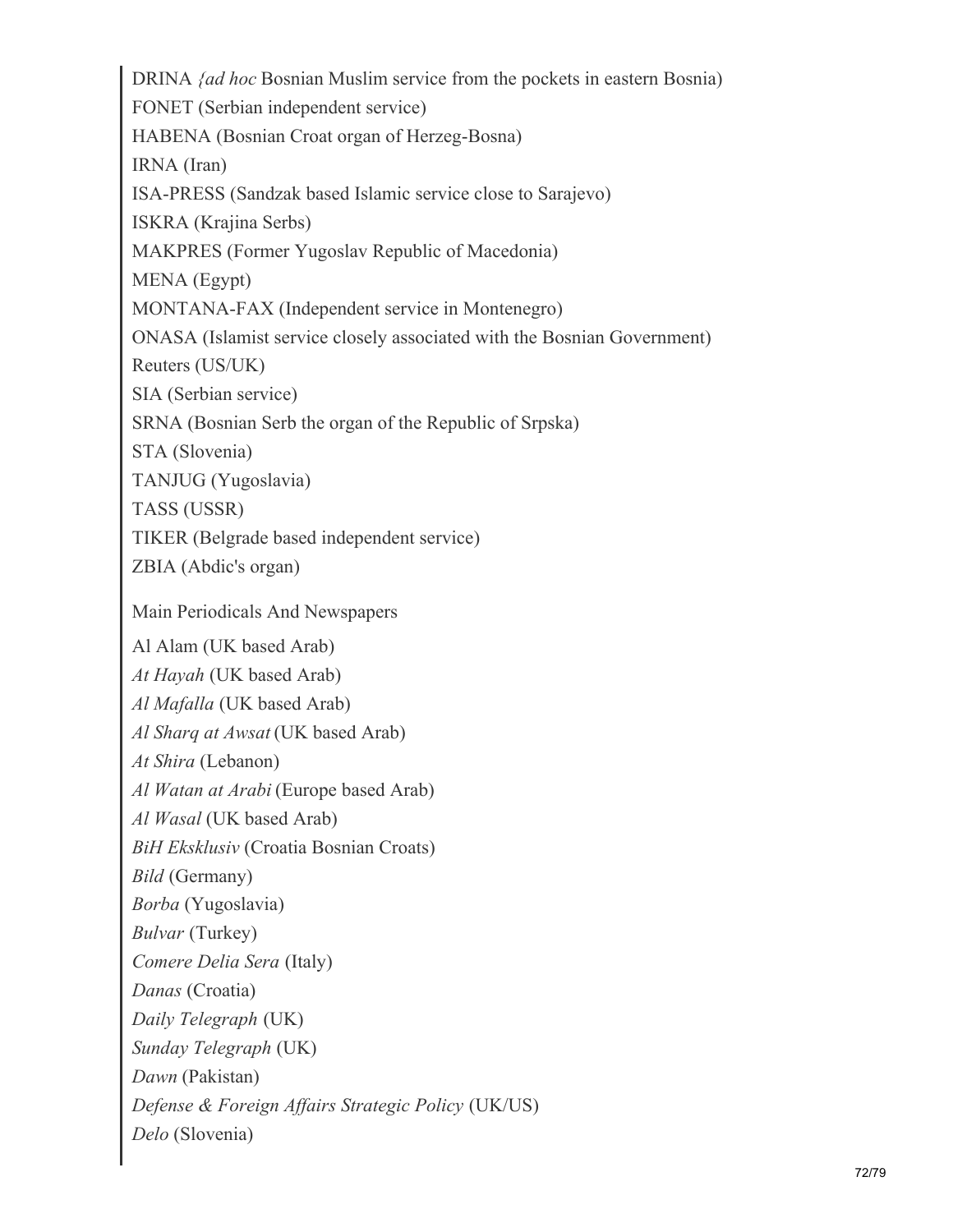*Der Spiegel* (Germany) *Die Welt* (Germany) *Dnevnik* (Slovenia) *Duga* (Yugoslavia) *Economist* (UK) *Ekonomska Politika* (Yugoslavia) *Etteia at* (Iran) *European* (UK) *Financial Times* (UK) *Flaka e Vellazarimil* (Macedonia) *Focus* (Germany) *Foreign Af airs* (US) *Foreign Policy* (US) *Foreign Report* (UK) *Frankfurter Allgemeine Zeitung* (Germany) *Glas Slavonije* (Croatia Slavonia) *Glasnik* (Croatia) *Globe and Mail* (Canada) *Globus* (Croatia) *Guardian* (UK) *Ha Area* (Israel) *Hrvatski Vojnik* (Croatia) *Humyel* (Turkey) *Independent* (UK) *Intelligence Newsletter* (France) *International Herald Tribune* (France/International) *Intervju* (Yugoslavia) *Izvestiya* (Russia) *Jane's Defence Weekly* (UK) *Jane's Intelligence Review* (formerly Jane'*s Soviet Intelligence Review)* (UK) *Javnost* (Republic of Srpska) *Jeune Afrique* (France) *Jomhuri ye Islami* (Iran) *Keyhan* (UK based Iranian opposition) *Keyhan* (Iran) *Krasnaya Zvezda* (Russia) *L' Evenement du Jeudi* (France) *L' Express* (France)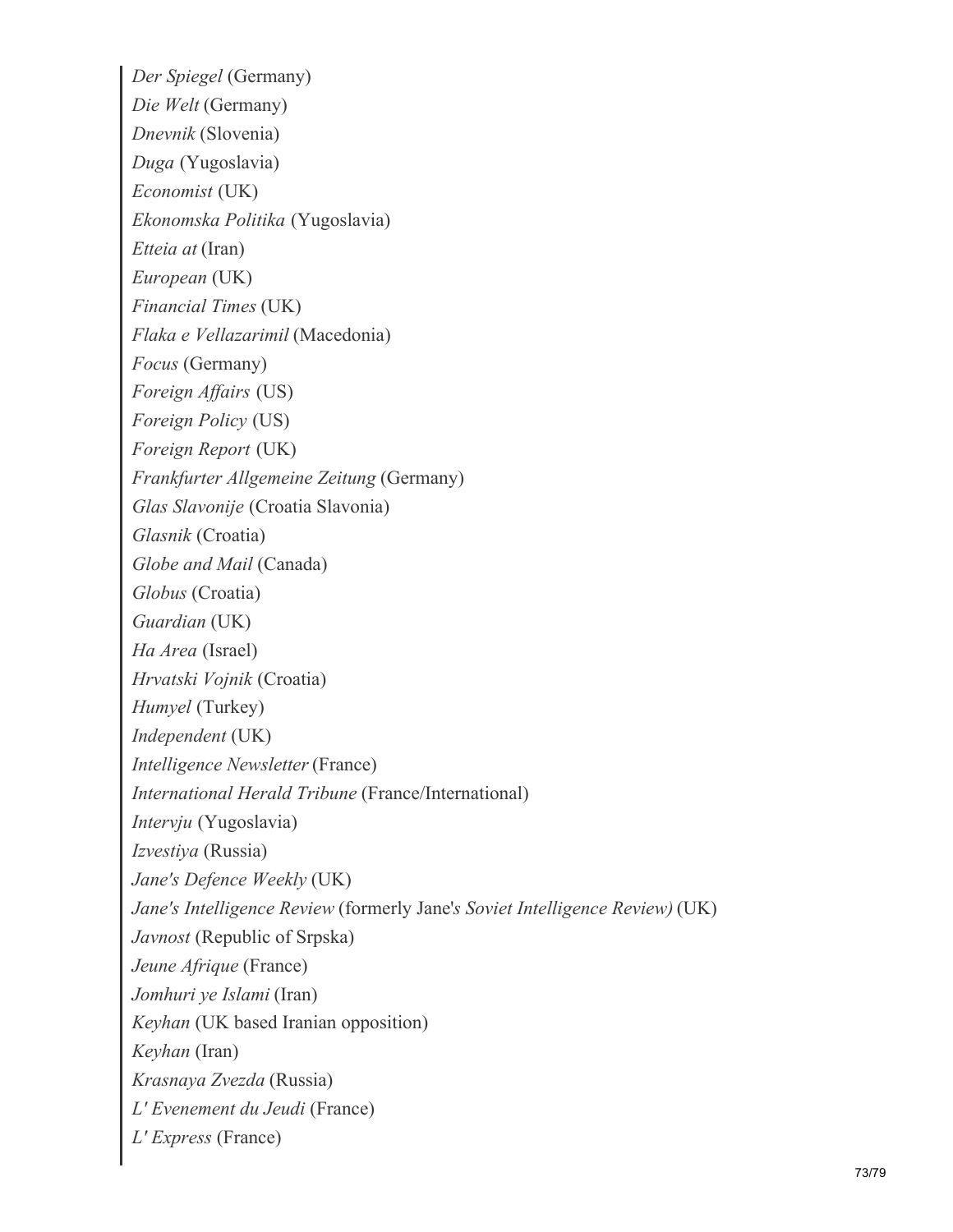*Le Figaro* (France) *Le Monde* (France) *Le Novell Observateur* (France) *Le Point* (France) *Los Angeles Times* (US) *Ma' ariv* (Israel) *Magyar Szo* (Yugoslavia Vojvodina) *Milliyet* (Turkey) *Mladina* (Slovenia) *Monitor* (Yugoslavia Montenegro) *Muslim* (Pakistan) *Nedeljna Dalmacija* (Croatia Dalmatia) *New York Times (US) Nezavisimaya Gazeta* (Russia) *Nimrooz* (UK based Iranian opposition) *Nin* (Yugoslavia) *Nova Makedonija* (Macedonia) *Novi List* (Croatia) *Observer* (UK) *Odbrana* (Macedonia) *Oslobodjenje* (Sarajevo and international edition in Slovenia) *Pobjeda* (Yugoslavia Montenegro) *Politika* (Yugoslavia) *Politika Ekspres* (Yugoslavia) *Puls* (Macedonia) *Slobodna Dalmacija* (Croatia Dalmatia) *Slovenec* (Slovenia) *Srpska Rec* (Yugoslavia) *The Times and The Sunday Times* (UK) *Tehran Times* (Iran) *Telegraph and The Sunday Telegraph* (UK) *US News & World Report* (US) *Vecer* (Macedonia) *Vecernje Novosti* (Yugoslavia) *Vecernji List* (Croatia) *Vjesnik* (Croatia) *Vojska* (Yugoslavia) *Voyenno Istoricheskiy Zhurnal* (Russia)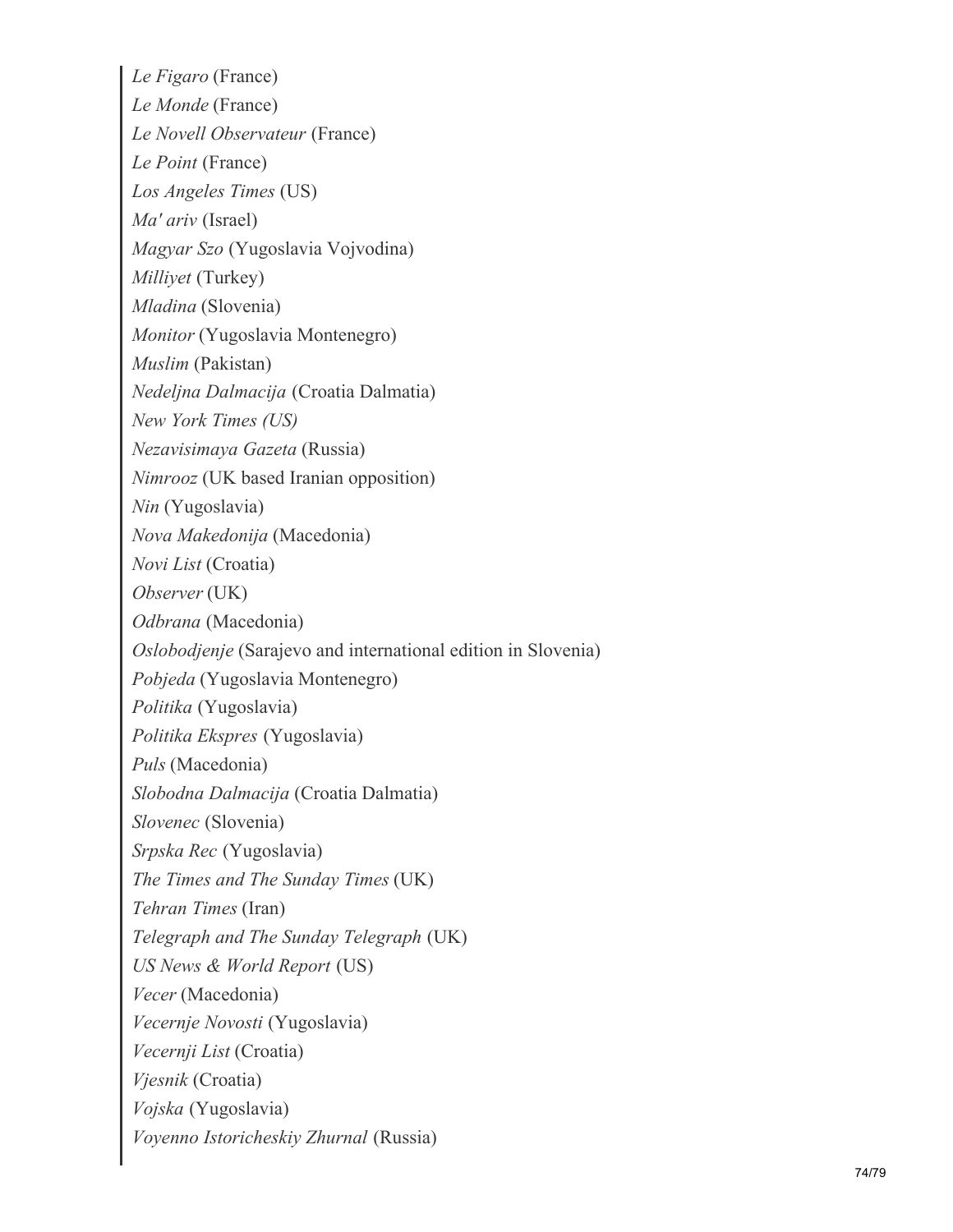*Vreme* (Yugoslavia) *War Report* (UK) *Washington Post* (US) *Washington Times* (US) *Yediol Aharonot* (Israel) *Zarubezhnoye Voyennye Obozreniye* (Russia)

Selected Books

[R] Russian [P] French

Almond, Mark *Europe's Backyard War The War in the Balkans,* London, Mandarin 1994

Ansel, Walter. *Hitler and the Middle Sea,* Durham NC, Duke University Press, 1972

Baker, James A. III with DeFrank Thomas M. *The Politics of Diplomacy Revolution War and Peace* 1989-*1992* New York NY, G. P. Putnam's Sons, 1995

Banac, Ivo *The National Question in Yugoslavia: Origins, History and Politics,* Cornell PA, Cornell University Press, 1984

Bat Ye'or (ps.). *Les Chretientes d' Orient entre Jihad et Dhimmitude,* Paris, Les Editions du Cerf, 1991 [F]

Baudson, Gerard. *L'Europe des Apatrides*, Paris, Luynes, 1994 [F]

Beloff, Nora. *Tito's Flawed Legacy*, London, Gollancz, 1985

Bodansky, Yossef. *Target America: Terrorism in the US Today* [European edition as *Target the West Terrorism in the World Today*] New York, NY, SPI Books, 1993

Bolger, Daniel P. *Savage Peace: Americans at War in the 1990s,* Novato CA, Presidio, 1995

Cohen Lenard J. *Broken Bonds: The Disintegration of Yugoslavia.* Boulder CO, Westeview Press, 1993

Commandant Franchet (pseudonym of a French senior officer). *Casque Bleu pour Rien: Ce que j'ai*

vraiment vu en Bosnie. Paris, J. C. Lattes, 1995 [F]

Copley, Gregory R. *Defense & Foreign Af airs Handbook,* London, IMC (numerous editions)

Cosic, Dobrica. *La Yougoslavie el la Question Serbe,* Lausane, *L'Age d'Homme* 1992 [F]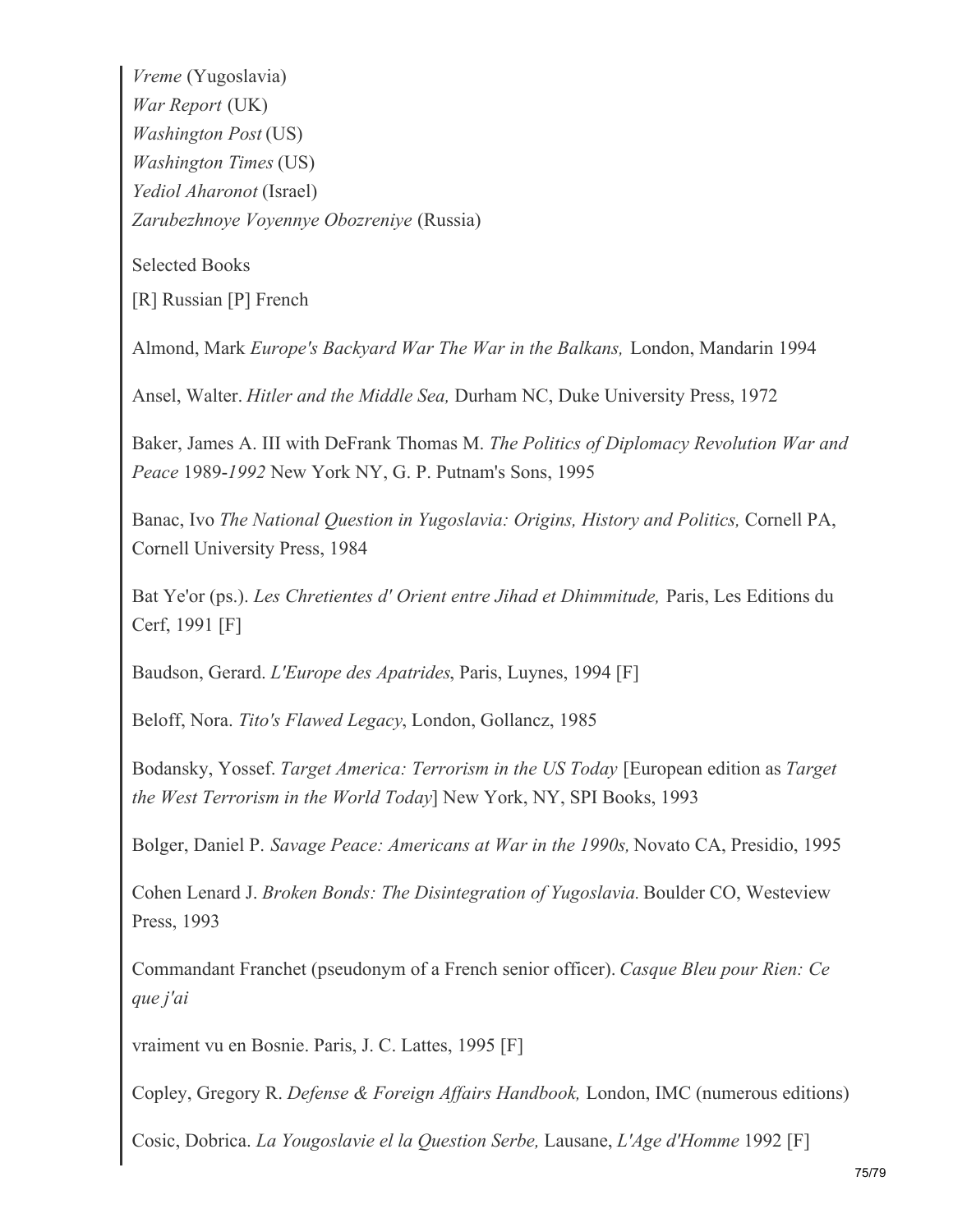Cmobrnja, Mihailo. *The Yugoslav Drama,* London I. B. Tauris 1994

Dedijer, Vladimir. *TheYugoslav Auschwitz and the Vatican.* Buffalo NY. Prometheus Books 1992 (1988)

Denitch, Bogdan. *Ethnic Nationalism: The Tragic Death ofYugoslavia,* Minneapolis, MN University of Minnesota Press, 1994

Dizdarevic, Zlatko. *Sarajevo: A War Journal,* NewYork NY, Fromm International, 1993

Dragnich Alex N. *Serbs and Croats: The Struggle in Yugoslavia,* NewYork NY, Harcourt Brace

Jovanovich, 1992

Foretic Miljenko. *Dubrovnik in War,* Zagreb, Hrvatska Sveucilisna Naklada, 1993

Fuller, Graham F. and Lesser Ian O. *A Sense of Siege: The Geopolitics of Islam and the West,* Boulder, CO Westview, 1995

Gallois, Pierre-Marie. *Le Soleil d' Allah aveugle I'Occident,* Lausanne, L' Age d'Homme, 1995 [F] Gareyev, Gen.-Arm Mahmut Ahmedovich. *Yesli Zavtra Voyna?* Moscow, VlaDar, 1995 [R]

Glenny, Misha. *The Fall of Yugoslavia: The Third Balkan War.* London, Penguin Books, 1993 Gutmann, Roy. *A Witness to Genocide: The First Inside Account of the Horrors of Ethnic Cleansing in Bosnia,* Shaftesbury, Element Publishing, 1993

Harris, Paul. *Somebody Else's War: Reports from the Balkan Frontlines,* Kranj (Slovenia), Gorenjski Tisk & SPA books in the UK, 1992

Hlaic, Col Vladimir (ed.). *Tito's Military Accomplishment,* Belgrade, Narodna Armija, 1977 Ivanovic, Dr Stanoje, *The Creation and Changes of the Internal Borders of Yugoslavia,* Belgrade, Serbian Ministry of Information, n.d.

Izetbegovic, Alija Ali. *Islam Between East and West,* Indianapolis IN, American Trust Publications, 1989

Jones, Christopher D. *Soviet Influence in Eastern Europe: Political Autonomy and the Warsaw Pact,* New York NY, Praeger, 1981

Kaplan, Robert D. *Balkan Ghosts: A Journey through History,* NewYork NY. St. Martin's Press, 1993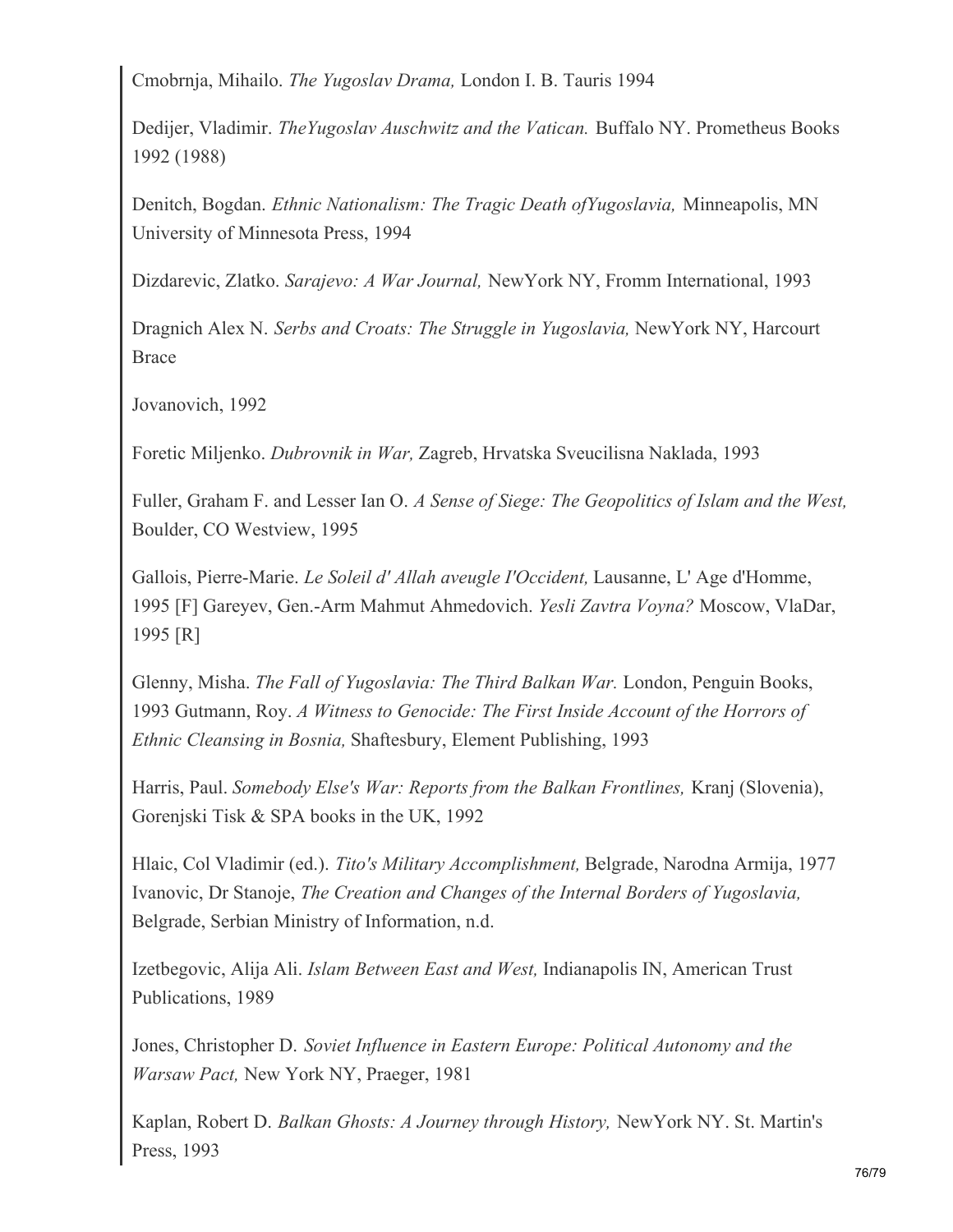Laffin, John. *Holy War Islam Fights,* London, Grafton, 1988

Lewis, Bernard and Schnapper Dommique (eds.). *Muslims in Europe,* London, Pinter, 1994 MacKenzie, Maj.-Gen. Lewis. *Peacekeeper: The Road to Sarajevo,* Vancouver/Toronto Douglas & Mcintyre, 1993

Maclean, Fitzroy. *Eastern Approaches,* NewYork NY, Atheneum, 1984 (1949)

Magas, Branka. *The Destruction of Yugoslavia,* London, Verso, 1993

Martin, David/ *Patriot or Traitor: The Case of General Mihailovic,* Stanford CA, Hoover Inst. Press, 1978

McAdams, C. Michael. *Croatia: Myth and Reality,* Arcadia CA, CIS Monograph, 1992

Merlino, Jacques. *Les Venlez Yugoslaves ne sont pas Toutes Bonnes a Dire Pans*, Albin Michel, 1993 [F]

Mestrovic, Stjepan G. with Letica Slaven and Goreta Miroslav. *Habits of the Balkan Heart: Social Character and the Fall of Communism,* College Station TX, Texas A&M University Press, 1993

Micheletti, Enc & Debay Yves. *War in the Balkans 1991-1993,* Poole Histoire & Collections, 1993 Mojzes, Paul. *Yugoslavian Inferno: Ethnoreligious Warfare in the Balkans,* NewYork NY, Continuum, 1994

Norris, H.T. *Islam in the Balkans,* Columbia SC, University of South Carolina Press 1993

Pinson, Mark (ed.). *The Muslims of Bosnia-Herzegovina,* Cambridge MA, Harvard University Press, 1994

Rakowska, Hannstone Teresa (ed.). *Communism in Eastern Europe,* Bloommgton IN, Indiana University Press, 1984

Samary, Catherine. *La Dechirure Yougoslave.* Paris, L'Harmattan, 1994 [F]

Sekelj, Laslo. *Yugoslavia: The Process of Disintegration,* NewYork NY, Columbia University Press 1993

Sherman, Arnold. *Perfidity in the Balkans: The Rape of Yugoslavia,* Athens, Psichogios Publications 1993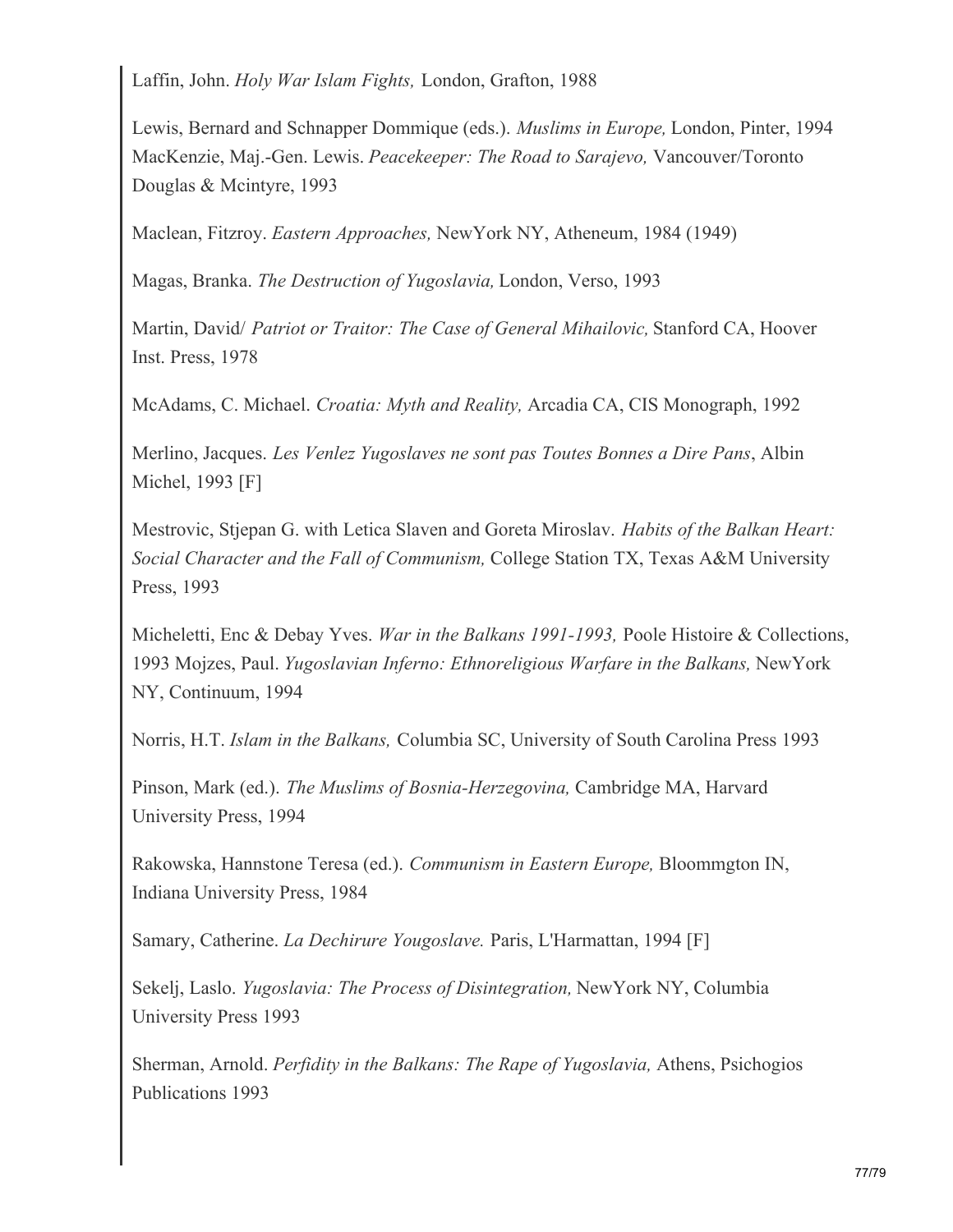Stewart, Col. Bob. *Broken Lives: A Personal View of the Bosnian Conflict,* London, Harper Collins, 1993

Thompson, Mark. *A Paper House: The Ending of Yugoslavia.* NewYork NY, Pantheon, 1992

West, Rebecca. *Black Lamb and Grey Falcon: A Journey through Yugoslavia,* London, Penguin, 1982 (1941)

Woodward, Susan L. *Balkan Tragedy: Chaos and Dissolution After the Cold War,* Washington D.C, Brookings, 1995

Zecevic, Miodrag and Lekic, Bogdan. *Frontiers and Internal Terntonal Division in Yugoslavia,* Belgrade, Serbian Ministry of Information, 1991

## The Author

YOSSEF BODANSKY is Director of Research of the International Strategic Studies Association, and is also the Director of the Congressional Task Force on Terrorism and Unconventional Warfare of the US House of Representatives. He is also a contributing editor to the *Defense & Foreign Af airs* group of publications. He is the author of three books (*Target America, Terror,* and *Crisis in Korea),* as well as several book chapters, entries for the *International Military and Defense Encyclopedia,* and numerous articles in several periodicals, including *Global Af airs, Jane's Defence Weekly, Defense & Foreign Af airs Strategic Policy,* and *Business Week.*

In the 1980s, he acted as a senior consultant for the US Department of Defense and the US Department of State.



You can participate more effectively in international policy as a member of the International Strategic Studies Association

The International Strategic Studies Association, based in the Washington DC area, is a worldwide membership organization for professionals involved in national and international security policy and studies. It is a major forum for debate and research, and was formed to create a focus for regular discussion on strategic issues, including defense, defense industrial concerns (including defense conversion to non-defense use), international technology